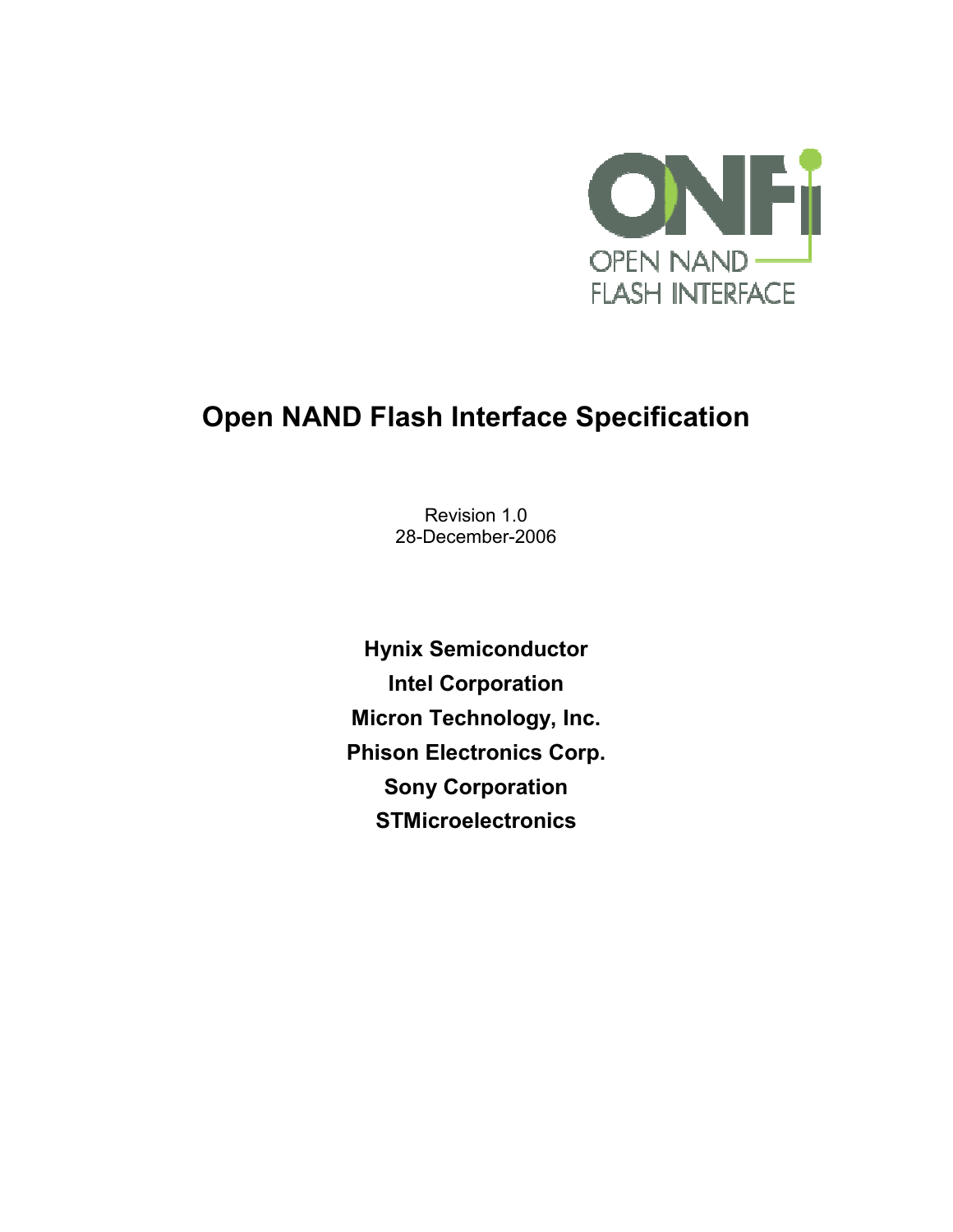This 1.0 revision of the Open NAND Flash Interface specification ("Final Specification") is available for download at www.onfi.org.

#### SPECIFICATION DISCLAIMER

THIS SPECIFICATION IS PROVIDED TO YOU "AS IS" WITH NO WARRANTIES WHATSOEVER, INCLUDING ANY WARRANTY OF MERCHANTABILITY, NON-INFRINGEMENT, OR FITNESS FOR ANY PARTICULAR PURPOSE. THE AUTHORS OF THIS SPECIFICATION DISCLAIM ALL LIABILITY, INCLUDING LIABILITY FOR INFRINGEMENT OF ANY PROPRIETARY RIGHTS, RELATING TO USE OR IMPLEMNETATION OF INFORMATION IN THIS SPECIFICATION. THE AUTHORS DO NOT WARRANT OR REPRESENT THAT SUCH USE WILL NOT INFRINGE SUCH RIGHTS. THE PROVISION OF THIS SPECIFICATION TO YOU DOES NOT PROVIDE YOU WITH ANY LICENSE, EXPRESS OR IMPLIED, BY ESTOPPEL OR OTHERWISE, TO ANY INTELLECTUAL PROPERTY RIGHTS.

Copyright 2005-2006, Hynix Semiconductor, Intel Corporation, Micron Technology, Inc., Phison Electronics Corp., Sony Corporation, STMicroelectronics. All rights reserved.

For more information about ONFI, refer to the ONFI Workgroup website at www.onfi.org.

All product names are trademarks, registered trademarks, or servicemarks of their respective owners.

ONFI Workgroup Technical Editor:

Amber Huffman Intel Corporation 2111 NE 25th Ave M/S JF2-53 Hillsboro, OR 97124 USA Tel: (503) 264-7929 Email: amber.huffman@intel.com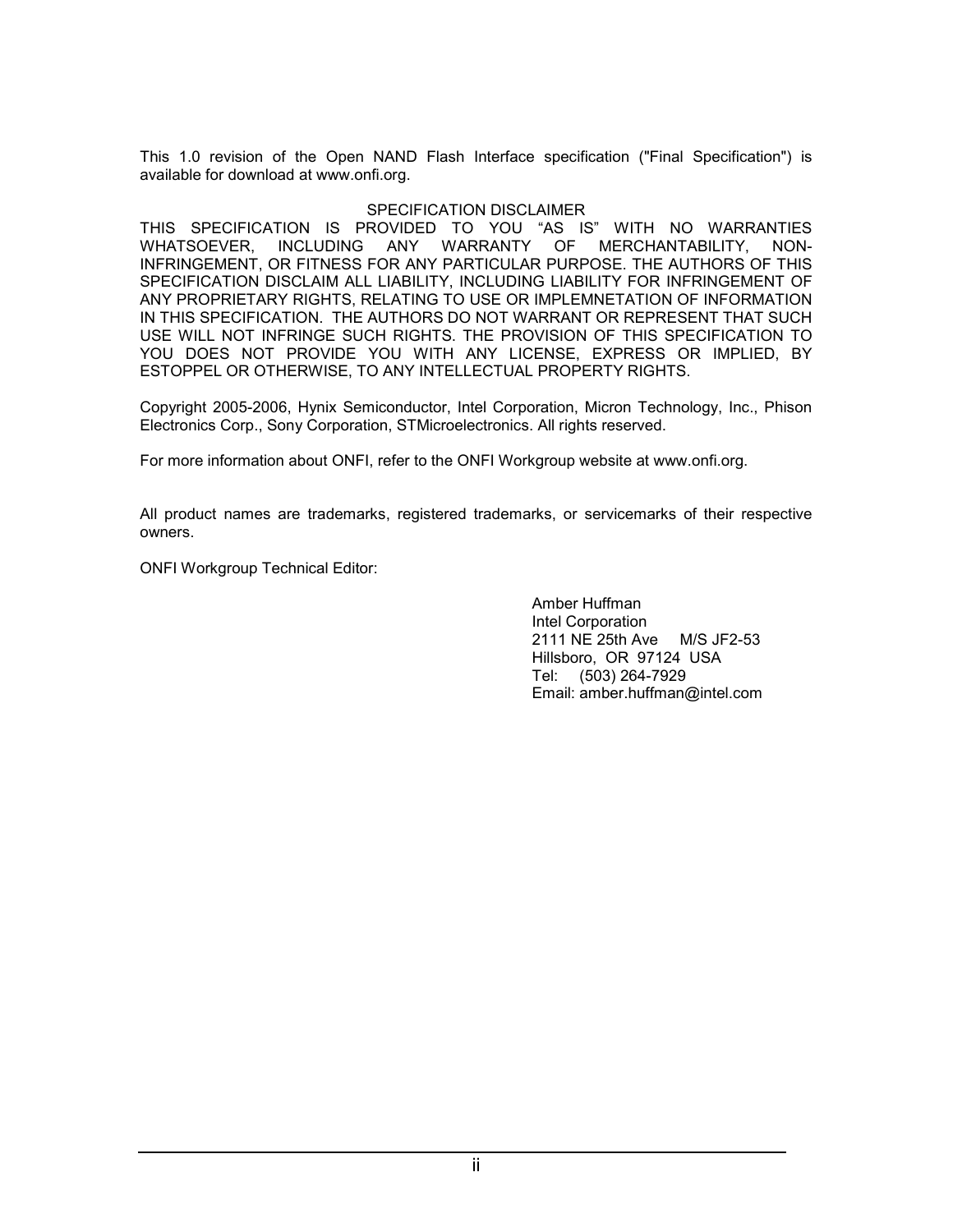### **Table of Contents**

| 1.      |         |  |
|---------|---------|--|
|         | 1.1.    |  |
|         | 1.2     |  |
|         | 1.3.    |  |
|         | 1.3.1.  |  |
|         | 1.3.2.  |  |
|         | 2.      |  |
|         | 2.1.    |  |
|         | 2.2.    |  |
|         | 2.3.    |  |
|         | 2.4.    |  |
|         | 2.5.    |  |
|         | 2.6.    |  |
|         | 2.7.    |  |
|         | 2.7.1.  |  |
|         | 2.8.    |  |
|         | 2.9.    |  |
|         | 2.10.   |  |
|         | 2.11.   |  |
|         | 2.12.   |  |
|         | 2.13.   |  |
|         | 2.13.1. |  |
|         |         |  |
|         | 2.13.2. |  |
|         | 2.14.   |  |
| $3_{-}$ |         |  |
|         | 3.1.    |  |
|         | 3.1.1.  |  |
|         | 3.1.2.  |  |
|         | 3.1.3.  |  |
|         |         |  |
|         | 3.2.1.  |  |
|         | 3.2.2.  |  |
|         | 3.3.    |  |
|         | 3.3.1.  |  |
|         | 3.3.2.  |  |
|         |         |  |
|         | 3.4.1.  |  |
|         | 3.4.2   |  |
| 4.      |         |  |
|         | 4.1.    |  |
|         | 4.2.    |  |
|         | 4.3.    |  |
|         | 4.4.    |  |
|         | 4.5.    |  |
|         | 4.6.    |  |
|         | 4.7.    |  |
| 5.      |         |  |
|         | 5.1.    |  |
|         | 5.2.    |  |
|         | 5.3.    |  |
|         | 5.4.    |  |
|         | 5.4.1.  |  |
|         | 5.5.    |  |
|         | 5.6.    |  |
|         |         |  |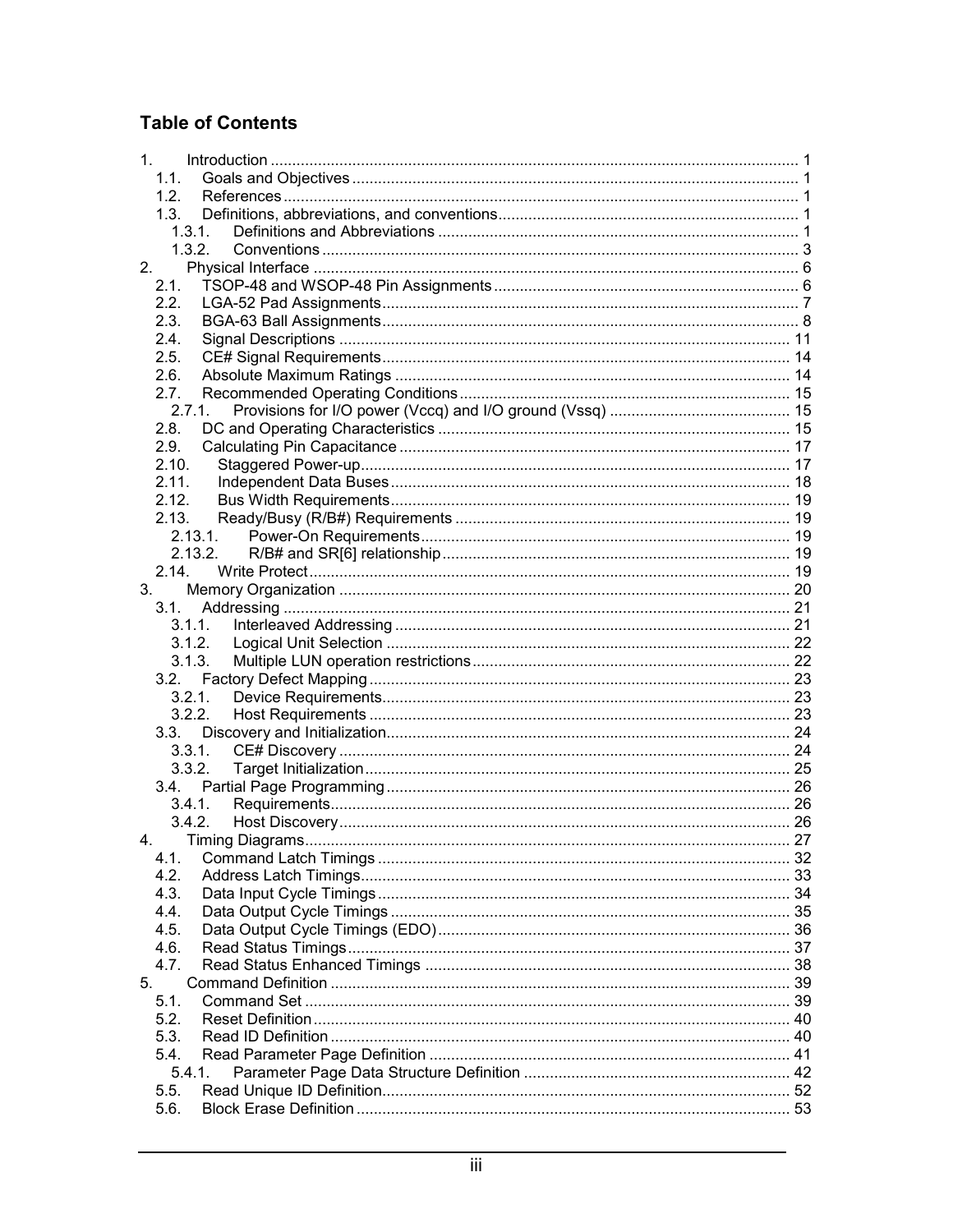| 5.7.    |         |  |
|---------|---------|--|
| 5.8.    |         |  |
| 5.9.    |         |  |
| 5.10.   |         |  |
| 5.11.   |         |  |
| 5.12.   |         |  |
| 5.13.   |         |  |
| 5.14.   |         |  |
| 5.15.   |         |  |
| 5.16.   |         |  |
| 5.17.   |         |  |
| 5.18.   |         |  |
| 5.19.   |         |  |
| 5.20.   |         |  |
|         | 5.20.1. |  |
| 6.      |         |  |
| 6.1.    |         |  |
| 6.2.    |         |  |
| 6.3.    |         |  |
| 6.4.    |         |  |
| 6.5.    |         |  |
| 7.      |         |  |
| $7.1$ . |         |  |
| 7.1.1.  |         |  |
| 7.1.2.  |         |  |
| 7.1.3.  |         |  |
| 7.1.4.  |         |  |
| 7.1.5.  |         |  |
| 7.1.6.  |         |  |
| 7.1.7.  |         |  |
| 7.1.8.  |         |  |
| 7.1.9.  |         |  |
|         | 7.1.10. |  |
|         | 7.1.11. |  |
|         | 7.1.12. |  |
|         | 7.1.13. |  |
|         | 7.1.14. |  |
|         |         |  |
| 7.2.1.  |         |  |
| 7.2.2.  |         |  |
| 7.2.3.  |         |  |
| 7.2.4.  |         |  |
| 7.2.5.  |         |  |
| 7.2.6.  |         |  |
| 7.2.7.  |         |  |
| 7.2.8.  |         |  |
| А.      |         |  |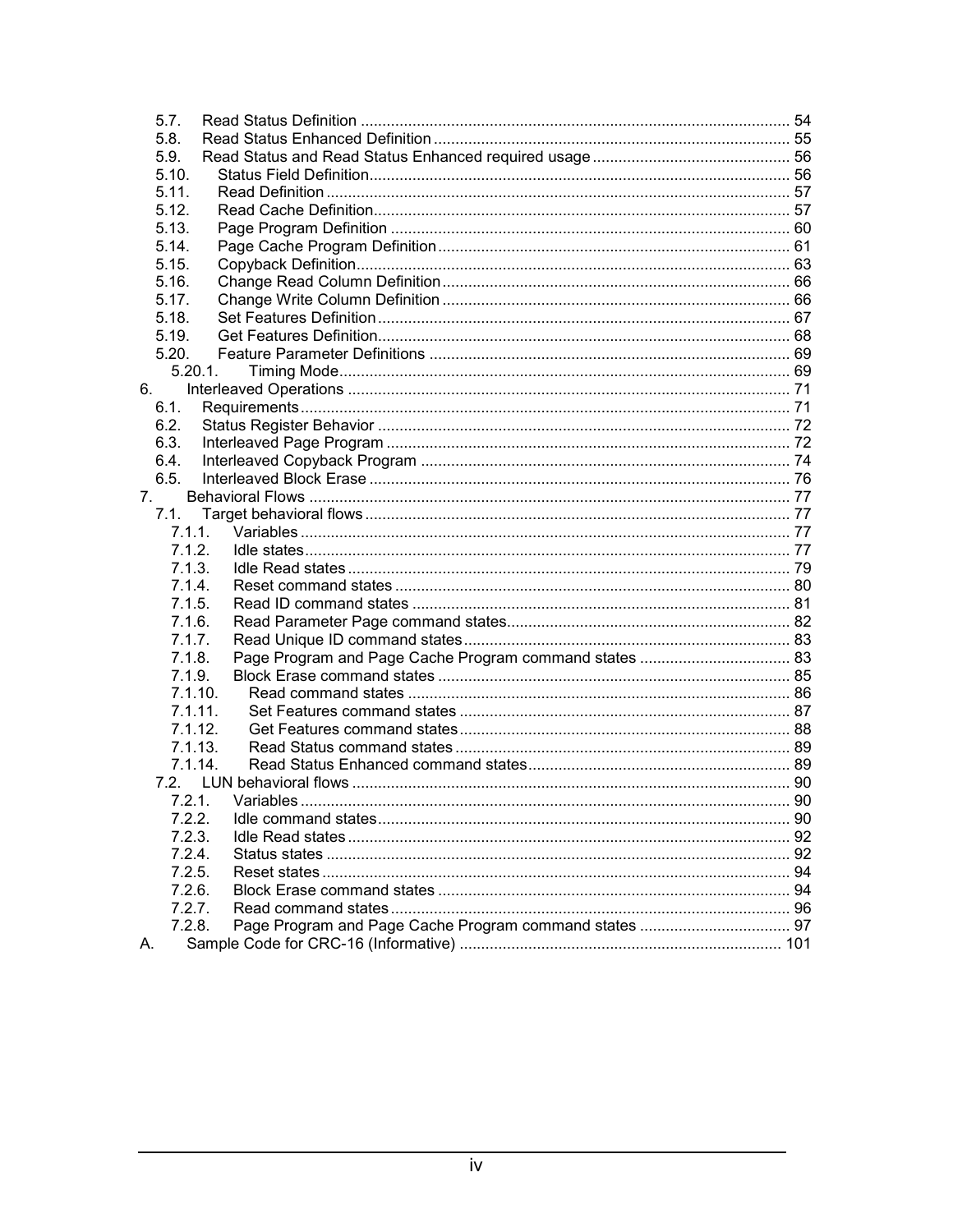# <span id="page-4-0"></span>**1. Introduction**

### **1.1. Goals and Objectives**

This specification defines a standardized NAND Flash device interface that provides the means for a system to be designed that supports a range of NAND Flash devices without direct design pre-association. The solution also provides the means for a system to seamlessly make use of new NAND devices that may not have existed at the time that the system was designed.

Some of the goals and requirements for the specification include:

- Support range of device capabilities and new unforeseen innovation
- Consistent with existing NAND Flash designs providing orderly transition to ONFI
- Capabilities and features are self-described in a parameter page such that hard-coded chip ID tables in the host are not necessary
- Flash devices are interoperable and do not require host changes to support a new Flash device

### **1.2. References**

This specification is developed in part based on existing common NAND Flash device behaviors, including the behaviors defined in the following datasheets:

- Hynix HY27UF084G2M data sheet available at http://www.hynix.com/datasheet/eng/flash/details/flash\_11\_HY27UF084G2M.jsp
- Micron MT29F4G08AAA data sheet available at http://download.micron.com/pdf/datasheets/flash/nand/4gb\_nand\_m40a.pdf
- ST NAND04GW3B2B data sheet available at http://www.st.com/stonline/products/literature/ds/12100/nand04gw3b2b.htm

# **1.3. Definitions, abbreviations, and conventions**

### **1.3.1. Definitions and Abbreviations**

The terminology used in this specification is intended to be self-sufficient and does not rely on overloaded meanings defined in other specifications. Terms with specific meaning not directly clear from the context are clarified in the following sections.

#### **1.3.1.1. address**

The address is comprised of a row address and a column address. The row address identifies the page and block to be accessed. The column address identifies the byte or word within a page to access.

### **1.3.1.2. block**

Consists of multiple pages and is the smallest addressable unit for erase operations.

### **1.3.1.3. column**

The byte (x8 devices) or word (x16 devices) location within the page register.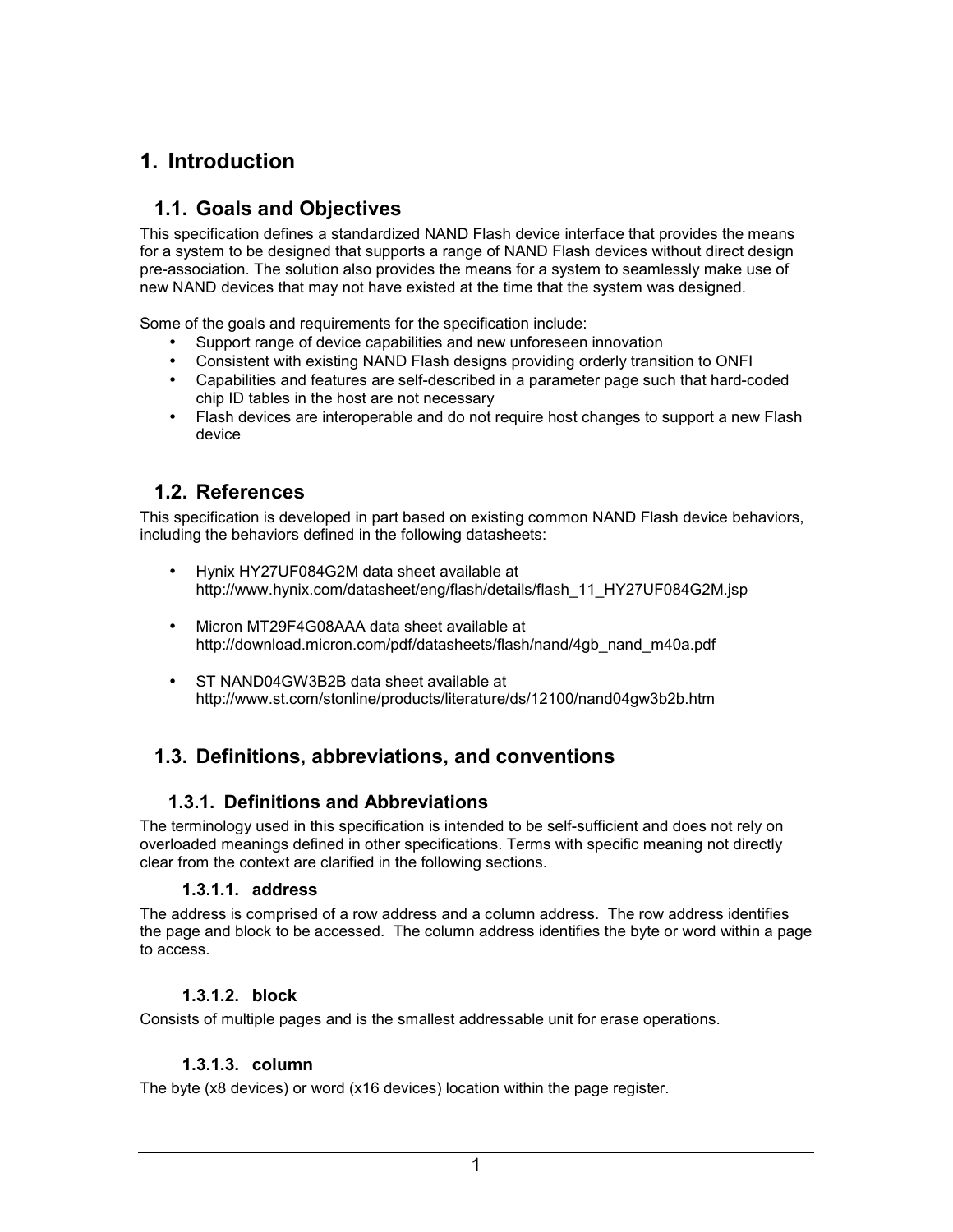### **1.3.1.4. device**

The packaged NAND unit. A device consists of one or more targets.

### **1.3.1.5. Dword**

A Dword is thirty-two (32) bits of data. A Dword may be represented as 32 bits, as two adjacent words, or as four adjacent bytes. When shown as bits the least significant bit is bit 0 and most significant bit is bit 31. The most significant bit is shown on the left. When shown as words the least significant word (lower) is word 0 and the most significant (upper) word is word 1. When shown as bytes the least significant byte is byte 0 and the most significant byte is byte 3. See Figure 1 for a description of the relationship between bytes, words, and Dwords.

### **1.3.1.6. LUN (logical unit number)**

The minimum unit that can independently execute commands and report status. There are one or more LUNs per target.

#### **1.3.1.7. na**

na stands for "not applicable". Fields marked as "na" are not used.

### **1.3.1.8. O/M**

O/M stands for Optional/Mandatory requirement. When the entry is set to "M", the item is mandatory. When the entry is set to "O", the item is optional.

#### **1.3.1.9. page**

The smallest addressable unit for read and program operations. For targets that support partial page programming, the smallest addressable unit for program operations is a partial page if there are partial programming constraints.

#### **1.3.1.10. page register**

Register used to read data from that was transferred from the Flash array. For program operations, the data is placed in this register prior to transferring the data to the Flash array.

### **1.3.1.11. read request**

A read request is when the RE# signal is toggled by the host.

#### **1.3.1.12. row**

Refers to the block and page to be accessed.

### **1.3.1.13. SR[ ]**

SR refers to the status register contained within a particular LUN. SR[x] refers to bit x in the status register for the associated LUN. Refer to section [5.10](#page-59-0) for the definition of bit meanings within the status register.

#### **1.3.1.14. target**

An independent Flash component with its own CE# signal.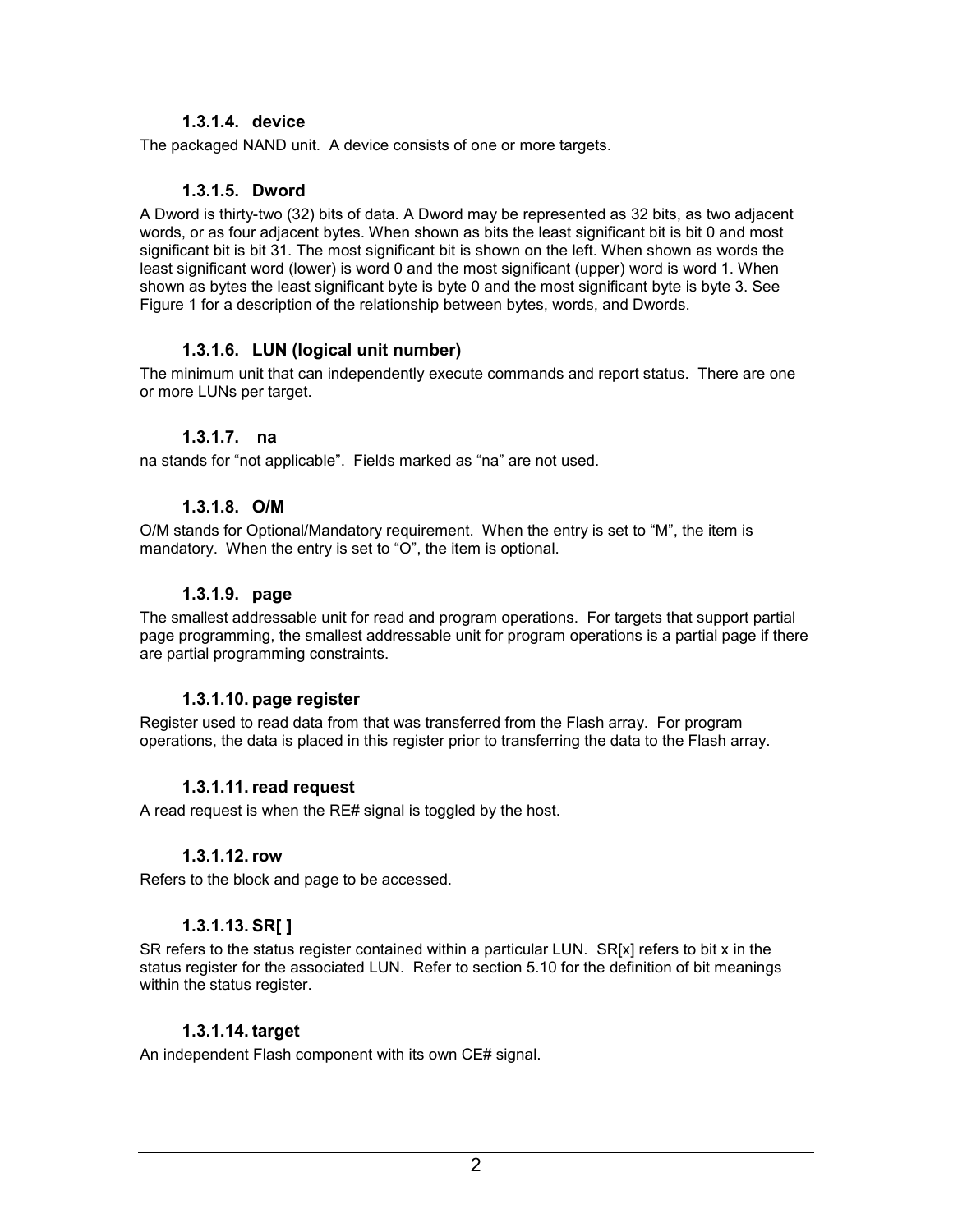#### **1.3.1.15. word**

<span id="page-6-0"></span>A word is sixteen (16) bits of data. A word may be represented as 16 bits or as two adjacent bytes. When shown as bits the least significant bit is bit 0 and most significant bit is bit 15. The most significant bit is shown on the left. When shown as bytes the least significant byte (lower) byte is byte 0 and the most significant byte (upper) byte is byte 1. See Figure 1 for a description of the relationship between bytes, words and Dwords.

### **1.3.2. Conventions**

The names of abbreviations and acronyms used as signal names are in all uppercase (e.g., CE#). Fields containing only one bit are usually referred to as the "name" bit instead of the "name" field. Numerical fields are unsigned unless otherwise indicated.

#### **1.3.2.1. Precedence**

If there is a conflict between text, figures, state machines, timing diagrams, and tables, the precedence shall be state machines and timing diagrams, tables, figures, and then text.

#### **1.3.2.2. Keywords**

Several keywords are used to differentiate between different levels of requirements.

#### **1.3.2.2.1. mandatory**

A keyword indicating items to be implemented as defined by this specification.

#### **1.3.2.2.2. may**

A keyword that indicates flexibility of choice with no implied preference.

#### **1.3.2.2.3. optional**

A keyword that describes features that are not required by this specification. However, if any optional feature defined by the specification is implemented, the feature shall be implemented in the way defined by the specification.

#### **1.3.2.2.4. reserved**

A keyword indicating reserved bits, bytes, words, fields, and opcode values that are set-aside for future standardization. Their use and interpretation may be specified by future extensions to this or other specifications. A reserved bit, byte, word, or field shall be cleared to zero, or in accordance with a future extension to this specification. The recipient shall not check reserved bits, bytes, words, or fields.

#### **1.3.2.2.5. shall**

A keyword indicating a mandatory requirement. Designers are required to implement all such mandatory requirements to ensure interoperability with other products that conform to the specification.

#### **1.3.2.2.6. should**

A keyword indicating flexibility of choice with a strongly preferred alternative. Equivalent to the phrase "it is recommended".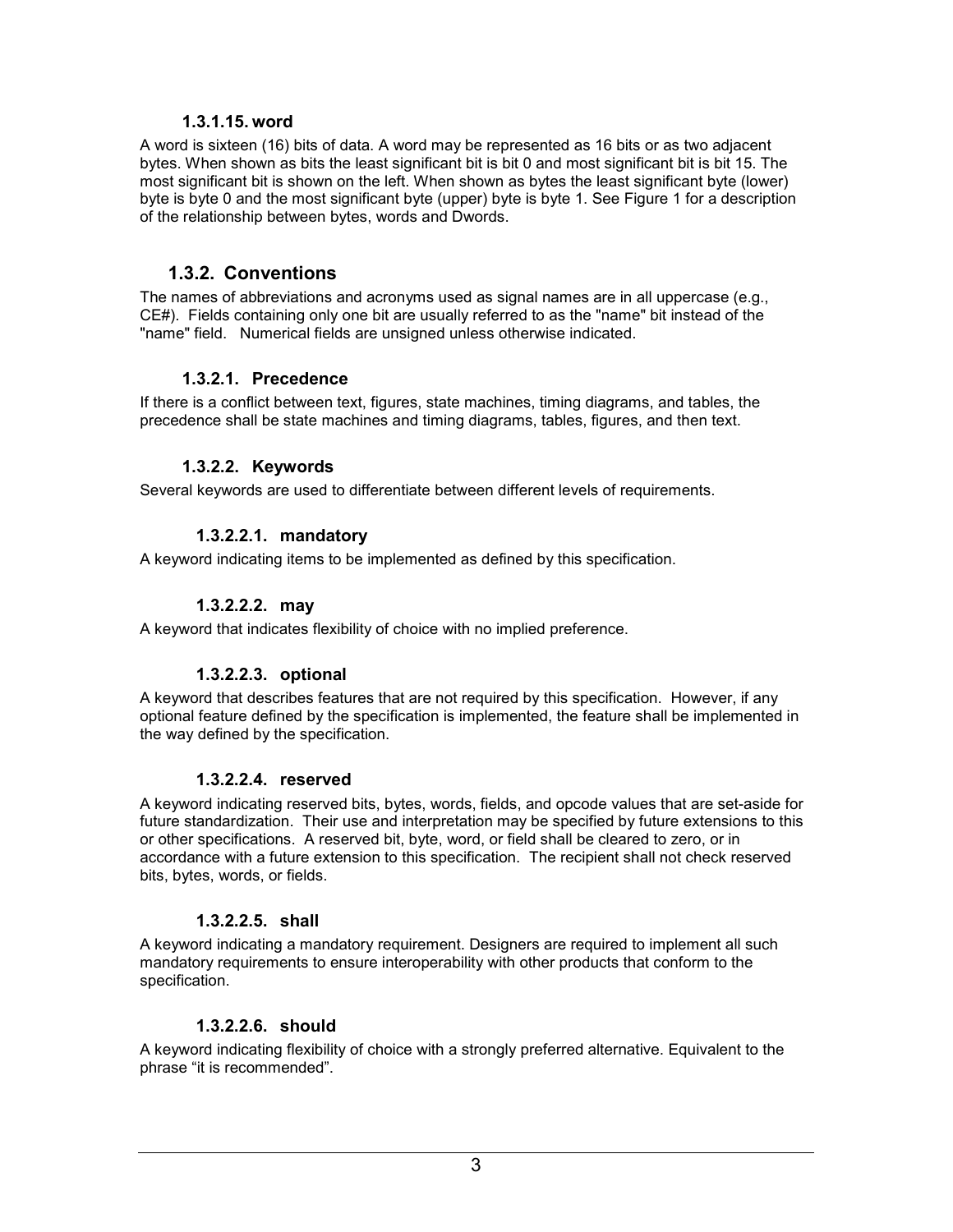### **1.3.2.3. Byte, word and Dword Relationships**

Figure 1 illustrates the relationship between bytes, words and Dwords.



**Figure 1 Byte, word and Dword relationships** 

#### **1.3.2.4. Conventions**

For each function to be completed a state machine approach is used to describe the sequence and externally visible behavior requirements. Each function is composed of several states to accomplish a set goal. Each state of the set is described by an individual state table. [Table 1](#page-8-0)  below shows the general layout for each of the state tables that comprise the set of states for the function.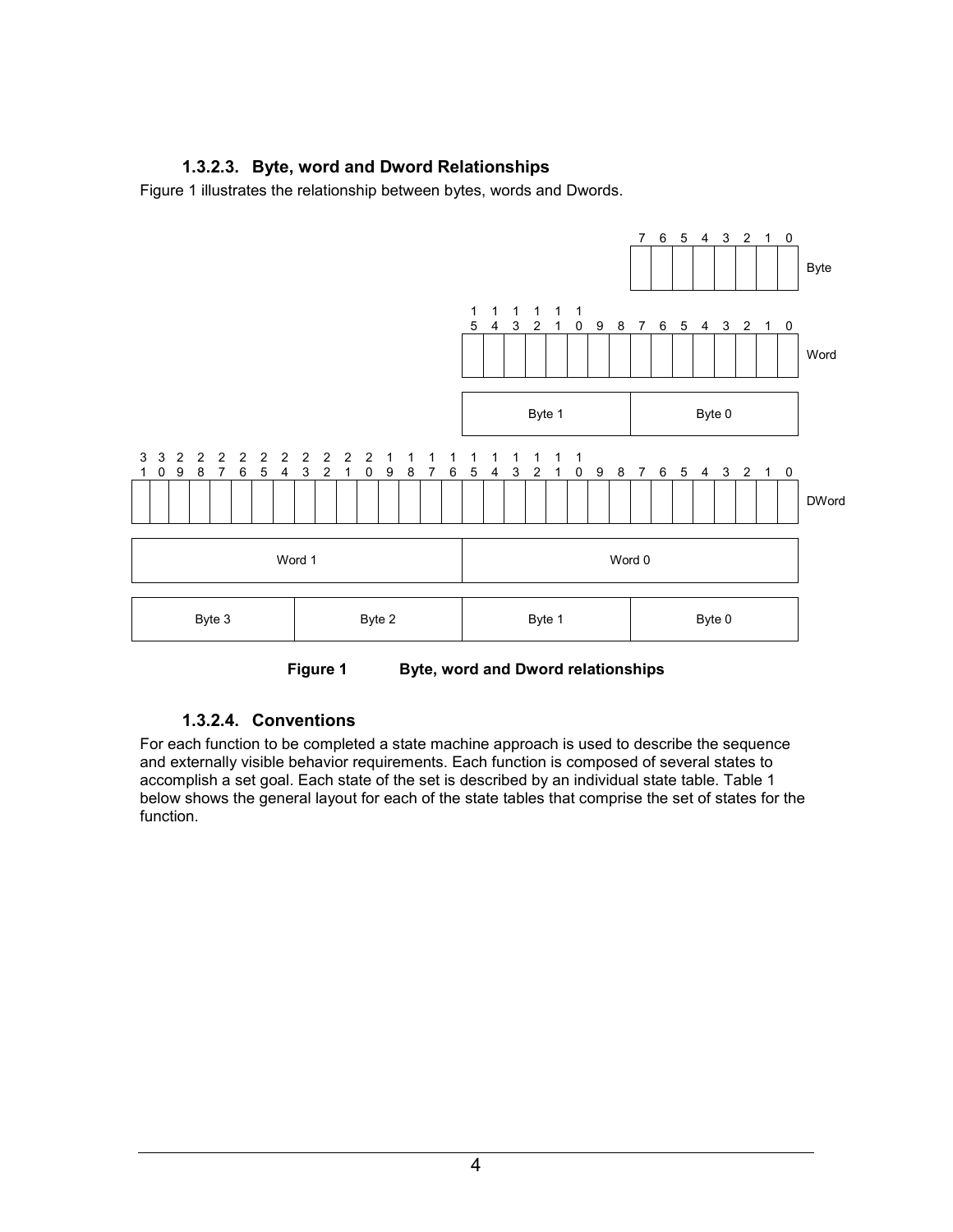<span id="page-8-0"></span>

| name | <b>State Designator: State</b> | <b>Action list</b> |              |
|------|--------------------------------|--------------------|--------------|
|      | Transition condition 0         |                    | Next state 0 |
|      | Transition condition 1         |                    | Next state 1 |

**Table 1 State Table Cell Description** 

Each state is identified by a state designator and a state name. The state designator is unique among all states in all state diagrams in this document. The state designator consists of a set of letters that are capitalized followed by a unique number. The state name is a brief description of the primary action taken during the state, and the same state name may appear in other state diagrams. If the same primary function occurs in other states in the same state diagram, they are designated with a unique letter at the end of the name. Additional actions may be taken while in a state and these actions are described in the state description text.

Each transition is identified by a transition label and a transition condition. The transition label consists of the state designator of the state from which the transition is being made followed by the state designator of the state to which the transition is being made. The transition condition is a brief description of the event or condition that causes the transition to occur and may include a transition action that is taken when the transition occurs. This action is described fully in the transition description text. Transition conditions are listed in priority order and are not required to be mutually exclusive. The first transition condition that evaluates to be true shall be taken.

Upon entry to a state, all actions to be executed in that state are executed. If a state is re-entered from itself, all actions to be executed in the state are executed again.

It is assumed that all actions are executed within a state and that transitions from state to state are instantaneous.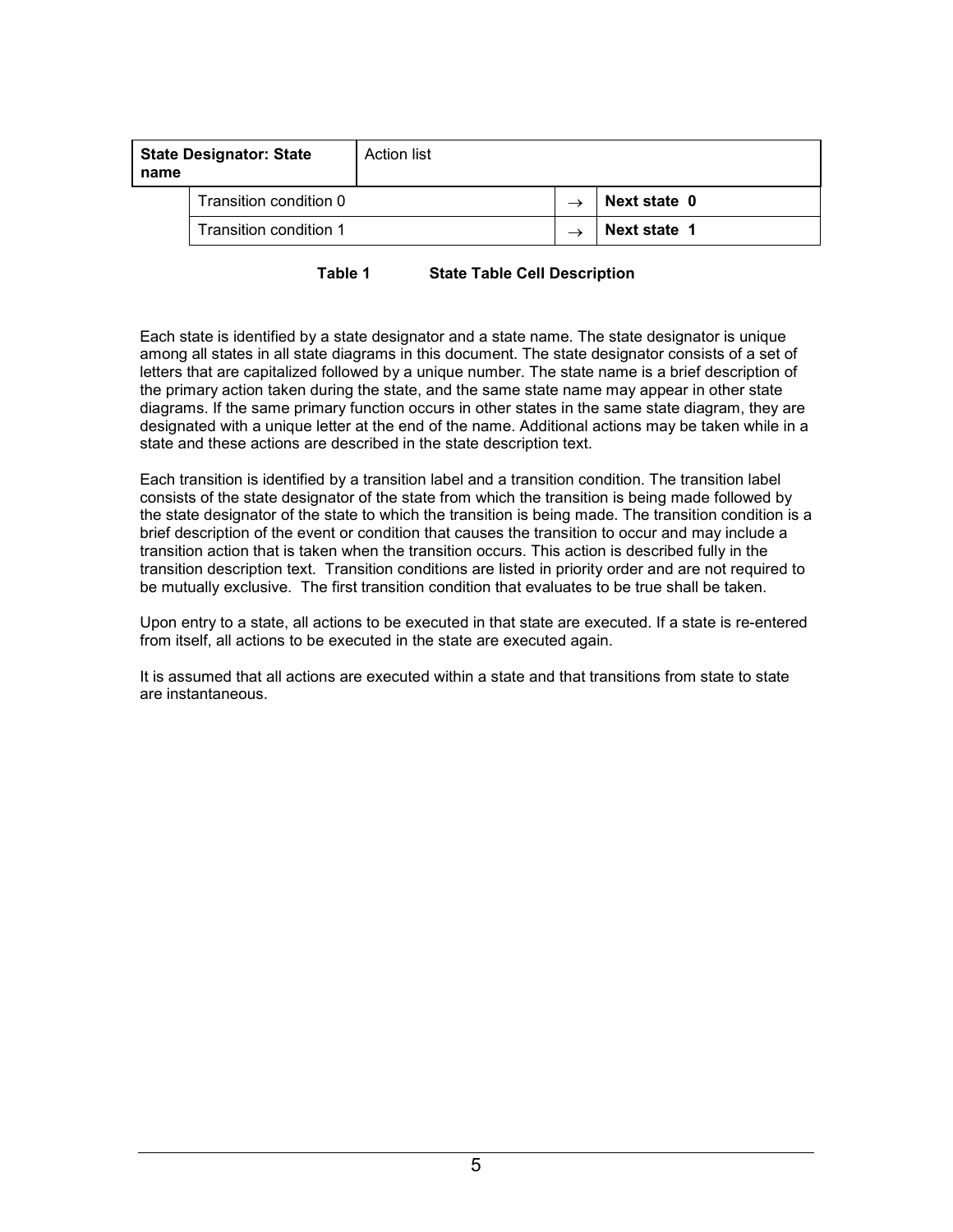## <span id="page-9-0"></span>**2. Physical Interface**

### **2.1. TSOP-48 and WSOP-48 Pin Assignments**

Figure 2 defines the pin assignments for devices using 48-pin TSOP or 48-pin WSOP packaging. The pinout for 8-bit data access is defined in the "x8" column and the pinout for 16-bit data access is defined in the "x16" column. The physical dimensions of the TSOP package is defined in the JEDEC document MO-142 variation DD. The physical dimensions of the WSOP package is defined in the JEDEC document MO-259.

| x16                                                                                                                                                                                                                               | x8                                                                                                                                                                                                                                                |                                                                                                                                     |                                   |                                                                                                                                              | x8                                                                                                                                                                                                                                                                                                                                                | x16                                                                                                                                                                                                                                                                                                                                                                      |
|-----------------------------------------------------------------------------------------------------------------------------------------------------------------------------------------------------------------------------------|---------------------------------------------------------------------------------------------------------------------------------------------------------------------------------------------------------------------------------------------------|-------------------------------------------------------------------------------------------------------------------------------------|-----------------------------------|----------------------------------------------------------------------------------------------------------------------------------------------|---------------------------------------------------------------------------------------------------------------------------------------------------------------------------------------------------------------------------------------------------------------------------------------------------------------------------------------------------|--------------------------------------------------------------------------------------------------------------------------------------------------------------------------------------------------------------------------------------------------------------------------------------------------------------------------------------------------------------------------|
| $\mathsf R$<br>$\mathsf{R}$<br>R<br><b>R/B4#</b><br>R/B3#<br>R/B2#<br>R/B1#<br>RE#<br>CE1#<br>CE2#<br>R<br>Vcc<br>Vss<br>CE3#<br>CE4#<br><b>CLE</b><br><b>ALE</b><br>WE#<br>WP#<br>VSP3<br>R<br>$\mathsf R$<br>$\mathsf{R}$<br>R. | ${\sf R}$<br>$\mathsf R$<br>$\mathsf R$<br><b>R/B4#</b><br>R/B3#<br>R/B2#<br>R/B1#<br>RE#<br>CE1#<br>CE2#<br>$\mathsf{R}$<br>Vcc<br>Vss<br>CE3#<br>CE4#<br><b>CLE</b><br><b>ALE</b><br>WE#<br>WP#<br>VSP3<br>R<br>$\mathsf R$<br>R<br>$\mathsf R$ | O<br>2<br>3<br>4<br>5<br>6<br>7<br>8<br>9<br>10<br>11<br>12<br>13<br>14<br>15<br>16<br>17<br>18<br>19<br>20<br>21<br>22<br>23<br>24 | 48-pin TSOP<br>and<br>48-pin WSOP | 48<br>47<br>46<br>45<br>44<br>43<br>42<br>41<br>40<br>39<br>38<br>37<br>36<br>35<br>34<br>33<br>32<br>31<br>30<br>29<br>28<br>27<br>26<br>25 | R / Vss<br>$\mathsf{R}$<br>$\mathsf{R}$<br>$\mathsf{R}$<br>IO <sub>7</sub><br>IO <sub>6</sub><br>IO <sub>5</sub><br>IO <sub>4</sub><br>R<br>R / Vcc<br>VSP1<br>Vcc<br>Vss<br>VSP <sub>2</sub><br>R / Vcc<br>$\mathsf R$<br>IO <sub>3</sub><br>IO <sub>2</sub><br>IO <sub>1</sub><br>IO <sub>0</sub><br>R<br>$\mathsf R$<br>$\mathsf R$<br>R / Vss | <b>Vss</b><br><b>IO15</b><br><b>IO14</b><br><b>IO13</b><br>IO <sub>7</sub><br>IO <sub>6</sub><br>IO <sub>5</sub><br>IO <sub>4</sub><br><b>IO12</b><br>Vcc<br>VSP1<br>Vcc<br>Vss<br>VSP <sub>2</sub><br><b>Vcc</b><br><b>IO11</b><br>IO <sub>3</sub><br>IO <sub>2</sub><br>IO <sub>1</sub><br>IO <sub>0</sub><br><b>IO10</b><br>IO <sub>9</sub><br>IO <sub>8</sub><br>Vss |



**Figure 2 48-pin TSOP/WSOP pinout**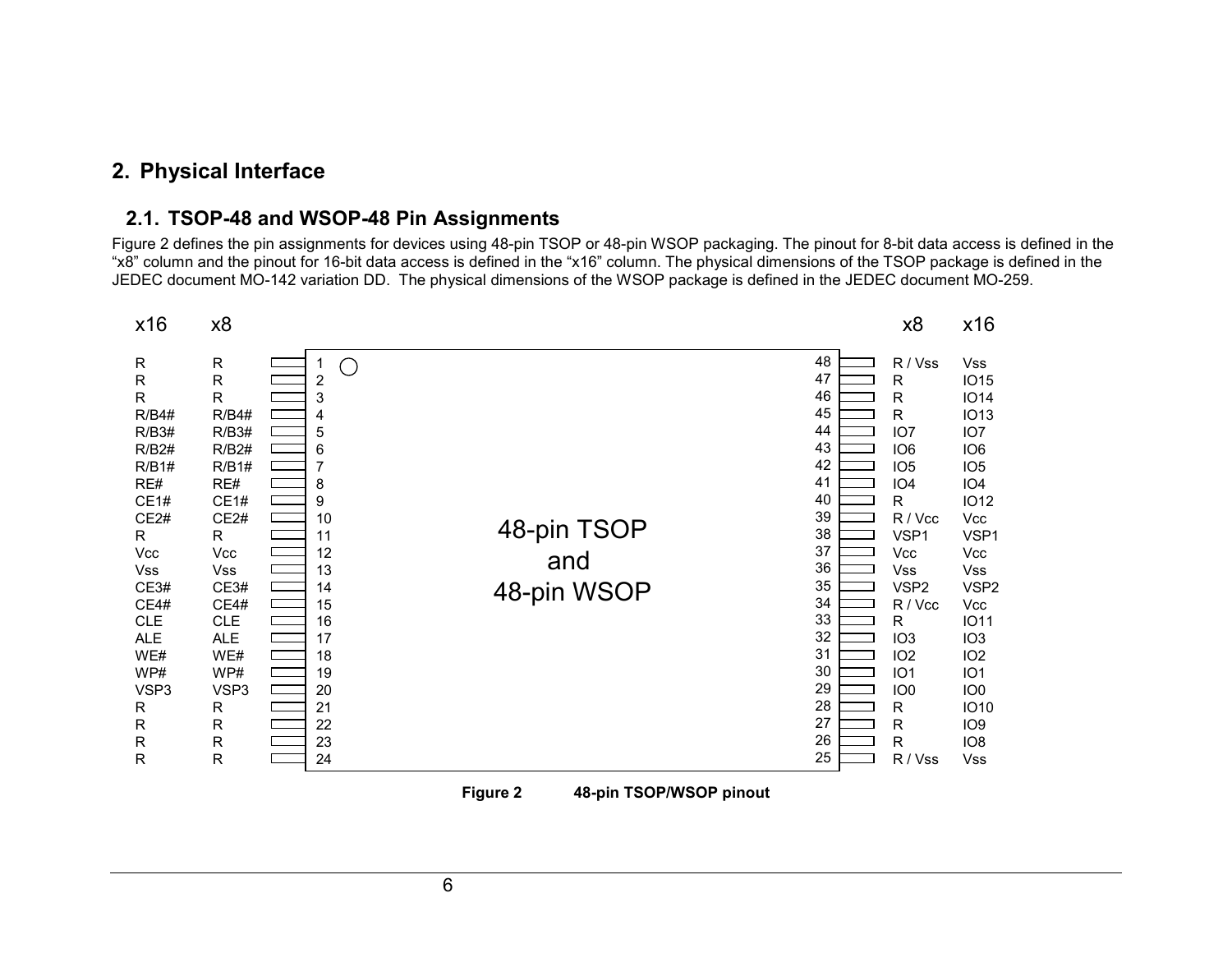### <span id="page-10-0"></span>**2.2. LGA-52 Pad Assignments**

Figure 3 defines the pad assignments for devices using 52-pad LGA packaging with 8-bit data access. An option is specified for two independent 8-bit data buses. [Figure 4](#page-11-0) defines the pad assignments for devices using 52-pad LGA packaging with 16-bit data access. The physical dimensions of the package are 12mmx17mm.

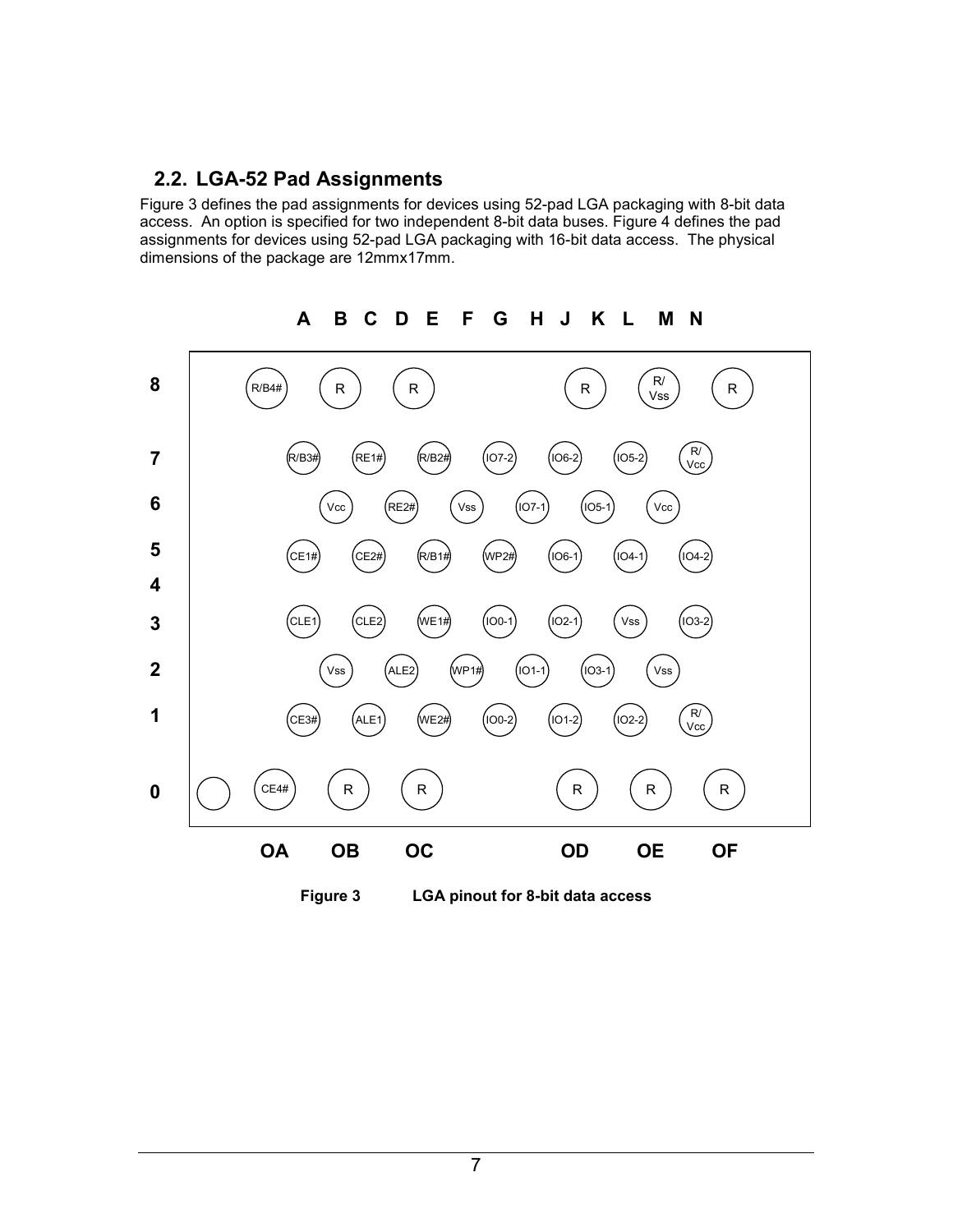<span id="page-11-0"></span>

# **2.3. BGA-63 Ball Assignments**

[Figure 5](#page-12-0) defines the ball assignments for devices using 63-ball BGA packaging with 8-bit data access. [Figure 6](#page-13-0) defines the ball assignments for devices using 63-ball BGA packaging with 16 bit data access. [Figure 7](#page-14-0) defines the ball spacing requirements for the 63-ball BGA package.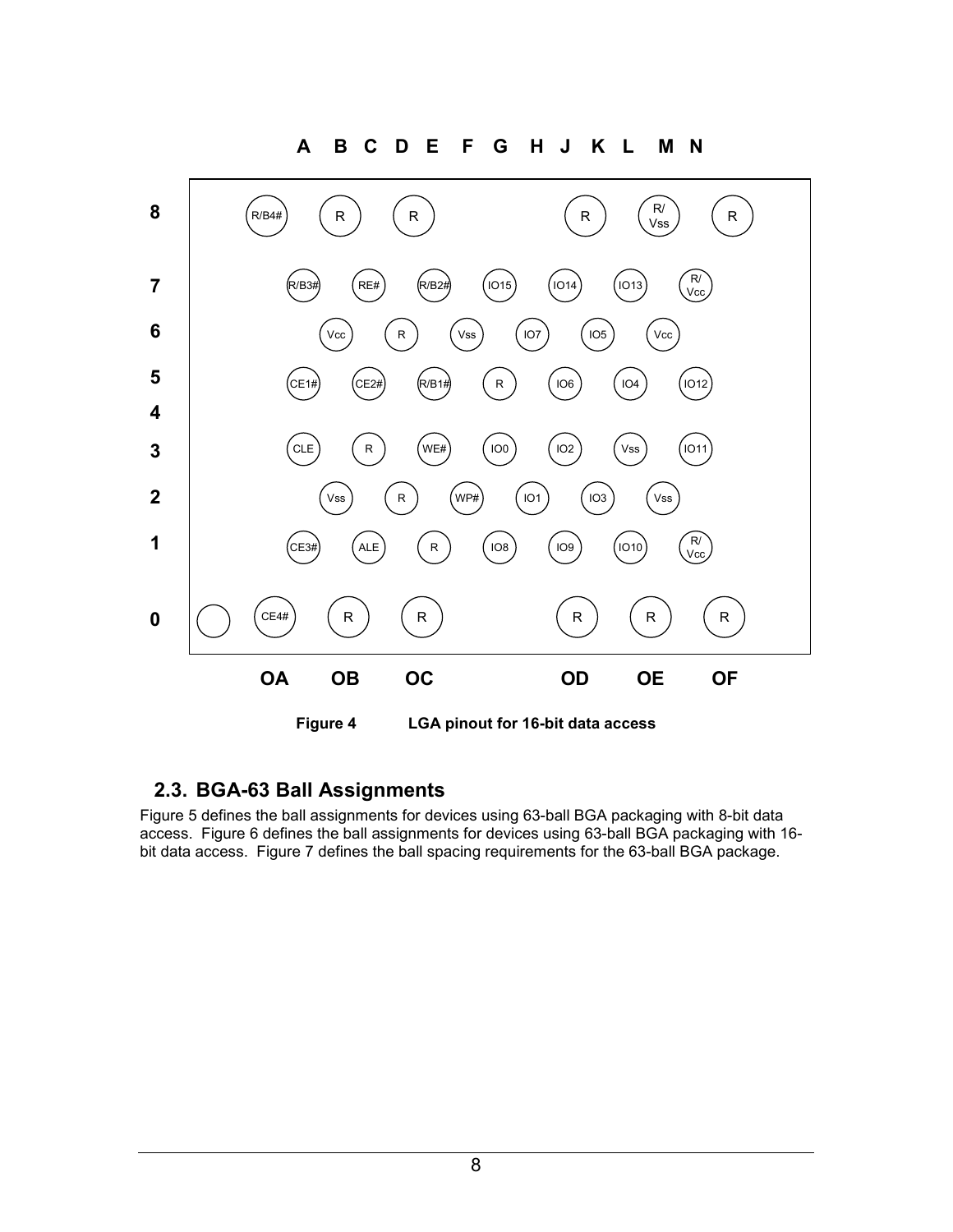<span id="page-12-0"></span>

|                           | $\mathbf 1$ | $\overline{2}$ | $\mathfrak{S}$ | 4               | $\overline{5}$  | $\,6\,$         | $\overline{7}$  | 8                | $9\,$        | 10          |
|---------------------------|-------------|----------------|----------------|-----------------|-----------------|-----------------|-----------------|------------------|--------------|-------------|
| $\boldsymbol{\mathsf{A}}$ | $\mathsf R$ | $\mathsf{R}$   |                |                 |                 |                 |                 |                  | $\mathsf{R}$ | ${\sf R}$   |
| $\sf B$                   | ${\sf R}$   |                |                |                 |                 |                 |                 |                  | ${\sf R}$    | ${\sf R}$   |
| $\mathsf C$               |             |                | WP#            | <b>ALE</b>      | <b>VSS</b>      | CE#             | WE#             | R/B#             |              |             |
| $\mathsf D$               |             |                | <b>VCC</b>     | RE#             | <b>CLE</b>      | CE2#            | CE3#            | R/B2#            |              |             |
| $\mathsf E$               |             |                | $\mathsf{R}$   | $\mathsf{R}$    | $\mathsf{R}$    | $\mathsf{R}$    | CE4#            | R/B3#            |              |             |
| $\mathsf F$               |             |                | $\mathsf{R}$   | $\mathsf{R}$    | $\mathsf R$     | $\mathsf{R}$    | <b>VSS</b>      | R/B4#            |              |             |
| ${\mathsf G}$             |             |                | VSP3           | <b>VCC</b>      | VSP1            | $\mathsf{R}$    | $\mathsf R$     | VSP <sub>2</sub> |              |             |
| $\boldsymbol{\mathsf{H}}$ |             |                | $\mathsf{R}$   | IO <sub>0</sub> | $\mathsf R$     | $\mathsf R$     | $\mathsf R$     | <b>VCC</b>       |              |             |
| $\mathsf J$               |             |                | $\mathsf R$    | IO <sub>1</sub> | $\mathsf R$     | <b>VCC</b>      | IO <sub>5</sub> | IO <sub>7</sub>  |              |             |
| K                         |             |                | <b>VSS</b>     | IO <sub>2</sub> | IO <sub>3</sub> | IO <sub>4</sub> | IO <sub>6</sub> | <b>VSS</b>       |              |             |
| $\mathsf L$               | $\mathsf R$ | $\mathsf R$    |                |                 |                 |                 |                 |                  | $\mathsf{R}$ | $\mathsf R$ |
| ${\sf M}$                 | R           | $\mathsf R$    |                |                 |                 |                 |                 |                  | R            | ${\sf R}$   |

**Figure 5 BGA ball assignments for 8-bit data access**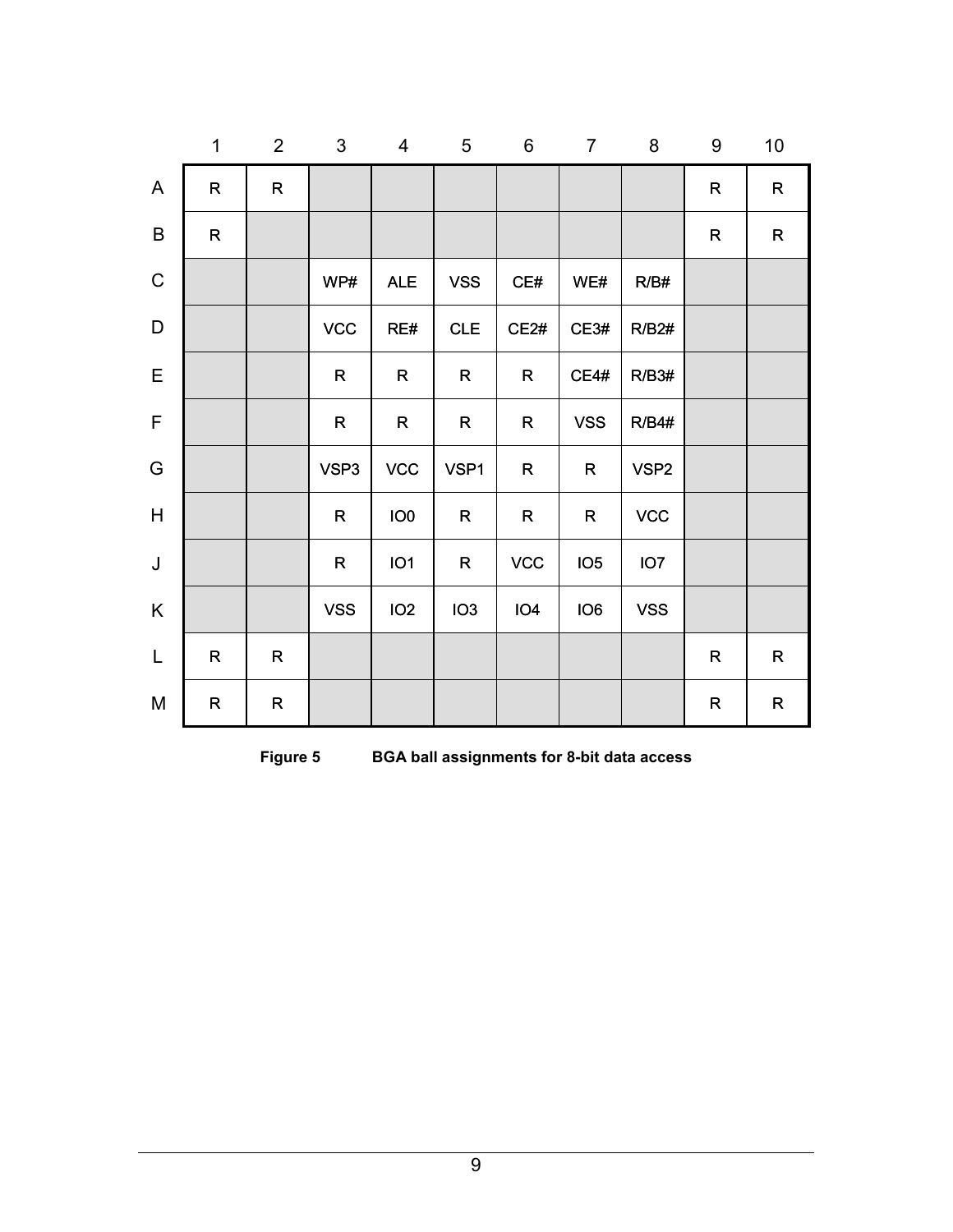<span id="page-13-0"></span>

|               | 1            | $\overline{2}$ | $\mathfrak{S}$  | 4               | 5               | $\,6\,$         | $\overline{7}$  | 8                | 9            | 10          |
|---------------|--------------|----------------|-----------------|-----------------|-----------------|-----------------|-----------------|------------------|--------------|-------------|
| $\mathsf{A}$  | $\mathsf R$  | $\mathsf{R}$   |                 |                 |                 |                 |                 |                  | $\mathsf{R}$ | ${\sf R}$   |
| $\sf B$       | ${\sf R}$    |                |                 |                 |                 |                 |                 |                  | ${\sf R}$    | ${\sf R}$   |
| $\mathsf C$   |              |                | WP#             | <b>ALE</b>      | <b>VSS</b>      | CE#             | WE#             | R/B#             |              |             |
| $\mathsf D$   |              |                | <b>VCC</b>      | RE#             | CLE             | CE2#            | CE3#            | R/B2#            |              |             |
| $\mathsf E$   |              |                | $\mathsf{R}$    | ${\sf R}$       | $\mathsf R$     | $\mathsf{R}$    | <b>CE4#</b>     | R/B3#            |              |             |
| $\mathsf F$   |              |                | $\mathsf{R}$    | $\mathsf{R}$    | $\mathsf{R}$    | $\mathsf{R}$    | <b>VSS</b>      | <b>R/B4#</b>     |              |             |
| ${\mathsf G}$ |              |                | VSP3            | <b>VCC</b>      | VSP1            | <b>IO13</b>     | <b>IO15</b>     | VSP <sub>2</sub> |              |             |
| H             |              |                | IO <sub>8</sub> | IO <sub>0</sub> | <b>IO10</b>     | <b>IO12</b>     | <b>IO14</b>     | <b>VCC</b>       |              |             |
| $\sf J$       |              |                | IO <sub>9</sub> | IO1             | <b>IO11</b>     | <b>VCC</b>      | IO <sub>5</sub> | IO <sub>7</sub>  |              |             |
| K             |              |                | <b>VSS</b>      | IO <sub>2</sub> | IO <sub>3</sub> | IO <sub>4</sub> | IO <sub>6</sub> | <b>VSS</b>       |              |             |
| $\mathsf L$   | $\mathsf{R}$ | $\mathsf R$    |                 |                 |                 |                 |                 |                  | $\mathsf{R}$ | $\mathsf R$ |
| M             | R            | $\mathsf R$    |                 |                 |                 |                 |                 |                  | ${\sf R}$    | R           |

**Figure 6 BGA ball assignments for 16-bit data access**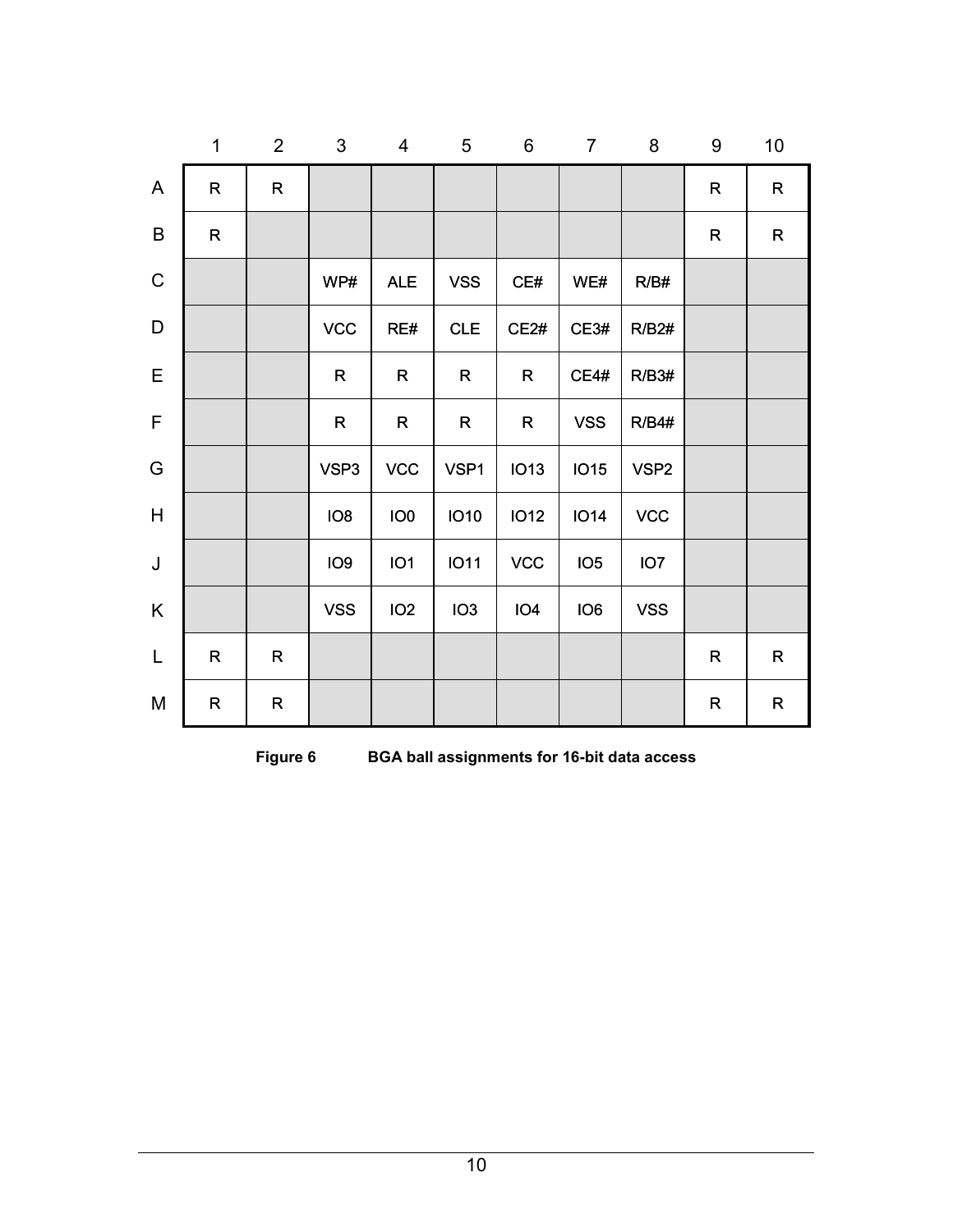<span id="page-14-0"></span>



# **2.4. Signal Descriptions**

[Table 2](#page-15-0) provides the signal descriptions.

| <b>Signal</b><br><b>Name</b> | Input $\prime$<br>Output | <b>Description</b>                                                                                                                                                                                                                                                                     |
|------------------------------|--------------------------|----------------------------------------------------------------------------------------------------------------------------------------------------------------------------------------------------------------------------------------------------------------------------------------|
| R/Bx#                        | ∩                        | <b>Ready/Busy</b><br>The Ready/Busy signal indicates the target status. When low, the signal<br>indicates that one or more LUN operations are in progress. This signal is<br>an open drain output and requires an external pull-up. See section 2.13<br>for requirements.              |
| REx#                         |                          | <b>Read Enable</b><br>The Read Enable signal enables serial data output.                                                                                                                                                                                                               |
| CEx#                         |                          | <b>Chip Enable</b><br>The Chip Enable signal selects the target. When Chip Enable is high and<br>the target is in the ready state, the target goes into a low-power standby<br>state. When Chip Enable is low, the target is selected. See section 2.5 for<br>additional requirements. |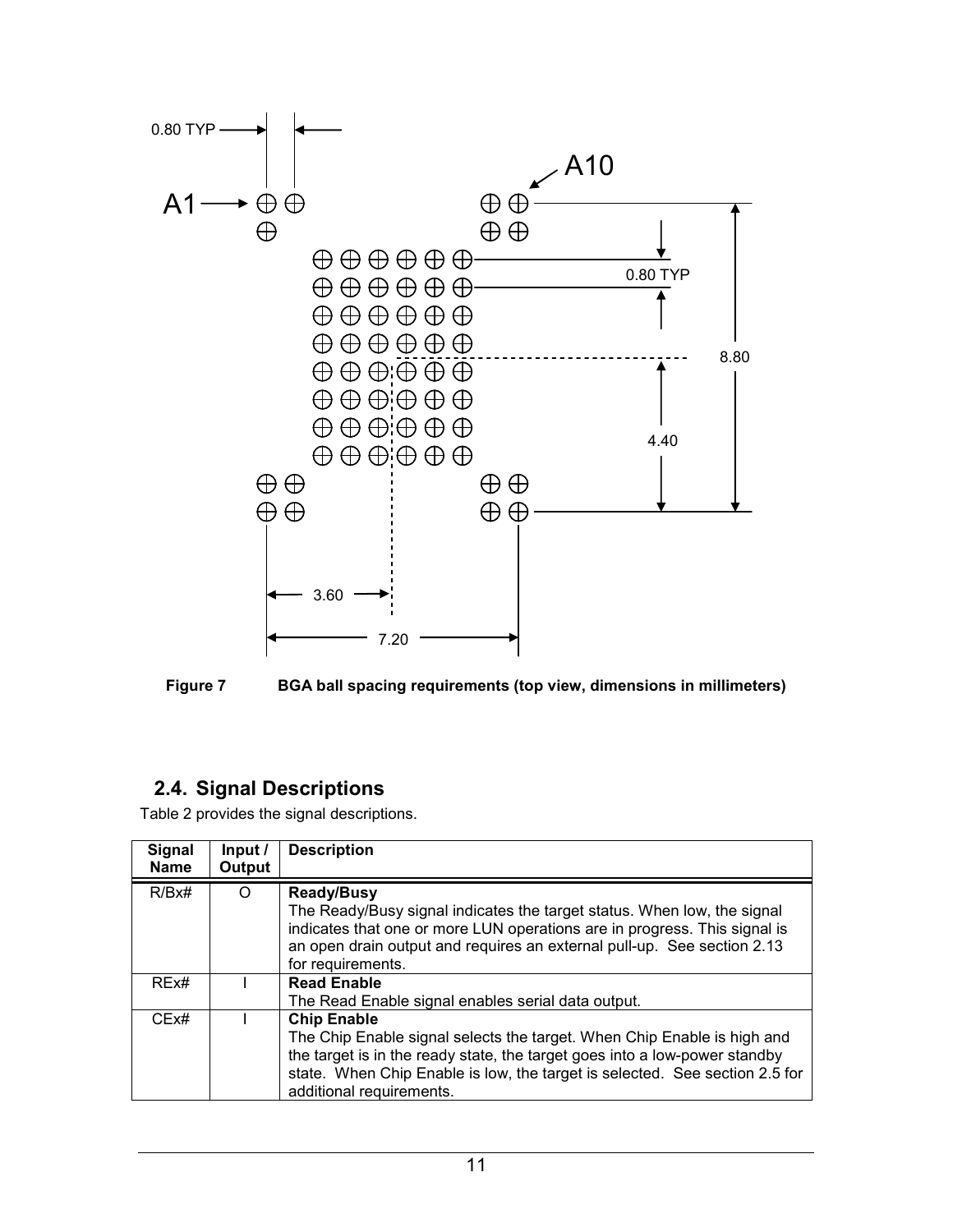<span id="page-15-0"></span>

| <b>Signal</b><br><b>Name</b> | Input /<br>Output | <b>Description</b>                                                           |
|------------------------------|-------------------|------------------------------------------------------------------------------|
| <b>Vcc</b>                   | $\mathbf{I}$      | <b>Power</b>                                                                 |
|                              |                   | The Vcc signal is the power supply to the device.                            |
| R / Vcc                      | $\mathbf{I}$      | <b>Reserved / Power</b>                                                      |
|                              |                   | The host shall always provide Vcc on these pins. The device shall tolerate   |
|                              |                   | Vcc on these pins but is not required to draw power from them.               |
| $\overline{\text{Vss}}$      | $\mathbf{I}$      | Ground                                                                       |
|                              |                   | The Vss signal is the power supply ground.                                   |
| R / Vss                      | L                 | <b>Reserved / Ground</b>                                                     |
|                              |                   | The host shall always provide Vss on these pins. The device shall tolerate   |
|                              |                   | Vss on these pins but is not required to use them.                           |
| <b>CLEx</b>                  | T                 | <b>Command Latch Enable</b>                                                  |
|                              |                   | The Command Latch Enable signal loads a command into the target.             |
|                              |                   | When high, the command is latched on the rising edge of WE#.                 |
| <b>ALEx</b>                  | T                 | <b>Address Latch Enable</b>                                                  |
|                              |                   | The Address Latch Enable signal loads an address into the target. When       |
|                              |                   | high, the address is latched on the rising edge of WE#.                      |
| WEx#                         | T                 | <b>Write Enable</b>                                                          |
|                              |                   | The Write Enable signal controls the latching of input data. Data,           |
|                              |                   | commands, and addresses are latched on the rising edge of WE#.               |
| WPx#                         | $\mathbf{I}$      | <b>Write Protect</b>                                                         |
|                              |                   | The Write Protect signal disables Flash array program and erase              |
|                              |                   | operations. See section 2.14 for requirements.                               |
| $IO0 -$                      | I/O               | I/O Port 1, bits 0-7                                                         |
| IO <sub>7</sub>              |                   | The I/O port is an 8-bit wide bidirectional port for transferring address,   |
|                              |                   | command, and data to and from the device.                                    |
| $108 -$                      | I/O               | I/O Port 1, bits 8-15                                                        |
| <b>IO15</b>                  |                   | These signals are used in a 16-bit wide target configuration. The signals    |
|                              |                   | are the upper 8 bits for the 16-bit wide bidirectional port used to transfer |
|                              |                   | data to and from the device.                                                 |
| $100 - 2 -$                  | $\overline{1/O}$  | I/O Port 2, bits 0-7                                                         |
| $IO7-2$                      |                   | The I/O port is an 8-bit wide bidirectional port for transferring address,   |
|                              |                   | command, and data to and from the device. These pins may be used as          |
|                              |                   | an additional 8-bit wide bidirectional port for devices that support two     |
|                              |                   | independent data buses.                                                      |
| <b>VSPx</b>                  |                   | <b>Vendor Specific</b>                                                       |
|                              |                   | The function of these signals is defined and specified by the NAND           |
|                              |                   | vendor. Devices shall have an internal pull-up or pull-down resistor on      |
|                              |                   | these signals to yield ONFI compliant behavior when a signal is not          |
|                              |                   | connected by the host. Any VSP signal not used by the NAND vendor            |
|                              |                   | shall not be connected internal to the device.                               |
| $\mathsf{R}$                 |                   | <b>Reserved</b>                                                              |
|                              |                   | These pins shall not be connected by the host.                               |

#### **Table 2 Signal descriptions**

[Table 3](#page-17-0) provides the signal mapping to pin/pad/ball for each package type listed within the ONFI specification. These signal mappings are required if the packages listed in this specification are implemented. Devices may be implemented with other package types and be ONFI compliant if all other ONFI requirements within this specification are satisfied.

Any signal that does not have an associated number is implicitly numbered "1". For example, WP# is equivalent to WP1#.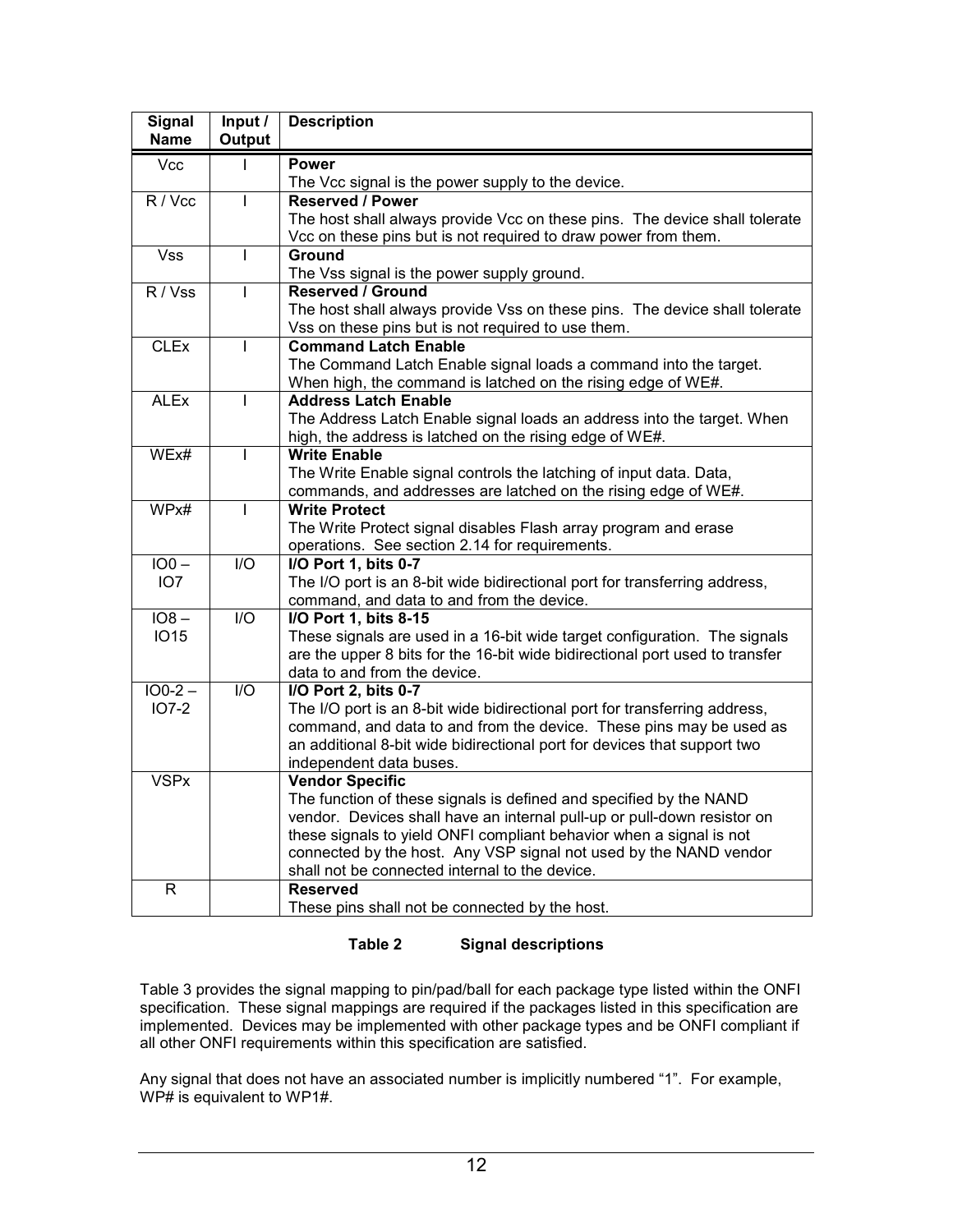| <b>Signal</b><br><b>Name</b>                                                                                                                         | TSOP/<br><b>WSOP</b><br><b>x8</b>            |                                      | TSOP/<br><b>WSOP</b><br>x16 |                             | <b>LGA</b><br>x8                                                                                                                 |                                      |                      | <b>LGA</b><br>x16 |                                                                                  | <b>BGA</b><br>x8                     | <b>BGA</b><br>x16 |                   |  |
|------------------------------------------------------------------------------------------------------------------------------------------------------|----------------------------------------------|--------------------------------------|-----------------------------|-----------------------------|----------------------------------------------------------------------------------------------------------------------------------|--------------------------------------|----------------------|-------------------|----------------------------------------------------------------------------------|--------------------------------------|-------------------|-------------------|--|
| R/B1#<br>R/B2#<br><b>R/B3#</b><br><b>R/B4#</b>                                                                                                       | $\overline{7}$<br>6<br>5<br>4                | M<br>O<br>O<br>$\circ$               | WSOP x8                     | Same as<br>TSOP/            | E <sub>5</sub><br>E7<br>A7<br>OA8                                                                                                | M<br>O<br>O<br>O                     | Same as<br>LGA x8    |                   | C <sub>8</sub><br>D <sub>8</sub><br>E <sub>8</sub><br>F <sub>8</sub>             | M<br>O<br>O<br>O                     | Same as<br>BGA x8 |                   |  |
| <b>RE1#</b><br><b>RE2#</b>                                                                                                                           | 8<br>na                                      | M                                    | WSOP x8                     | Same as<br>TSOP/            | C7<br>D <sub>6</sub>                                                                                                             | Μ<br>O                               | C7<br>na             | M                 | D <sub>4</sub><br>na                                                             | M                                    | Same as<br>BGA x8 |                   |  |
| <b>CE1#</b><br>CE2#<br>CE3#<br><b>CE4#</b>                                                                                                           | 9<br>10<br>14<br>15                          | M<br>O<br>O<br>$\circ$               | WSOP x8                     | Same as<br>TSOP/            | A5<br>C <sub>5</sub><br>A <sub>1</sub><br>OA0                                                                                    | Μ<br>O<br>O<br>O                     | Same as<br>LGA x8    |                   | C <sub>6</sub><br>D <sub>6</sub><br>D7<br>E7                                     | M<br>O<br>O<br>$\circ$               | Same as<br>BGA x8 |                   |  |
| Vcc                                                                                                                                                  | 12<br>37                                     | M<br>M                               | 12<br>34<br>37<br>39        | M<br>M<br>M<br>M            | B <sub>6</sub><br>M <sub>6</sub>                                                                                                 | M<br>М                               | Same as<br>LGA x8    |                   | D <sub>3</sub><br>G <sub>4</sub><br>H <sub>8</sub><br>J6                         | M<br>M<br>M<br>M                     |                   | Same as<br>BGA x8 |  |
| R / Vcc                                                                                                                                              | 34<br>39                                     | M<br>M                               |                             |                             | N <sub>1</sub><br>N7                                                                                                             | Μ<br>М                               | Same as<br>LGA x8    |                   |                                                                                  |                                      |                   |                   |  |
| <b>Vss</b>                                                                                                                                           | 13<br>36                                     | M<br>M                               | 13<br>25<br>36<br>48        | M<br>M<br>M<br>M            | B <sub>2</sub><br>F <sub>6</sub><br>L <sub>3</sub><br>M <sub>2</sub>                                                             | М<br>М<br>M<br>Μ                     | Same as<br>LGA x8    |                   | C <sub>5</sub><br>F7<br>K <sub>3</sub><br>K <sub>8</sub>                         | M<br>M<br>M<br>M                     | Same as<br>BGA x8 |                   |  |
| R / Vss                                                                                                                                              | 25<br>48                                     | M<br>M                               |                             |                             | OE8                                                                                                                              | M                                    |                      | Same as<br>LGA x8 |                                                                                  |                                      |                   |                   |  |
| CLE1<br>CLE <sub>2</sub>                                                                                                                             | 16<br>na                                     | M                                    |                             | Same as<br>TSOP/<br>WSOP x8 | A3<br>C <sub>3</sub>                                                                                                             | Μ<br>O                               | A <sub>3</sub><br>na | M                 | D <sub>5</sub><br>na                                                             | M                                    | Same as<br>BGA x8 |                   |  |
| ALE1<br>ALE <sub>2</sub>                                                                                                                             | $\overline{17}$<br>na                        | M                                    |                             | Same as<br>TSOP/<br>WSOP x8 | C <sub>1</sub><br>D <sub>2</sub>                                                                                                 | M<br>O                               | C <sub>1</sub><br>na | M                 | C <sub>4</sub><br>na                                                             | M                                    | Same as<br>BGA x8 |                   |  |
| WE1#<br>WE2#                                                                                                                                         | 18<br>na                                     | M                                    |                             | Same as<br>TSOP/<br>WSOP x8 | E <sub>3</sub><br>E <sub>1</sub>                                                                                                 | M<br>O                               | E <sub>3</sub><br>na | M                 | C7<br>na                                                                         | M                                    | Same as<br>BGA x8 |                   |  |
| $\overline{WP}1\#$<br>WP <sub>2#</sub>                                                                                                               | 19<br>na                                     | M                                    |                             | Same as<br>TSOP/<br>WSOP x8 | F <sub>2</sub><br>G <sub>5</sub>                                                                                                 | Μ<br>O                               | F <sub>2</sub><br>na | M                 | C <sub>3</sub><br>na                                                             | M                                    | Same as<br>BGA x8 |                   |  |
| IO <sub>0</sub><br>IO <sub>1</sub><br>IO <sub>2</sub><br>IO <sub>3</sub><br>IO <sub>4</sub><br>IO <sub>5</sub><br>IO <sub>6</sub><br>IO <sub>7</sub> | 29<br>30<br>31<br>32<br>41<br>42<br>43<br>44 | M<br>M<br>M<br>M<br>M<br>M<br>M<br>M |                             | Same as<br>TSOP/<br>WSOP x8 | G <sub>3</sub><br>H <sub>2</sub><br>J3<br>K <sub>2</sub><br>L <sub>5</sub><br>K <sub>6</sub><br>J <sub>5</sub><br>H <sub>6</sub> | М<br>M<br>M<br>М<br>M<br>M<br>Μ<br>M | Same as<br>LGA x8    |                   | H <sub>4</sub><br>J4<br>K4<br>K <sub>5</sub><br>K <sub>6</sub><br>J7<br>K7<br>J8 | M<br>M<br>M<br>M<br>M<br>M<br>M<br>M | Same as<br>BGA x8 |                   |  |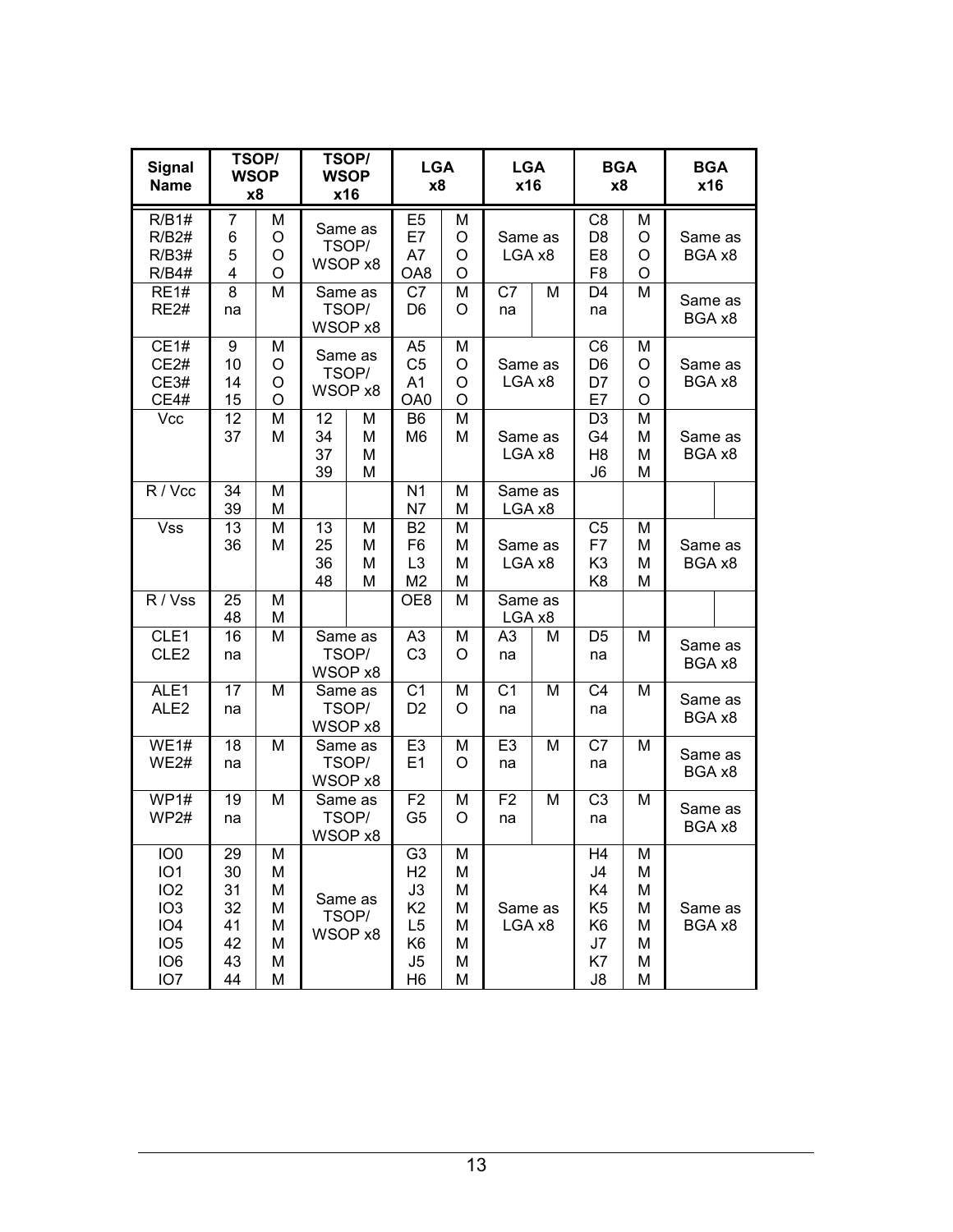<span id="page-17-0"></span>

| <b>Signal</b><br><b>Name</b> | <b>WSOP</b><br>x8 | TSOP/ |    | TSOP/<br><b>WSOP</b><br>x16 | <b>LGA</b><br><b>x8</b> |   | <b>LGA</b><br>x16 |   | <b>BGA</b><br>x8 |   | <b>BGA</b><br>x16 |   |
|------------------------------|-------------------|-------|----|-----------------------------|-------------------------|---|-------------------|---|------------------|---|-------------------|---|
| IO <sub>8</sub>              | na                |       | 26 | М                           | na                      |   | G <sub>1</sub>    | M | na               |   | H <sub>3</sub>    | M |
| IO <sub>9</sub>              | na                |       | 27 | М                           | na                      |   | J1                | M | na               |   | J3                | M |
| <b>IO10</b>                  | na                |       | 28 | М                           | na                      |   | L1                | M | na               |   | H5                | M |
| <b>IO11</b>                  | na                |       | 33 | М                           | na                      |   | N <sub>3</sub>    | M | na               |   | J5                | M |
| <b>IO12</b>                  | na                |       | 40 | М                           | na                      |   | N <sub>5</sub>    | M | na               |   | H <sub>6</sub>    | M |
| <b>IO13</b>                  | na                |       | 45 | М                           | na                      |   | L7                | М | na               |   | G6                | M |
| <b>IO14</b>                  | na                |       | 46 | М                           | na                      |   | J7                | M | na               |   | H7                | M |
| <b>IO15</b>                  | na                |       | 47 | М                           | na                      |   | G7                | M | na               |   | G7                | M |
| <b>IO0-2</b>                 | na                |       |    |                             | G1                      | O | na                |   | na               |   |                   |   |
| $IO1-2$                      | na                |       |    |                             | J1                      | O | na                |   | na               |   |                   |   |
| $IO2-2$                      | na                |       |    | Same as                     | L1                      | O | na                |   | na               |   |                   |   |
| $IO3-2$                      | na                |       |    | TSOP/                       | N <sub>3</sub>          | O | na                |   | na               |   | Same as           |   |
| $IO4-2$                      | na                |       |    | WSOP x8                     | N <sub>5</sub>          | O | na                |   | na               |   | BGA x8            |   |
| $IO5-2$                      | na                |       |    |                             | L7                      | O | na                |   | na               |   |                   |   |
| IO6-2                        | na                |       |    |                             |                         | O | na                |   | na               |   |                   |   |
| $IO7-2$                      | na                |       |    |                             | G7                      | O | na                |   | na               |   |                   |   |
| VSP1                         | 38                | O     |    | Same as                     |                         |   |                   |   | G <sub>5</sub>   | O | Same as           |   |
| VSP <sub>2</sub>             | 35                | O     |    | TSOP/                       |                         |   |                   |   | G8               | O |                   |   |
| VSP3                         | 20                | O     |    | WSOP x8                     |                         |   |                   |   | G <sub>3</sub>   | O | BGA x8            |   |

| Table 3 | <b>Signal mappings</b> |
|---------|------------------------|
|---------|------------------------|

# **2.5. CE# Signal Requirements**

When R/B# is cleared to zero, the CE# signal may be transitioned to a value of one without impacting the ongoing commands within the target. After the CE# signal is transitioned to one, the host may drive a different CE# signal to zero and begin operations on another target.

When SR[6] for a particular LUN is cleared to zero and the CE# signal for the corresponding target is cleared to zero, the host may only issue the Reset, Read Status, or Read Status Enhanced commands to that LUN.

# **2.6. Absolute Maximum Ratings**

Stresses greater than those listed under "Absolute Maximum Ratings" may cause permanent damage to the device. This is a stress rating only. Operation beyond the conditions specified in the "Recommend Operating Conditions" ([Table 5](#page-18-0)) and "DC and Operating Characteristics" tables ([Table 6](#page-19-0) and [Table 7\)](#page-20-0) is not recommended. Extended or periodic exposure beyond these conditions may affect device reliability.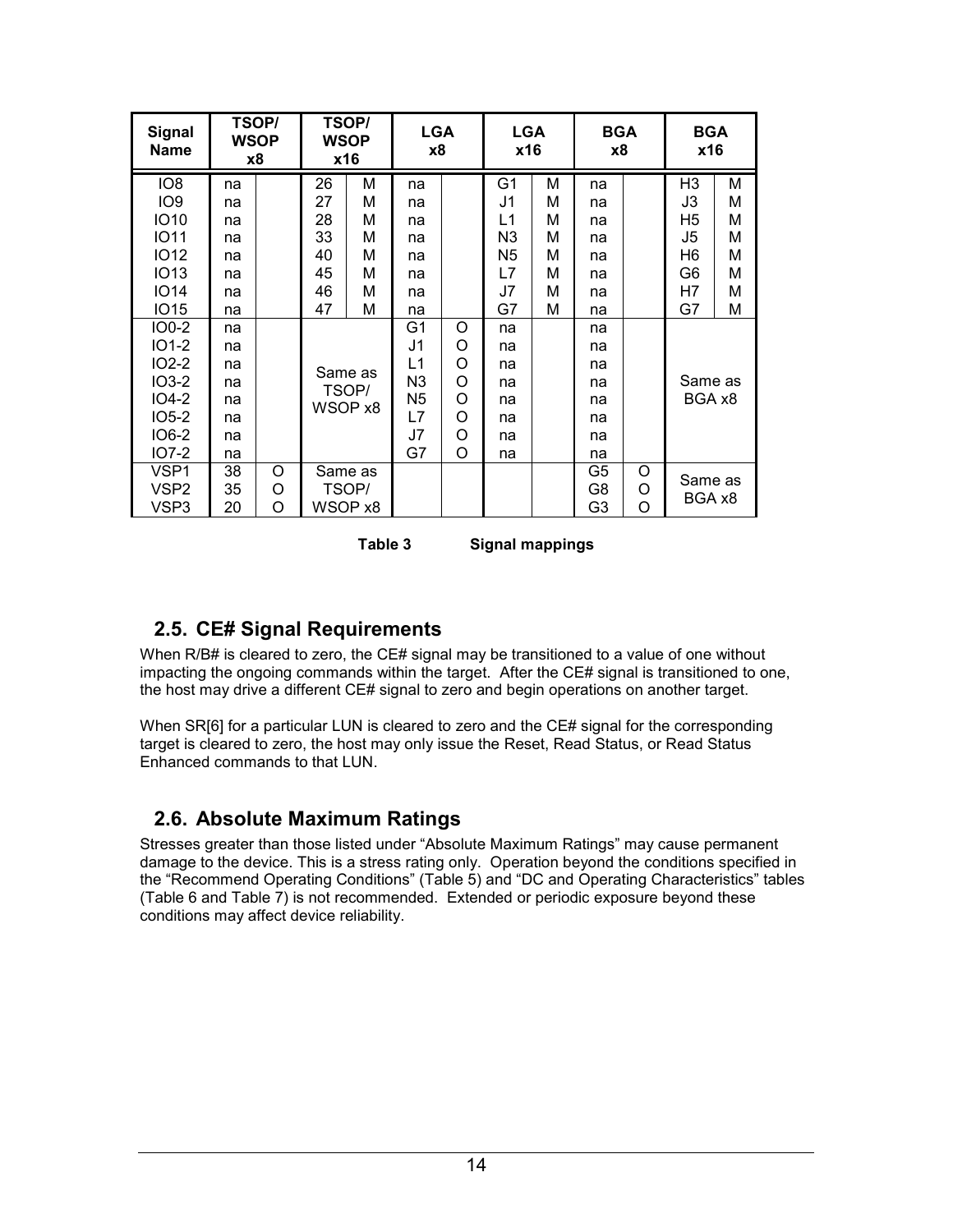<span id="page-18-0"></span>

| <b>Parameter</b>                                       | <b>Symbol</b>              | Rating           | Units |
|--------------------------------------------------------|----------------------------|------------------|-------|
| Voltage on any pin relative to Vss                     | $\mathsf{V}_{\mathsf{CC}}$ | $-0.6$ to $+4.6$ |       |
| for 3.3V devices                                       | V <sub>IN</sub>            | $-0.6$ to $+4.6$ |       |
|                                                        | V <sub>IO</sub>            | $-0.6$ to $+4.6$ |       |
|                                                        | $\mathsf{V_{CC}}$          | $-0.2$ to $+2.4$ |       |
| Voltage on any pin relative to Vss<br>for 1.8V devices | $V_{IN}$                   | $-0.2$ to $+2.4$ |       |
|                                                        | V <sub>lo</sub>            | $-0.2$ to $+2.4$ |       |

| Absolute maximum ratings<br>Table 4 |
|-------------------------------------|
|-------------------------------------|

# **2.7. Recommended Operating Conditions**

| <b>Parameter</b>                   | Symbol                     | Min | Tvo | <b>Max</b> | <b>Units</b> |
|------------------------------------|----------------------------|-----|-----|------------|--------------|
| Supply voltage for 3.3V<br>devices | $\mathsf{V}_{\mathsf{CC}}$ | 2.7 | 3.3 | 3.6        |              |
| Supply voltage for 1.8V<br>devices | $\mathsf{V}_{\mathsf{CC}}$ | 1.7 | 1.8 | 1.95       |              |
| Supply voltage                     | v ss                       |     |     |            |              |

**Table 5 Recommended operation conditions** 

## **2.7.1. Provisions for I/O power (Vccq) and I/O ground (Vssq)**

Vccq and Vcc are identical in this specification. However, Vccq may be lower than Vcc in future revisions of this specification. Future revisions of this specification will specify Vccq voltage ranges as well as signal locations on the packages ONFI specifies.

# **2.8. DC and Operating Characteristics**

All operating current ratings in this section are specified per active logical unit (LUN). A LUN is active when there is a command outstanding to it. All other current ratings in this section are specified per LUN (regardless of whether it is active).

For high performance applications (like solid state drives) it may be desirable to draw increased current for ICC1-ICC3. For these applications, the device may draw up to 100 mA per active LUN in both 3.3V and 1.8V devices. Increased current may be used to improve sustained write performance.

All ICC measurements are measured with each Vcc pin decoupled with a 0.1  $\mu$ F capacitor.

The maximum leakage current requirements (ILI and ILO) in [Table 6](#page-19-0) and [Table 7](#page-20-0) are tested across the entire allowed Vcc range, specified in Table 5.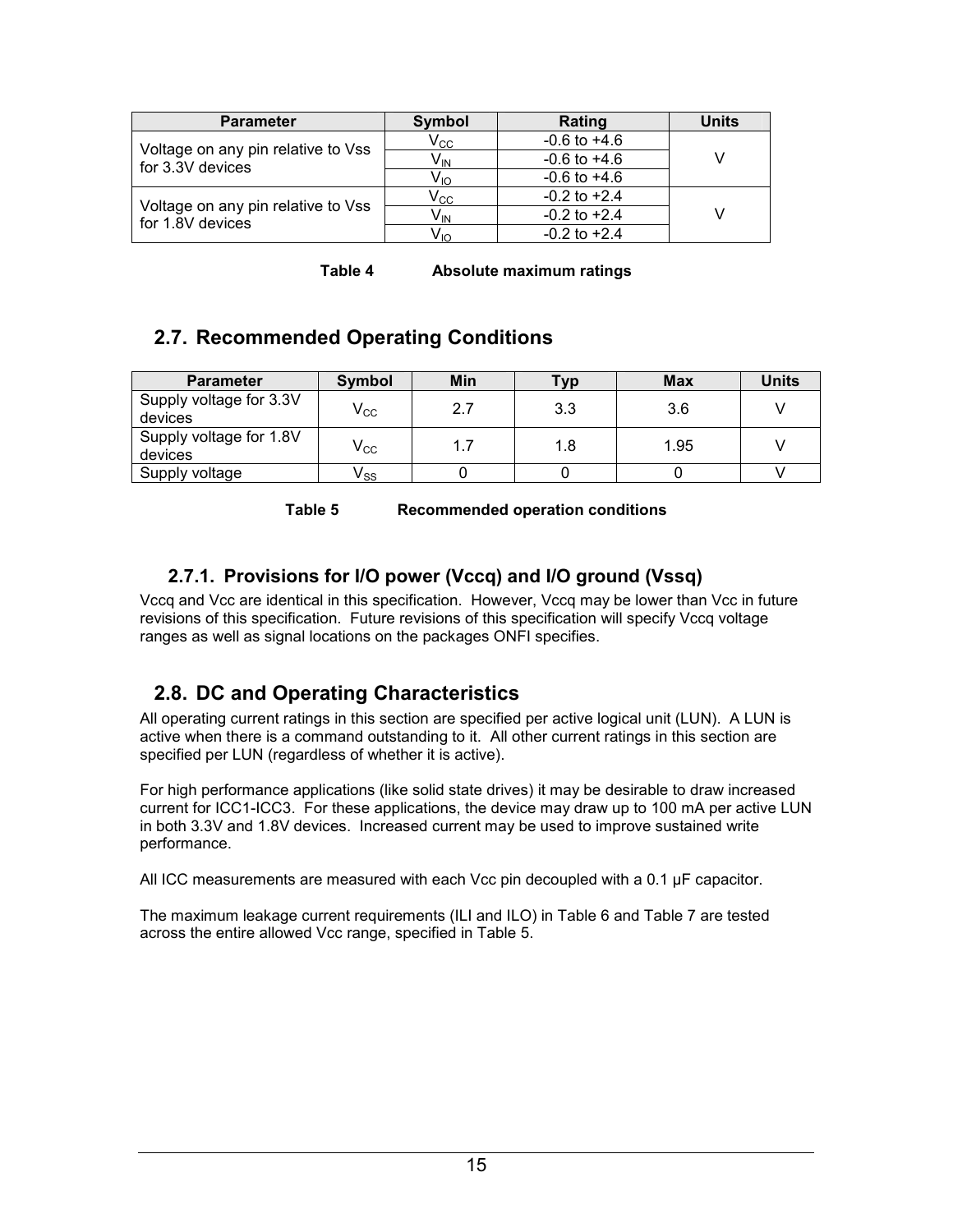<span id="page-19-0"></span>

| <b>Parameter</b>                                     | <b>Symbol</b>    | <b>Test</b><br><b>Conditions</b>                 | <b>Min</b>               | <b>Typ</b>     | <b>Max</b>    | <b>Units</b> |
|------------------------------------------------------|------------------|--------------------------------------------------|--------------------------|----------------|---------------|--------------|
| Operating current<br>Read Page with<br>serial access | ICC1             | tRC= $t_{RC}$ (min),<br>$CE#=VIL$ ,<br>IOUT=0 mA |                          |                | 50            | mA           |
| Operating current<br>Program                         | ICC <sub>2</sub> |                                                  |                          |                | 50            | mA           |
| Operating current<br>Erase                           | ICC <sub>3</sub> |                                                  |                          |                | 50            | mA           |
| Standby current                                      | ISB1             | $CE#=VIH,$<br>$WP#=0 V$                          |                          |                | 1             | mA           |
| Standby current                                      | ISB <sub>2</sub> | CE#=Vcc-0.2,<br>$WP#=0 V$                        |                          |                | 50            | μA           |
| Input leakage<br>current                             | ILI.             | VIN=0 to Vcc                                     |                          |                | $+ - 10$      | μA           |
| Output leakage<br>current                            | <b>ILO</b>       | VOUT=0 to Vcc                                    |                          |                | $+ -10$       | μA           |
| Input high voltage                                   | <b>VIH</b>       |                                                  | Vcc * 0.8                |                | $Vcc+0.3$     | V            |
| Input low voltage                                    | VIL              |                                                  | $-0.3$                   |                | Vcc $*$ 0.2   | V            |
| Output high<br>voltage                               | <b>VOH</b>       | IOH=-400 $\mu$ A                                 | Vcc <sup>*</sup><br>0.67 |                |               | V            |
| Output low voltage                                   | <b>VOL</b>       | $IOL=2.1mA$                                      |                          | $\blacksquare$ | 0.4           | V            |
| Output low current<br>(R/B#)                         | IOL(R/B#)        | $VOL=0.4 V$                                      | 8                        | 10             |               | mA           |
| Staggered<br>power-up current                        | <b>IST</b>       | tRise = $1 \text{ ms}$<br>cLine = $0.1 \mu F$    |                          |                | 10 per<br>LUN | mA           |

**Table 6 DC and Operating Conditions for 3.3V devices**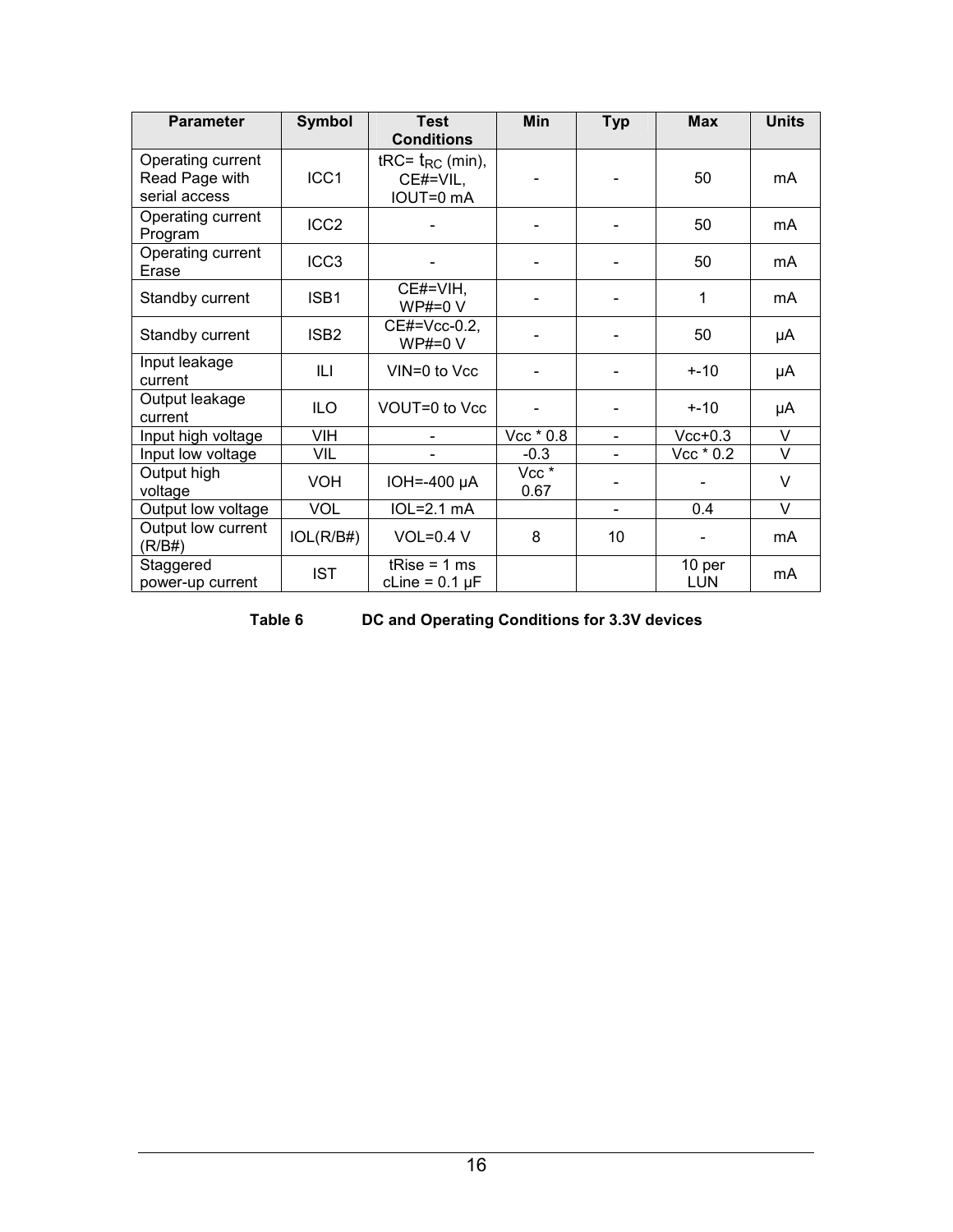<span id="page-20-0"></span>

| <b>Parameter</b>                                     | <b>Symbol</b>    | <b>Test</b><br><b>Conditions</b>                 | <b>Min</b>               | <b>Typ</b>     | <b>Max</b>    | <b>Units</b> |
|------------------------------------------------------|------------------|--------------------------------------------------|--------------------------|----------------|---------------|--------------|
| Operating current<br>Read Page with<br>serial access | ICC1             | tRC= $t_{RC}$ (min),<br>$CE#=VIL$ ,<br>IOUT=0 mA |                          |                | 50            | mA           |
| Operating current<br>Program                         | ICC <sub>2</sub> |                                                  |                          |                | 50            | mA           |
| Operating current<br>Erase                           | ICC <sub>3</sub> |                                                  |                          |                | 50            | mA           |
| Standby current                                      | ISB1             | $CE#=VIH,$<br>$WP#=0V$                           |                          |                | 1             | mA           |
| Standby current                                      | ISB <sub>2</sub> | CE#=Vcc-0.2,<br>$WP#=0 V$                        |                          |                | 50            | μA           |
| Input leakage<br>current                             | ILI.             | VIN=0 to Vcc                                     |                          |                | $+ - 10$      | μA           |
| Output leakage<br>current                            | <b>ILO</b>       | VOUT=0 to Vcc                                    |                          |                | $+ -10$       | μA           |
| Input high voltage                                   | <b>VIH</b>       |                                                  | Vcc * 0.8                |                | $Vcc+0.3$     | V            |
| Input low voltage                                    | VIL              |                                                  | $-0.3$                   |                | $Vec* 0.2$    | V            |
| Output high<br>voltage                               | <b>VOH</b>       | IOH=-100 µA                                      | Vcc <sup>*</sup><br>0.67 |                |               | V            |
| Output low voltage                                   | <b>VOL</b>       | $IOL=100 \mu A$                                  |                          | $\blacksquare$ | 0.1           | V            |
| Output low current<br>(R/B#)                         | IOL(R/B#)        | $VOL=0.2 V$                                      | 3                        | 4              |               | mA           |
| Staggered<br>power-up current                        | <b>IST</b>       | tRise = $1 \text{ ms}$<br>cLine = $0.1 \mu F$    |                          |                | 10 per<br>LUN | mA           |

#### **Table 7 DC and Operating Conditions for 1.8V devices**

# **2.9. Calculating Pin Capacitance**

To calculate the pin capacitance for all loads on the I/O bus, the host should utilize the reported pin capacitance per target in Read Parameter Page (refer to section [5.4\)](#page-44-0). The algorithm to use is:

```
PinCapacitance = 0;for (target = 0; target < TotalTargets; target++)
     PinCapacitance += GetMaxCapacitanceFromRPP(target);
```
This methodology will calculate an accurate pin capacitance, accounting for all targets present.

# **2.10. Staggered Power-up**

Subsystems that support multiple Flash devices may experience power system design issues related to the current load presented during the power-on condition. To limit the current load presented to the host at power-on, all devices shall support power-up in a low-power condition.

Until a Reset command is received by the target after power-on, the target shall not draw more than 10 mA of current per LUN. For example, a target that contains 4 LUNs may draw up to 40 mA of current until a Reset command is received after power-on.

This value is measured with a nominal rise time (tRise) of 1 millisecond and a line capacitance  $($ cLine) of 0.1  $\mu$ F. The measurement shall be taken with 1 millisecond averaging intervals and shall begin after Vcc reaches Vcc min.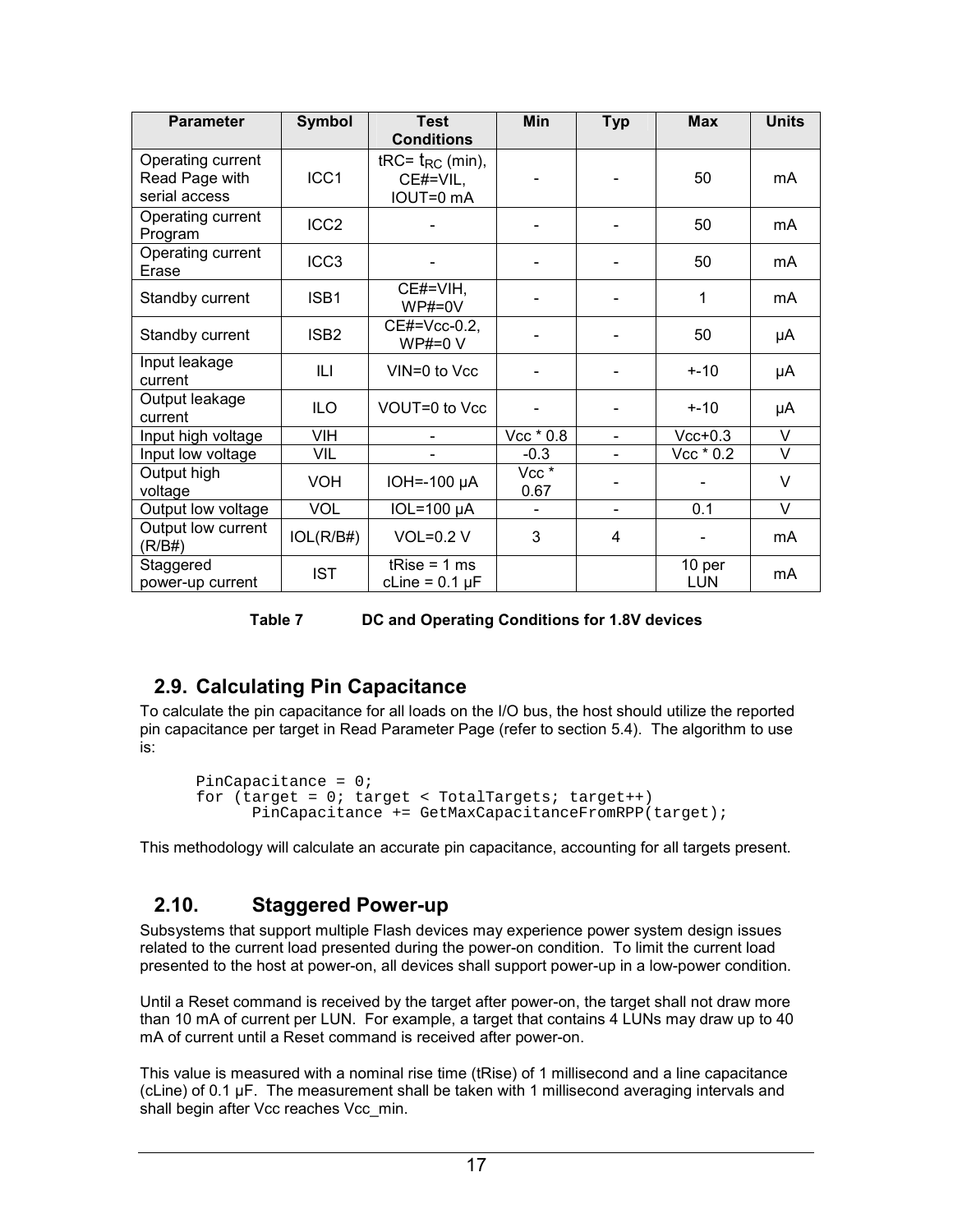## <span id="page-21-0"></span>**2.11. Independent Data Buses**

There may be two independent 8-bit data buses when using the LGA pinout. If the device supports two independent data buses, then CE2# and CE4# (if connected) shall use the second data bus. CE1# and CE3# shall always use the first data bus pins. Note that CE1#, CE2#, CE3#, and CE4# may all use the first data bus and the first set of control signals (RE1#, CLE1, ALE1, WE1#, and WP1#) if the device does not support independent data buses.

Table 8 defines the control signal to CE# signal mapping for the LGA x8 package. Note that there is no independent data bus capability for the other ONFI defined pinouts.

| <b>Signal Name</b> | <b>CE</b>   |
|--------------------|-------------|
| R/B1#              | <b>CE1#</b> |
| R/B2#              | CE2#        |
| R/B3#              | CE3#        |
| R/B4#              | CE4#        |
| <b>RE1#</b>        | CE1#, CE3#  |
| RF2#               | CE2#, CE4#  |
| CLE <sub>1</sub>   | CE1#, CE3#  |
| CLE <sub>2</sub>   | CE2#, CE4#  |
| AL <sub>E1</sub>   | CE1#, CE3#  |
| AL <sub>F2</sub>   | CE2#, CE4#  |
| WE1#               | CE1#, CE3#  |
| <b>WE2#</b>        | CE2#, CE4#  |
| WP1#               | CE1#, CE3#  |
| WP2#               | CE2#, CE4#  |

**Table 8 LGA x8 Dual Data Bus Signal to CE# mapping** 

Implementations may tie the data lines and control signals (RE#, CLE, ALE, WE#, and WP#) together for the two independent 8-bit data buses externally to the NAND device.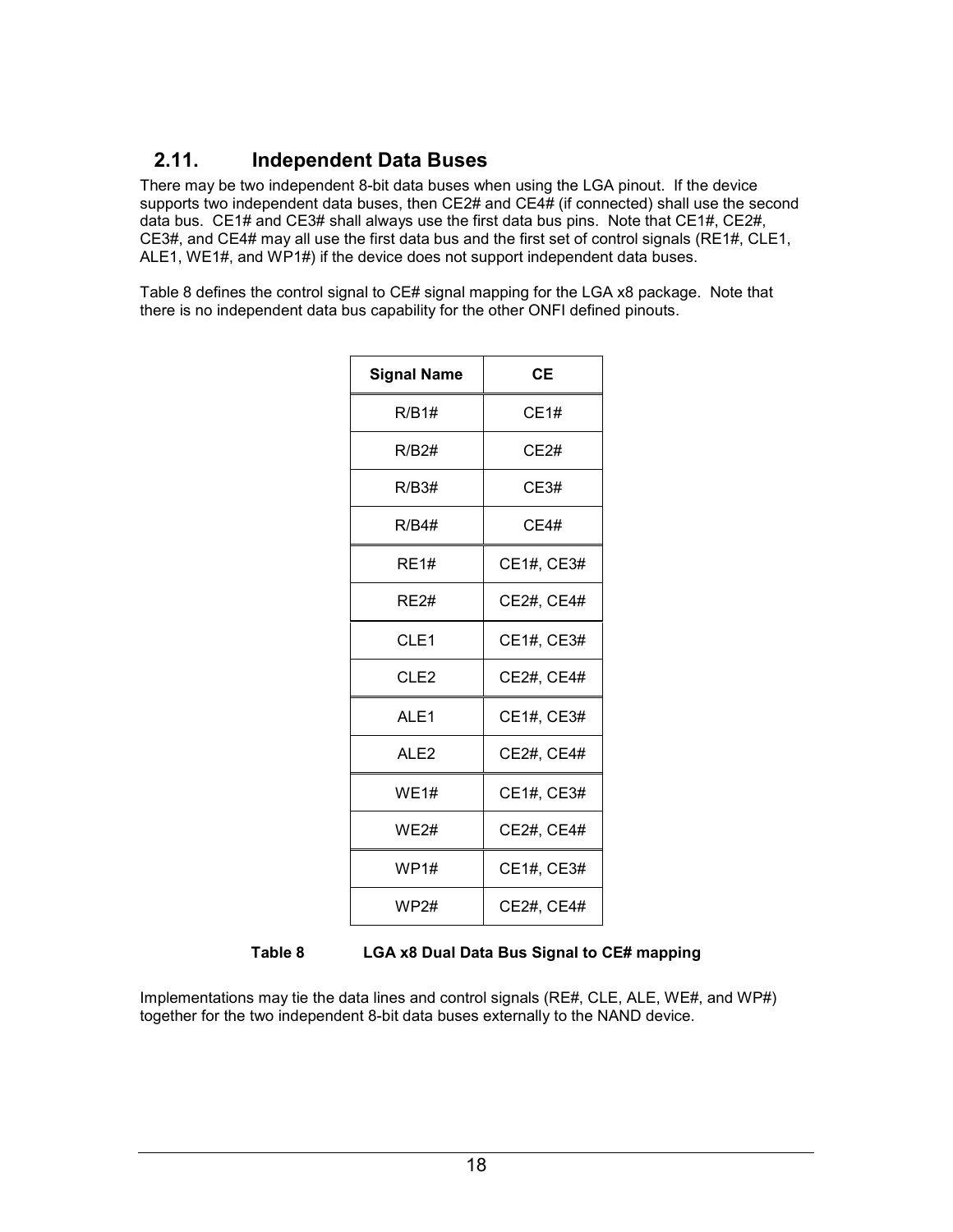# <span id="page-22-0"></span>**2.12. Bus Width Requirements**

All targets per device shall use the same data bus width. All targets shall either have an 8-bit bus width or a 16-bit bus width.

When the host supports a 16-bit bus width, only data is transferred at the 16-bit width. All address and command line transfers shall use only the lower 8-bits of the data bus. During command transfers, the host may place any value on the upper 8-bits of the data bus. During address transfers, the host shall set the upper 8-bits of the data bus to 00h.

# **2.13. Ready/Busy (R/B#) Requirements**

### **2.13.1. Power-On Requirements**

Once  $V_{CC}$  reaches the  $V_{CC}$  minimum value listed in [Table 5](#page-18-0) and power is stable, the R/B# signal shall be valid after 10  $\mu$ s and shall be set to one (Ready) within 1 ms.



Ready/Busy is implemented as an open drain circuit, thus a pull-up resistor shall be used for termination. The combination of the pull-up resistor and the capacitive loading of the R/B# circuit determines the rise time of R/B#.

# **2.13.2. R/B# and SR[6] relationship**

R/B# shall reflect the logical AND of the SR[6] (Status Register bit 6) values for all LUNs on the corresponding target. For example, R/B3# is the logical AND of the SR[6] values for all LUNs on CE3#. Thus, R/B# reflects whether any LUN is busy on a particular target.

### **2.14. Write Protect**

When cleared to zero, the WP# signal disables Flash array program and erase operations. This signal shall only be transitioned while there are no commands executing on the device. After modifying the value of WP#, the host shall not issue a new command to the device for at least tWW delay time.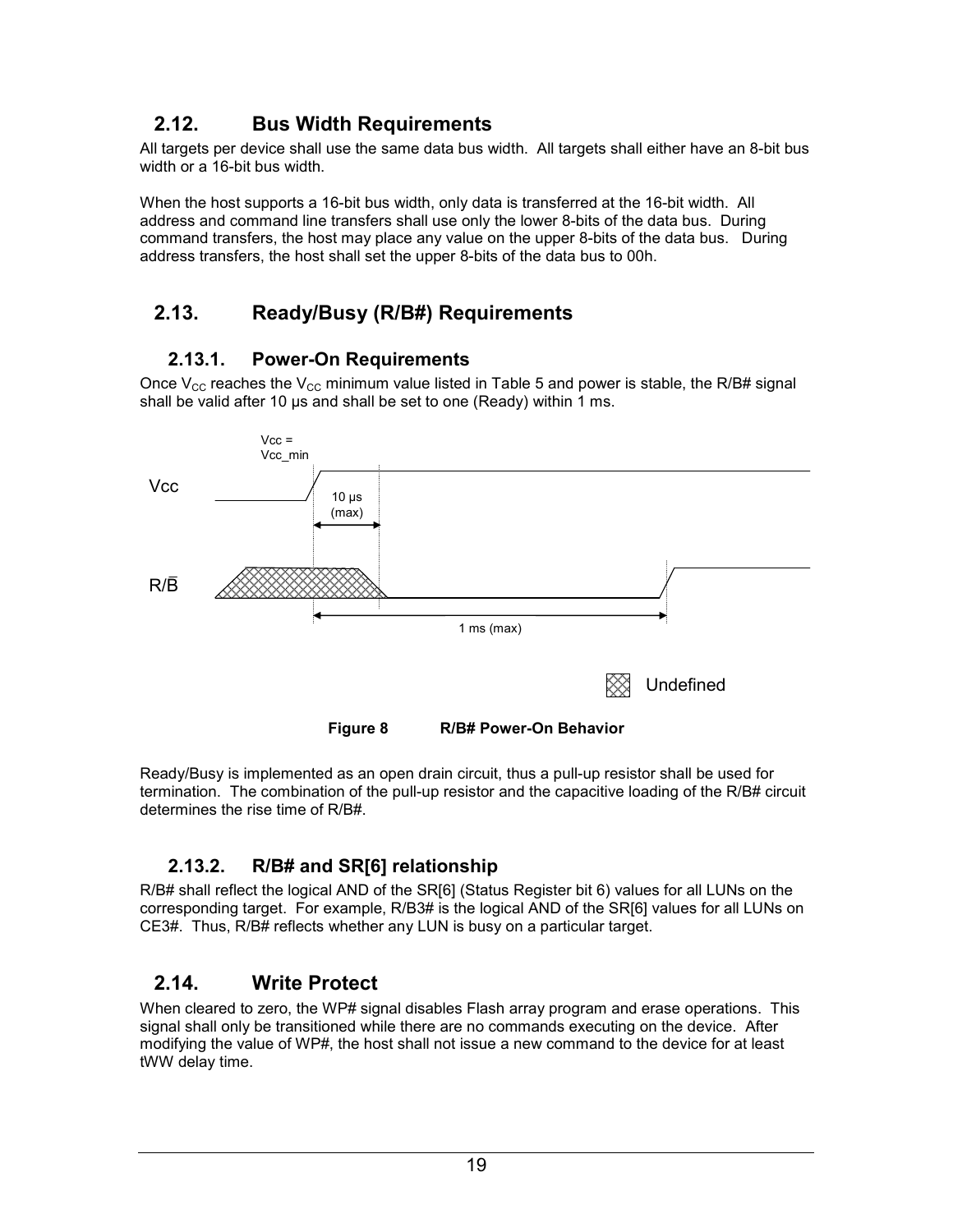# <span id="page-23-0"></span>**3. Memory Organization**

Figure 9 describes the basic memory and device organization. In some implementations, additional page registers may be present within each logical unit.





A device contains one or more targets. A target is controlled by one CE# signal. A target is organized into one or more logical units (LUNs).

A logical unit (LUN) is the minimum unit that can independently execute commands and report status. For example, it is permissible to start a Page Program operation on LUN 0 and then prior to the operation's completion to start a Read command on LUN 1. See multiple LUN operation restrictions in section [3.1.3.](#page-25-0) A LUN contains at least one page register and a Flash array. The number of page registers is dependent on the number of interleaved operations supported for that LUN. The Flash array contains a number of blocks.

A block is the smallest erasable unit of data within the Flash array of a LUN. There is no restriction on the number of blocks within the LUN. A block contains a number of pages.

A page is the smallest addressable unit for read and program operations. For targets that support partial page programming with constraints, the smallest addressable unit for program operations is a partial page. A page consists of a number of bytes or words. The number of user data bytes per page, not including the spare data area, shall be a power of two. The number of pages per block shall be a multiple of 32.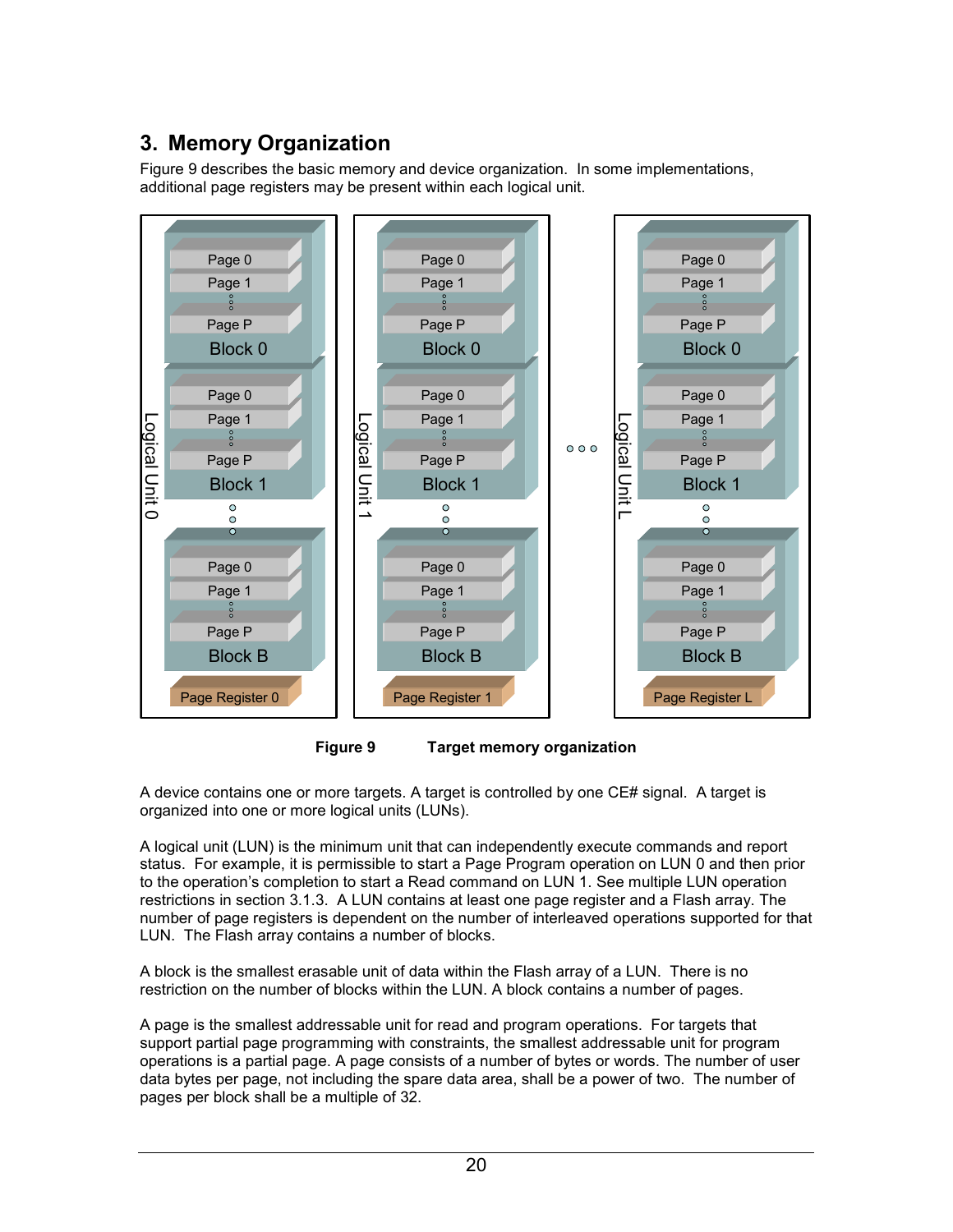<span id="page-24-0"></span>Each LUN shall have at least one page register. A page register is used for the temporary storage of data before it is moved to a page within the Flash array or after it is moved from a page within the Flash array.

The byte or word location within the page register is referred to as the column.

## **3.1. Addressing**

There are two address types used: the column address and the row address. The column address is used to access bytes or words within a page, i.e. the column address is the byte/word offset into the page. The row address is used to address pages, blocks, and LUNs.

When both the column and row addresses are required to be issued, the column address is always issued first in one or more 8-bit address cycles. The row addresses follow in one or more 8-bit address cycles. There are some functions that may require only row addresses, like Block Erase. In this case the column addresses are not issued.

For both column and row addresses the first address cycle always contains the least significant address bits and the last address cycle always contains the most significant address bits. If there are bits in the most significant cycles of the column and row addresses that are not used then they are required to be cleared to zero.

The row address structure is shown in Figure 10 with the least significant row address bit to the right and the most significant row address bit to the left.



The number of blocks and number of pages per block is not required to be a power of two. In the case where one of these values is not a power of two, the corresponding address shall be rounded to an integral number of bits such that it addresses a range up to the subsequent power of two value. The host shall not access upper addresses in that range that are shown as not supported. For example, if the number of pages per block is 96, then the page address shall be rounded to 7 bits such that it can address pages in the range of 0 to 127. In this case, the host

shall not access pages in the range from 96 to 127 as these pages are not supported.

The page address always uses the least significant row address bits. The block address uses the middle row address bits and the LUN address uses the most significant row address bit(s).

### **3.1.1. Interleaved Addressing**

The interleaved address comprises the lowest order bits of the block address as shown in [Figure](#page-25-0)  [11](#page-25-0).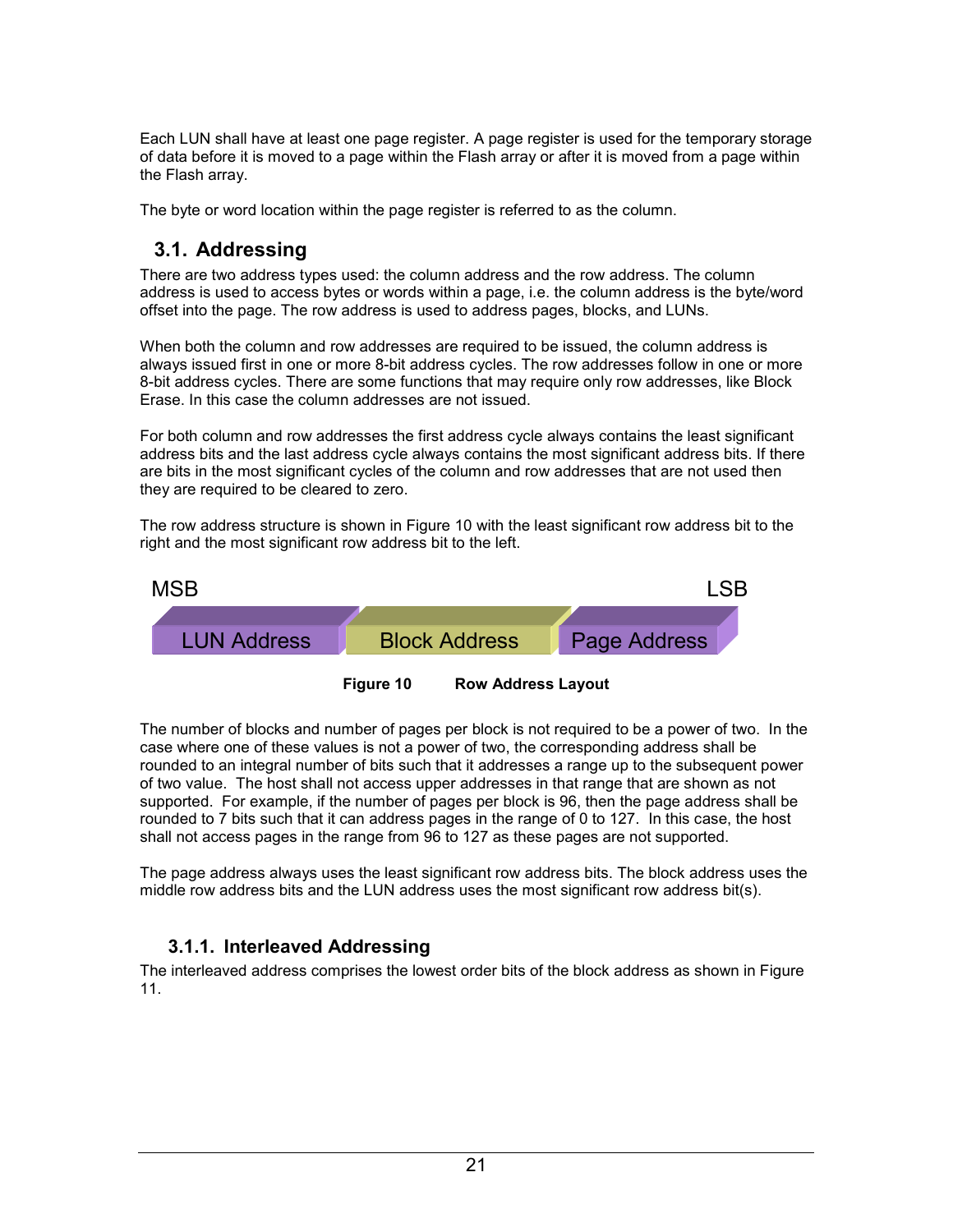<span id="page-25-0"></span>

### **3.1.2. Logical Unit Selection**

Logical units within one target share a single data bus with the host. The host shall ensure that only one LUN is selected for data output to the host at any particular point in time to avoid bus contention.

The host selects a LUN for future data output by issuing a Read Status Enhanced command to that LUN. The Read Status Enhanced command shall deselect the output path for all LUNs that are not addressed by the command. The page register selected for output within the LUN is determined by the previous Read (Cache) commands issued, and is not impacted by Read Status Enhanced.

### **3.1.3. Multiple LUN operation restrictions**

LUNs are independent entities. A multiple LUN operation is one in which two or more LUNs are simultaneously processing operations. This implies that R/B# is cleared to zero when the subsequent LUN operation is issued.

When a Page Program command (80h) is issued on any LUN that is not preceded by an 11h command, all idle LUNs will clear their page registers. Thus, the host should not begin a Page Program command on a LUN while a Read operation is ongoing or completed on another LUN, as the contents of the page register for the Read operation will be lost. A Read can be issued to another LUN while a Page Program is ongoing within another LUN without any restriction.

When issuing Reads to multiple LUNs, the host shall take steps to avoid issues due to column address corruption. Specifically, if the column addresses in Reads issued to multiple LUNs are different, then the host shall issue a Change Read Column before starting to read out data from a newly selected LUN. If the column addresses are the same, then no Change Read Column is necessary.

If a multiple LUN operation has been issued, then the next status command issued shall be Read Status Enhanced. Read Status Enhanced causes LUNs that are not selected to turn off their output buffers. This ensures that only the LUN selected by the Read Status Enhanced command responds to a subsequent toggle of the RE# input signal. After a Read Status Enhanced command has been completed, the Read Status command may be used until the next multiple LUN operation is issued.

When the host has issued Read Page commands to multiple LUNs at the same time, the host shall issue Read Status Enhanced before reading data from either LUN. This ensures that only the LUN selected by the Read Status Enhanced command responds to a subsequent toggle of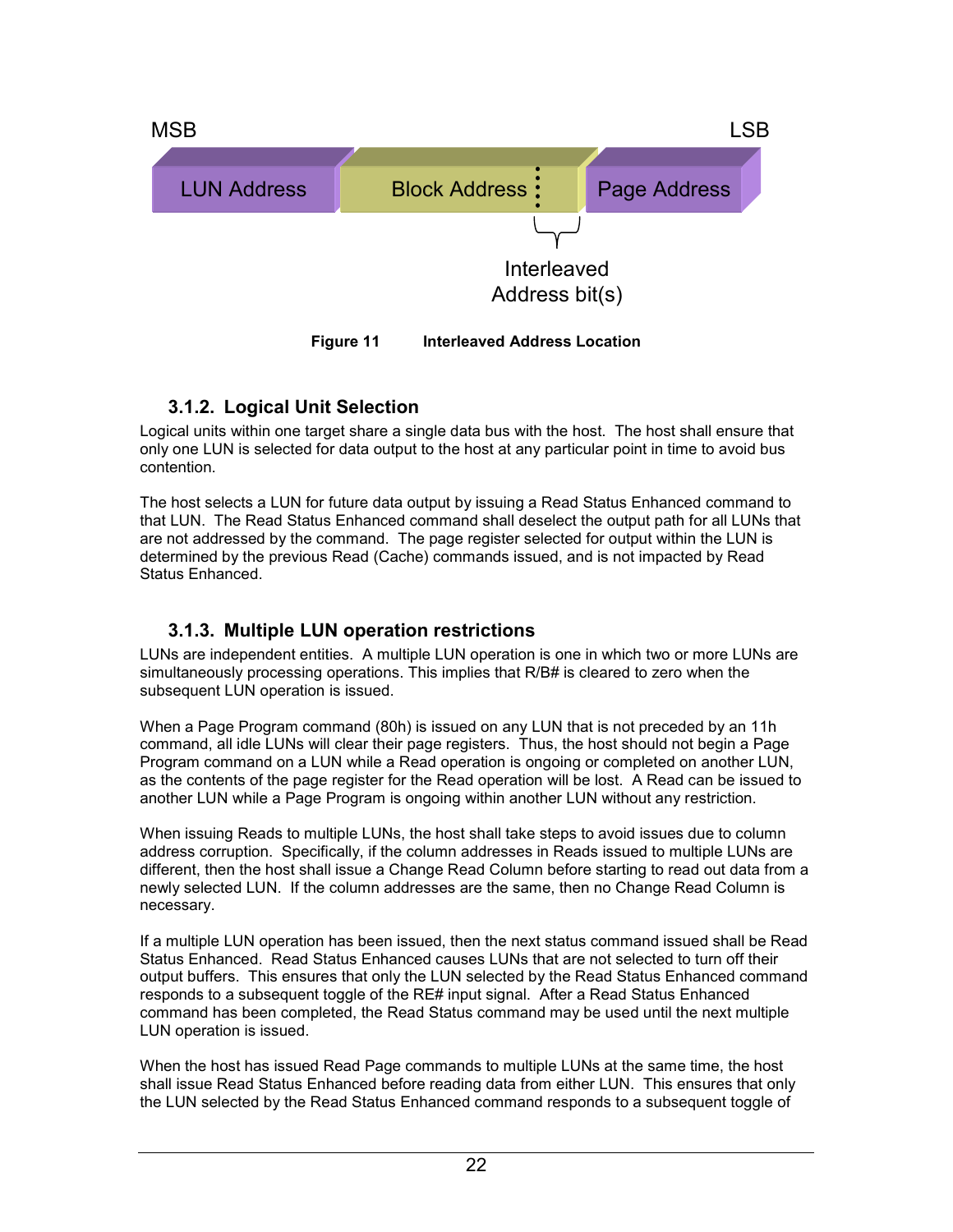<span id="page-26-0"></span>the RE# input signal after which data output is selected with the 00h command thus avoiding bus contention.

# **3.2. Factory Defect Mapping**

The Flash array is not presumed to be pristine, and a number of defects may be present that renders some blocks unusable. Block granularity is used for mapping factory defects since those defects may compromise the block erase capability.

### **3.2.1. Device Requirements**

If a block is defective and 8-bit data access is used, the manufacturer shall mark the block as defective by setting at least one byte in the defect area, as shown in Figure 12, of the first or last page of the defective block to a value of 00h. If a block is defective and 16-bit data access is used, the manufacturer shall mark the block as defective by setting at least one word in the defect area of the first or last page of the defective block to a value of 0000h.



**Figure 12 Area marked in factory defect mapping** 

# **3.2.2. Host Requirements**

The host shall not erase or program blocks marked as defective by the manufacturer, and any attempt to do so yields indeterminate results.

[Figure 13](#page-27-0) outlines the algorithm to scan for factory mapped defects. This algorithm should be performed by the host to create the initial bad block table prior to performing any erase or programming operations on the target. The initial state of all pages in non-defective blocks is FFh (or FFFFh for 16-bit access) for all page addresses, although some bit errors may be present if they are correctable via the required ECC reported to the host. An defective block is indicated by a byte value equal to 00h for 8-bit access or a word value equal to 0000h for 16-bit access being present at any page byte/word location in the defect area of either the first page or last page of the block. The host shall check the defect area of both the first and last past page of each block to verify the block is valid prior to any erase or program operations on that block.

**Note:** Over the lifetime use of a NAND device, the defect area of defective blocks may encounter read disturbs that cause values to change. The manufacturer defect markings may change value over the lifetime of the device, and are expected to be read by the host and used to create a bad block table during initial use of the part.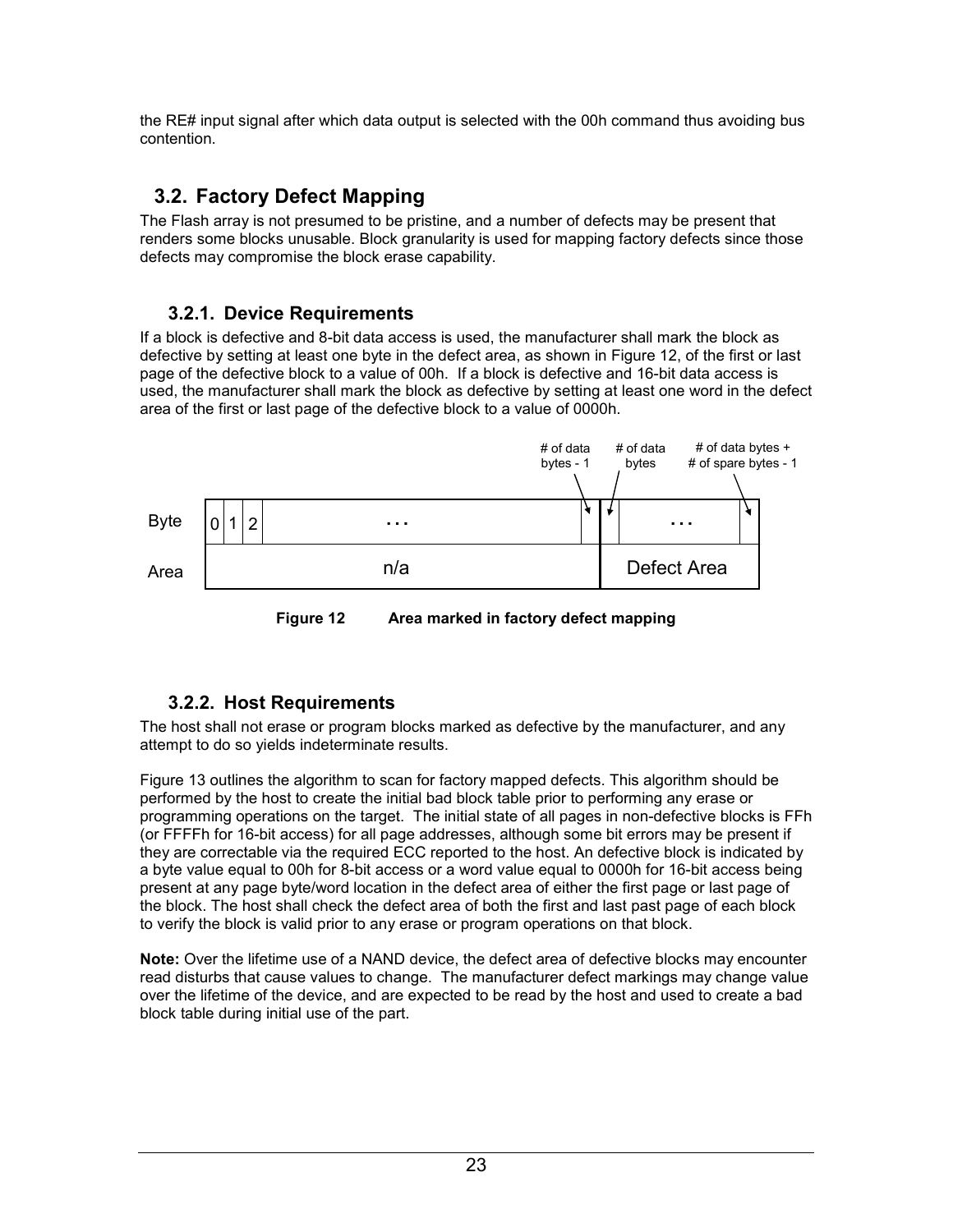```
for (i=0: i< NumLUNs; i++)
{
    for (j=0; j<BlocksPerLUN; j++)
     { 
         Defective=FALSE; 
         ReadPage(lun=i; block=j; page=0; DestBuff=Buff); 
         for (column=PageSize; column<PageSize+SpareBytes; column++) 
         {
             if (Buff[column] == 00h) \frac{1}{2} Value checked for is 0000h for 16-bit access
                 Defective=TRUE; 
        }
         ReadPage(lun=i; block=j; page=PagesPerBlock-1; DestBuff=Buff); 
         for (column=PageSize; column<PageSize+SpareBytes; column++) 
        {
             if (Buff[column] == 00h) // Value checked for is 0000h for 16-bit access
                 Defective=TRUE; 
        }
         if (Defective) 
             MarkBlockDefective(lun=i; block=j); 
     } 
}
```
**Figure 13 Factory defect scanning algorithm** 

# **3.3. Discovery and Initialization**

### **3.3.1. CE# Discovery**

There may be up to four chip enable (CE#) signals on a package, one for each separately addressable target. To determine the targets that are connected, the procedure outlined in this section shall be followed for each distinct CE# signal. CE# signals shall be used sequentially on the device; CE1# is always connected and CE# signals shall be connected in a numerically increasing order. The host shall attempt to enumerate targets connected to all host CE# signals.

The discovery process for a package that supports independent dual data buses includes additional steps to determine which data bus the target is connected to. The LGA package with 8 bit data access is the only defined package within ONFI that has a dual data bus option.

### **3.3.1.1. Single Data Bus Discovery**

The CE# to test is first pulled low by the host to enable the target if connected, while all other CE# signals are pulled high. The host shall then issue the Reset command to the target. Following the reset, the host shall then issue a Read ID command to the target. If the ONFI signature is returned by the Read ID command with address 20h, then the corresponding target is connected. If the ONFI signature is not returned or any step in the process encountered an error/timeout, then the CE# is not connected and no further use of that CE# signal shall be done.

### **3.3.1.2. Dual Data Bus Discovery**

The CE# to test is first pulled low by the host to enable the target if connected, while all other CE# signals are pulled high. The host shall then issue the Reset command to the target. Following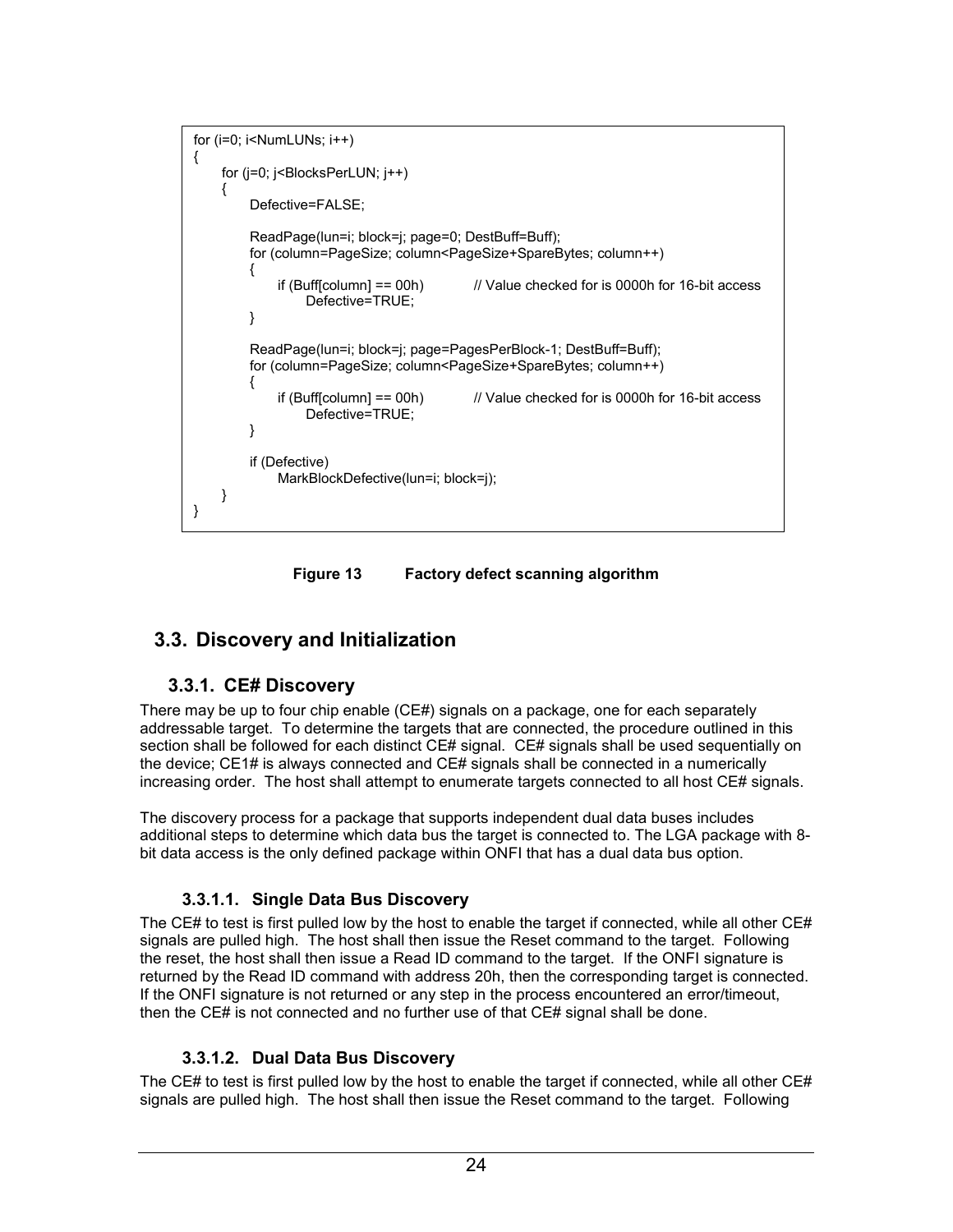<span id="page-28-0"></span>the reset, the host shall then issue a Read ID command with address 20h to the target. If the ONFI signature is returned by the Read ID command, then the corresponding target is connected.

If the ONFI signature is not returned (or any step in the process encountered an error/timeout), then the second 8-bit data bus should be probed. The host shall issue the Reset command to the target using the second 8-bit data bus. Following the reset, the host shall then issue a Read ID command with address 20h to the target on the second 8-bit data bus. If the ONFI signature is returned by the Read ID command, then the corresponding target is connected and is using the second 8-bit data bus. After discovering that the target is using the second 8-bit data bus, all subsequent commands to that target shall use the second 8-bit data bus including Read Parameter Page.

If after this point a valid ONFI signature is not discovered or further errors were encountered, then the CE# is not connected and no further use of that CE# signal shall be done.

### **3.3.2. Target Initialization**

To initialize a discovered target, the following steps shall be taken. The initialization process shall be followed for each connected CE# signal, including performing the Read Parameter Page (ECh) command for each target. Each chip enable corresponds to a unique target with its own independent properties that the host shall observe and subsequently use.

The host shall issue the Read Parameter Page (ECh) command. This command returns information that includes the capabilities, features, and operating parameters of the device. When the information is read from the device, the host shall check the CRC to ensure that the data was received correctly and without error prior to taking action on that data.

If the CRC of the first parameter page read is not valid (refer to section [5.4.1.36\)](#page-55-0), the host should read redundant parameter page copies. The host can determine whether a redundant parameter page is present or not by checking if the first four bytes contain at least two bytes of the parameter page signature. If the parameter page signature is present, then the host should read the entirety of that redundant parameter page. The host should then check the CRC of that redundant parameter page. If the CRC is correct, the host may take action based on the contents of that redundant parameter page. If the CRC is incorrect, then the host should attempt to read the next redundant parameter page by the same procedure.

The host should continue reading redundant parameter pages until the host is able to accurately reconstruct the parameter page contents. The host may use bit-wise majority or other ECC techniques to recover the contents of the parameter page from the parameter page copies present. When the host determines that a parameter page signature is not present (refer to section [5.4.1.1\)](#page-48-0), then all parameter pages have been read.

The Read ID and Read Parameter Page commands only use the lower 8-bits of the data bus. The host shall not issue commands that use a word data width on x16 devices until the host determines the device supports a 16-bit data bus width in the parameter page.

After successfully retrieving the parameter page, the host has all information necessary to successfully communicate with that target. If the host has not previously mapped defective block information for this target, the host shall next map out all defective blocks in the target. The host may then proceed to utilize the target, including erase and program operations.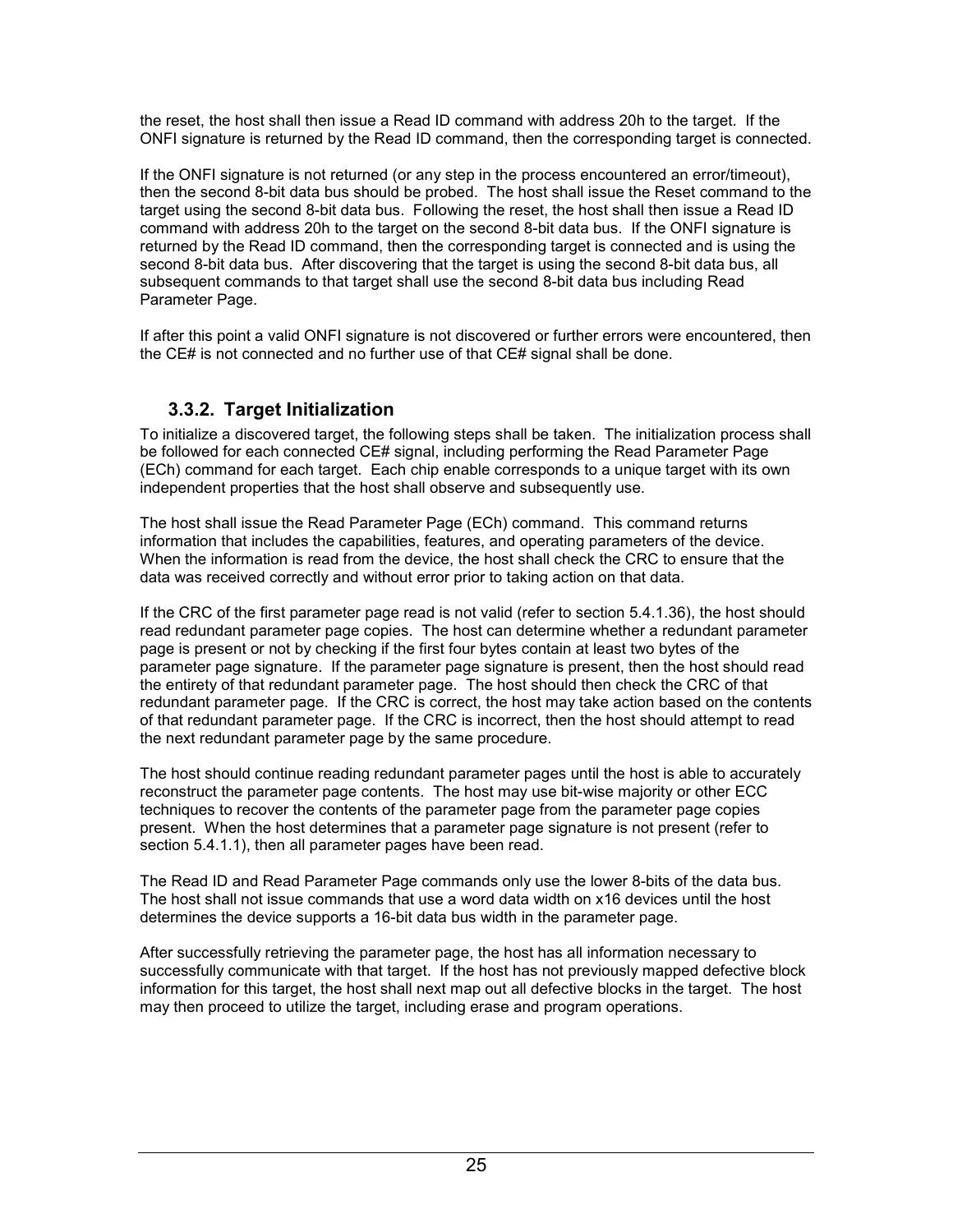# <span id="page-29-0"></span>**3.4. Partial Page Programming**

### **3.4.1. Requirements**

Programming multiple partial pages (data and corresponding spare) in a single program operation is allowed.

The "Number of programs per page" parameter (refer to section [5.4.1.22\)](#page-51-0) shall not be exceeded by the host. If this parameter is less than the number of partial pages (defined in section 3.4.2), then multiple partial pages need to be programmed in a single program operation in order to not exceed this attribute.

If the host does not support the partial page layout and boundaries that the target supports, then the host shall not use partial page programming with the target.

### **3.4.2. Host Discovery**

The following flow describes the process by which the host discovers the constraints and attributes of partial page programming that the target may support.

- 1. The host determines if the target supports partial page programming by checking the "Number of programs per page" field in the parameter page. If set to a value larger than one, then the target supports partial page programming.
- 2. If the target supports partial page programming, the host determines if there are any constraints for partial page programming. The host checks the "Partial page programming attributes" field in the parameter page. If bit 0 is set to zero, then there are no constraints and the host may issue partial programs starting at any byte/word offset with any size. If bit 0 is set to one, then there are constraints.
- 3. If there are constraints for partial page programming, then the host checks the Constraints subfield in the "Partial page programming attributes" field in the parameter page. If there are constraints, then partial pages shall be written on partial page boundaries in partial page multiples according to the data / spare layout that the target indicates is supported.
- 4. The host determines the number of partial pages by the equation below. Note that the target may have an arbitrary amount of additional spare area at the end of the full page.

Number of partial pages = Number of data bytes per page / Number of data bytes per partial page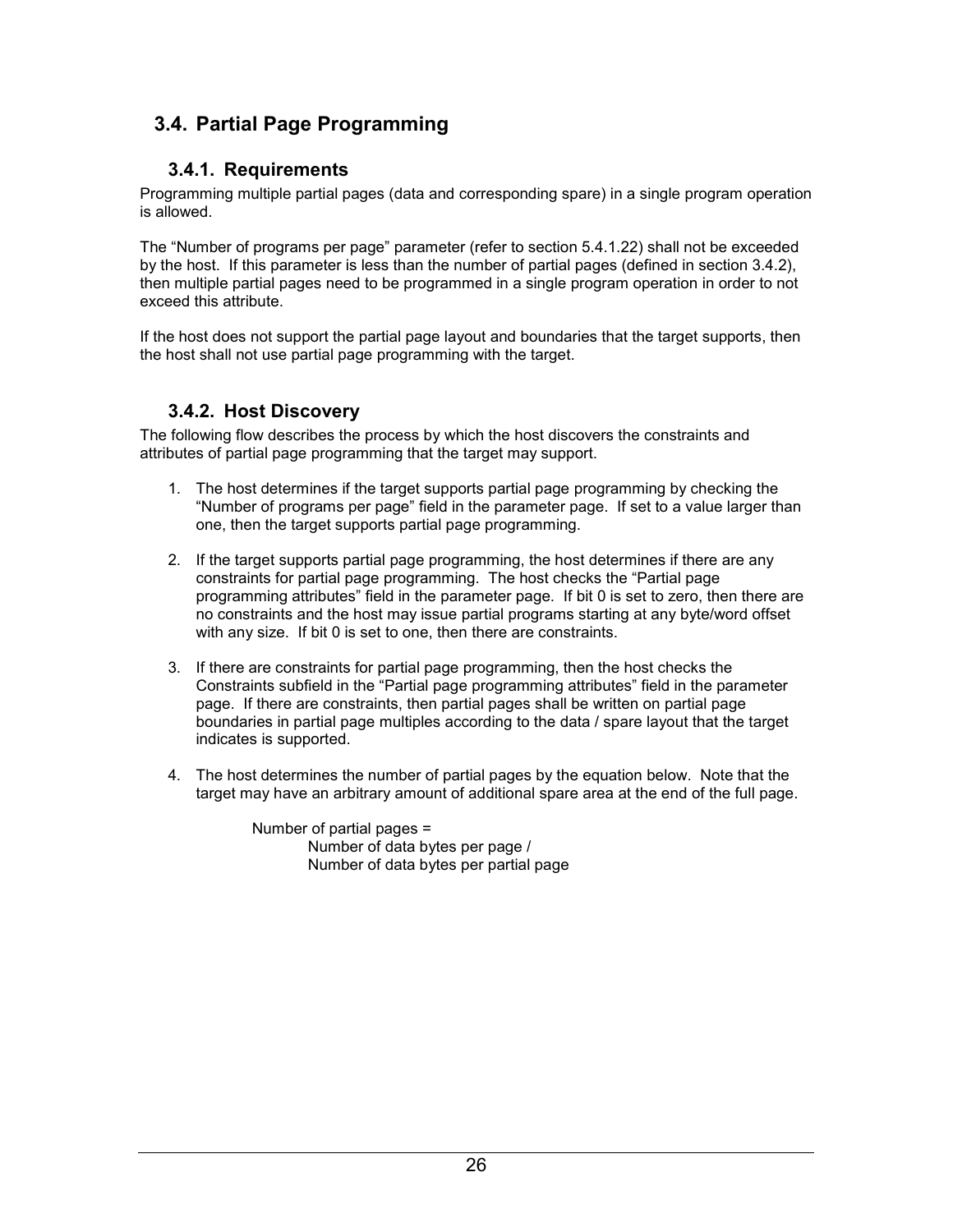# <span id="page-30-0"></span>**4. Timing Diagrams**

All timing parameters are from a host perspective. For example, the "Minimum WE# pulse width" is the minimum allowed WE# pulse width that the host is permitted to present to the device while still assuring correct operation of the device. The behavior of the device when the required host minimum and maximum times are not adhered to is undefined.

[Table 9](#page-31-0) defines the descriptions of all timing parameters. [Table 12](#page-33-0) and [Table 13](#page-34-0) define the requirements for timing modes 0, 1, 2, 3, 4, and 5. Note that tR, tPROG, tBERS, and tCCS are not part of the timing mode definition and are separately returned in the parameter page. Timing mode 0 shall always be supported and shall be used by the host at power-on. A host shall only begin use of a more advanced timing mode after determining that the device supports that timing mode in Read Parameter Page.

For execution of the first Read Parameter Page command, prior to complete initialization, a tR value of 200 microseconds and tCCS value of 500 ns shall be used. For page reads, including execution of additional Read Parameter Page commands, the value for tR and tCCS contained in the parameter page shall be used.

The host shall use EDO data output cycle timings, as defined in section [4.5,](#page-39-0) when running with a tRC value less than 30 ns.

There are three maximums listed for tRST in timing modes 1-5. The target is allowed a longer maximum reset time when a program or erase operation is in progress. The maximums correspond to:

- 1. The target is not performing an erase or program operation.
- 2. The target is performing a program operation.
- 3. The target is performing an erase operation.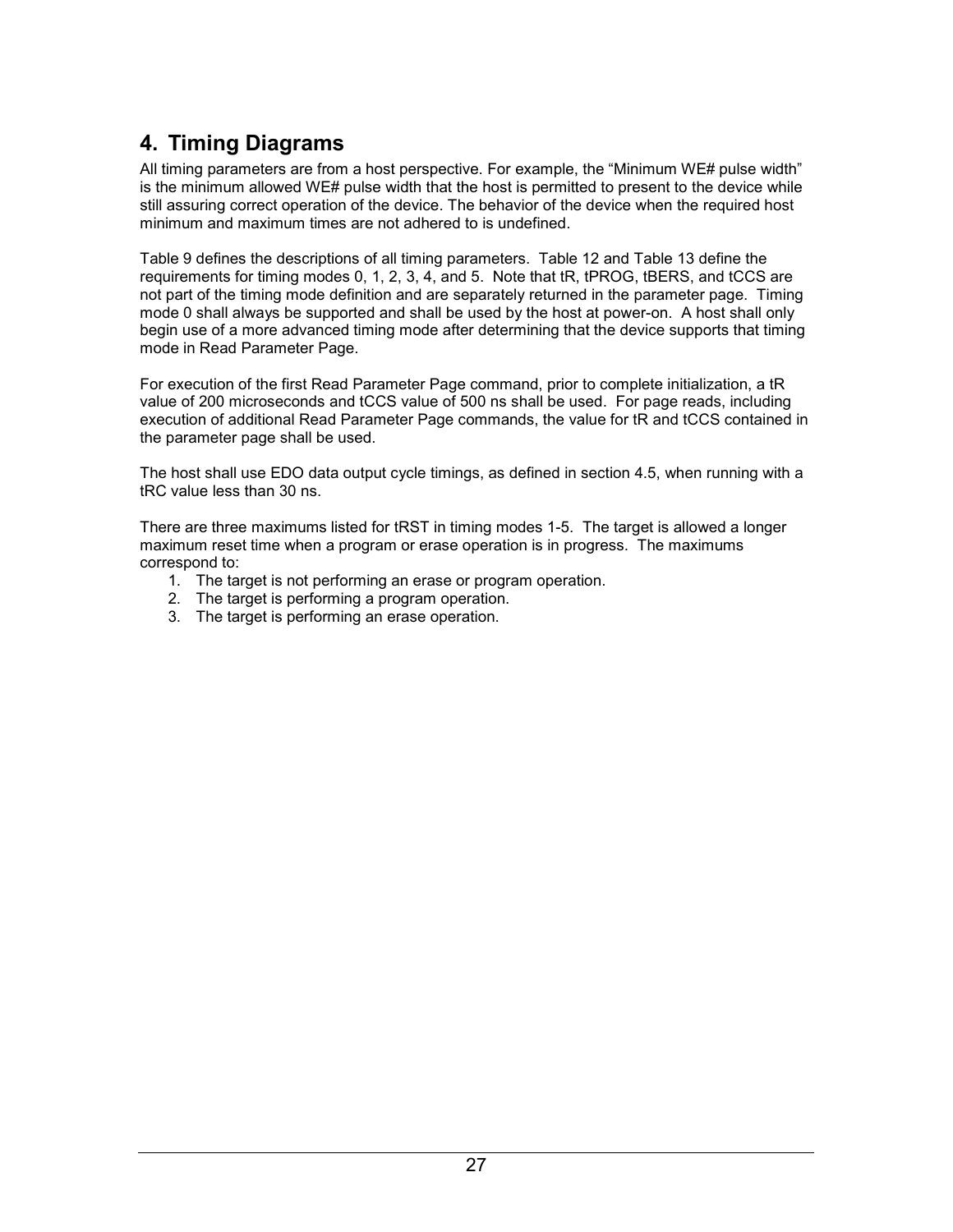<span id="page-31-0"></span>

| <b>Parameter</b>                                                                    | <b>Description</b>                                                                     |  |  |  |  |  |
|-------------------------------------------------------------------------------------|----------------------------------------------------------------------------------------|--|--|--|--|--|
| tADL                                                                                | ALE to data loading time                                                               |  |  |  |  |  |
| tALH                                                                                | ALE hold time                                                                          |  |  |  |  |  |
| tALS                                                                                | ALE setup time                                                                         |  |  |  |  |  |
| tAR                                                                                 | ALE to RE# delay                                                                       |  |  |  |  |  |
| tBERS <sup>1</sup>                                                                  | Block erase time                                                                       |  |  |  |  |  |
| tCEA                                                                                | CE# access time                                                                        |  |  |  |  |  |
| tCCS                                                                                | Change Column setup time                                                               |  |  |  |  |  |
| tCH                                                                                 | CE# hold time                                                                          |  |  |  |  |  |
| tCHZ                                                                                | CE# high to output hi-Z                                                                |  |  |  |  |  |
| tCLH                                                                                | CLE hold time                                                                          |  |  |  |  |  |
| tCLR                                                                                | CLE to RE# delay                                                                       |  |  |  |  |  |
| tCLS                                                                                | CLE setup time                                                                         |  |  |  |  |  |
| tCOH                                                                                | CE# high to output hold                                                                |  |  |  |  |  |
| tCS                                                                                 | CE# setup time                                                                         |  |  |  |  |  |
| tDH                                                                                 | Data hold time                                                                         |  |  |  |  |  |
| tDS                                                                                 | Data setup time                                                                        |  |  |  |  |  |
| tFEAT <sup>1</sup>                                                                  | Busy time for Set Features and Get Features                                            |  |  |  |  |  |
| tIEBSY <sup>1</sup>                                                                 | Busy time for interleaved erase operation                                              |  |  |  |  |  |
| tIPBSY <sup>1</sup>                                                                 | Busy time for interleaved program operation                                            |  |  |  |  |  |
| tIR                                                                                 | Output hi-Z to RE# low                                                                 |  |  |  |  |  |
| tPCBSY                                                                              | Program cache busy time                                                                |  |  |  |  |  |
| tPROG <sup>1</sup>                                                                  | Page program time                                                                      |  |  |  |  |  |
| $tR^1$                                                                              | Page read time                                                                         |  |  |  |  |  |
| tRC                                                                                 | RE# cycle time                                                                         |  |  |  |  |  |
| tRCBSY <sup>1</sup>                                                                 | Read cache busy time                                                                   |  |  |  |  |  |
| tREA                                                                                | RE# access time                                                                        |  |  |  |  |  |
| tREH                                                                                | RE# high hold time                                                                     |  |  |  |  |  |
| tRHOH                                                                               | RE# high to output hold                                                                |  |  |  |  |  |
| tRHW                                                                                | RE# high to WE# low                                                                    |  |  |  |  |  |
| tRHZ                                                                                | RE# high to output hi-Z                                                                |  |  |  |  |  |
| tRLOH                                                                               | RE# low to output hold                                                                 |  |  |  |  |  |
| tRP                                                                                 | RE# pulse width                                                                        |  |  |  |  |  |
| tRR                                                                                 | Ready to RE# low                                                                       |  |  |  |  |  |
| tRST                                                                                | Device reset time, measured from the rising edge of<br>WE# to the rising edge of R/B#. |  |  |  |  |  |
| tWB                                                                                 | WE# high to R/B# low                                                                   |  |  |  |  |  |
| tWC                                                                                 | WE# cycle time                                                                         |  |  |  |  |  |
| tWH                                                                                 | WE# high hold time                                                                     |  |  |  |  |  |
| tWHR                                                                                | WE# high to RE# low                                                                    |  |  |  |  |  |
| tWP                                                                                 | WE# pulse width                                                                        |  |  |  |  |  |
| tWW                                                                                 | WP# transition to WE# low                                                              |  |  |  |  |  |
| NOTE:<br>Measured from the falling edge of SR[6] to the rising edge of SR[6].<br>1. |                                                                                        |  |  |  |  |  |

**Table 9 Timing Parameter Descriptions**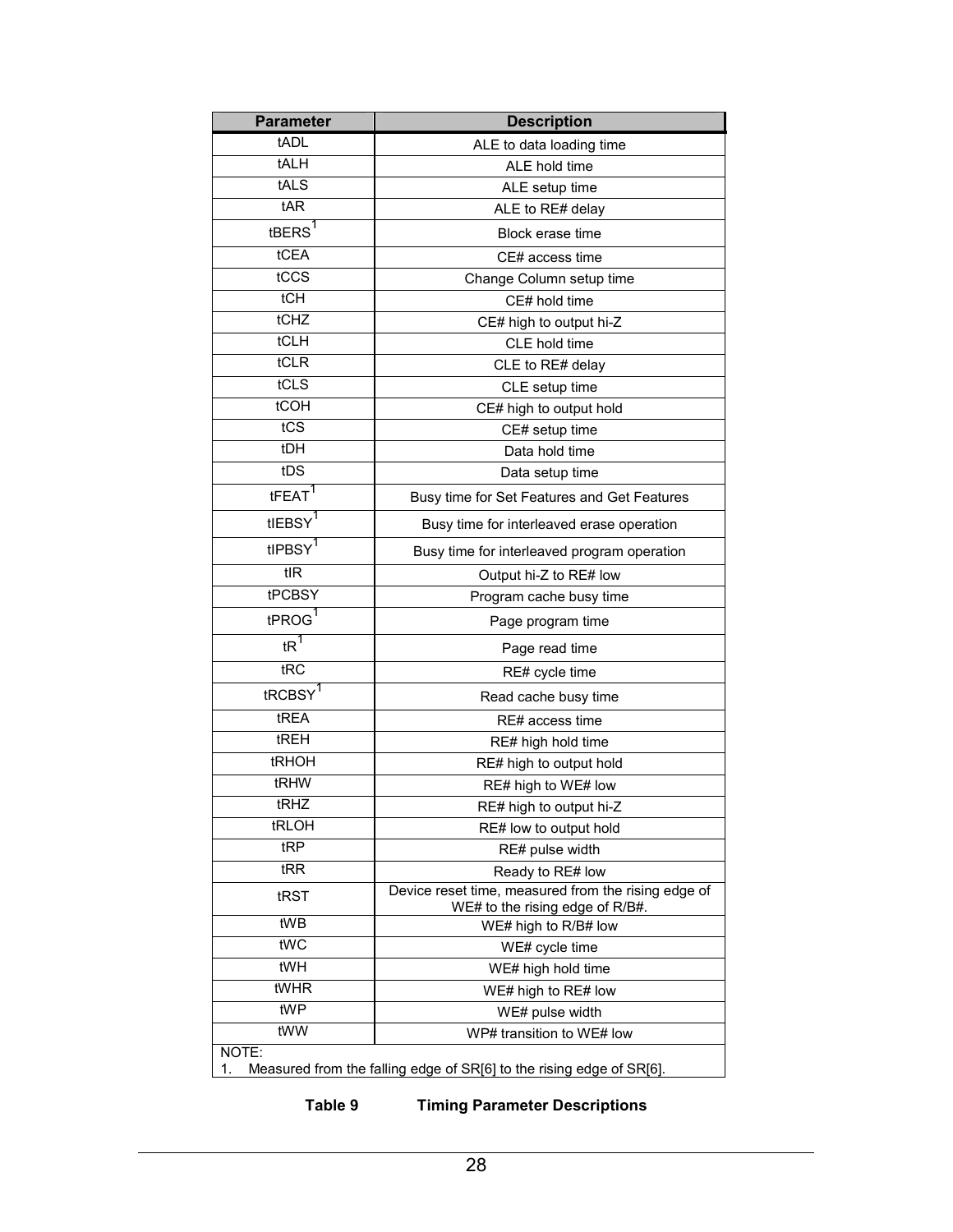The testing conditions that shall be used when determining whether a device supports a particular timing mode are listed in Table 10.

| <b>Parameter</b>               | Value                       |
|--------------------------------|-----------------------------|
| Input pulse levels             | 0.0 V to Vcc                |
| Input rise and fall times      | 5 <sub>ns</sub>             |
| Input and output timing levels | Vec/2                       |
| Output load for 3.3V           | 1 TTL gate and $CL = 50$ pF |
| Output load for 1.8V           | 1 TTL gate and CL = 30 pF   |

#### **Table 10 Testing Conditions for Timing Modes**

There are "short" busy times associated with cache operations (tRCBSY, tPCBSY) and interleaved operations (tIEBSY and tIPBSY). Typical and maximum times for these busy times are listed in Table 11.

| <b>Parameter</b> | Typical   | <b>Maximum</b> |
|------------------|-----------|----------------|
| tIEBSY           | 500 ns    | <b>tBERS</b>   |
| tIPBSY           | 500 ns    | tPROG          |
| <b>tPCBSY</b>    | $3 \mu s$ | tPROG          |
| tRCBSY           | $3 \mu s$ | tR             |

**Table 11 Cache and Interleave Short Busy Times**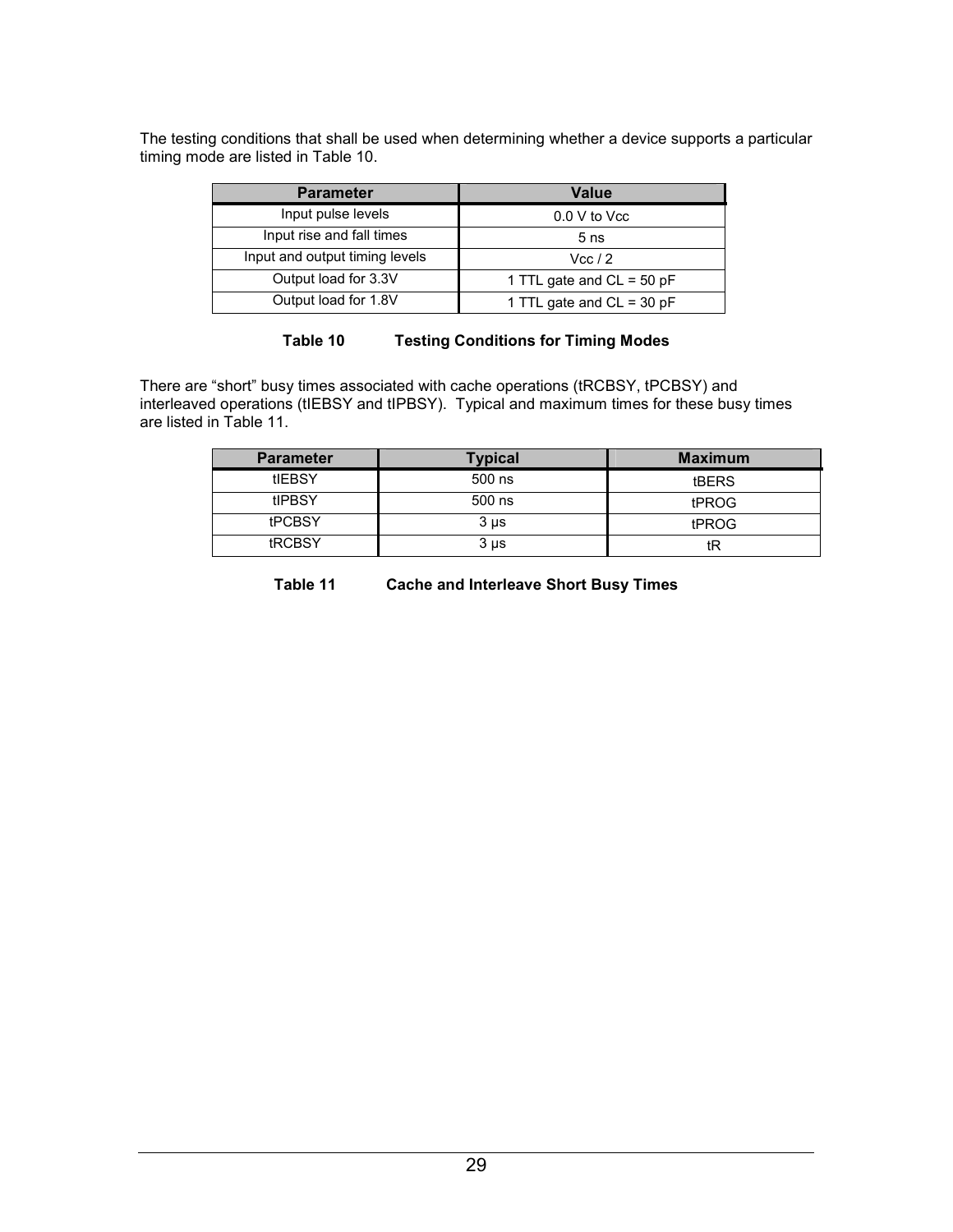<span id="page-33-0"></span>

| <b>Parameter</b>                                                                                                                                                       |     | Mode 0       | Mode 1 |              | Mode 2 |              | <b>Unit</b> |
|------------------------------------------------------------------------------------------------------------------------------------------------------------------------|-----|--------------|--------|--------------|--------|--------------|-------------|
|                                                                                                                                                                        |     | 100          |        | 50           | 35     |              | ns          |
|                                                                                                                                                                        | Min | Max          | Min    | Max          | Min    | Max          |             |
| tADL                                                                                                                                                                   | 200 |              | 100    |              | 100    |              | ns          |
| tALH                                                                                                                                                                   | 20  |              | 10     |              | 10     |              | ns          |
| tALS                                                                                                                                                                   | 50  |              | 25     |              | 15     |              | ns          |
| tAR                                                                                                                                                                    | 25  |              | 10     |              | 10     |              | ns          |
| tCEA                                                                                                                                                                   |     | 100          |        | 45           |        | 30           | ns          |
| tCH                                                                                                                                                                    | 20  |              | 10     |              | 10     |              | ns          |
| tCHZ                                                                                                                                                                   |     | 100          |        | 50           |        | 50           | ns          |
| tCLH                                                                                                                                                                   | 20  |              | 10     |              | 10     |              | ns          |
| tCLR                                                                                                                                                                   | 20  |              | 10     |              | 10     |              | ns          |
| tCLS                                                                                                                                                                   | 50  |              | 25     |              | 15     |              | ns          |
| tCOH                                                                                                                                                                   | 0   |              | 15     |              | 15     |              | ns          |
| tCS                                                                                                                                                                    | 70  |              | 35     |              | 25     |              | ns          |
| tDH                                                                                                                                                                    | 20  |              | 10     |              | 5      |              | ns          |
| tDS                                                                                                                                                                    | 40  |              | 20     |              | 15     |              | ns          |
| tFEAT                                                                                                                                                                  |     | $\mathbf{1}$ |        | $\mathbf{1}$ |        | $\mathbf{1}$ | μs          |
| $t$ <sub>IR</sub>                                                                                                                                                      | 10  |              | 0      |              | 0      |              | ns          |
| tRC                                                                                                                                                                    | 100 |              | 50     |              | 35     |              | ns          |
| tREA                                                                                                                                                                   |     | 40           |        | 30           |        | 25           | ns          |
| tREH                                                                                                                                                                   | 30  |              | 15     |              | 15     |              | ns          |
| tRHOH                                                                                                                                                                  | 0   |              | 15     |              | 15     |              | ns          |
| tRHW                                                                                                                                                                   | 200 |              | 100    |              | 100    |              | ns          |
| tRHZ                                                                                                                                                                   |     | 200          |        | 100          |        | 100          | ns          |
| tRLOH                                                                                                                                                                  | 0   |              | 0      |              | 0      |              | ns          |
| tRP                                                                                                                                                                    | 50  |              | 25     |              | 17     |              | ns          |
| tRR                                                                                                                                                                    | 40  |              | 20     |              | 20     |              | ns          |
| tRST                                                                                                                                                                   |     | 1000         |        | 5/10/<br>500 |        | 5/10/<br>500 | μs          |
| tWB                                                                                                                                                                    |     | 200          |        | 100          |        | 100          | ns          |
| tWC                                                                                                                                                                    | 100 |              | 45     |              | 35     |              | ns          |
| tWH                                                                                                                                                                    | 30  |              | 15     |              | 15     |              | ns          |
| tWHR                                                                                                                                                                   | 120 |              | 80     |              | 80     |              | ns          |
| tWP                                                                                                                                                                    | 50  |              | 25     |              | 17     |              | ns          |
| tWW                                                                                                                                                                    | 100 |              | 100    |              | 100    |              | ns          |
| NOTE:<br>To easily support EDO capable devices, tCHZ and tRHZ maximums are higher in<br>1.<br>modes 1, 2, and 3 than typically necessary for a non-EDO capable device. |     |              |        |              |        |              |             |

**Table 12 Timing Modes 0, 1, and 2**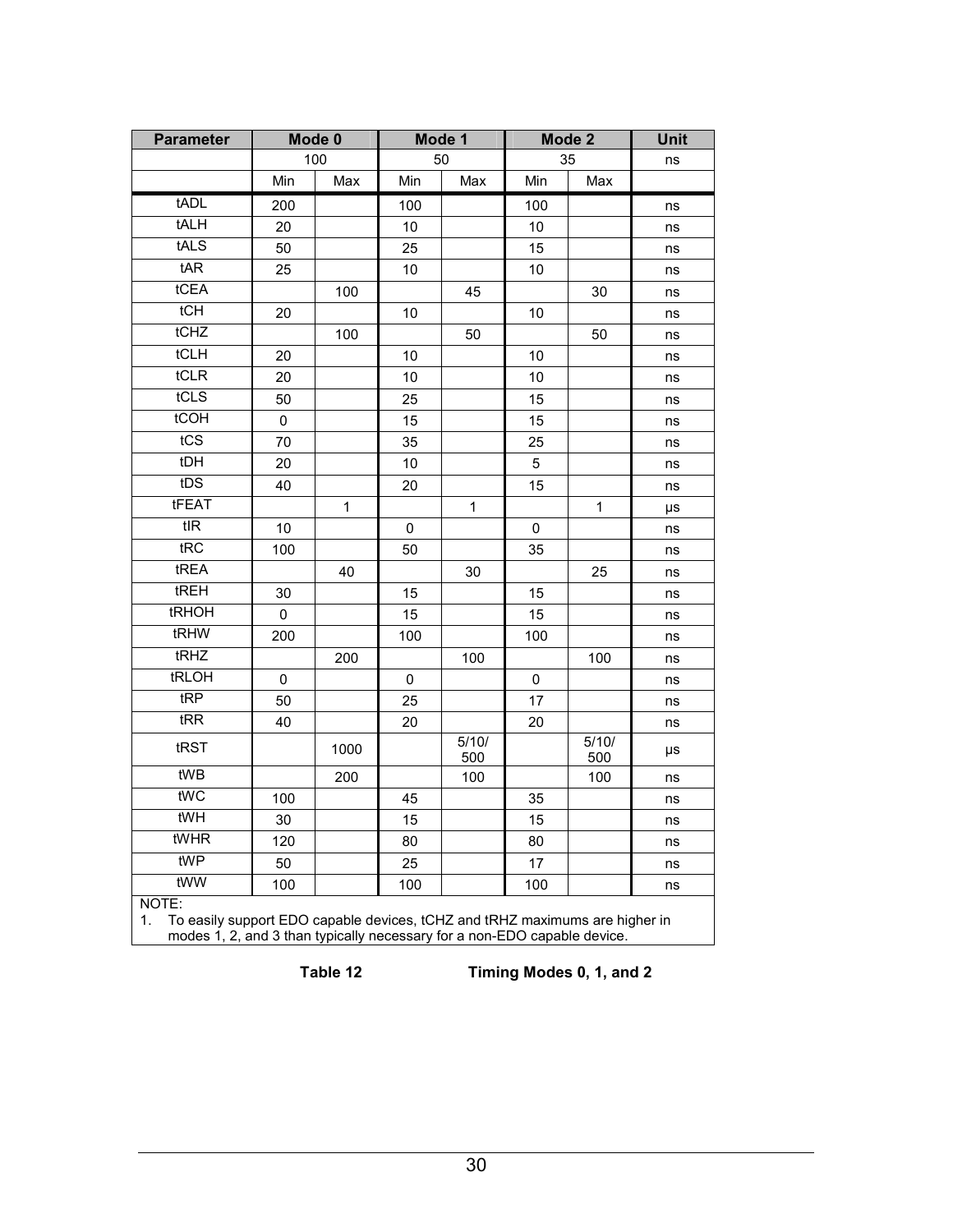<span id="page-34-0"></span>

| <b>Parameter</b>                                                                                                                                                       |     | Mode 3       | Mode 4<br>(EDO capable) |              | Mode 5<br>(EDO capable) | <b>Unit</b>  |    |
|------------------------------------------------------------------------------------------------------------------------------------------------------------------------|-----|--------------|-------------------------|--------------|-------------------------|--------------|----|
|                                                                                                                                                                        |     | 30           |                         | 25           |                         | 20           | ns |
|                                                                                                                                                                        | Min | Max          | Min                     | Max          | Min                     | Max          |    |
| tADL                                                                                                                                                                   | 100 |              | 70                      |              | 70                      |              | ns |
| tALH                                                                                                                                                                   | 5   |              | 5                       |              | 5                       |              | ns |
| tALS                                                                                                                                                                   | 10  |              | 10                      |              | 10                      |              | ns |
| tAR                                                                                                                                                                    | 10  |              | 10                      |              | 10                      |              | ns |
| tCEA                                                                                                                                                                   |     | 25           |                         | 25           |                         | 25           | ns |
| tCH                                                                                                                                                                    | 5   |              | 5                       |              | 5                       |              | ns |
| tCHZ                                                                                                                                                                   |     | 50           |                         | 30           |                         | 30           | ns |
| tCLH                                                                                                                                                                   | 5   |              | 5                       |              | 5                       |              | ns |
| tCLR                                                                                                                                                                   | 10  |              | 10                      |              | 10                      |              | ns |
| tCLS                                                                                                                                                                   | 10  |              | 10                      |              | 10                      |              | ns |
| tCOH                                                                                                                                                                   | 15  |              | 15                      |              | 15                      |              | ns |
| tCS                                                                                                                                                                    | 25  |              | 20                      |              | 15                      |              | ns |
| tDH                                                                                                                                                                    | 5   |              | 5                       |              | 5                       |              | ns |
| tDS                                                                                                                                                                    | 10  |              | 10                      |              | $\overline{7}$          |              | ns |
| tFEAT                                                                                                                                                                  |     | 1            |                         | 1            |                         | $\mathbf{1}$ | μs |
| tIR                                                                                                                                                                    | 0   |              | 0                       |              | 0                       |              | ns |
| tRC                                                                                                                                                                    | 30  |              | 25                      |              | 20                      |              | ns |
| tREA                                                                                                                                                                   |     | 20           |                         | 20           |                         | 16           | ns |
| tREH                                                                                                                                                                   | 10  |              | 10                      |              | $\overline{7}$          |              | ns |
| tRHOH                                                                                                                                                                  | 15  |              | 15                      |              | 15                      |              | ns |
| tRHW                                                                                                                                                                   | 100 |              | 100                     |              | 100                     |              | ns |
| tRHZ                                                                                                                                                                   |     | 100          |                         | 100          |                         | 100          | ns |
| tRLOH                                                                                                                                                                  | 0   |              | 5                       |              | 5                       |              | ns |
| tRP                                                                                                                                                                    | 15  |              | 12                      |              | 10                      |              | ns |
| tRR                                                                                                                                                                    | 20  |              | 20                      |              | 20                      |              | ns |
| tRST                                                                                                                                                                   |     | 5/10/<br>500 |                         | 5/10/<br>500 |                         | 5/10/<br>500 | μs |
| tWB                                                                                                                                                                    |     | 100          |                         | 100          |                         | 100          | ns |
| tWC                                                                                                                                                                    | 30  |              | 25                      |              | 20                      |              | ns |
| tWH                                                                                                                                                                    | 10  |              | 10                      |              | 7                       |              | ns |
| tWHR                                                                                                                                                                   | 60  |              | 60                      |              | 60                      |              | ns |
| tWP                                                                                                                                                                    | 15  |              | 12                      |              | $10$                    |              | ns |
| tWW                                                                                                                                                                    | 100 |              | 100                     |              | 100                     |              | ns |
| NOTE:<br>To easily support EDO capable devices, tCHZ and tRHZ maximums are higher in<br>1.<br>modes 1, 2, and 3 than typically necessary for a non-EDO capable device. |     |              |                         |              |                         |              |    |

**Table 13 Timing Modes 3, 4, and 5**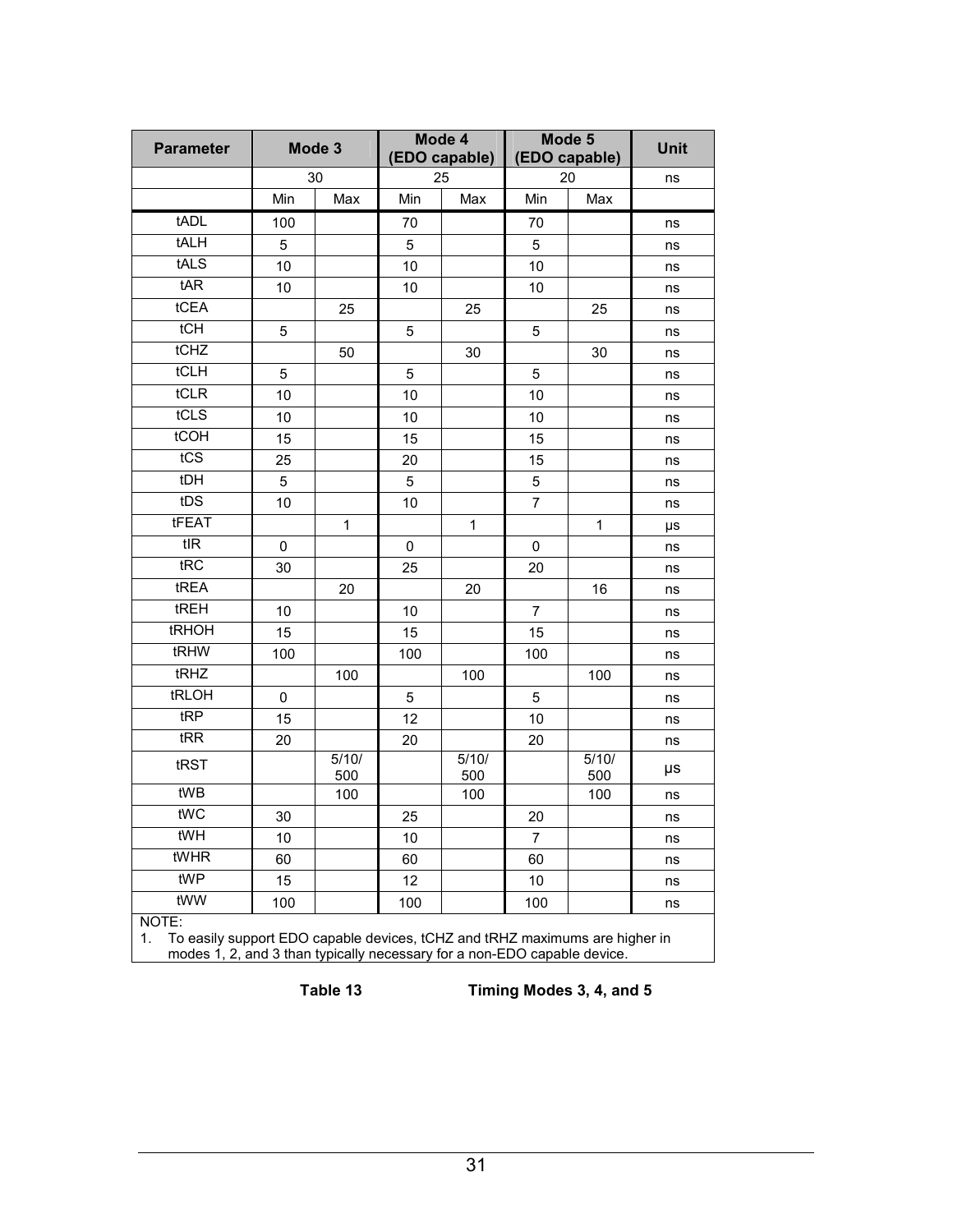### <span id="page-35-0"></span>**4.1. Command Latch Timings**

The requirements for the R/B# signal only apply to commands where R/B# is cleared to zero after the command is issued, as specified in the command definitions.



**Figure 14 Command latch timings**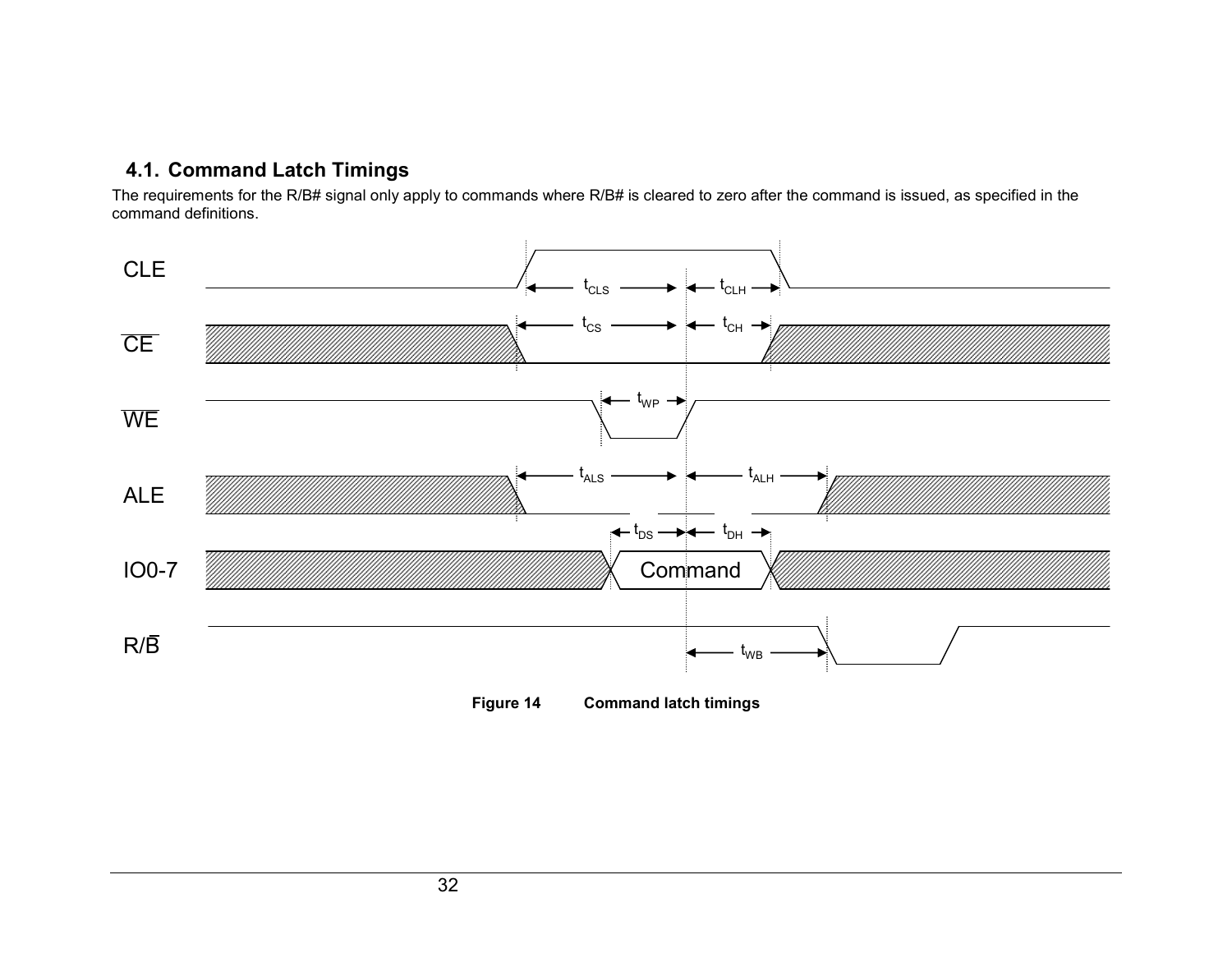## **4.2. Address Latch Timings**



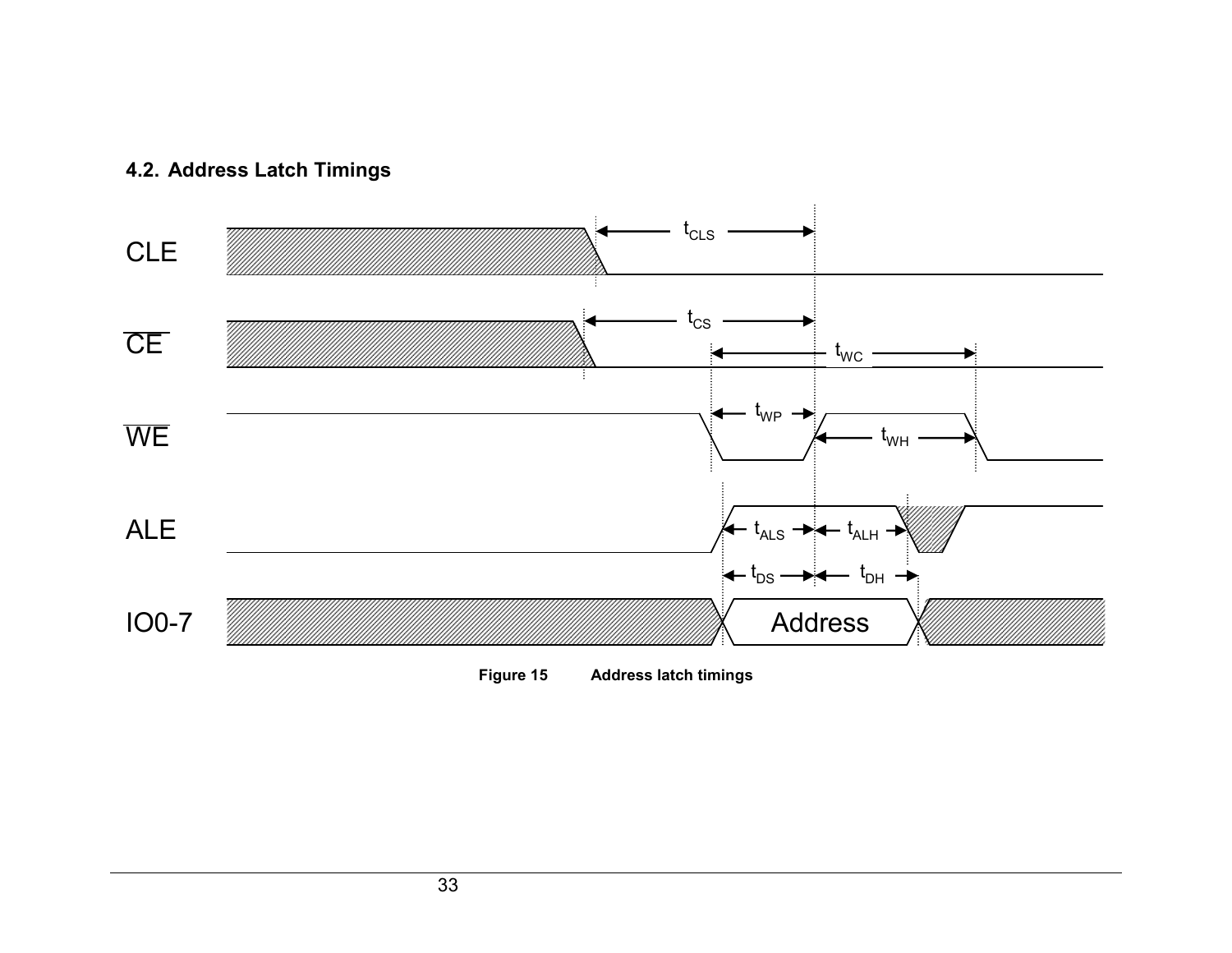## **4.3. Data Input Cycle Timings**

Data input may be used with CE# don't care. However, if CE# don't care is used tCS and tCH timing requirements shall be met by the host.



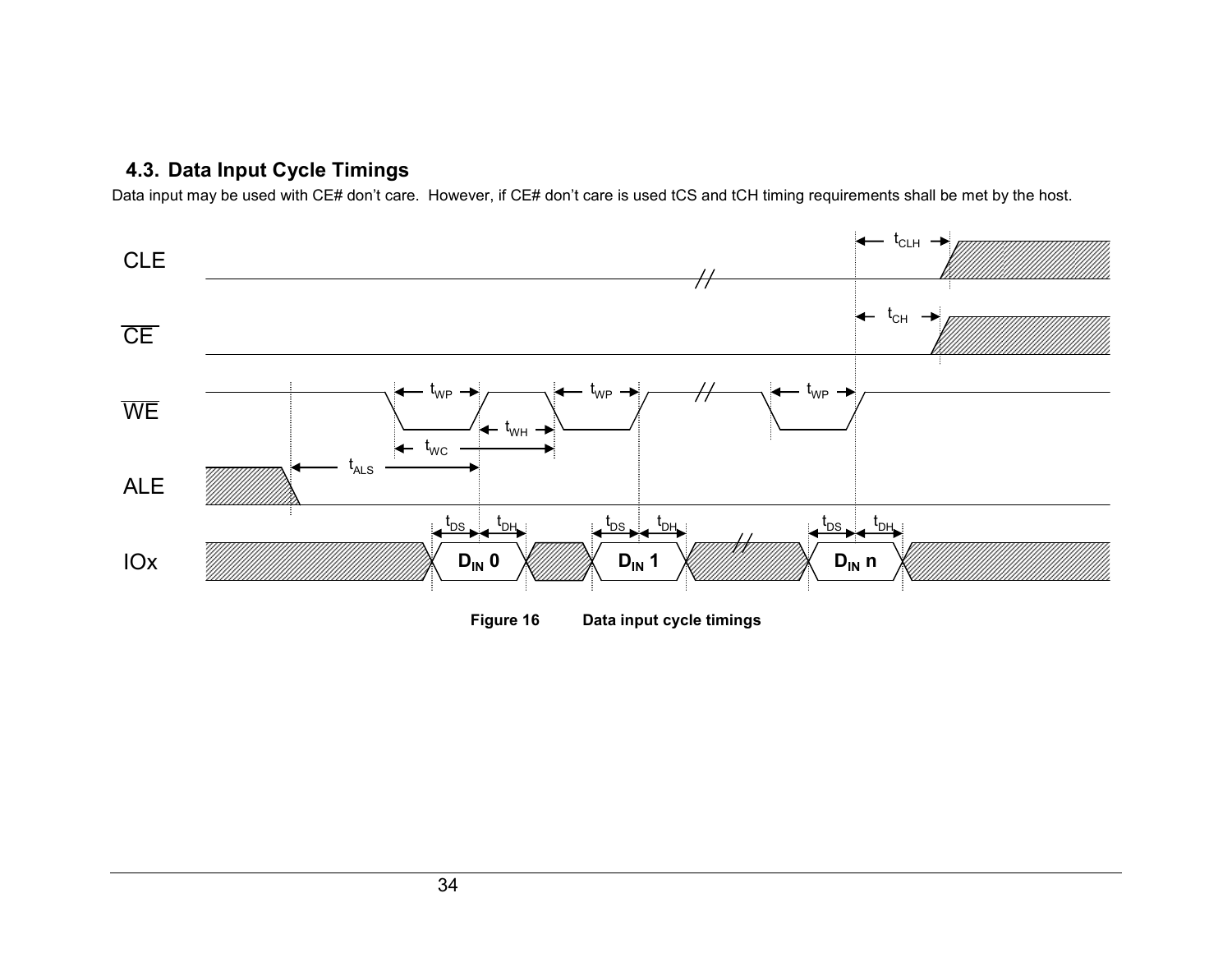## **4.4. Data Output Cycle Timings**

Data output may be used with CE# don't care. However, if CE# don't care is used tCEA and tCOH timing requirements shall be met by the host.



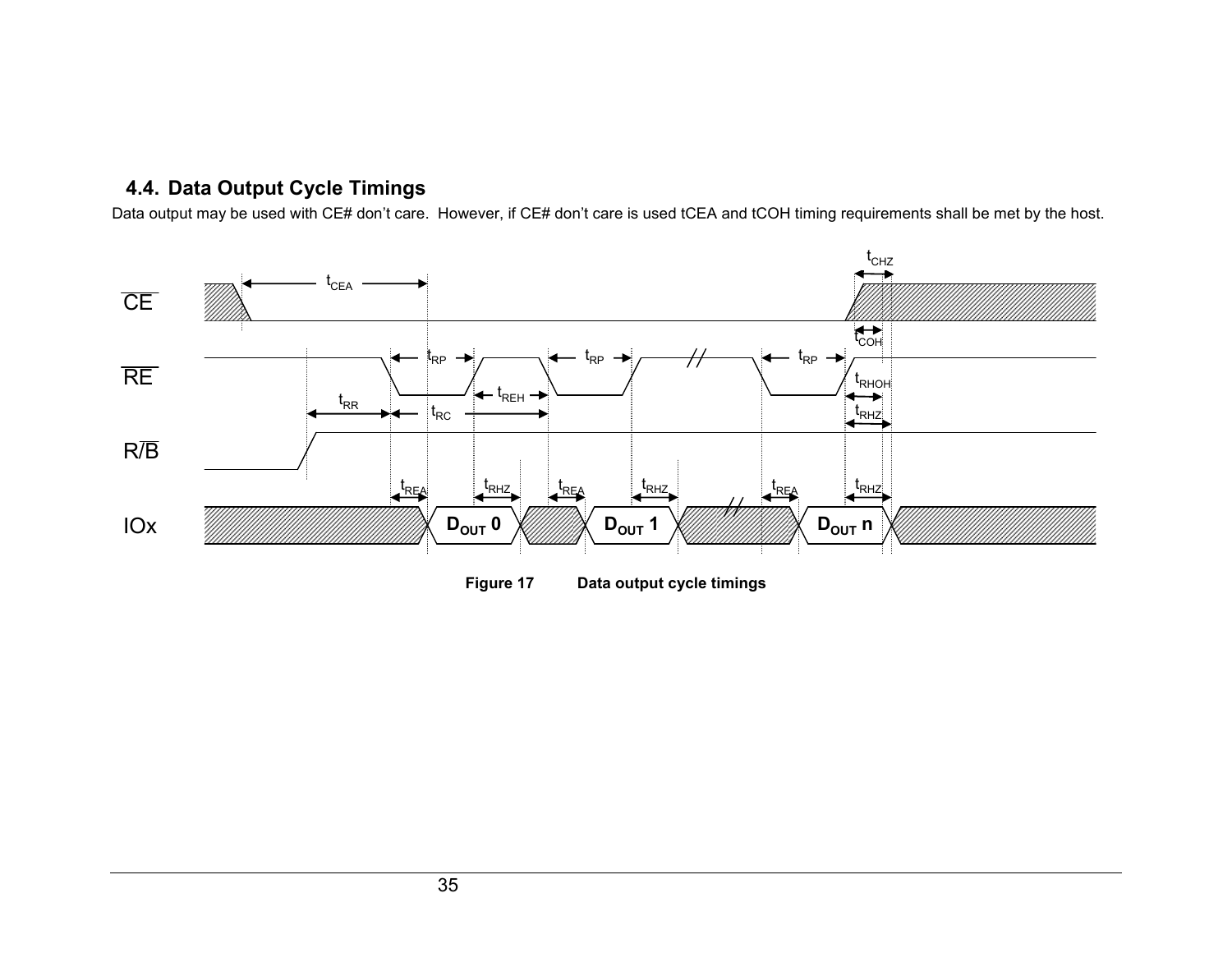## **4.5. Data Output Cycle Timings (EDO)**

EDO data output cycle timings shall be used if the host drives tRC less than 30 ns. Data output may be used with CE# don't care. However, if CE# don't care is used tCEA and tCOH timing requirements shall be met by the host.



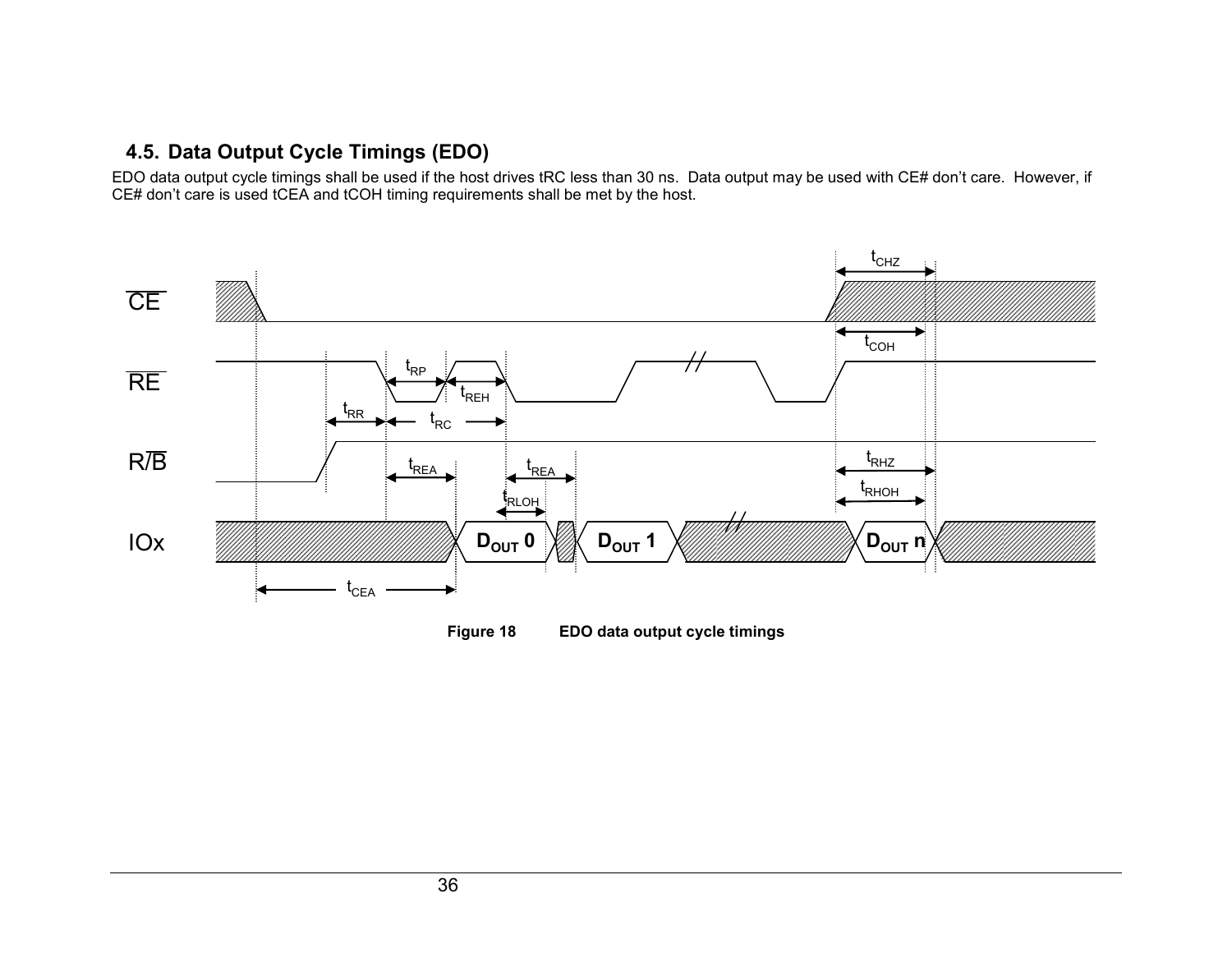## **4.6. Read Status Timings**



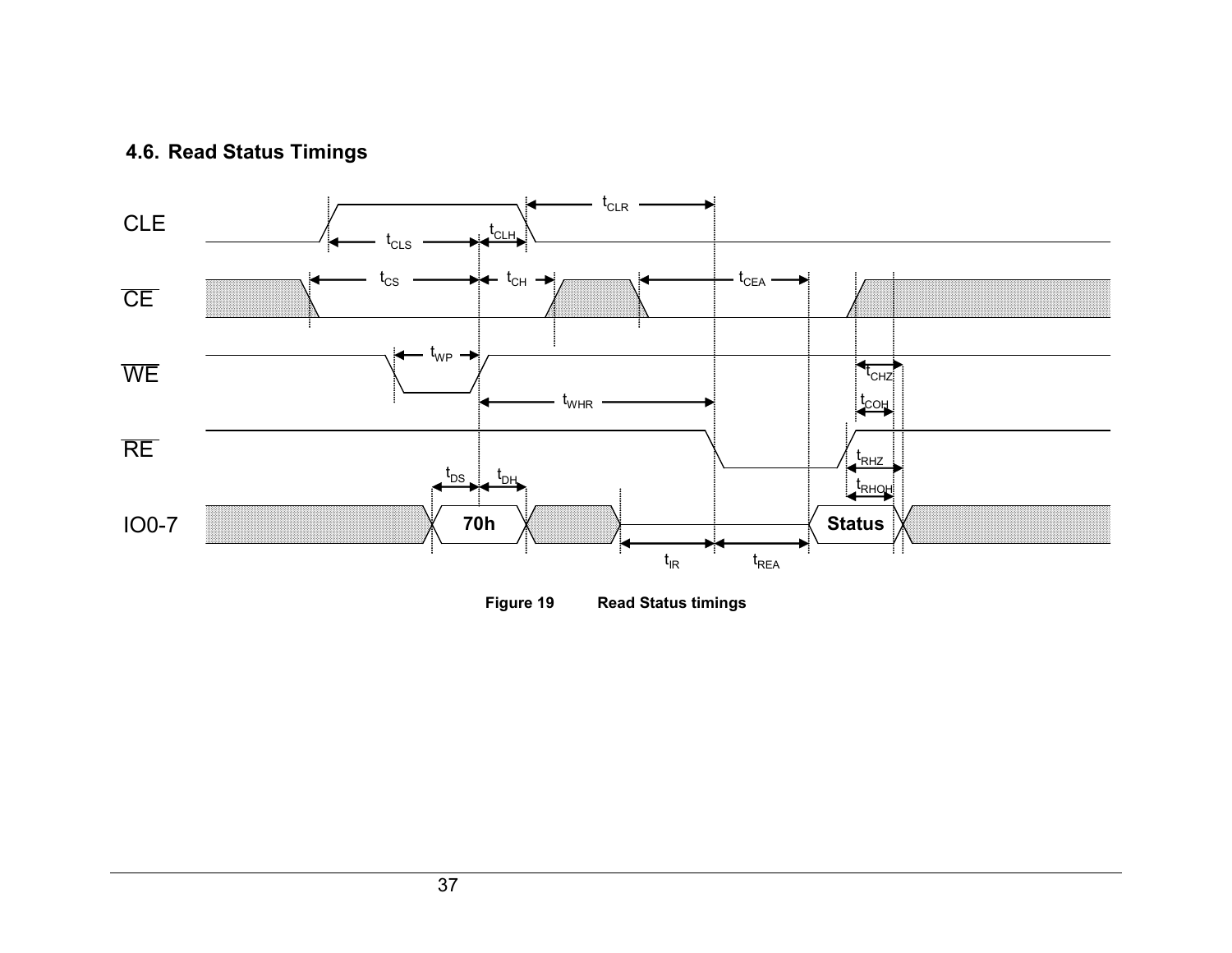## **4.7. Read Status Enhanced Timings**



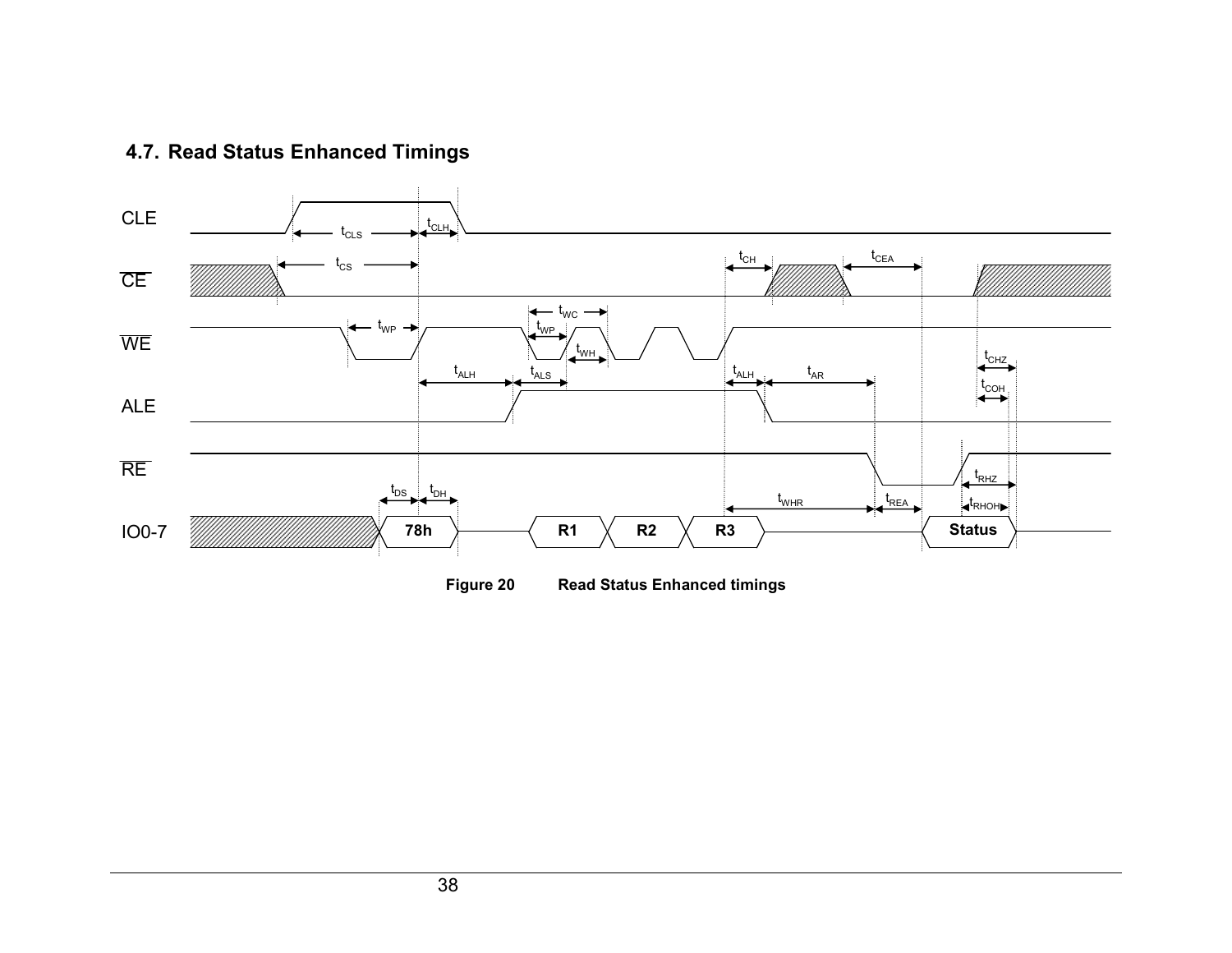# **5. Command Definition**

## **5.1. Command Set**

Table 14 outlines the ONFI command set.

The value specified in the first command cycle identifies the command to be performed. Some commands have a second command cycle as specified in Table 14. Typically, commands that have a second command cycle include an address.

| Command                     | O/M            | $\overline{1^{\text{st}}}$ Cycle | $2nd$ Cycle      | Acceptable<br>while<br>Accessed | Acceptable<br>while<br>Other | Target<br>level<br>commands |
|-----------------------------|----------------|----------------------------------|------------------|---------------------------------|------------------------------|-----------------------------|
|                             |                |                                  |                  | LUN is                          | LUNs are                     |                             |
|                             |                |                                  |                  | <b>Busy</b>                     | <b>Busy</b>                  |                             |
| Read                        | М              | 00h                              | 30h              |                                 | Y                            |                             |
| Copyback Read               | O              | 00h                              | 35h              |                                 | Y                            |                             |
| Change Read Column          | M              | 05h                              | E0h              |                                 | Y                            |                             |
| Read Cache Enhanced         | O              | 00h                              | 31h              |                                 | Y                            |                             |
| Read Cache                  | O              | 31h                              |                  |                                 | Ý                            |                             |
| Read Cache End              | Ō              | 3Fh                              |                  |                                 | Ý                            |                             |
| <b>Block Erase</b>          | M              | 60h                              | D <sub>0</sub> h |                                 | Y                            |                             |
| Interleaved                 | O              |                                  | D <sub>1</sub> h |                                 | Y                            |                             |
| <b>Read Status</b>          | M              | 70h                              |                  | Y                               | Ý                            |                             |
| <b>Read Status Enhanced</b> | O              | 78h                              |                  | Y                               | Ý                            |                             |
| Page Program                | M              | 80h                              | 10 <sub>h</sub>  |                                 | Y                            |                             |
| Interleaved                 | O              |                                  | 11h              |                                 | Ý                            |                             |
| Page Cache Program          | $\overline{O}$ | 80h                              | 15h              |                                 | Ý                            |                             |
| Copyback Program            | O              | 85h                              | 10h              |                                 | Ý                            |                             |
| Interleaved                 | Ω              | 85h                              | 11h              |                                 | Y                            |                             |
| Change Write Column         | M              | 85h                              |                  |                                 | Y                            |                             |
| Read ID                     | М              | 90h                              |                  |                                 |                              | Υ                           |
| Read Parameter Page         | M              | ECh                              |                  |                                 |                              | Ÿ                           |
| Read Unique ID              | O              | EDh                              |                  |                                 |                              | Ÿ                           |
| <b>Get Features</b>         | O              | EEh                              |                  |                                 |                              | Ÿ                           |
| <b>Set Features</b>         | O              | EFh                              |                  |                                 |                              | Y                           |
| Reset                       | M              | FFh                              |                  | Ÿ                               | Ÿ                            | Ÿ                           |

**Table 14 Command set** 

Reserved opcodes shall not be used by the device, as the ONFI specification may define the use of these opcodes in a future revision. Vendor specific opcodes may be used at the discretion of the vendor and shall never be defined for standard use by ONFI. Future Standardization opcodes are those opcodes already being used commonly in the industry and may be defined for standard use by ONFI for those same purposes. Future Standardization opcodes may be used by compliant ONFI implementations with the common industry usage.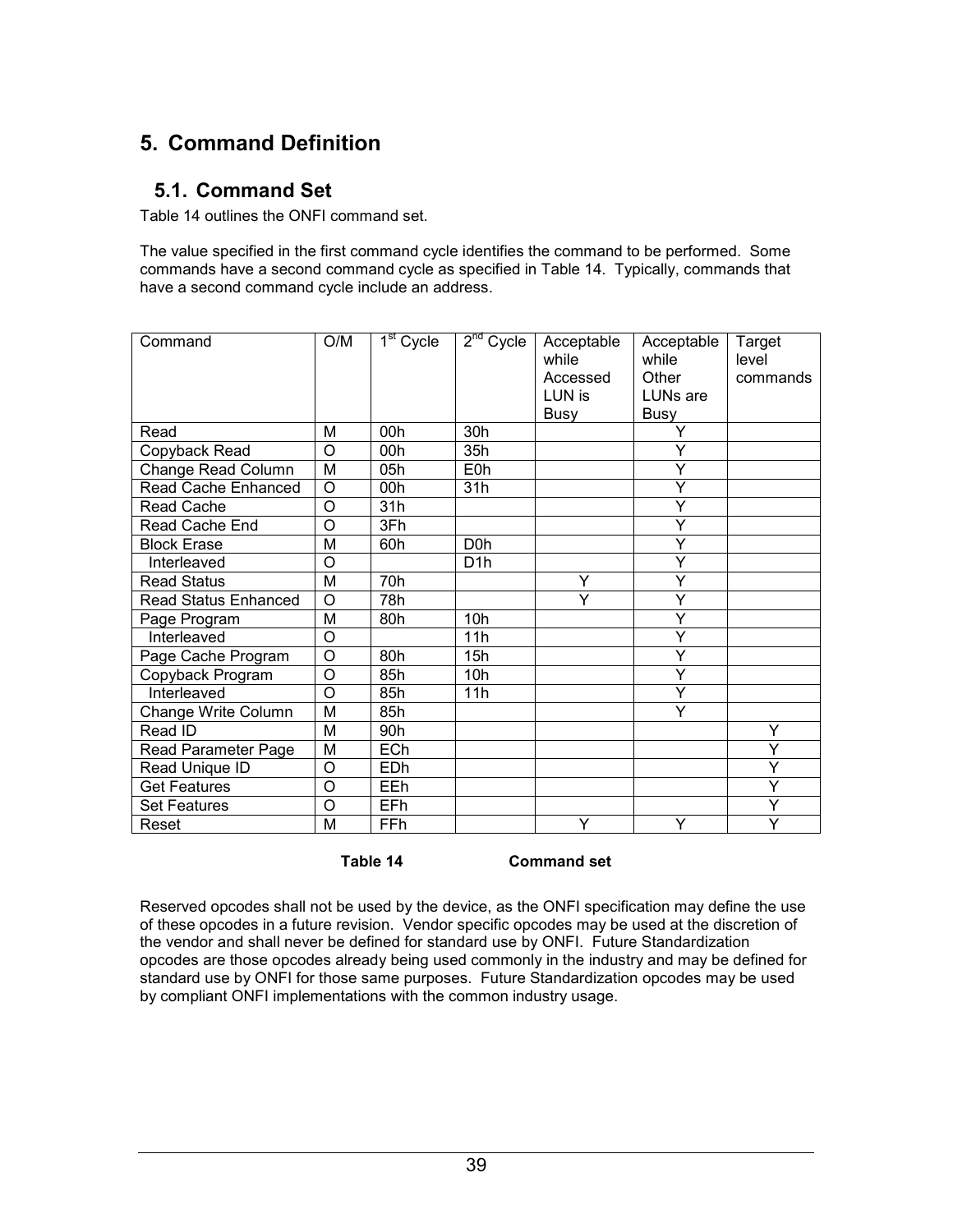| <b>vpe</b>                    | Opcode                                                          |
|-------------------------------|-----------------------------------------------------------------|
| Vendor Specific               | 02h - 04h, 08h, 16h - 17h, 19h, 1Dh, 20h - 22h, 25h - 29h, 2Bh, |
|                               | 2Dh - 2Fh, 33h, 36h - 3Eh, 40h - 41h, 48h, 4Ch, 53h - 55h,      |
|                               | 68h, 72h - 75h, 84h, 87h - 89h, 91h - BFh, CFh, F1-F4h          |
| <b>Future Standardization</b> | 06h, 23h - 24h, 2Ah, 2Ch, 32h, 34h, 65h, 71h, 79h - 7Bh, 81h    |
| Reserved                      | 01h, 07h, 09h - 0Bh, 0Dh - 0Fh, 12h-14h, 18h, 1Ah - 1Ch, 1Eh    |
|                               | $-1$ Fh, 42h - 47h, 49h - 4Bh, 4Dh - 52h, 56h - 5Fh, 61h - 64h, |
|                               | 66h - 67h, 69h - 6Fh, 76h - 77h, 7Ch - 7Fh, 82h - 83h, 86h,     |
|                               | 8Ah - 8Fh, C0h - CEh, D2h - DFh, E1h - EBh, F0h, F5h - FEh      |

| Table 15 | <b>Vendor Specific, Future Standardization, and Reserved Opcodes</b> |  |
|----------|----------------------------------------------------------------------|--|

## **5.2. Reset Definition**

The Reset function puts the target in its default power-up state. As part of the Reset command, all LUNs are also reset. The command may be executed with the target in any state. Figure 21 defines the Reset behavior and timings.



## **5.3. Read ID Definition**

The Read ID function identifies that the target supports the ONFI specification. If the target supports the ONFI specification, then the ONFI signature shall be returned. The ONFI signature is the ASCII encoding of 'ONFI' where 'O' = 4Fh, 'N' = 4Eh, 'F' = 46h, and 'I' = 49h. Reading beyond four bytes yields indeterminate values. [Figure 22](#page-44-0) defines the Read ID behavior and timings.

For the Read ID command, only addresses of 00h and 20h are valid. To retrieve the ONFI signature an address of 20h shall be entered (i.e. it is not valid to enter an address of 00h and read 36 bytes to get the ONFI signature).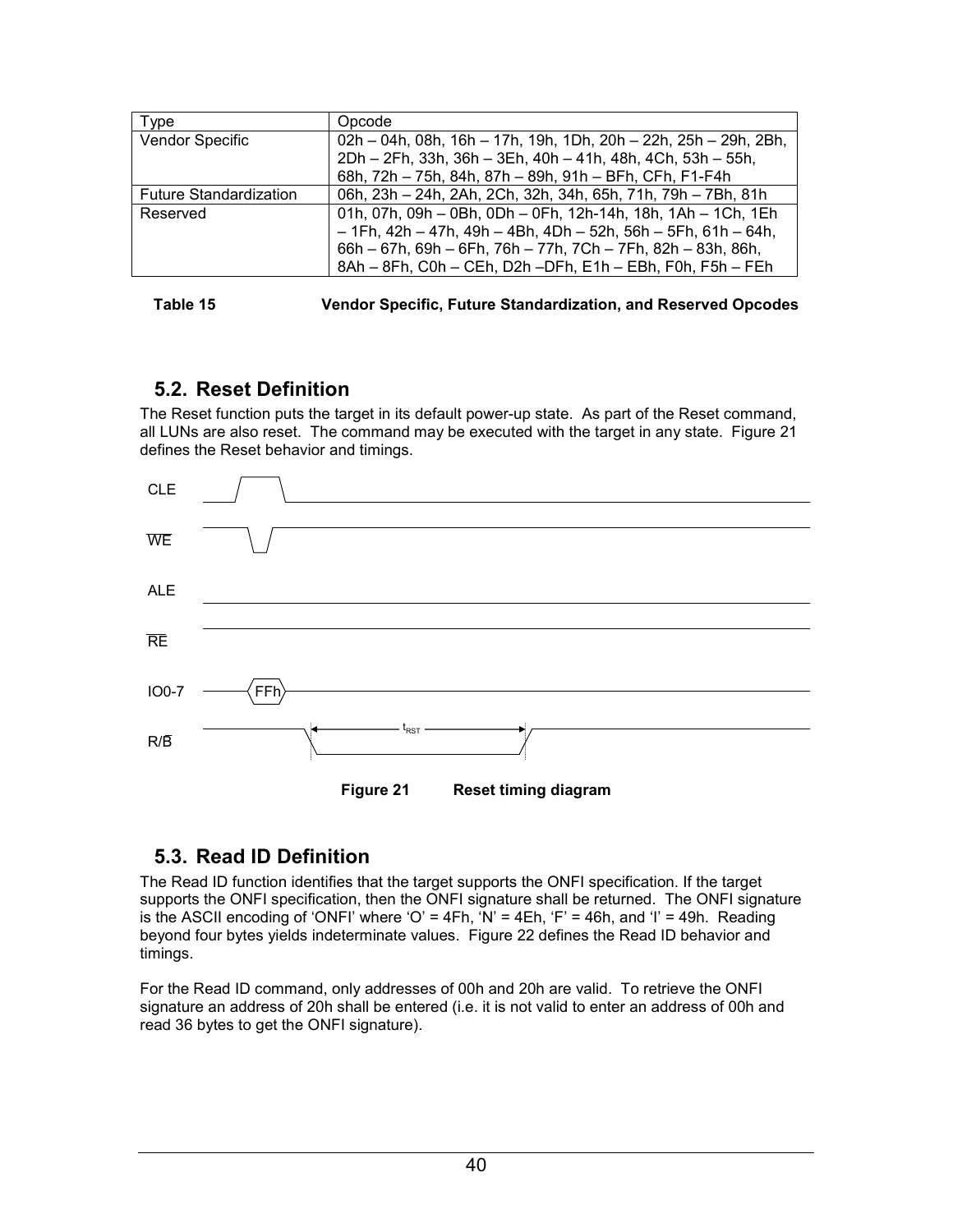<span id="page-44-0"></span>

The Read ID function can also be used to determine the JEDEC manufacturer ID and the device ID for the particular NAND part by specifying an address of 00h. Figure 23 defines the Read ID behavior and timings for retrieving the JEDEC manufacturer ID and device ID. Reading beyond the first two bytes yields values as specified by the manufacturer.



DID Device ID for the part, assigned by the manufacturer.

## **5.4. Read Parameter Page Definition**

The Read Parameter Page function retrieves the data structure that describes the target's organization, features, timings and other behavioral parameters. [Figure 24](#page-45-0) defines the Read Parameter Page behavior.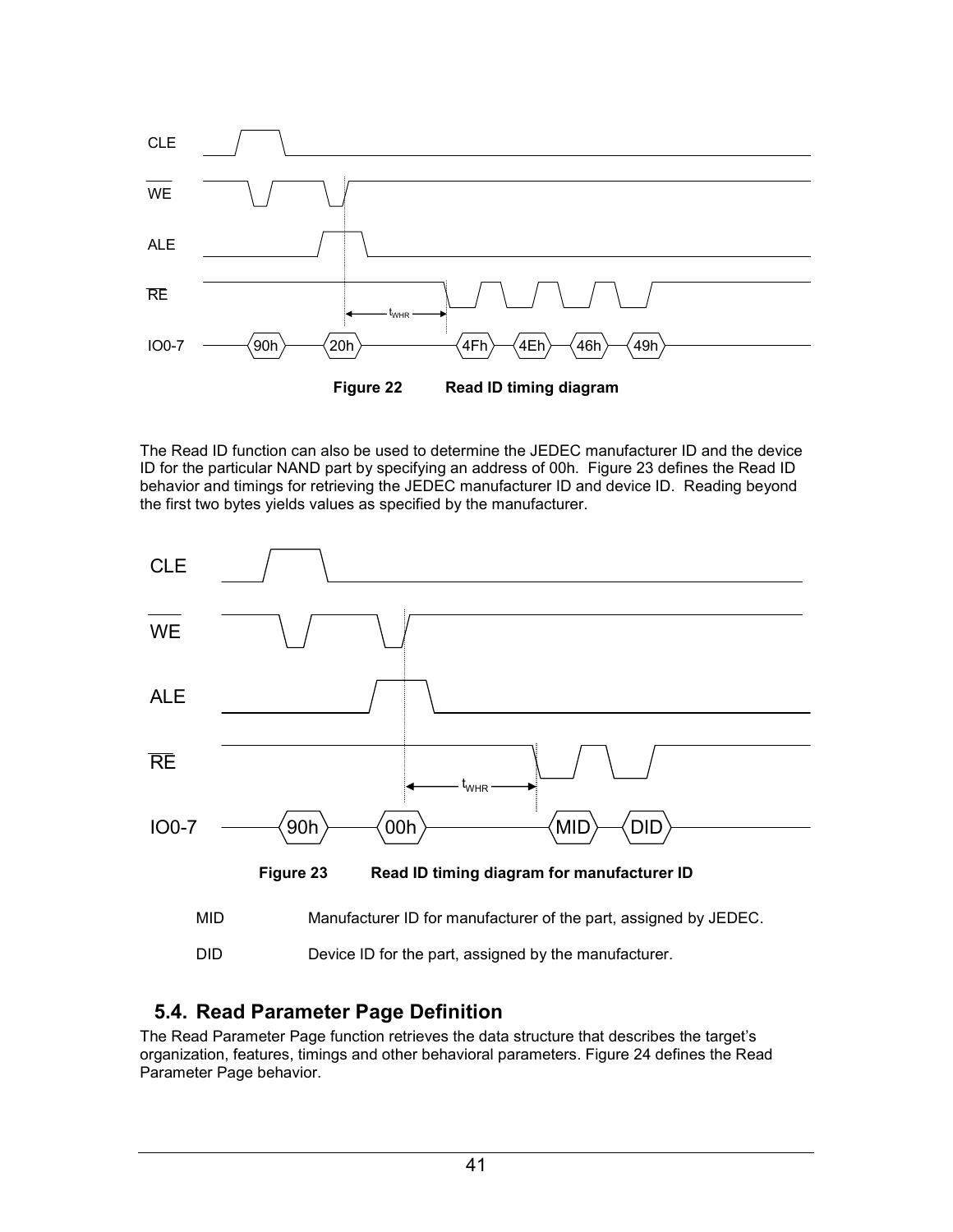<span id="page-45-0"></span>Values in the parameter page are static and shall not change. The host is not required to read the parameter page after power management events.

The first time the host executes the Read Parameter Page command after power-on, timing mode 0 shall be used. If the host determines that the target supports more advanced timing modes, those supported timing modes may be used for subsequent execution of the Read Parameter Page command.

The Change Read Column command can be issued during execution of the Read Parameter Page to read specific portions of the parameter page.

Read Status may be used to check the status of Read Parameter Page during execution. After completion of the Read Status command, 00h shall be issued by the host on the command line to continue with the data output flow for the Read Parameter Page command.

Read Status Enhanced shall not be used during execution of the Read Parameter Page command.



**Figure 24 Read Parameter Page command timing** 

 $P0_{k}-Pn_{k}$  The kth copy of the parameter page data structure. See section 5.4.1. Reading bytes beyond the end of the final parameter page copy returns indeterminate values.

## **5.4.1. Parameter Page Data Structure Definition**

[Table 16](#page-48-0) defines the parameter page data structure. For parameters that span multiple bytes, the least significant byte of the parameter corresponds to the first byte. See section [1.3.2.3](#page-7-0) for more information on the representation of word and Dword values.

Values are reported in the parameter page in units of bytes when referring to items related to the size of data access (as in an 8-bit data access device). For example, the target will return how many data *bytes* are in a page. For a device that supports 16-bit data access, the host is required to convert byte values to word values for its use.

Unused fields should be cleared to 0h by the target.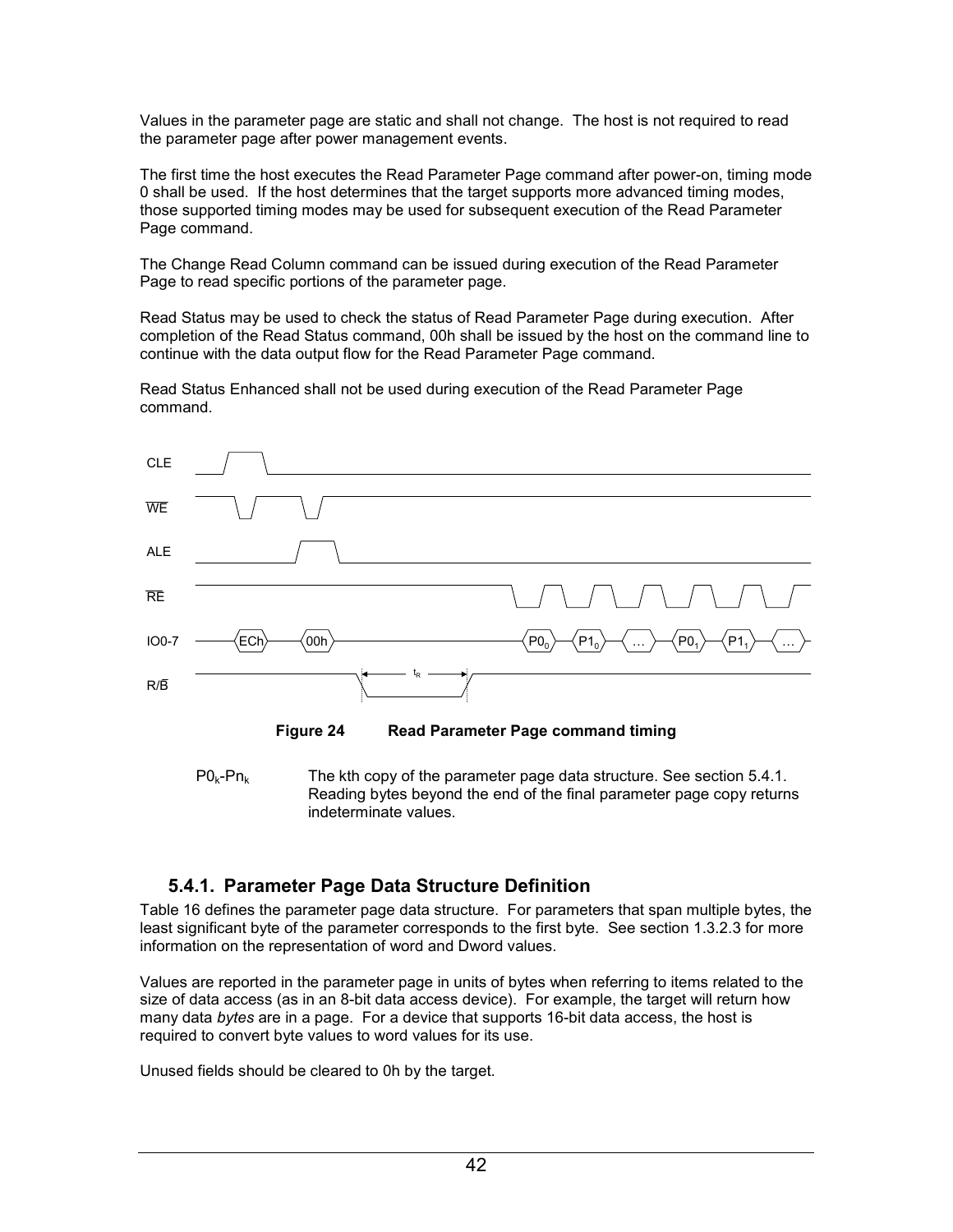| <b>Byte</b> | O/M                     | <b>Description</b>                                                              |
|-------------|-------------------------|---------------------------------------------------------------------------------|
|             |                         |                                                                                 |
|             |                         | <b>Revision information and features block</b>                                  |
| $0 - 3$     | M                       | Parameter page signature                                                        |
|             |                         | Byte 0: 4Fh, "O"                                                                |
|             |                         | Byte 1: 4Eh, "N"                                                                |
|             |                         | Byte 2: 46h, "F"                                                                |
|             | M                       | Byte 3: 49h, "I"<br>Revision number                                             |
| $4 - 5$     |                         | $2 - 15$<br>Reserved (0)                                                        |
|             |                         | $1 =$ supports ONFI version 1.0<br>1                                            |
|             |                         | Reserved (0)<br>0                                                               |
| $6 - 7$     | M                       | Features supported                                                              |
|             |                         | $5 - 15$<br>Reserved (0)                                                        |
|             |                         | 4<br>1 = supports odd to even page Copyback                                     |
|             |                         | 3<br>1 = supports interleaved operations                                        |
|             |                         | $\overline{2}$<br>1 = supports non-sequential page programming                  |
|             |                         | 1<br>1 = supports multiple LUN operations                                       |
|             |                         | 0<br>$1 =$ supports 16-bit data bus width                                       |
| $8 - 9$     | M                       | Optional commands supported                                                     |
|             |                         | $6 - 15$<br>Reserved (0)                                                        |
|             |                         | 5<br>1 = supports Read Unique ID                                                |
|             |                         | $1 =$ supports Copyback<br>4                                                    |
|             |                         | 3<br>1 = supports Read Status Enhanced                                          |
|             |                         | $\overline{2}$<br>1 = supports Get Features and Set Features                    |
|             |                         | 1 = supports Read Cache commands<br>1                                           |
|             |                         | 1 = supports Page Cache Program command<br>0                                    |
| $10 - 31$   |                         | Reserved (0)                                                                    |
|             |                         |                                                                                 |
| $32 - 43$   | M                       | <b>Manufacturer information block</b>                                           |
| 44-63       | M                       | Device manufacturer (12 ASCII characters)<br>Device model (20 ASCII characters) |
| 64          | M                       | JEDEC manufacturer ID                                                           |
| 65-66       | O                       | Date code                                                                       |
| 67-79       |                         | Reserved (0)                                                                    |
|             |                         |                                                                                 |
|             |                         | <b>Memory organization block</b>                                                |
| 80-83       | M                       | Number of data bytes per page                                                   |
| $84 - 85$   | $\overline{\mathsf{M}}$ | Number of spare bytes per page                                                  |
| 86-89       | M                       | Number of data bytes per partial page                                           |
| 90-91       | M                       | Number of spare bytes per partial page                                          |
| $92 - 95$   | M                       | Number of pages per block                                                       |
| 96-99       | M                       | Number of blocks per logical unit (LUN)                                         |
| 100         | M                       | Number of logical units (LUNs)                                                  |
| 101         | M                       | Number of address cycles                                                        |
|             |                         | $4 - 7$<br>Column address cycles                                                |
|             |                         | $0 - 3$<br>Row address cycles                                                   |
| 102         | M                       | Number of bits per cell                                                         |
| 103-104     | M                       | Bad blocks maximum per LUN                                                      |
| 105-106     | M                       | <b>Block endurance</b>                                                          |
| 107         | M                       | Guaranteed valid blocks at beginning of target                                  |
| 108-109     | M                       | Block endurance for guaranteed valid blocks                                     |
| 110         | M                       | Number of programs per page                                                     |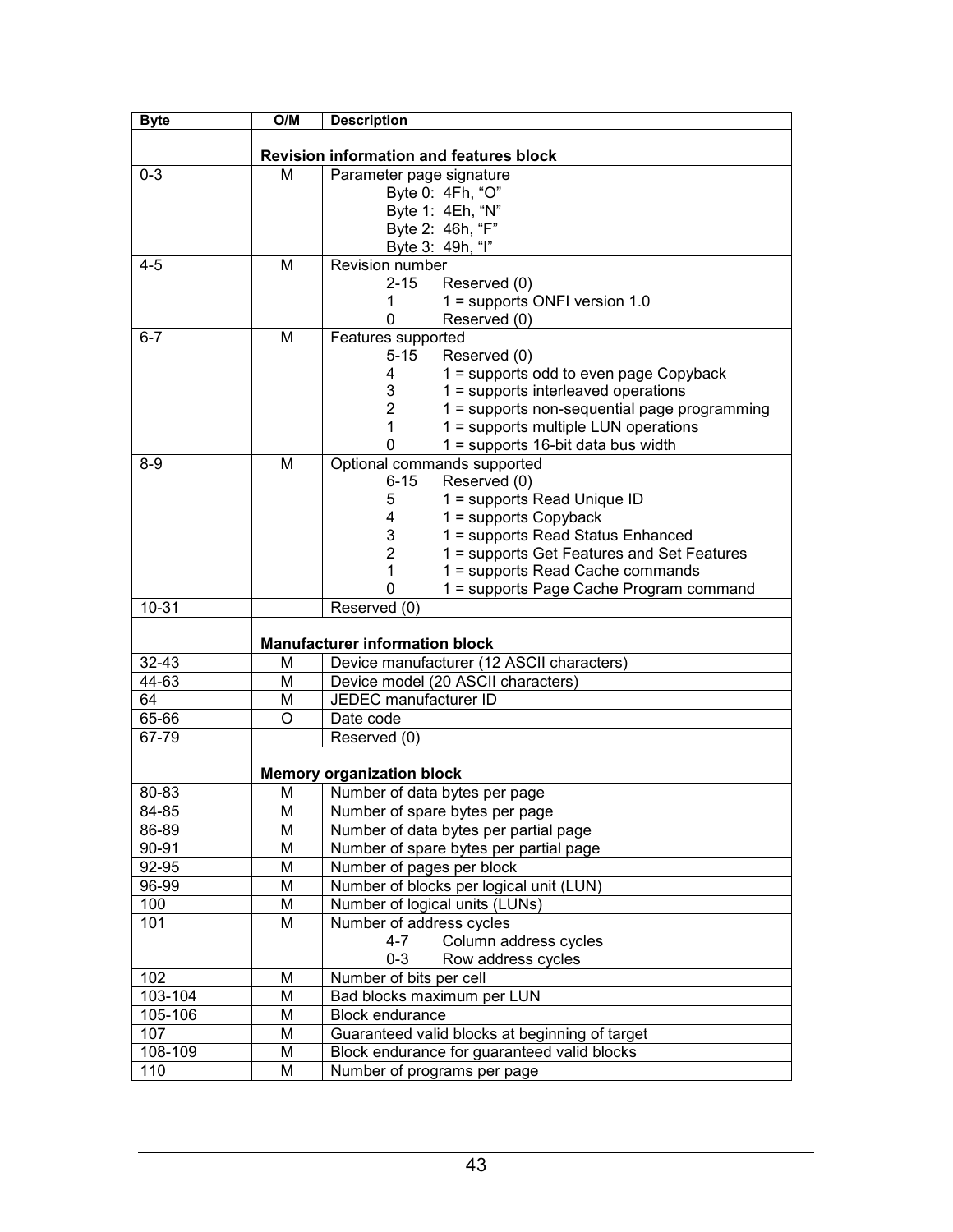| <b>Byte</b> | O/M                 | <b>Description</b>                                            |
|-------------|---------------------|---------------------------------------------------------------|
| 111         | M                   | Partial programming attributes                                |
|             |                     | $5 - 7$<br>Reserved                                           |
|             |                     | 4<br>$1$ = partial page layout is partial page data           |
|             |                     | followed by partial page spare                                |
|             |                     | $1 - 3$<br>Reserved                                           |
|             |                     | $1$ = partial page programming has constraints<br>0           |
| 112         | M                   | Number of bits ECC correctability                             |
| 113         | M                   | Number of interleaved address bits                            |
|             |                     | $4 - 7$<br>Reserved (0)<br>Number of interleaved address bits |
| 114         | O                   | $0 - 3$<br>Interleaved operation attributes                   |
|             |                     | 4-7<br>Reserved (0)                                           |
|             |                     | 3<br>Address restrictions for program cache                   |
|             |                     | 2<br>$1 = program cache supported$                            |
|             |                     | $1 = no block address restrictions$<br>1                      |
|             |                     | 0<br>Overlapped / concurrent interleaving support             |
| 115-127     |                     | Reserved (0)                                                  |
|             |                     |                                                               |
|             |                     | <b>Electrical parameters block</b>                            |
| 128         | M                   | I/O pin capacitance                                           |
| 129-130     | M                   | Timing mode support                                           |
|             |                     | $6 - 15$<br>Reserved (0)                                      |
|             |                     | $1 =$ supports timing mode 5<br>5                             |
|             |                     | $1 =$ supports timing mode 4<br>4                             |
|             |                     | 3<br>$1 =$ supports timing mode 3                             |
|             |                     | $\overline{2}$<br>$1 =$ supports timing mode 2                |
|             |                     | 1<br>$1 =$ supports timing mode 1                             |
|             |                     | $\Omega$<br>$1 =$ supports timing mode 0, shall be 1          |
| 131-132     | O                   | Program cache timing mode support<br>$6 - 15$                 |
|             |                     | Reserved (0)<br>5<br>$1 =$ supports timing mode 5             |
|             |                     | $1 =$ supports timing mode 4<br>4                             |
|             |                     | $1 =$ supports timing mode 3<br>3                             |
|             |                     | $\overline{2}$<br>$1 =$ supports timing mode 2                |
|             |                     | 1<br>$1 =$ supports timing mode 1                             |
|             |                     | $1 =$ supports timing mode 0<br>O                             |
| 133-134     | M                   | $t_{PROG}$ Maximum page program time ( $\mu s$ )              |
| 135-136     | M                   | $t_{BFRS}$ Maximum block erase time ( $\mu s$ )               |
| 137-138     | М                   | $tR$ Maximum page read time ( $\mu s$ )                       |
| 139-140     | M                   | $t_{\text{CCS}}$ Minimum change column setup time (ns)        |
| 141-163     |                     | Reserved (0)                                                  |
|             |                     |                                                               |
|             | <b>Vendor block</b> |                                                               |
| $164 - 165$ | м                   | Vendor specific Revision number                               |
| 166-253     |                     | Vendor specific                                               |
| 254-255     | M                   | Integrity CRC                                                 |
|             |                     |                                                               |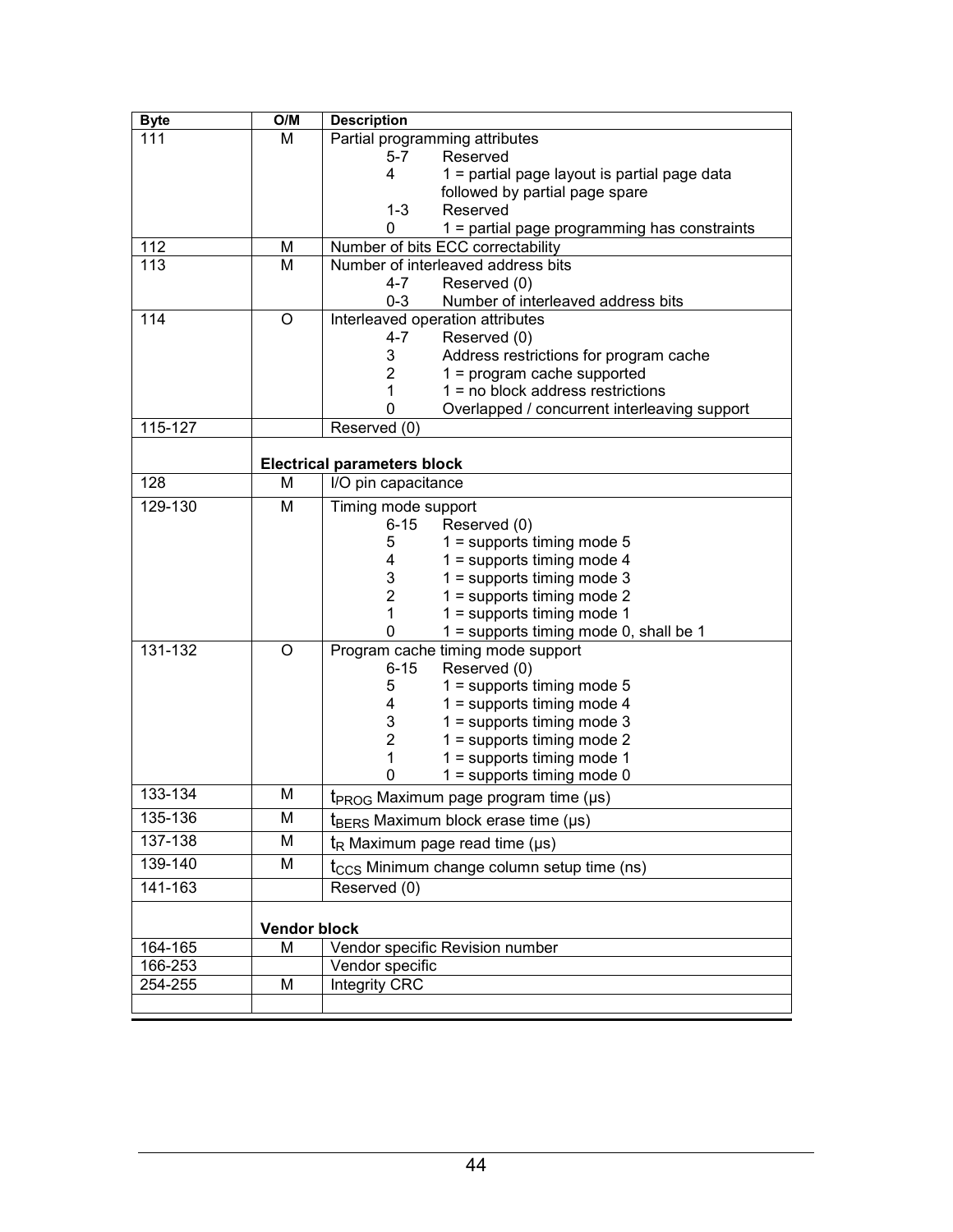<span id="page-48-0"></span>

| <b>Byte</b> | O/M | <b>Description</b>                   |
|-------------|-----|--------------------------------------|
|             |     | <b>Redundant Parameter Pages</b>     |
| 256-511     | M   | Value of bytes 0-255                 |
| 512-767     | М   | Value of bytes 0-255                 |
| 768+        |     | Additional redundant parameter pages |

| Table 16 | <b>Parameter page definitions</b> |
|----------|-----------------------------------|
|----------|-----------------------------------|

#### **5.4.1.1. Byte 0-3: Parameter page signature**

This field contains the parameter page signature. When two or more bytes of the signature are valid, then it denotes that a valid copy of the parameter page is present.

Byte 0 shall be set to 4Fh.

Byte 1 shall be set to 4Eh.

Byte 2 shall be set to 46h.

Byte 3 shall be set to 49h.

#### **5.4.1.2. Byte 4-5: Revision number**

This field indicates the revisions of the ONFI specification that the target complies to. The target may support multiple revisions of the ONFI specification. This is a bit field where each defined bit corresponds to a particular specification revision that the target may support.

Bit 0 shall be cleared to zero.

Bit 1 when set to one indicates that the target supports the ONFI revision 1.0 specification.

Bits 2-15 are reserved and shall be cleared to zero.

#### **5.4.1.3. Byte 6-7: Features supported**

This field indicates the optional features that the target supports.

Bit 0 when set to one indicates that the target's data bus width is 16-bits. Bit 0 when cleared to zero indicates that the target's data bus width is 8-bits. The host shall use the indicated data bus width for all ONFI commands that are defined to be transferred at the bus width (x8 or x16). Note that some commands, like Read ID, always transfer data as 8-bit only.

Bit 1 when set to one indicates that the target supports multiple LUN operations (see section [3.1.3](#page-25-0)). If bit 1 is cleared to zero, then the host shall not issue commands to a LUN unless all other LUNs on the Target are idle (i.e. R/B# is set to one).

Bit 2 when set to one indicates that the target supports non-sequential page programming operations, such that the host may program pages within a block in arbitrary order. Bit 2 when cleared to zero indicates that the target does not support non-sequential page programming operations. If bit 2 is cleared to zero, the host shall program all pages within a block in order starting with page 0.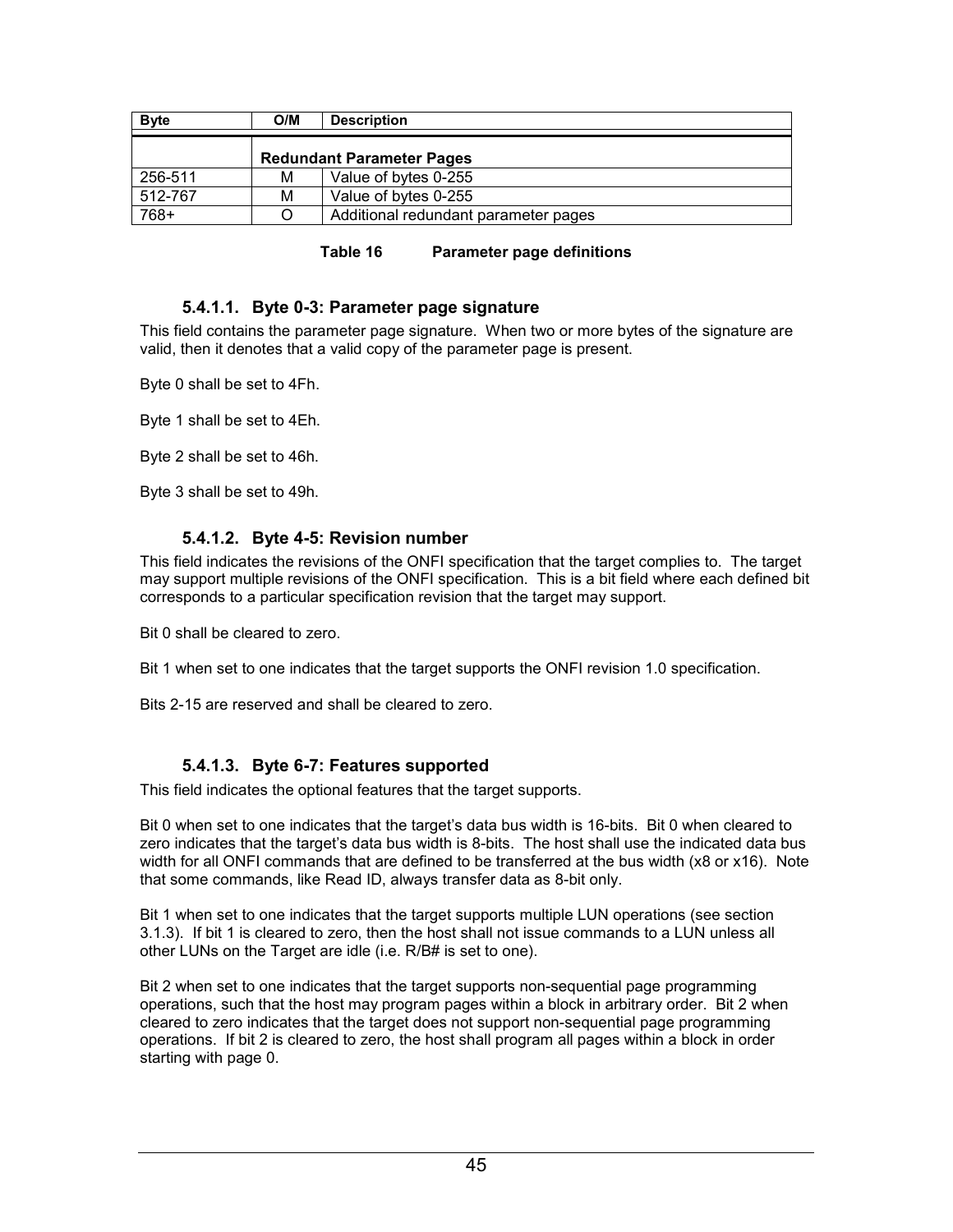Bit 3 when set to one indicates that the target supports interleaved operations. Refer to section [5.4.1.26.](#page-53-0)

Bit 4 when set to one indicates that there are no even / odd page restrictions for Copyback operations. Specifically, a read operation may access an odd page and then program the contents to an even page using Copyback. Alternatively, a read operation may access an even page and then program the contents to an odd page using Copyback. Bit 4 when cleared to zero indicates that the host shall ensure that Copyback reads and programs from odd page to odd page or alternatively from even page to even page.

Bits 5-15 are reserved and shall be cleared to zero.

## **5.4.1.4. Byte 8-9: Optional commands supported**

This field indicates the optional commands that the target supports.

Bit 0 when set to one indicates that the target supports the Page Cache Program command. If bit 0 is cleared to zero, the host shall not issue the Page Cache Program command to the target.

Bit 1 when set to one indicates that the target supports the Read Cache, Read Cache Enhanced, and Read Cache End commands. If bit 1 is cleared to zero, the host shall not issue the Read Cache, Read Cache Enhanced, or Read Cache End commands to the target.

Bit 2 when set to one indicates that the target supports Get Features and Set Features commands. If bit 2 is cleared to zero, the host shall not issue the Get Features or Set Features commands to the target.

Bit 3 when set to one indicates that the target supports the Read Status Enhanced command. If bit 3 is cleared to zero, the host shall not issue the Read Status Enhanced command to the target. Read Status Enhanced shall be supported if the target has multiple LUNs or supports interleaved operations.

Bit 4 when set to one indicates that the target supports the Copyback Program and Copyback Read commands. If bit 4 is cleared to zero, the host shall not issue the Copyback Program or Copyback Read commands to the target. If interleaved operations are supported and this bit is set to one, then interleaved copyback operations shall be supported.

Bit 5 when set to one indicates that the target supports the Read Unique ID command. If bit 5 is cleared to zero, the host shall not issue the Read Unique ID command to the target.

Bits 6-15 are reserved and shall be cleared to zero.

## **5.4.1.5. Byte 32-43: Device manufacturer**

This field contains the manufacturer of the device. The content of this field is an ASCII character string of twelve bytes. The device shall pad the character string with spaces (20h), if necessary, to ensure that the string is the proper length.

There is no standard for how the manufacturer represents their name in the ASCII string. If the host requires use of a standard manufacturer ID, it should use the JEDEC manufacturer ID (refer to section [5.4.1.7\)](#page-50-0).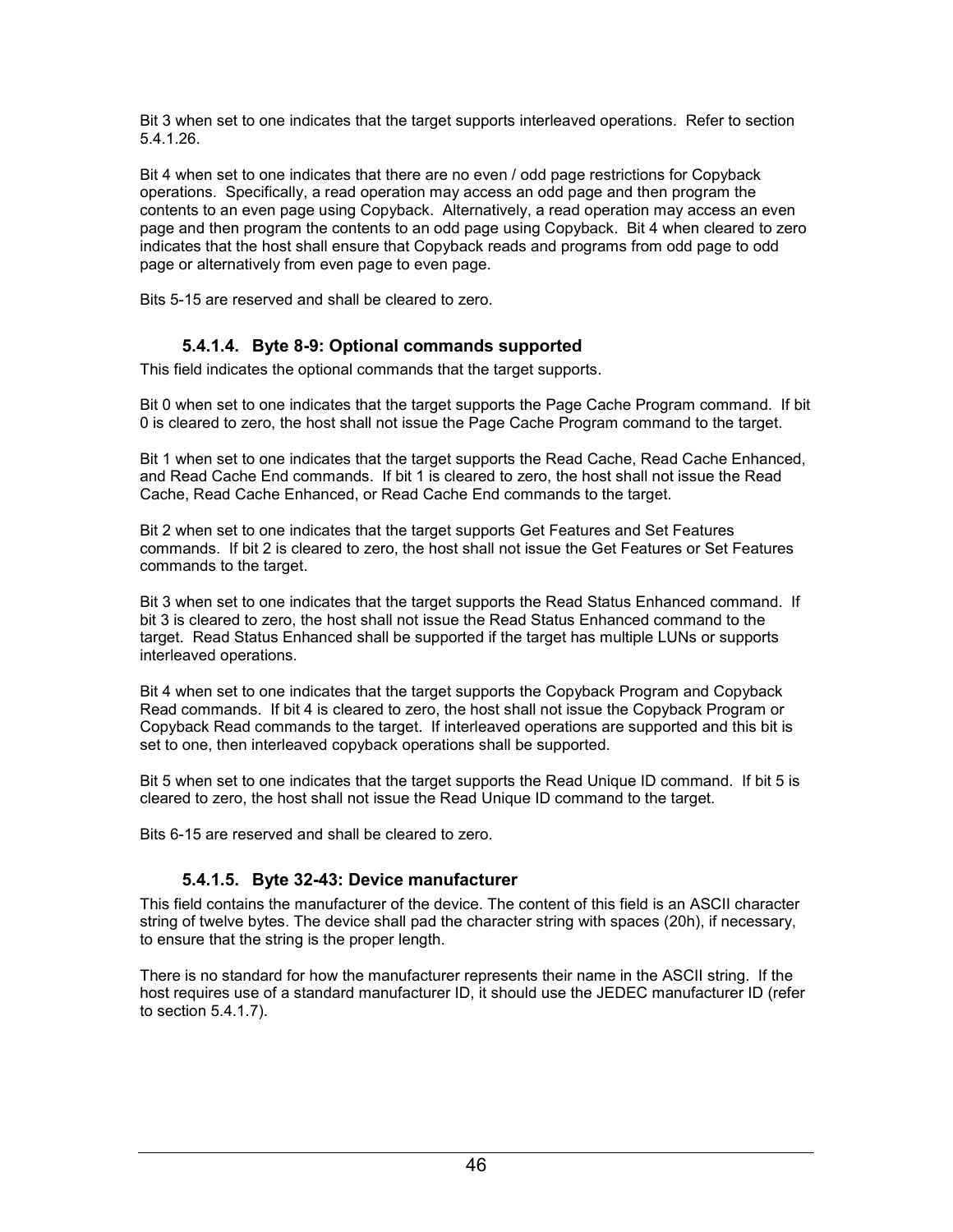### **5.4.1.6. Byte 44-63: Device model**

<span id="page-50-0"></span>This field contains the model number of the device. The content of this field is an ASCII character string of twenty bytes. The device shall pad the character string with spaces (20h), if necessary, to ensure that the string is the proper length.

## **5.4.1.7. Byte 64: JEDEC manufacturer ID**

This field contains the JEDEC manufacturer ID for the manufacturer of the device.

### **5.4.1.8. Byte 65-66: Date code**

This field contains a date code for the time of manufacture of the device. Byte 65 shall contain the two least significant digits of the year (e.g. a value of 05h to represent the year 2005). Byte 66 shall contain the workweek, where a value of 00h indicates the first week of January.

If the date code functionality is not implemented, the value in this field shall be 0000h.

### **5.4.1.9. Byte 80-83: Number of data bytes per page**

This field contains the number of data bytes per page. The value reported in this field shall be a power of two. The minimum value that shall be reported is 512 bytes.

### **5.4.1.10. Byte 84-85: Number of spare bytes per page**

This field contains the number of spare bytes per page. There are no restrictions on the value.

### **5.4.1.11. Byte 86-89: Number of data bytes per partial page**

This field contains the number of data bytes per partial page. The value reported in this field shall be a power of two. The minimum value that shall be reported is 512 bytes.

## **5.4.1.12. Byte 90-91: Number of spare bytes per partial page**

This field contains the number of spare bytes per partial page. There are no restrictions on the value.

#### **5.4.1.13. Byte 92-95: Number of pages per block**

This field contains the number of pages per block. This value shall be a multiple of 32. Refer to section [3.1](#page-24-0) for addressing requirements.

## **5.4.1.14. Byte 96-99: Number of blocks per logical unit**

This field contains the number of blocks per logical unit. There are no restrictions on this value. Refer to section [3.1](#page-24-0) for addressing requirements.

## **5.4.1.15. Byte 100: Number of logical units (LUNs)**

This field indicates the number of logical units the target supports. Logical unit numbers are sequential, beginning with a LUN address of 0. This field shall be greater than zero.

#### **5.4.1.16. Byte 101: Number of Address Cycles**

This field indicates the number of address cycles used for row and column addresses. The reported number of address cycles shall be used by the host in operations that require row and/or column addresses (e.g. Page Program).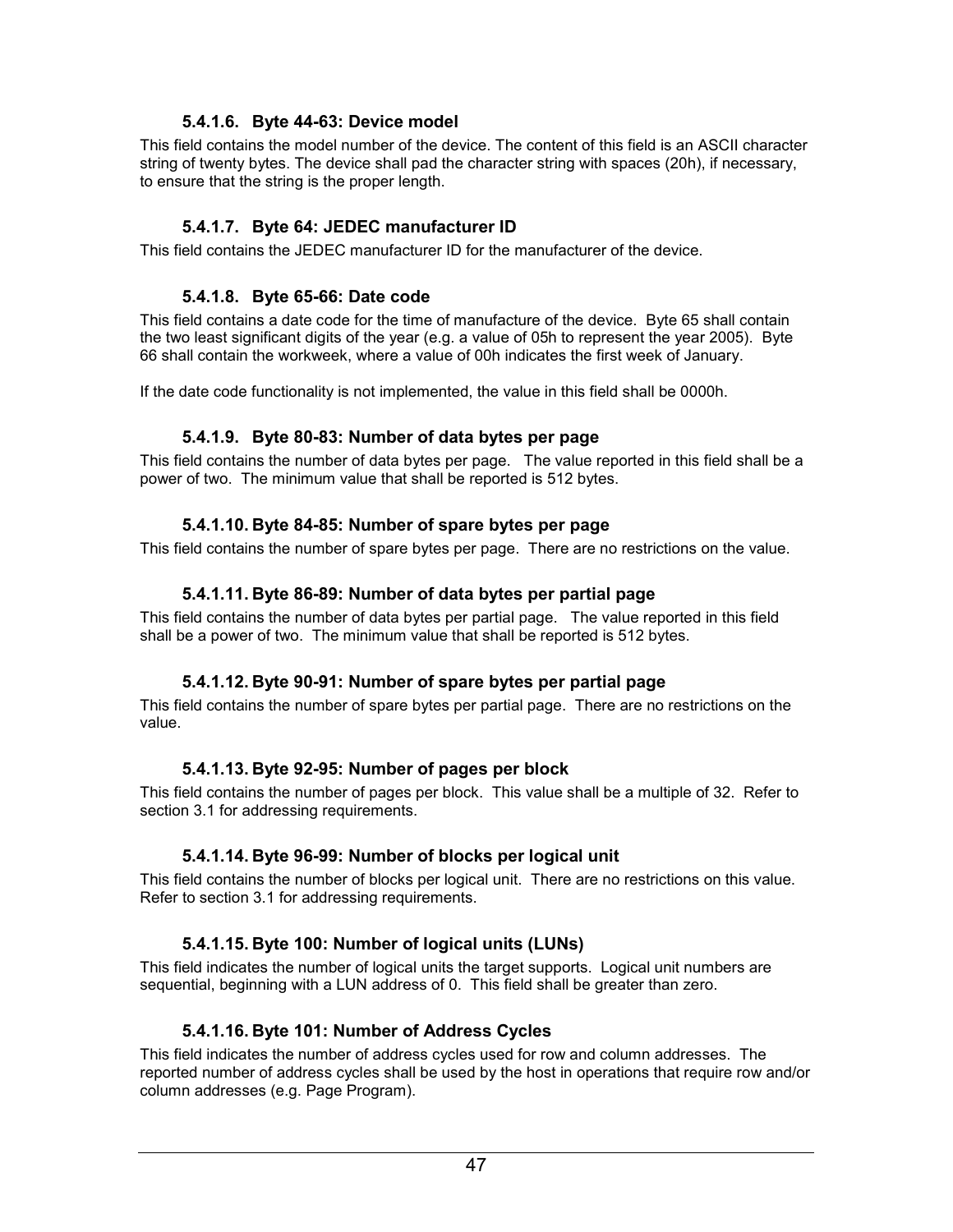Bits 0-3 indicate the number of address cycles used for the row address. This field shall be greater than zero.

Bits 4-7 indicate the number of address cycles used for the column address. This field shall be greater than zero.

**Note:** Throughout this specification examples are shown with 2-byte column addresses and 3 byte row addresses. However, the host is responsible for providing the number of column and row address cycles in each of these sequences based on the values in this field.

### **5.4.1.17. Byte 102: Number of bits per cell**

This field indicates the number of bits per cell in the Flash array. This field shall be greater than zero.

## **5.4.1.18. Byte 103-104: Bad blocks maximum per LUN**

This field contains the maximum number of blocks that may be defective at manufacture and over the life of the device per LUN. The maximum rating assumes that the host is following the block endurance requirements and the ECC requirements reported in the parameter page.

### **5.4.1.19. Byte 105-106: Block endurance**

This field indicates the maximum number of program/erase cycles per addressable page/block. This value assumes that the host is using at least the minimum ECC correctability reported in the parameter page.

A page may be programmed in partial operations subject to the value reported in the Number of programs per page field. However, programming different locations within the same page does not count against this value more than once per full page.

The block endurance is reported in terms of a value and a multiplier according to the following equation: value x 10multiplier. Byte 105 comprises the value. Byte 106 comprises the multiplier. For example, a target with an endurance of 75,000 cycles would report this as a value of 75 and a multiplier of 3 (75  $\times$  10<sup>3</sup>). For a write once device, the target shall report a value of 1 and a multiplier of 0. For a read-only device, the target shall report a value of 0.

## **5.4.1.20. Byte 107: Guaranteed valid blocks at beginning of target**

This field indicates the number of guaranteed valid blocks starting at block address 0 of the target. The minimum value for this field is 1h. The blocks are guaranteed to be valid for the endurance specified for this area (see section 5.4.1.21) when the host follows the specified number of bits to correct.

## **5.4.1.21. Byte 108-109: Block endurance for guaranteed valid blocks**

This field indicates the maximum number of program/erase cycles per addressable page/block in the guaranteed valid block area (see section 5.4.1.20). This value requires that the host is using at least the minimum ECC correctability reported in the parameter page. This value is not encoded.

## **5.4.1.22. Byte 110: Number of programs per page**

This field indicates the maximum number of times a portion of a page may be programmed without an erase operation. After the number of programming operations specified have been performed, the host shall issue an erase operation to that block before further program operations to the affected page. This field shall be greater than zero.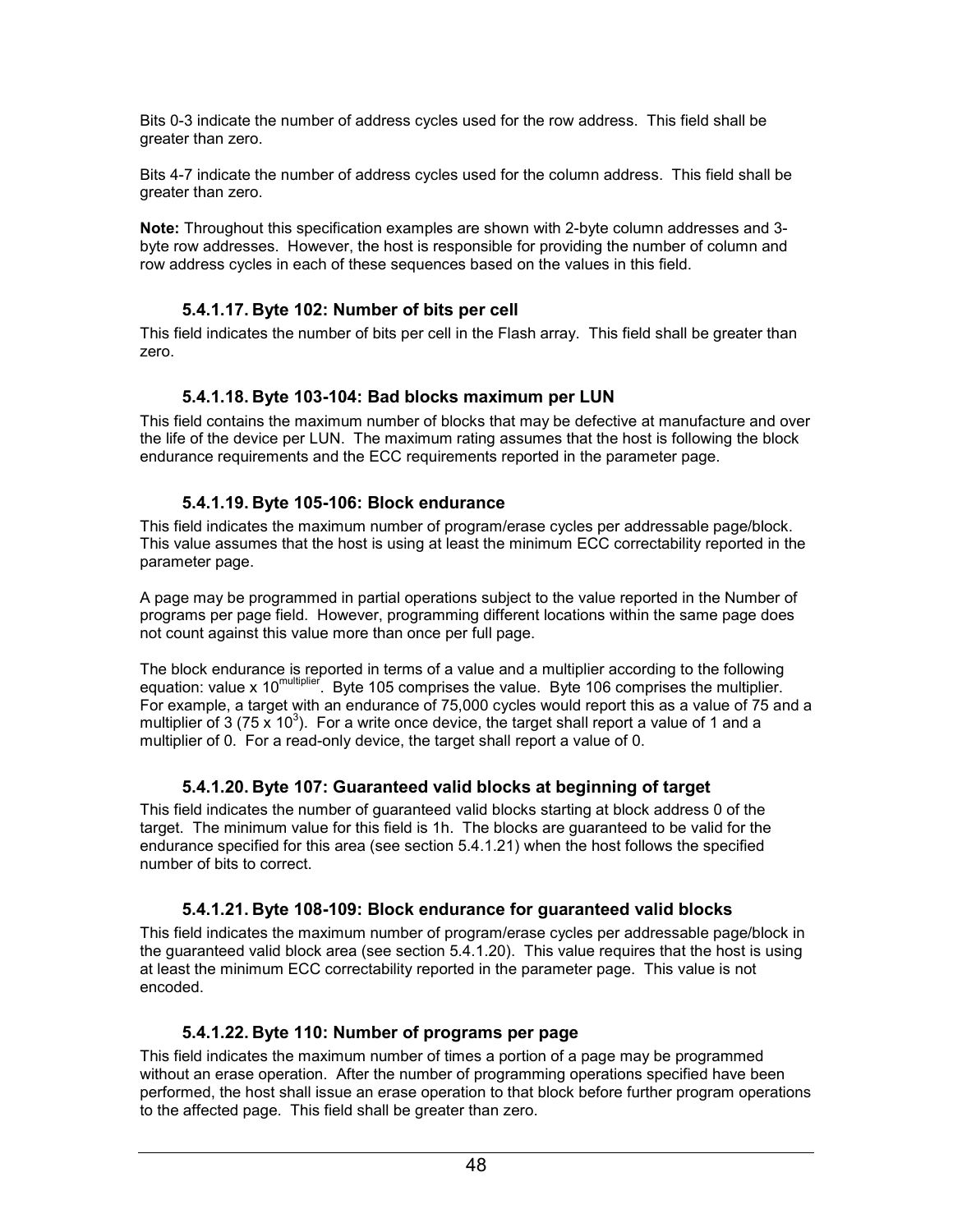If partial page programming is supported, the host shall follow any constraints listed in section 5.4.1.23. Programming the same portion of a page without an erase operation results in indeterminate page contents. Refer to section [3.4.](#page-29-0)

#### **5.4.1.23. Byte 111: Partial programming attributes**

This field indicates the attributes for partial page programming that the target supports. Refer to section [3.4.](#page-29-0)

#### General Attributes:

Bit 0 when set to one indicates that there are constraints for partial page programming. When cleared to zero, there are no constraints for partial page programming. If there are constraints, the constraints are specified in the constraints section of this entry. If there are no constraints specified, a partial page may be a single byte (for x8 targets) or a single word (for x16 targets).

Bits 3-1 are reserved.

#### Constraints:

If bit 0 is cleared to zero, then all bits in this field shall be cleared to zero (since there are no constraints). If bit 0 is set to one, then bit 4 shall be set to one to indicate the type of constraint to the host.

Bit 4 when set to one indicates that the target supports partial page programming where the spare area for each partial page unit is directly following each partial page. Partial pages shall be written on partial page boundaries. The partial page layout for a target that supports four partial pages is shown below.

| Data for | Spare for | Data for | Spare for | Data for | Spare for     | Data for | Spare for |
|----------|-----------|----------|-----------|----------|---------------|----------|-----------|
| Partial  | Partial   | Partial  | Partial   | Partial  | Partial       | Partial  | Partial   |
| Page 0   | Page u    | Page     | Page      | Page 2   | $Page \angle$ | Page 3   | Page J    |

Bits 7-5 are reserved.

#### **5.4.1.24. Byte 112: Number of bits ECC correctability**

This field indicates the number of bits that the host should be able to correct per 512 bytes of data. With this specified amount of error correction by the host, the target shall achieve the block endurance specified in the parameter page. When the specified amount of error correction is applied by the host and the block endurance is followed, then the maximum number of bad blocks will not be exceeded. All used bytes in the page shall be protected by ECC including the spare bytes if the minimum ECC requirement has a value greater than zero.

When this value is cleared to zero, the target shall return only valid data and if it cannot it shall fail the command.

#### **5.4.1.25. Byte 113: Interleaved addressing**

This field describes parameters for interleaved addressing.

Bits 0-3 indicate the number of bits that are used for interleaved addressing. This value shall be greater than 0h when interleaved operations are supported. For information on the interleaved address location, refer to section [3.1.1.](#page-24-0)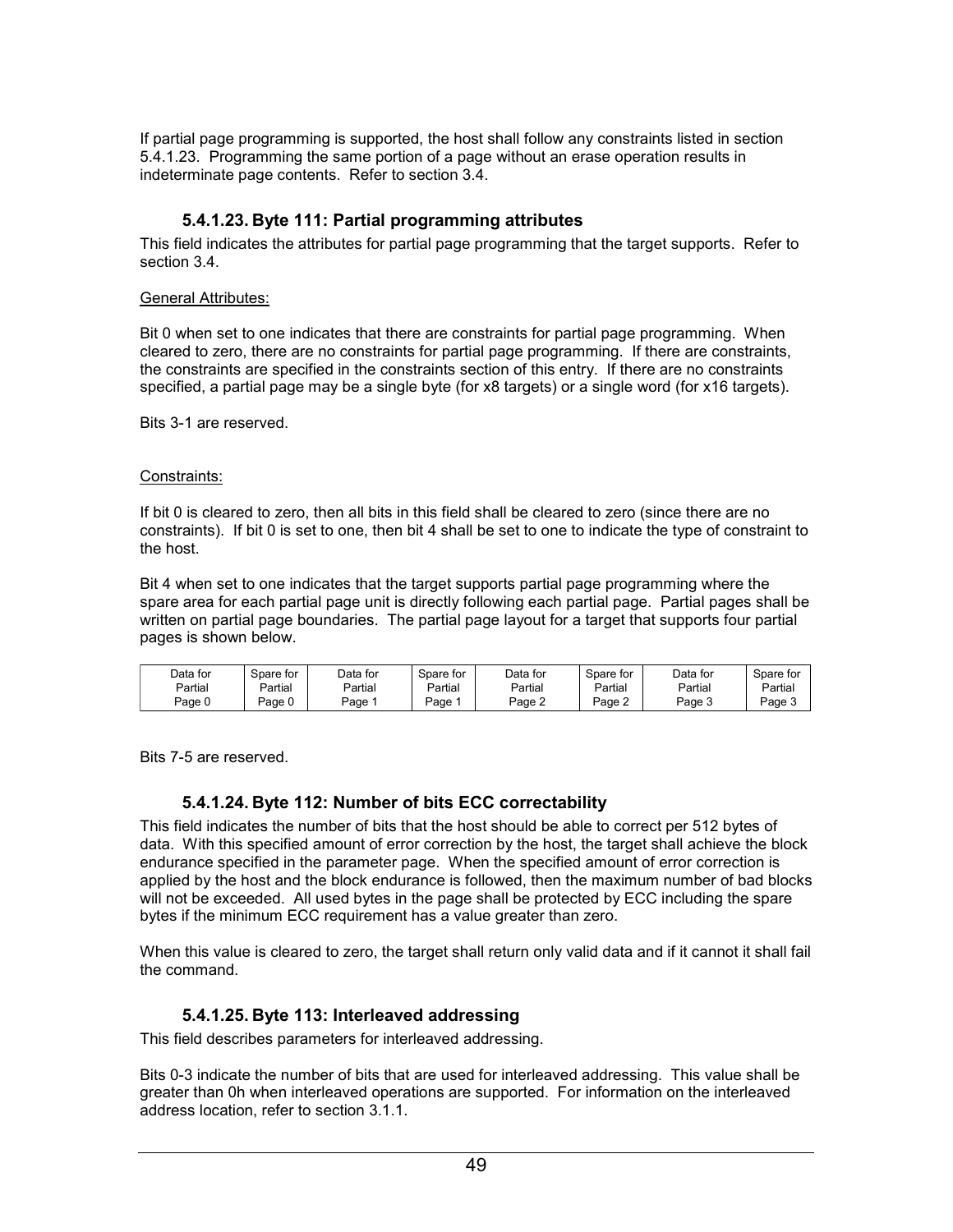<span id="page-53-0"></span>Bits 4-7 are reserved.

### **5.4.1.26. Byte 114: Interleaved operation attributes**

This field describes attributes for interleaved operations. This byte is mandatory when interleaved operations are supported as indicated in the Features supported field.

Bit 0 indicates whether overlapped interleaved operations are supported. If bit 0 is set to one, then overlapped interleaved operations are supported. If bit 0 is cleared to zero, then concurrent interleaved operations are supported.

Bit 1 indicates that there are no block address restrictions for the interleaved operation. If set to one all block address bits may be different between interleaved operations. If cleared to zero all block address bits (other than the interleaved address bits) shall be the same. This restriction applies to all interleaved operations (Program, Erase, and Copyback Program).

Bit 2 indicates whether program cache is supported with interleaved programs. If set to one then program cache is supported for interleaved program operations. If cleared to zero then program cache is not supported for interleaved program operations. Note that program cache is not allowed to be used with interleaved copyback program operations. See bit 3 for restrictions on the interleaved addresses that may be used.

Bit 3 indicates whether interleaved addresses may change during a program cache sequence between 15h commands. If set to one, then the host may change the number and value of interleaved addresses in the cache program sequence. If cleared to zero, then for each program cache operation the interleaved addresses and number of interleaved addresses issued to the LUN shall be the same.

Bits 4-7 are reserved.

#### **5.4.1.27. Byte 128: I/O pin capacitance**

This field indicates the maximum I/O pin capacitance for the target in pF. This may be used by the host to calculate the load for the data bus. Refer to section [2.9.](#page-20-0)

#### **5.4.1.28. Byte 129-130: Timing mode support**

This field indicates the timing modes supported. The target shall always support timing mode 0.

Bit 0 shall be set to one. It indicates that the target supports timing mode 0.

Bit 1 when set to one indicates that the target supports timing mode 1.

Bit 2 when set to one indicates that the target supports timing mode 2.

Bit 3 when set to one indicates that the target supports timing mode 3.

Bit 4 when set to one indicates that the target supports timing mode 4.

Bit 5 when set to one indicates that the target supports timing mode 5.

Bits 6-15 are reserved and shall be cleared to zero.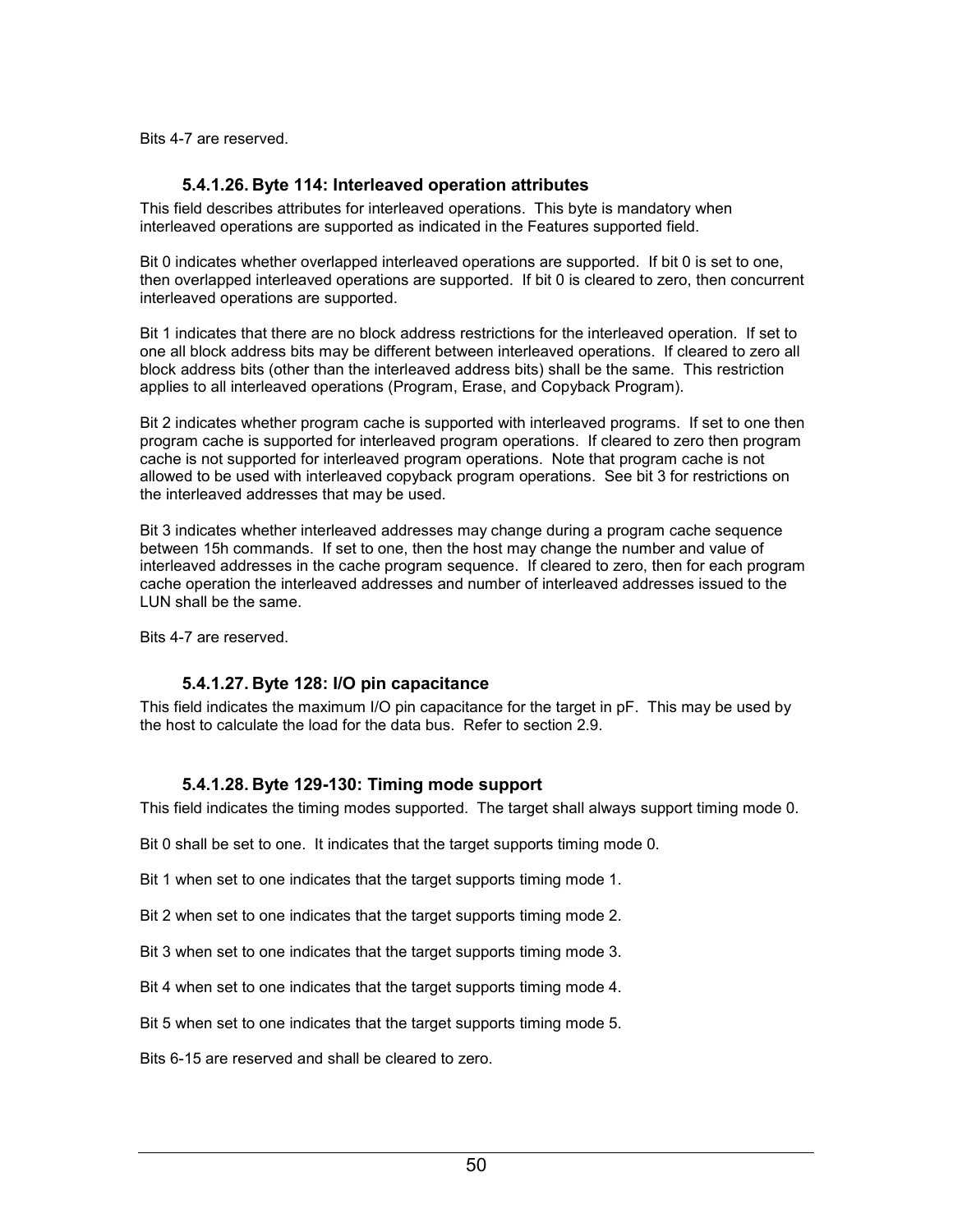## **5.4.1.29. Byte 131-132: Program cache timing mode support**

This field indicates the timing modes supported for Page Cache Program operations. This value is mandatory if Page Cache Program is implemented. If Page Cache Program is not implemented, this field shall be cleared to zero.

Bit 0 when set to one indicates that the target supports timing mode 0 for program cache operations.

Bit 1 when set to one indicates that the target supports timing mode 1 for program cache operations.

Bit 2 when set to one indicates that the target supports timing mode 2 for program cache operations.

Bit 3 when set to one indicates that the target supports timing mode 3 for program cache operations.

Bit 4 when set to one indicates that the target supports timing mode 4 for program cache operations.

Bit 5 when set to one indicates that the target supports timing mode 5 for program cache operations.

Bits 6-15 are reserved and shall be cleared to zero.

#### **5.4.1.30. Byte 133-134: Maximum page program time**

This field indicates the maximum page program time (tPROG) in microseconds.

#### **5.4.1.31. Byte 135-136: Maximum block erase time**

This field indicates the maximum block erase time (tBERS) in microseconds.

#### **5.4.1.32. Byte 137-138: Maximum page read time**

This field indicates the maximum page read time (tR) in microseconds.

#### **5.4.1.33. Byte 139-140: Minimum change column setup time.**

This field indicates the minimum change column setup time (tCCS) in nanoseconds. After issuing a Change Read Column command, the host shall not read data until a minimum of tCCS time has elapsed. After issuing a Change Write Column command including all column address cycles, the host shall not write data until a minimum of tCCS time has elapsed.

#### **5.4.1.34. Byte 164-165: Vendor specific Revision number**

This field indicates a vendor specific revision number. This field should be used by vendors to indicate the supported layout for the vendor specific parameter page area and the vendor specific feature addresses. The format of this field is vendor specific.

#### **5.4.1.35. Byte 166-253: Vendor specific**

This field is reserved for vendor specific use.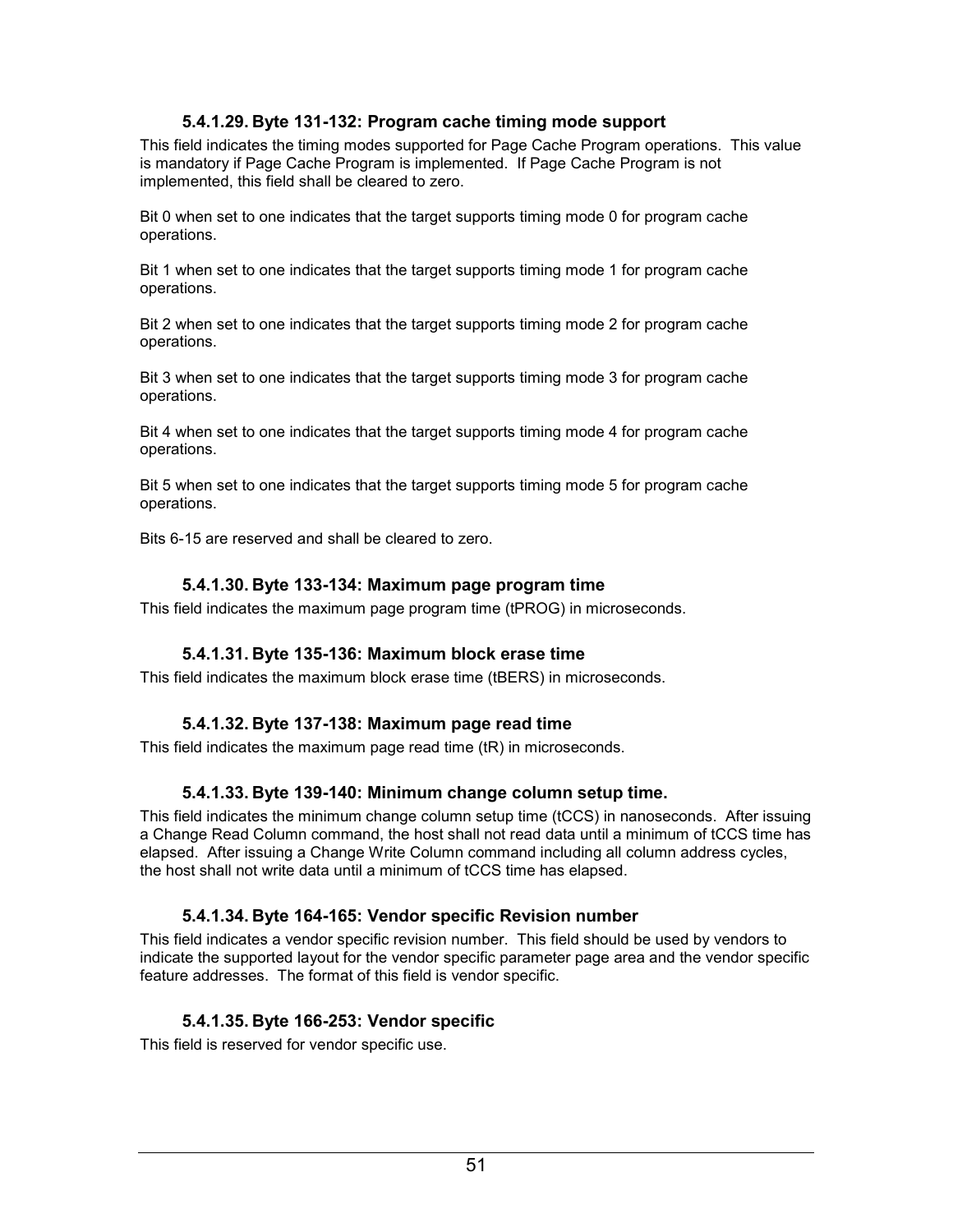## **5.4.1.36. Byte 254-255: Integrity CRC**

The Integrity CRC (Cyclic Redundancy Check) field is used to verify that the contents of the parameters page were transferred correctly to the host. The CRC of the parameter page is a word (16-bit) field. The CRC calculation covers all of data between byte 0 and byte 253 of the parameter page inclusive.

The CRC shall be calculated on word (16-bit) quantities starting with bytes 1:0 in the parameter page. The bits in the 16-bit quantity are processed from the most significant bit (bit 15) to the least significant bit (bit 0). Even bytes of the parameter page (i.e. 0, 2, 4, etc) shall be used in the lower byte of the CRC calculation (bits 7:0). Odd bytes of the parameter page (i.e. 1, 3, 5, etc) shall be used in the upper byte of the CRC calculation (bits 15:8).

The CRC shall be calculated using the following 16-bit generator polynomial:  $G(X) = X_{16} + X_{15} + X_2 + 1$ 

This polynomial in hex may be represented as 8005h.

The CRC value shall be initialized with a value of 4F4Eh before the calculation begins. There is no XOR applied to the final CRC value after it is calculated. There is no reversal of the data bytes or the CRC calculated value.

## **5.4.1.37. Byte 256-511: Redundant Parameter Page 1**

This field shall contain the values of bytes 0-255 of the parameter page. Byte 256 is the value of byte 0.

The redundant parameter page is used when the integrity CRC indicates that there was an error in bytes 0-255. The redundant parameter page shall be stored in non-volatile media; the target shall not create these bytes by retransmitting the first 256 bytes.

## **5.4.1.38. Byte 512-767: Redundant Parameter Page 2**

This field shall contain the values of bytes 0-255 of the parameter page. Byte 512 is the value of byte 0.

The redundant parameter page is used when the integrity CRC indicates that there was an error in bytes 0-255 and in the first redundant parameter page. The redundant parameter page shall be stored in non-volatile media; the target shall not create these bytes by retransmitting the first 256 bytes.

## **5.4.1.39. Byte 768+: Additional Redundant Parameter Pages**

Bytes at offset 768 and above may contain additional redundant copies of the parameter page. There is no limit to the number of redundant parameter pages that the target may provide. The target may provide additional copies to guard against the case where all three mandatory copies have invalid CRC checks.

The host should determine whether an additional parameter page is present by checking the first Dword. If at least two out of four bytes match the parameter page signature, then an additional parameter page is present.

# **5.5. Read Unique ID Definition**

The Read Unique ID function is used to retrieve the 16 byte unique ID (UID) for the device. The unique ID when combined with the device manufacturer shall be unique.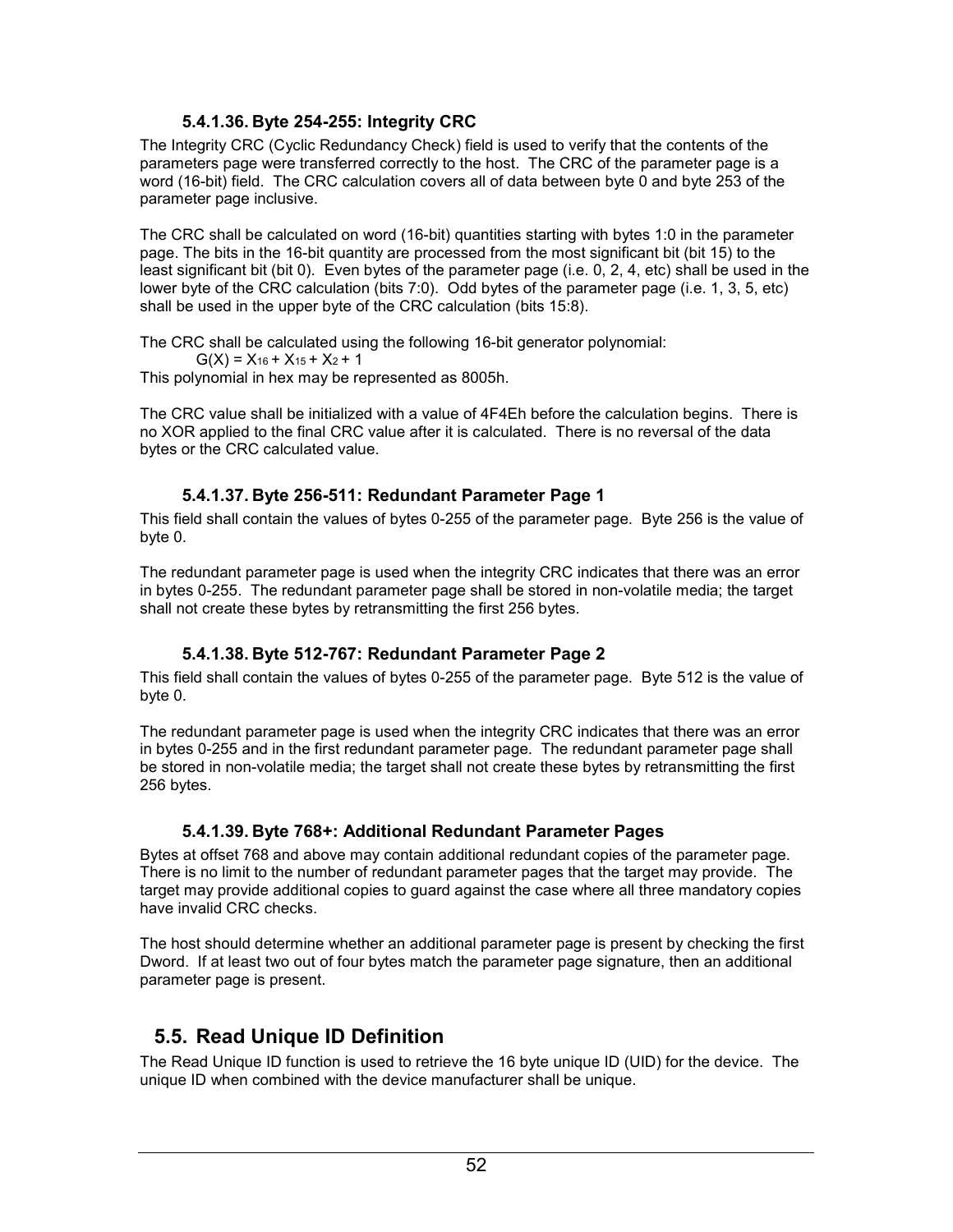The UID data may be stored within the Flash array. To allow the host to determine if the UID is without bit errors, the UID is returned with its complement, as shown in Table 17. If the XOR of the UID and its bit-wise complement is all ones, then the UID is valid.

| <b>Bytes</b> | Value                     |
|--------------|---------------------------|
| $10 - 15$    | UID.                      |
| 16-31        | UID complement (bit-wise) |

To accommodate robust retrieval of the UID in the case of bit errors, sixteen copies of the UID and the corresponding complement shall be stored by the target. For example, reading bytes 32- 63 returns to the host another copy of the UID and its complement.

Read Status Enhanced shall not be used during execution of the Read Unique ID command.

Figure 25 defines the Read Unique ID behavior. The host may use any timing mode supported by the target in order to retrieve the UID data.





## **5.6. Block Erase Definition**

The Block Erase function erases the block of data identified by the block address parameter on the LUN specified. After a successful Block Erase, all bits shall be set to one in the block. SR[0] is valid for this command after SR[6] transitions from zero to one until the next transition of SR[6] to zero. [Figure 26](#page-57-0) defines the Block Erase behavior and timings.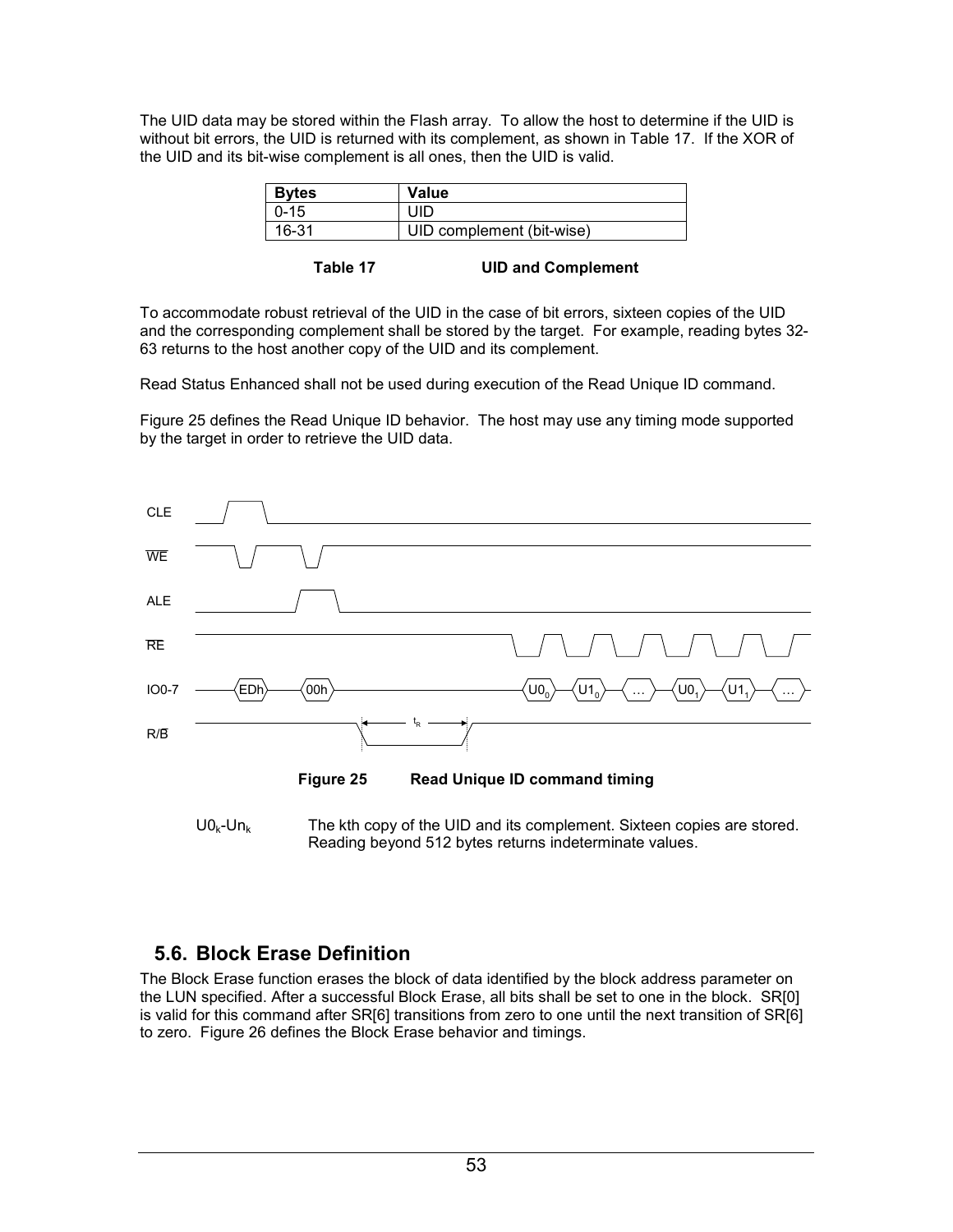<span id="page-57-0"></span>

R1-R3 The row address of the block to be erased. R1 is the least significant byte in the row address.

# **5.7. Read Status Definition**

In the case of non-interleaved operations, the Read Status function retrieves a status value for the last operation issued. If multiple interleaved operations are in progress on a single LUN, then Read Status returns the composite status value for status register bits that are independent per interleaved address. Specifically, Read Status shall return the combined status value of the independent status register bits according to Table 18. See section [5.10](#page-59-0) for status register bit definitions.

| <b>Status Register bit</b> | <b>Composite status value</b> |
|----------------------------|-------------------------------|
| l Bit 0. FAIL              | OR                            |
| Bit 1, FAILC               | ΟR                            |

| <b>Composite Status Value</b><br>Table 18 |
|-------------------------------------------|
|-------------------------------------------|

[Figure 27](#page-58-0) defines the Read Status behavior and timings.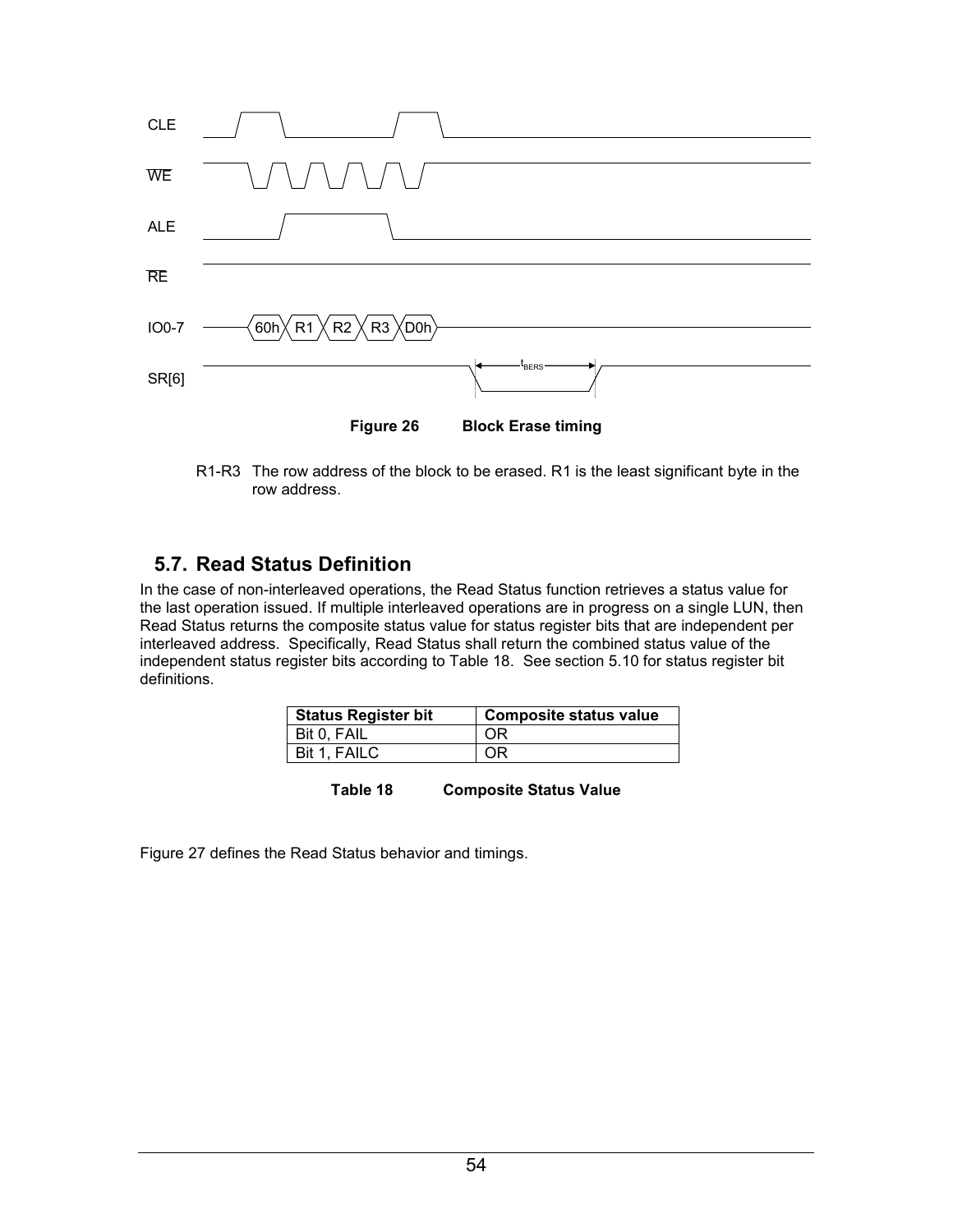<span id="page-58-0"></span>

SR Status value as defined in section [5.10.](#page-59-0)

## **5.8. Read Status Enhanced Definition**

The Read Status Enhanced function retrieves the status value for a previous operation on the particular LUN and interleaved address specified. Figure 28 defines the Read Status Enhanced behavior and timings. If the row address entered is invalid, the Status value returned has an indeterminate value. The host uses Read Status Enhanced for LUN selection (refer to section [3.1.2](#page-25-0)). Note that Read Status Enhanced has no effect on which page register is selected for data output within the LUN.





- R1-R3 Row address of the previous operation to retrieve status for. R1 is the least significant byte. The row address contains both the LUN and interleaved address to retrieve status for.
- SR Status value as defined in section [5.10.](#page-59-0)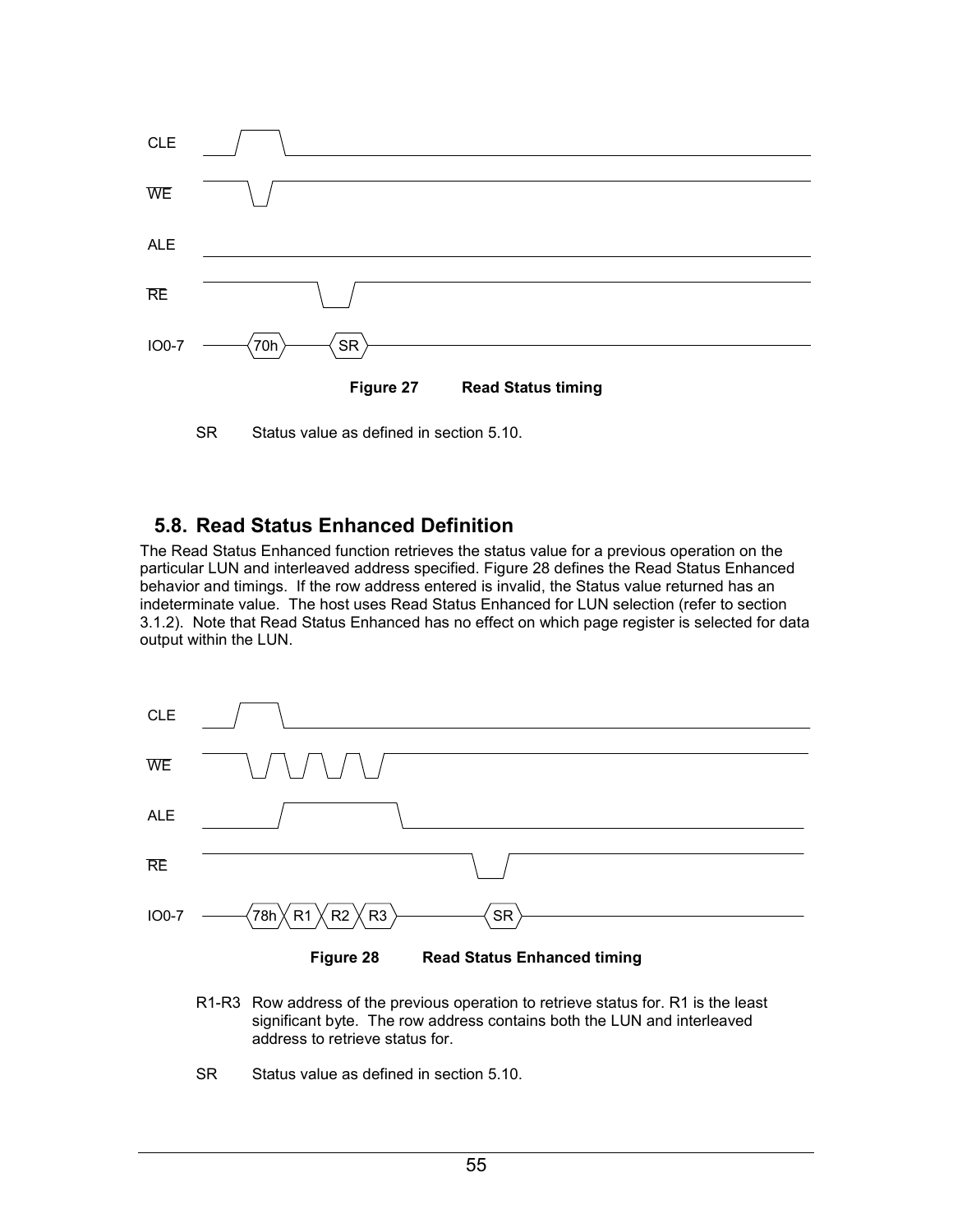## <span id="page-59-0"></span>**5.9. Read Status and Read Status Enhanced required usage**

In certain sequences only one status command shall be used by the host. This section outlines situations in which a particular status command is required to be used.

If a command is issued to a LUN while R/B# is cleared to zero, then the next status command shall be Read Status Enhanced. Read Status Enhanced causes LUNs that are not selected to turn off their output buffers. This ensures that only the LUN selected by the Read Status Enhanced commands responds to a subsequent toggle of the RE# input signal.

When the host has issued Read Page commands to multiple LUNs at the same time, the host shall issue Read Status Enhanced before reading data from either LUN. Read Status Enhanced causes LUNs that are not selected to turn off their output buffers. This ensures that only the LUN selected by the Read Status Enhanced commands responds to a subsequent toggle of the RE# input signal after data output is selected with the 00h command.

During and after Target level commands, the host shall not issue the Read Status Enhanced command. In these sequences, the host uses Read Status to check for the status value. The only exception to this requirement is if commands were outstanding to multiple LUNs when a Reset was issued. In this case, the Read Status Enhanced command shall be used to determine when each active LUN has completed Reset.

## **5.10. Status Field Definition**

The returned status register byte value (SR) for Read Status and Read Status Enhanced has the format described below. If the RDY bit is cleared to zero, all other bits in the status byte (except WP#) are invalid and shall be ignored by the host.

| Value              |          |               |            |  |       |               |
|--------------------|----------|---------------|------------|--|-------|---------------|
| Status<br>Register | WP#<br>. | DDV<br>-<br>◝ | DDV<br>ARD |  | FAILC | $\sim$<br>¬⊥∟ |

- FAIL If set to one, then the last command failed. If cleared to zero, then the last command was successful. This bit is only valid for program and erase operations. During program cache operations, this bit is only valid when ARDY is set to one.
- FAILC If set to one, then the command issued prior to the last command failed. If cleared to zero, then the command issued prior to the last command was successful. This bit is only valid for program cache operations. This bit is not valid until after the second 15h command or the 10h command has been transferred in a Page Cache Program sequence. When program cache is not supported, this bit is not used.
- ARDY If set to one, then there is no array operation in progress. If cleared to zero, then there is a command being processed (RDY is cleared to zero) or an array operation in progress. When overlapped interleaved operations or cache commands are not supported, this bit is not used.
- RDY If set to one, then the LUN or interleaved address is ready for another command and all other bits in the status value are valid. If cleared to zero, then the last command issued is not yet complete and SR bits 5:0 are invalid and shall be ignored by the host. This bit impacts the value of R/B#, refer to section [2.13.2.](#page-22-0) When caching operations are in use, then this bit indicates whether another command can be accepted, and ARDY indicates whether the last operation is complete.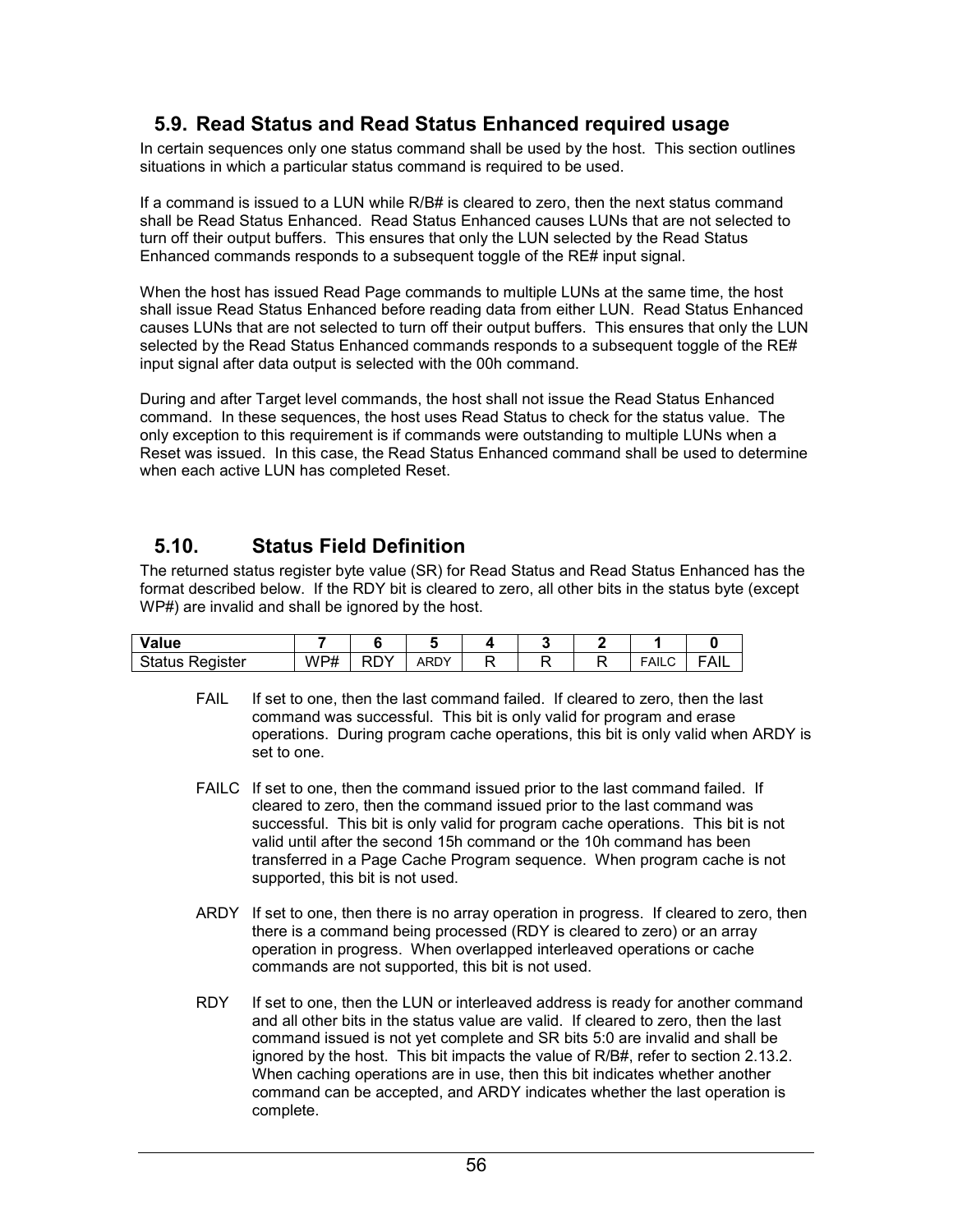- WP# If set to one, then the device is not write protected. If cleared to zero, then the device is write protected. This bit shall always be valid regardless of the state of the RDY bit.
- R Reserved (0)

## **5.11. Read Definition**

The Read function reads a page of data identified by a row address for the LUN specified. The page of data is made available to be read from the page register starting at the column address specified. Figure 29 defines the Read behavior and timings. Reading beyond the end of a page results in indeterminate values being returned to the host.

While monitoring the read status to determine when the tR (transfer from Flash array to page register) is complete, the host shall re-issue a command value of 00h to start reading data. Issuing a command value of 00h will cause data to be returned starting at the selected column address.



C1-C2 Column address of the page to retrieve. C1 is the least significant byte.

R1-R3 Row address of the page to retrieve. R1 is the least significant byte.

Dn Data bytes read from the addressed page.

# **5.12. Read Cache Definition**

The Read Cache function permits a page to be read from the page register while another page is simultaneously read from the Flash array for the selected LUN. A Read Page command, as defined in section 5.11, shall be issued prior to the initial sequential or random Read Cache command in a read cache sequence. A Read Cache or Read Cache Enhanced command shall be issued prior to a Read Cache End (3Fh) command being issued.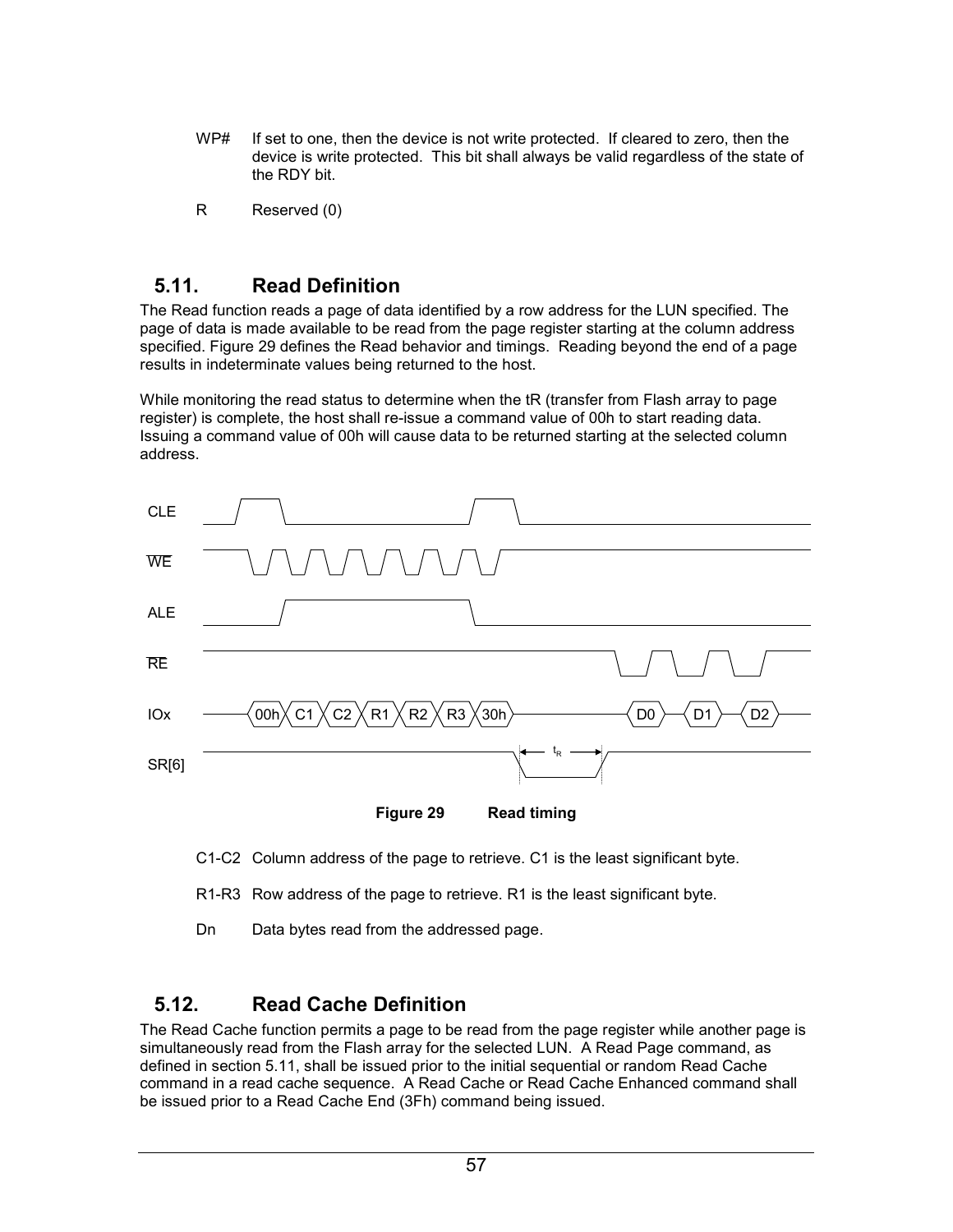The Read Cache function may be issued after the Read function is complete (SR[6] is set to one). The host may enter the address of the next page to be read from the Flash array. Data output always begins at column address 00h. If the host does not enter an address to retrieve, the next sequential page is read. When the Read Cache function is issued, SR[6] is cleared to zero (busy). After the operation is begun SR[6] is set to one (ready) and the host may begin to read the data from the previous Read or Read Cache function. Issuing an additional Read Cache function copies the data most recently read from the array into the page register. When no more pages are to be read, the final page is copied into the page register by issuing the 3Fh command. The host may begin to read data from the page register when SR[6]is set to one (ready). When the 31h and 3Fh commands are issued, SR[6] shall be cleared to zero (busy) until the page has finished being copied from the Flash array.

The host shall not issue a sequential Read Cache (31h) command after the last page of the LUN is read. If commands are issued to multiple LUNs at the same time, the host shall execute a Read Status Enhanced (78h) command to select the LUN prior to issuing a sequential Read Cache (31h) or Read Cache End (3Fh) command for that LUN.

[Figure 30](#page-62-0) defines the Read Cache behavior and timings for the beginning of the cache operations subsequent to a Read command being issued to the target. SR[6] conveys whether the next selected page can be read from the page register.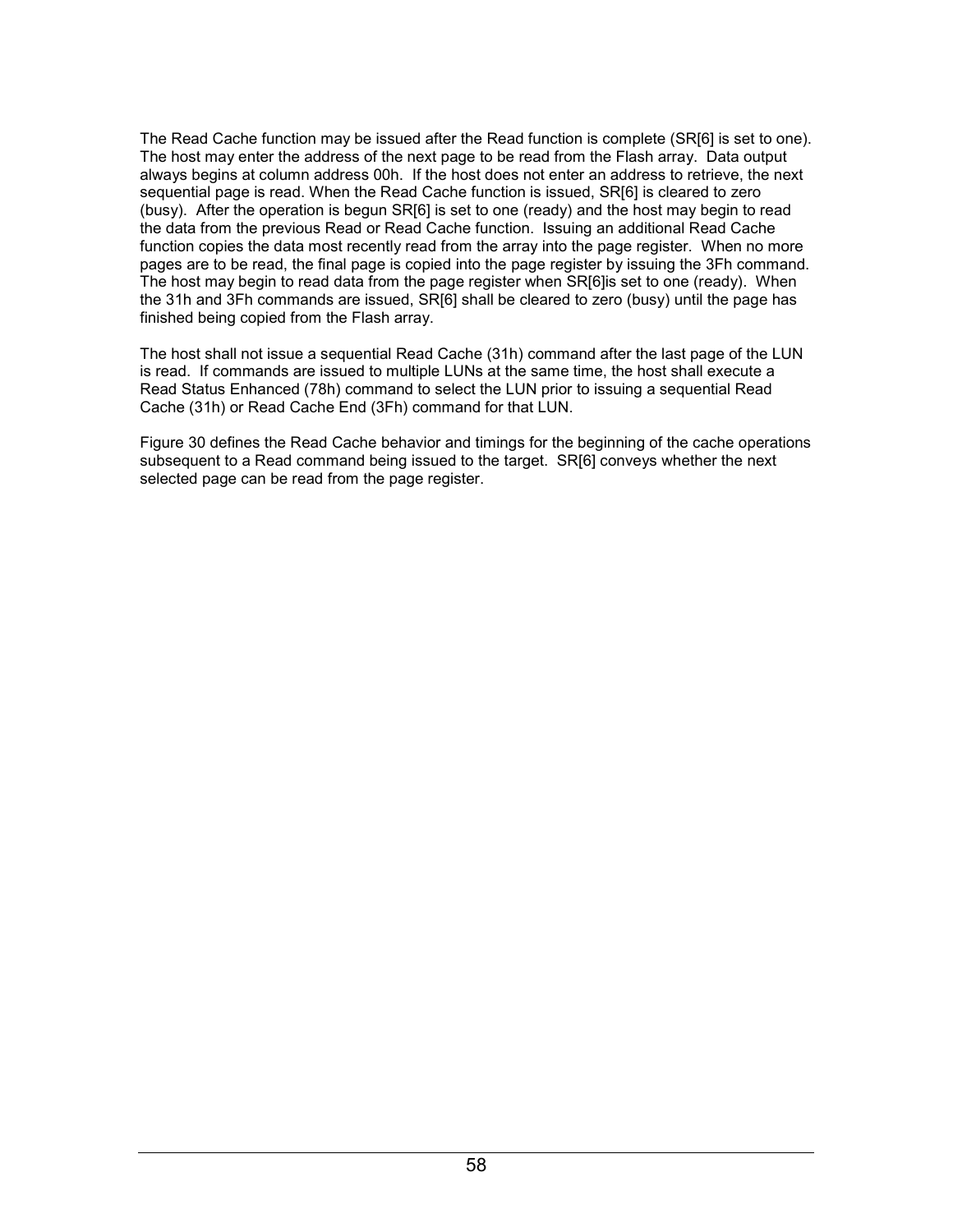<span id="page-62-0"></span>

**Figure 30 Read Cache timing, start of cache operations**

C1-C2 Column address of the page to retrieve. C1 is the least significant byte. The column address is ignored.

R1-R3 Row address of the page to retrieve. R1 is the least significant byte.

D0-Dn Data bytes/words read from page requested by the original Read or the previous cache operation.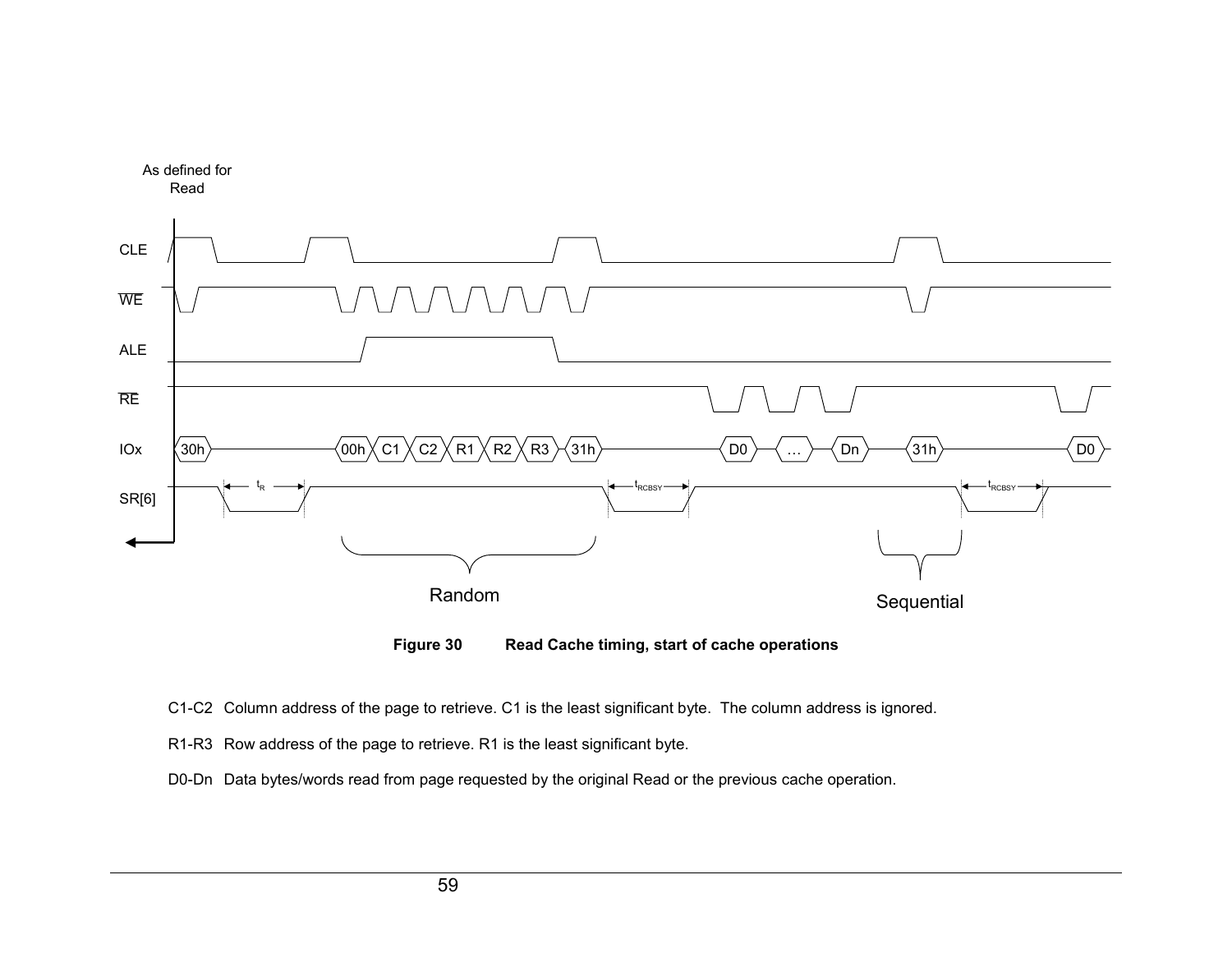Figure 31 defines the Read Cache behavior and timings for the end of cache operations. A command code of 3Fh indicates to the target to transfer the final selected page into the page register, without beginning another background read operation.



D0-Dn Data bytes/words read from page requested by the previous cache operation.

## **5.13. Page Program Definition**

The Page Program command transfers a page or portion of a page of data identified by a column address to the page register. The contents of the page register are then programmed into the Flash array at the row address indicated. SR[0] is valid for this command after SR[6] transitions from zero to one until the next transition of SR[6] to zero. Figure 32 defines the Page Program behavior and timings. Writing beyond the end of the page register is undefined.



C1-C2 Column address of the starting buffer location to write data to. C1 is the least significant byte.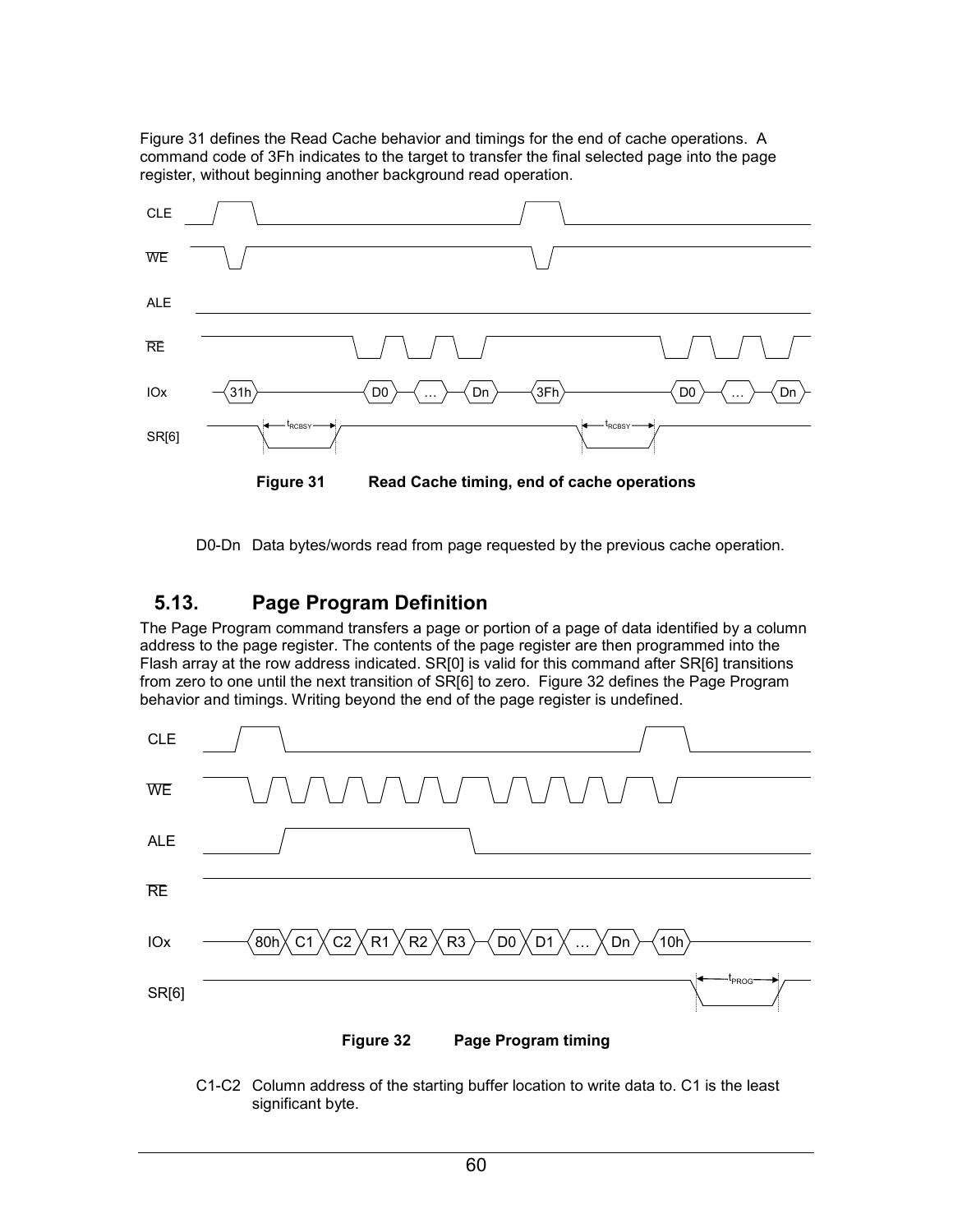R1-R3 Row address of the page being programmed. R1 is the least significant byte.

D0-Dn Data bytes/words to be written to the addressed page.

# **5.14. Page Cache Program Definition**

The Page Cache Program function permits a page or portion of a page of data to be written to the Flash array for the specified LUN in the background while the next page to program is transferred by the host to the page register. After the 10h command is issued, all data is written to the Flash array prior to SR[6] being set to one (ready). SR[0] is valid for this command after SR[5] transitions from zero to one until the next transition. SR[1] is valid for this command after SR[6] transitions from zero to one, and this is not the first operation.

[Figure 33](#page-65-0) and [Figure 34](#page-65-0) define the Page Cache Program behavior and timings. Note that tPROG at the end of the caching operation may be longer than typical as this time also accounts for completing the programming operation for the previous page. Writing beyond the end of the page register is undefined.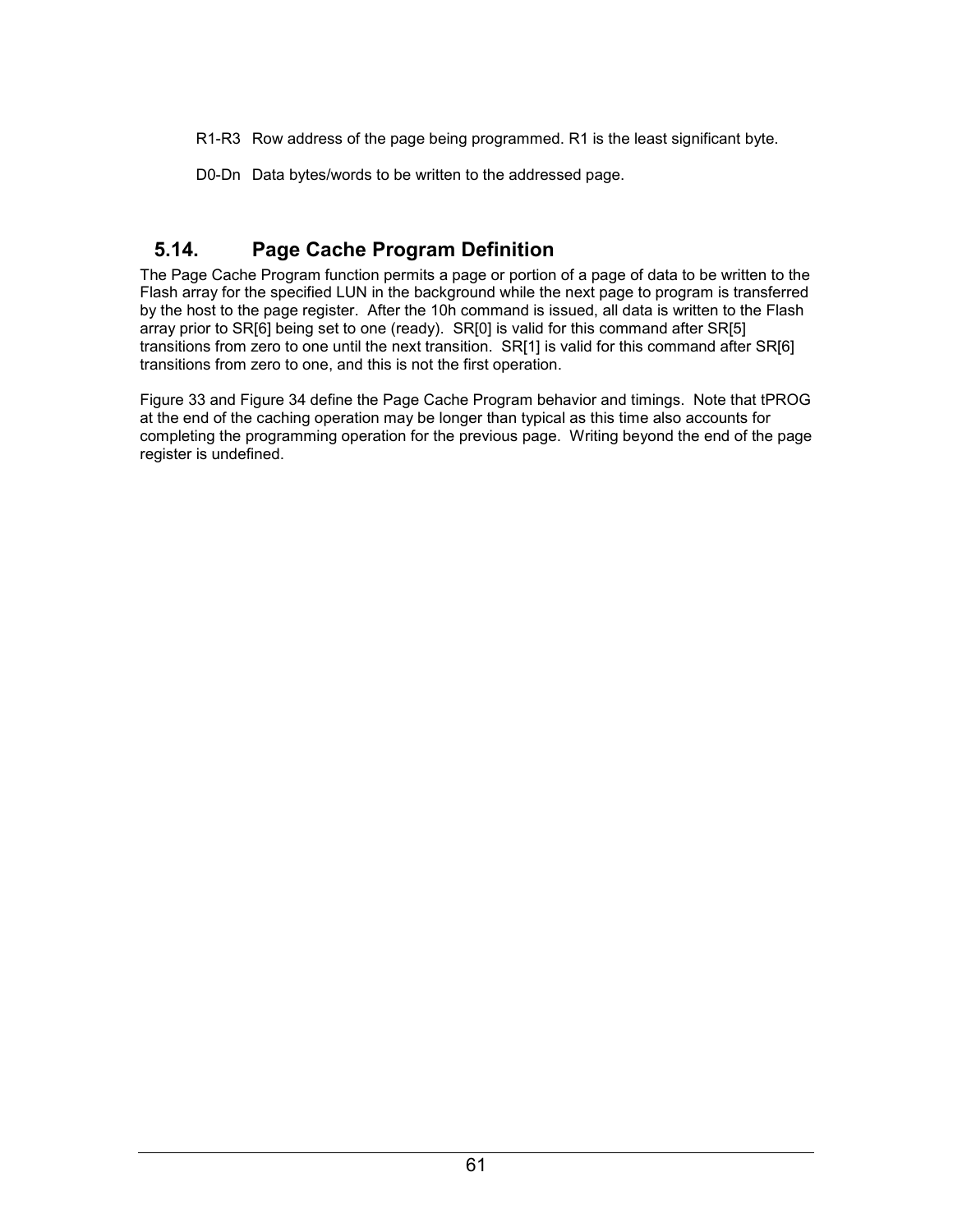<span id="page-65-0"></span>



**Figure 34 Page Cache Program timing, end of operations**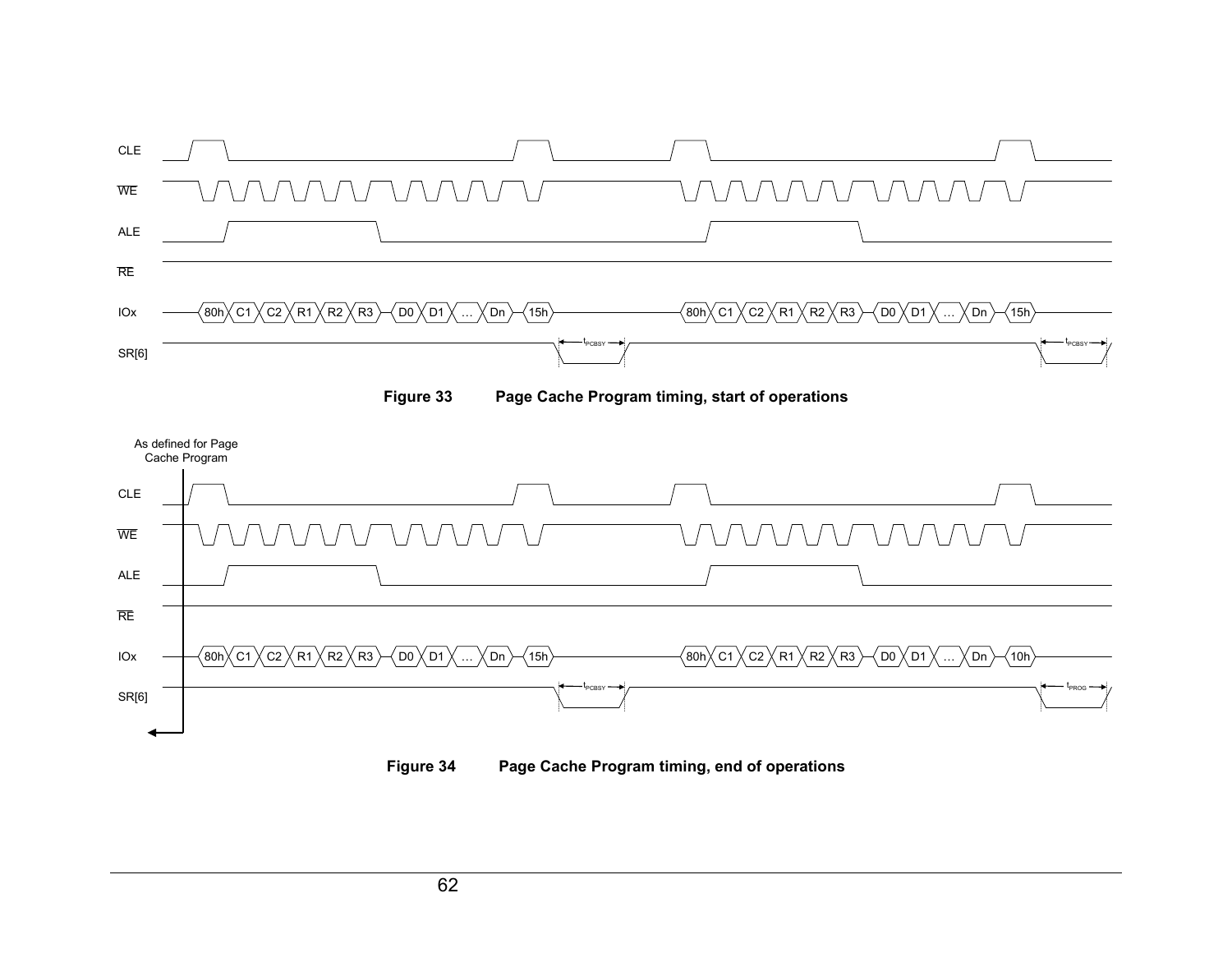- C1-C2 Column address of the starting buffer location to write data to. C1 is the least significant byte.
- R1-R3 Row address of the page being programmed. R1 is the least significant byte.
- D0-Dn Data bytes/words to be written to the addressed page.

## **5.15. Copyback Definition**

The Copyback function reads a page of data from one location and then moves that data to a second location on the same LUN. The data read from the first location may be read by the host, including use of Change Read Column. After completing any data read out and issuing Copyback Program, the host may perform data modification using Change Write Column as needed. Figure 35 defines the Copyback behavior and timings.

Copyback uses a single page register for the read and program operation. When interleaved addressing is supported, the interleaved address for Copyback Read and Copyback Program for a non-interleaved Copyback operation shall be the same.

Copyback may also have odd/even page restrictions. Specifically, when reading from an odd page, the contents may need to be written to an odd page. Alternatively, when reading from an even page, the contents may need to be written to an even page. Refer to section [5.4.1.3.](#page-48-0)



**Figure 35 Copyback timing** 

- C1-C2<sub>A</sub> Column address of the page to retrieve. C1<sub>A</sub> is the least significant byte.
- $R1-R3_A$  Row address of the page to retrieve.  $R1_A$  is the least significant byte.
- C1-C2<sub>B</sub> Column address of the page to program.  $C1_B$  is the least significant byte.
- $R1-R3<sub>B</sub>$  Row address of the page to program.  $R1<sub>B</sub>$  is the least significant byte.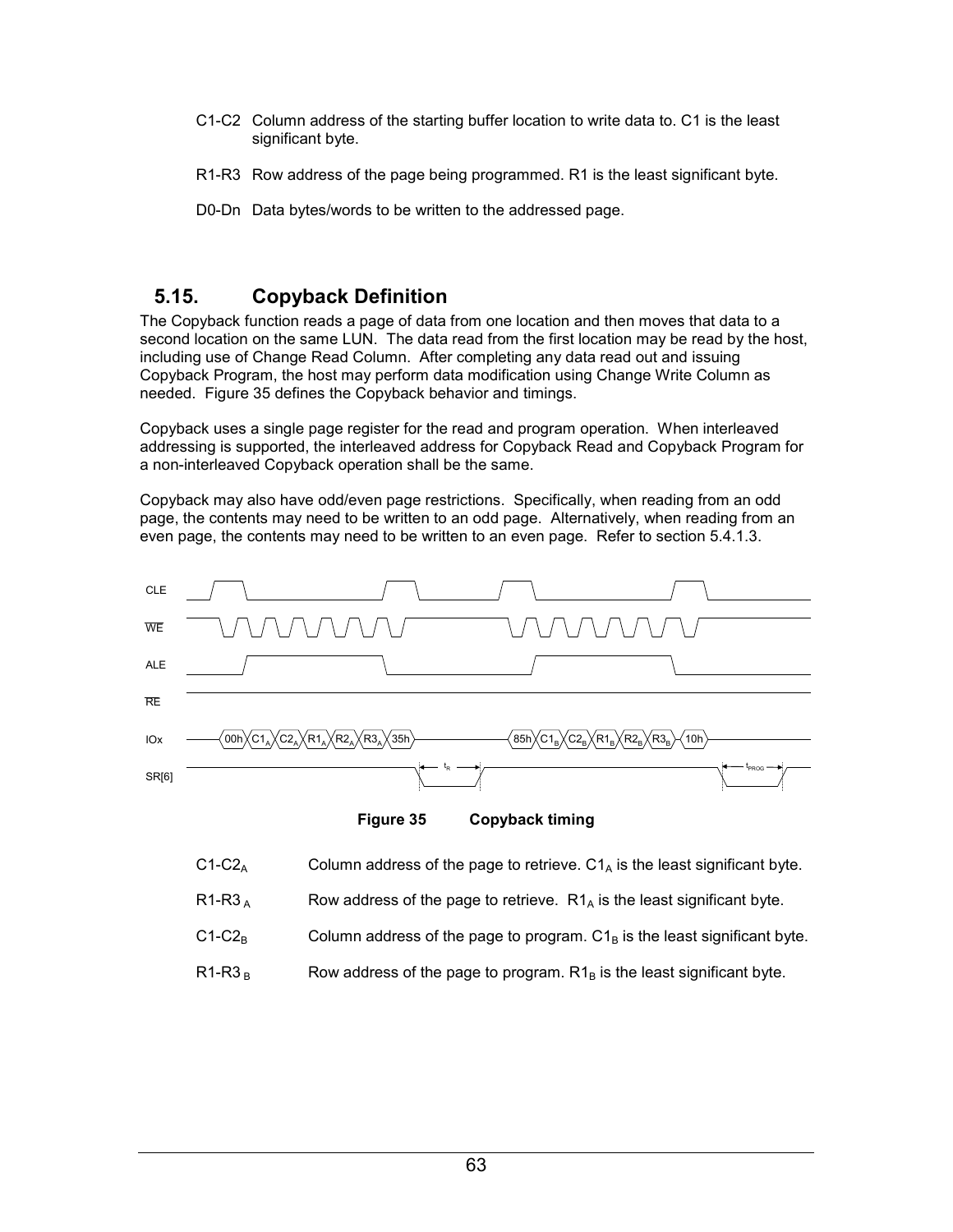Figure 36 and [Figure](#page-68-0) 37 define Copyback support for data output and data modification.



**Figure 36 Copyback with data output**

- $C1-C2_A$ Column address of the page to retrieve.  $C1_A$  is the least significant byte.
- R1-R3  $_{\rm A}$ Row address of the page to retrieve.  $R1_A$  is the least significant byte.
- D0-DnData bytes read starting at column address specified in  $C1_{A}$ .
- $C1-C2<sub>C</sub>$ Column address of new location (k) to read out from the page register.  $C1<sub>C</sub>$  is the least significant byte.
- Dk-Dk+nData bytes read starting at column address specified in  $C1_{C}$ .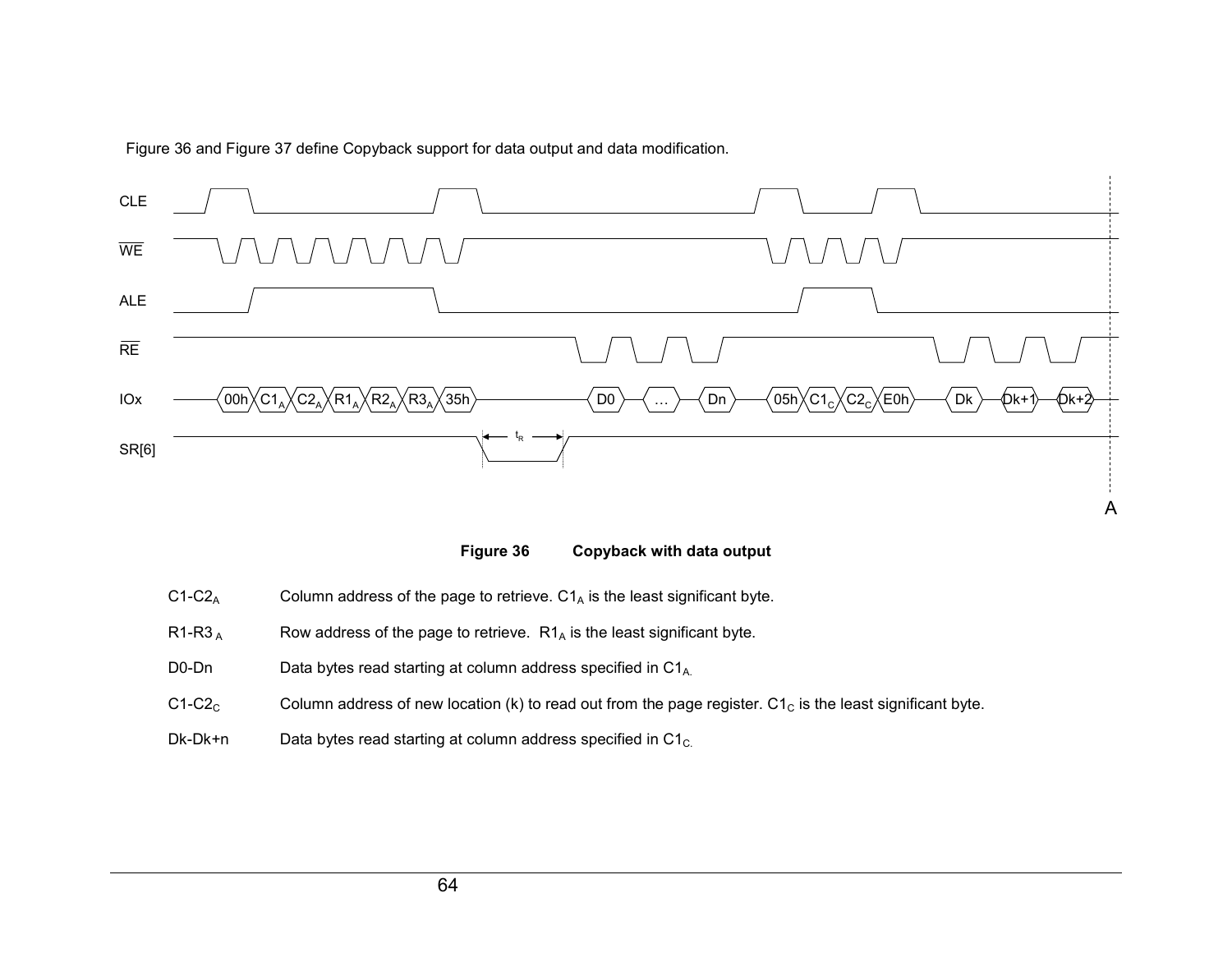<span id="page-68-0"></span>

**Figure 37 Copyback with data modification**

- $C1-C2_B$ Column address of the page to program.  $C1_B$  is the least significant byte.
- R1-R3  $_{\rm B}$ Row address of the page to program.  $R1_B$  is the least significant byte.
- Di-Di+nData bytes overwritten in page register starting at column address specified in C1<sub>B.</sub>
- $C1-C2_D$ Column address of new location (j) to overwrite data at in the page register.  $C1_D$  is the least significant byte.
- Dj-Dj+n Data bytes overwritten starting at column address specified in  $C1_{D}$ .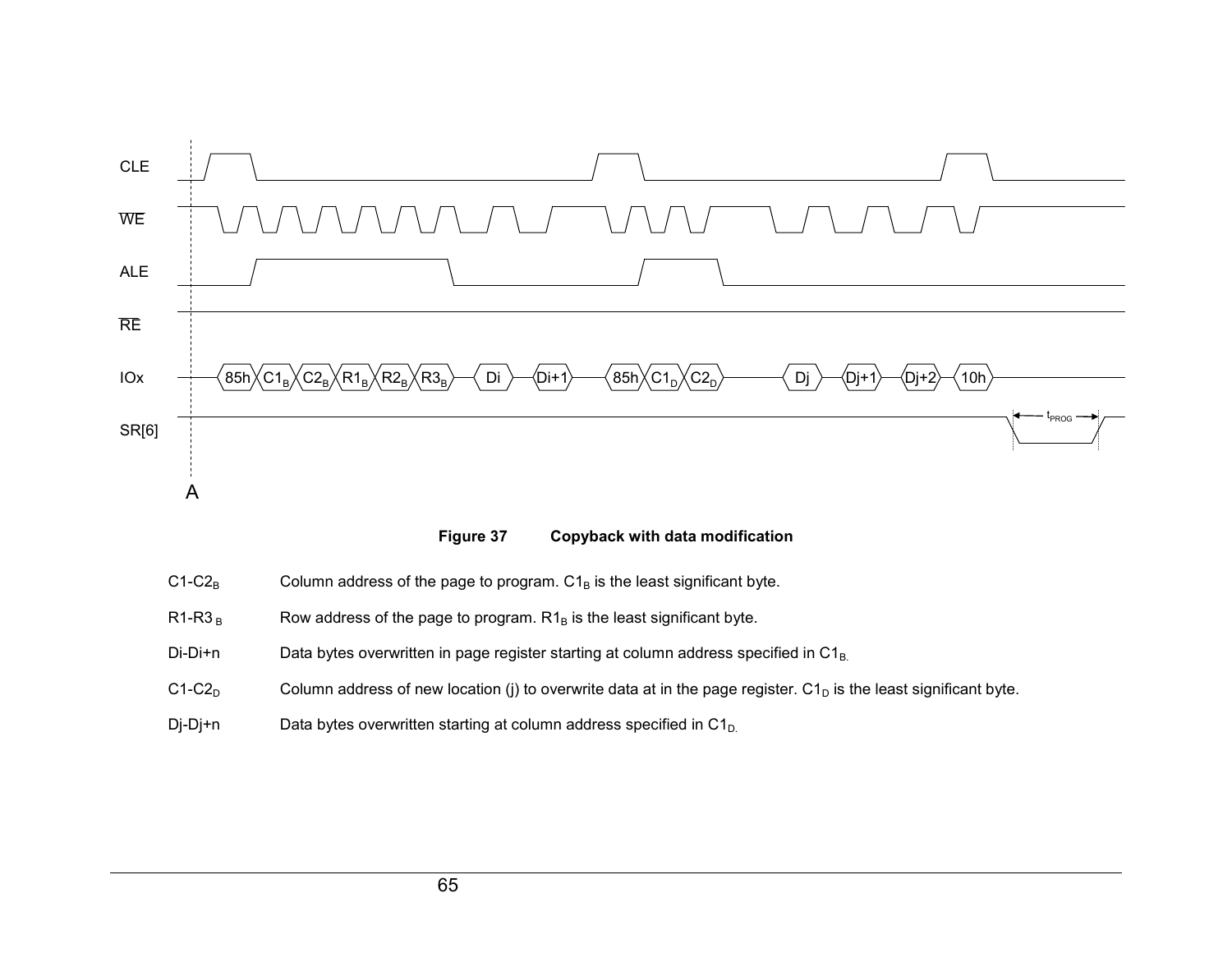# **5.16. Change Read Column Definition**

The Change Read Column function changes the column address from which data is being read in the page register for the selected LUN. Change Read Column shall only be issued when the LUN is in a read idle condition. Figure 38 defines the Change Read Column behavior and timings.

The host shall not read data from the LUN until tCCS ns after the E0h command is written to the LUN. Refer to Figure 38.





- C1-C2 New column address to be set for subsequent data transfers. C1 is the least significant byte.
- Dk Data bytes being read starting with the new addressed column

## **5.17. Change Write Column Definition**

The Change Write Column function changes the column address being written to in the page register for the selected LUN. [Figure 39](#page-70-0) defines the Change Write Column behavior and timings.

The host shall not write data to the LUN until tCCS ns after the last column address is written to the LUN. Refer to Figure 38.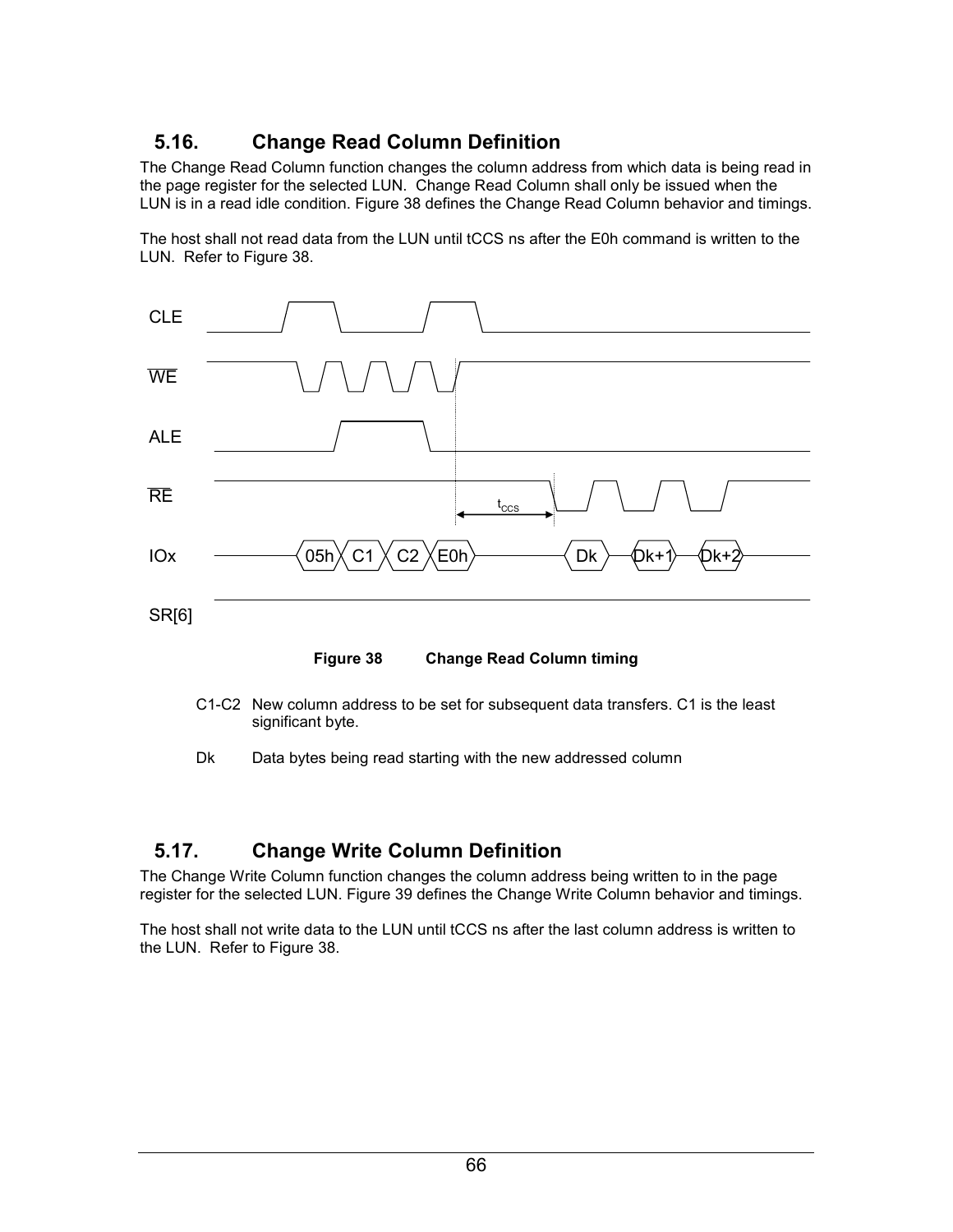<span id="page-70-0"></span>

**Figure 39 Change Write Column timing** 

- C1-C2 New column address to be set for subsequent data transfers. C1 is the least significant byte.
- Dn Data bytes being written to previous addressed column
- Dk Data bytes being written starting with the new addressed column

## **5.18. Set Features Definition**

The Set Features function modifies the settings of a particular feature. For example, this function can be used to enable a feature that is disabled at power-on. Parameters are always transferred on the lower 8-bits of the data bus. [Figure 40](#page-71-0) defines the Set Features behavior and timings.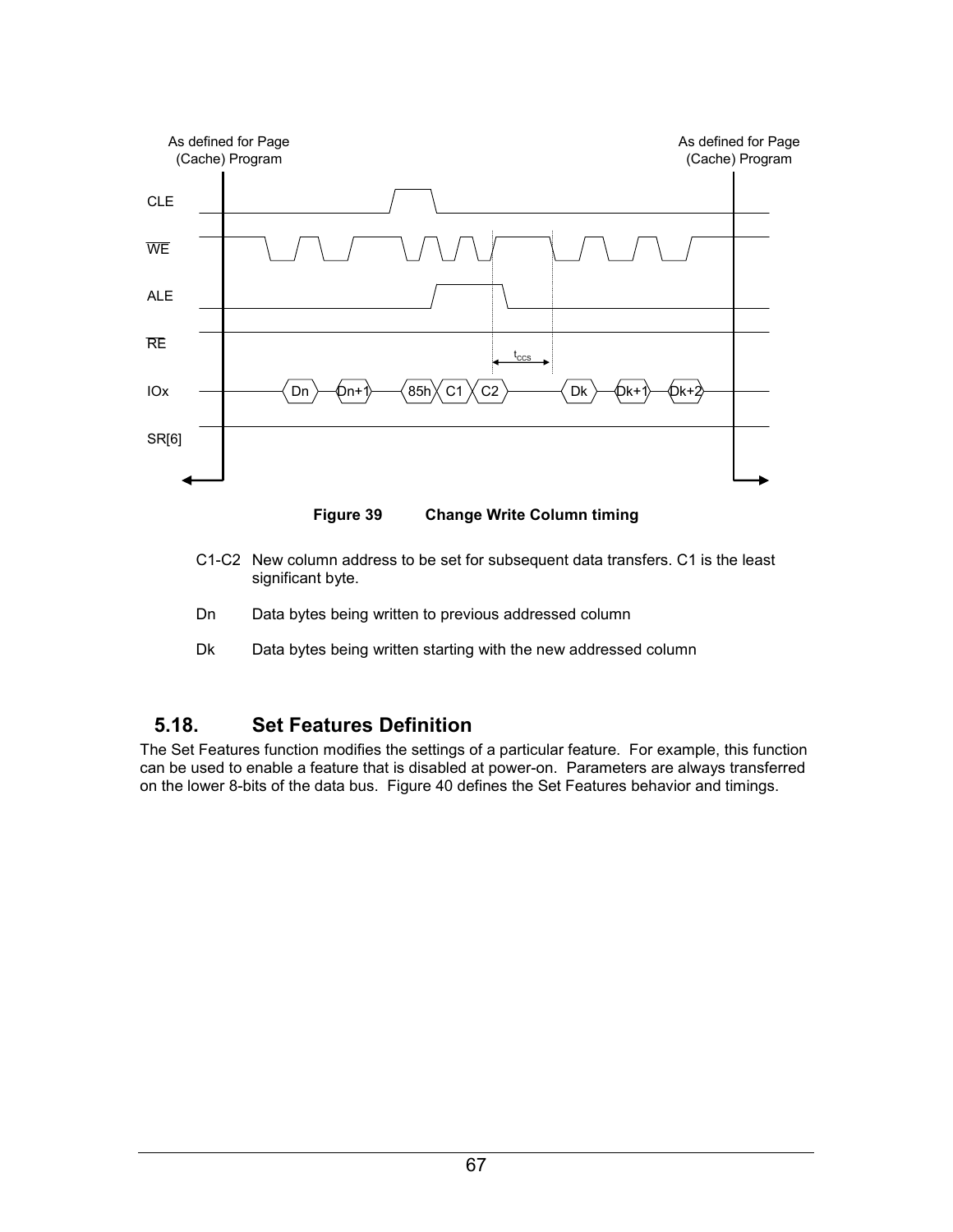<span id="page-71-0"></span>

Refer to section [5.20](#page-72-0) for the definition of features and sub feature parameters.

# **5.19. Get Features Definition**

The Get Features function is the mechanism the host uses to determine the current settings for a particular feature. This function shall return the current settings for the feature (including modifications that may have been previously made with the Set Features function). Parameters are always transferred on the lower 8-bits of the data bus. After reading the first byte of data, the host shall complete reading all desired data before issuing another command (including Read Status or Read Status Enhanced). [Figure 41](#page-72-0) defines the Get Features behavior and timings.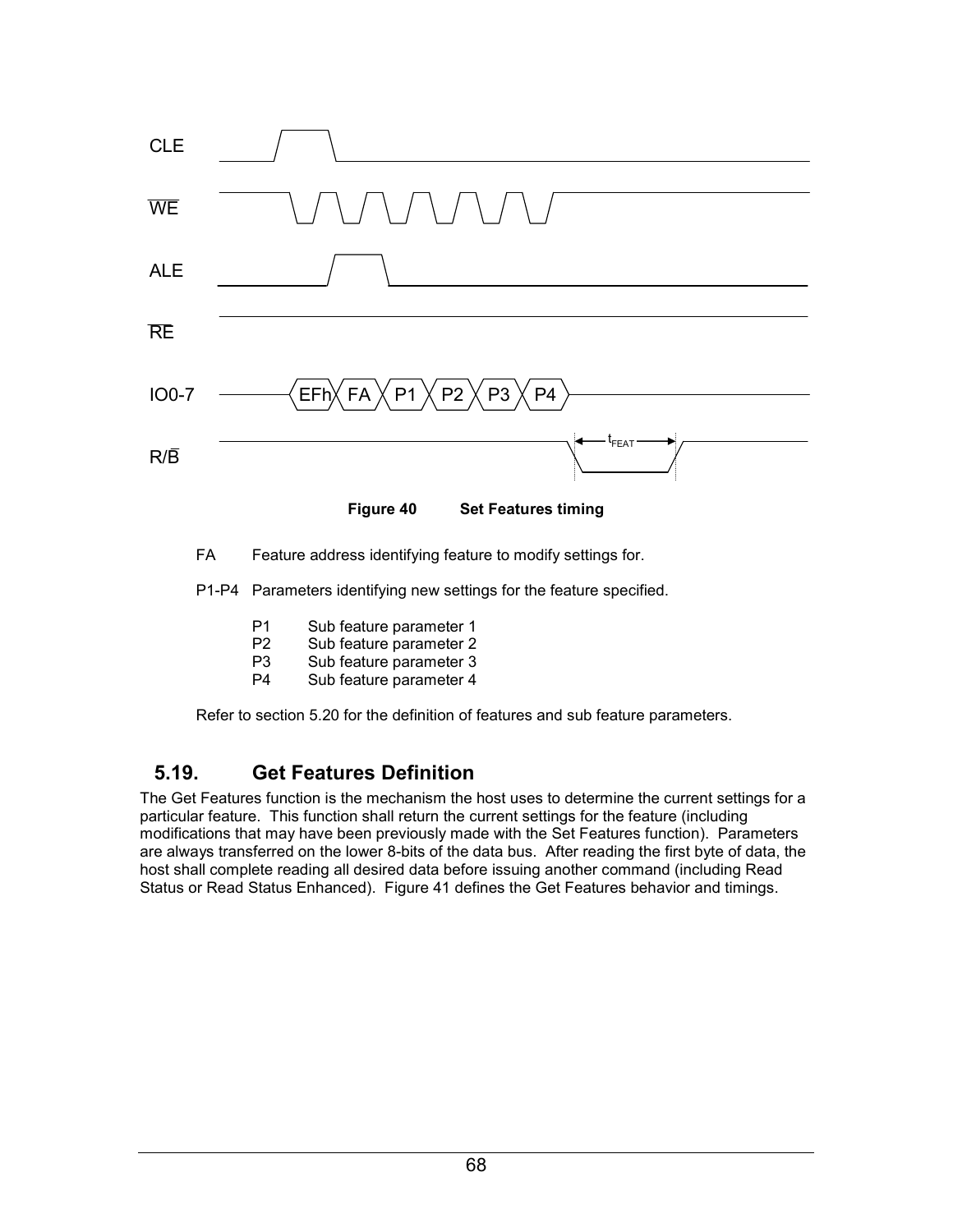

FA Feature address identifying feature to return parameters for.

P1-P4 Current settings/parameters for the feature identified by argument P1

- P1 Sub feature parameter 1 setting
- P2 Sub feature parameter 2 setting<br>P3 Sub feature parameter 3 setting
- Sub feature parameter 3 setting
- P4 Sub feature parameter 4 setting

Refer to section 5.20 for the definition of features and sub feature parameters.

#### **5.20. Feature Parameter Definitions**

If the Set Features and Get Features commands are not supported by the Target, then no feature parameters are supported. Additionally, the Target only supports feature parameters defined in ONFI specification revisions that the Target complies with.

Feature settings are volatile across power cycles. For each feature setting, whether the value across resets is retained is explicitly stated.

| <b>Feature Address</b> | Description        |
|------------------------|--------------------|
| 00h                    | Reserved           |
| 01h                    | <b>Timing Mode</b> |
| 02h-7Fh                | Reserved           |
| 80h-FFh                | Vendor specific    |

#### **5.20.1. Timing Mode**

This setting shall be supported if the Target complies with ONFI specification revision 1.0.

The settings for the timing mode are retained across Reset commands. Hosts shall only set a timing mode that is explicitly shown as supported in the Read Parameter Page.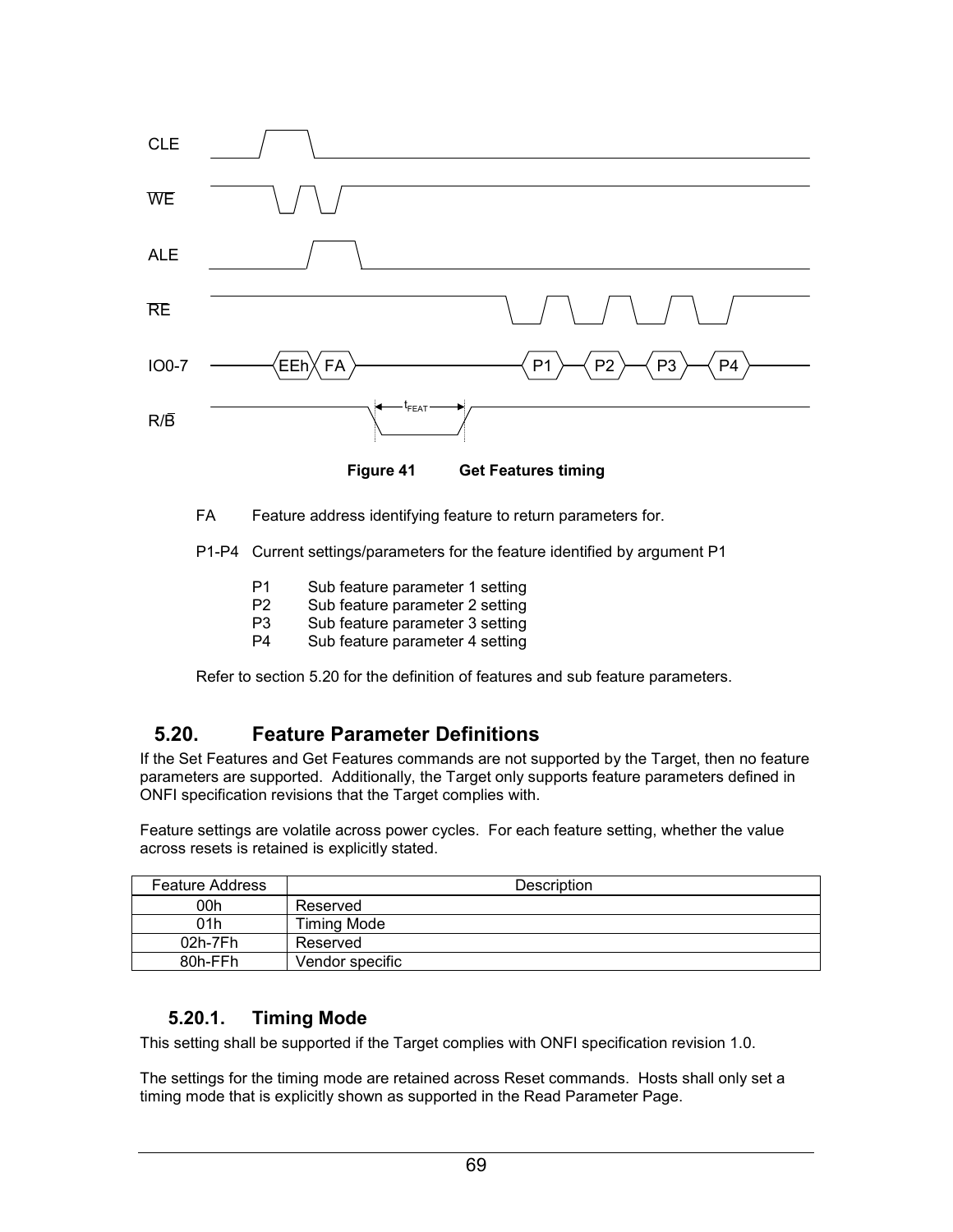| <b>Sub Feature</b><br><b>Parameter</b> |                                           | 6 |  |  |  | 7 |  |  |
|----------------------------------------|-------------------------------------------|---|--|--|--|---|--|--|
| P <sub>1</sub>                         | <b>Timing Mode Number</b><br>Reserved (0) |   |  |  |  |   |  |  |
| P <sub>2</sub>                         | Reserved (0)                              |   |  |  |  |   |  |  |
| P <sub>3</sub>                         | Reserved (0)                              |   |  |  |  |   |  |  |
| P <sub>4</sub>                         | Reserved (0)                              |   |  |  |  |   |  |  |

Timing Mode Number Set to the numerical value of the maximum timing mode in use by the host. Default power-on value is 0h.

Reserved **Reserved values shall be cleared to zero by the host. Targets** shall not be sensitive to the value of reserved fields.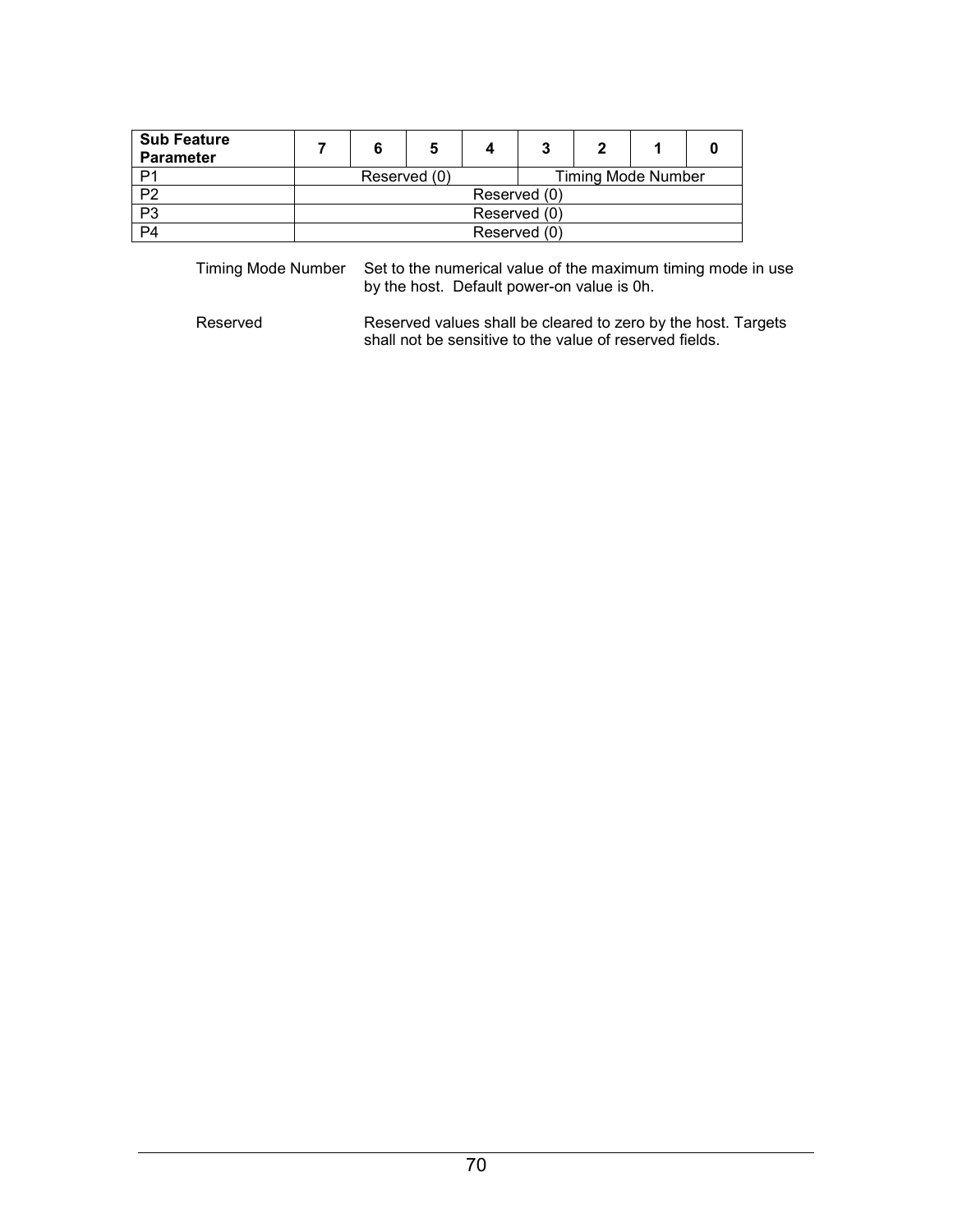# **6. Interleaved Operations**

A LUN may support interleaved program and erase operations. Interleaved operations are when multiple commands of the same type are issued to different blocks on the same LUN. Refer to section [3.1.1](#page-24-0) for addressing restrictions with interleaved operations. There are two methods for interleaved operations: concurrent and overlapped.

When performing interleaved operations, the operations/functions shall be the same type. The functions that may be used in interleaved operations are:

- Page Program
- Copyback Program
- **Block Erase**

There are no interleaved read operations. The Read Cache command should be used to enhance read performance.

## **6.1. Requirements**

When supported, the interleaved address comprises the lowest order bits of the block address as shown in [Figure 11](#page-25-0). The LUN and page addresses are required to be the same. The block address (other than the interleaved address bits) may be required to be the same, refer to section [5.4.1.26.](#page-53-0)

For copyback program operations, the restrictions are the same as for an interleaved program operation. However, copyback reads shall be previously issues to the same interleaved addresses as those in the interleaved copyback program operations. Note that for copyback reads, the reads may have different page addresses since the copyback reads are not interleaved.

Interleaved operations enable operations of the same type to be issued to other blocks on the same LUN. There are two methods for interleaved operations: concurrent and overlapped. The concurrent interleaved address operation waits until all command, address, and data are entered before accessing the Flash array. The overlapped interleaved operation begins its operation immediately after the command, address and data are entered and performs it in the background while the next interleaved command, address, and data are entered.

The interleaved address component of each address shall be distinct. A single interleaved (cached) program operation is shown in Figure 42. Between "Interleave Op 1" and "Interleave Op n", all interleaved addresses shall be different from each other. After the 10h or 15h (cached) command cycle is issued, previously issued interleaved addresses can be used in future interleaved operations.



**Figure 42 Interleaved Program (Cache)** 

For interleaved erase operations, the interleaved address component of each address shall be distinct. A single interleaved erase operation is shown in [Figure 43](#page-75-0). Between "Interleave Op 1" and "Interleave Op n", all interleaved addresses shall be different from each other. After the D0h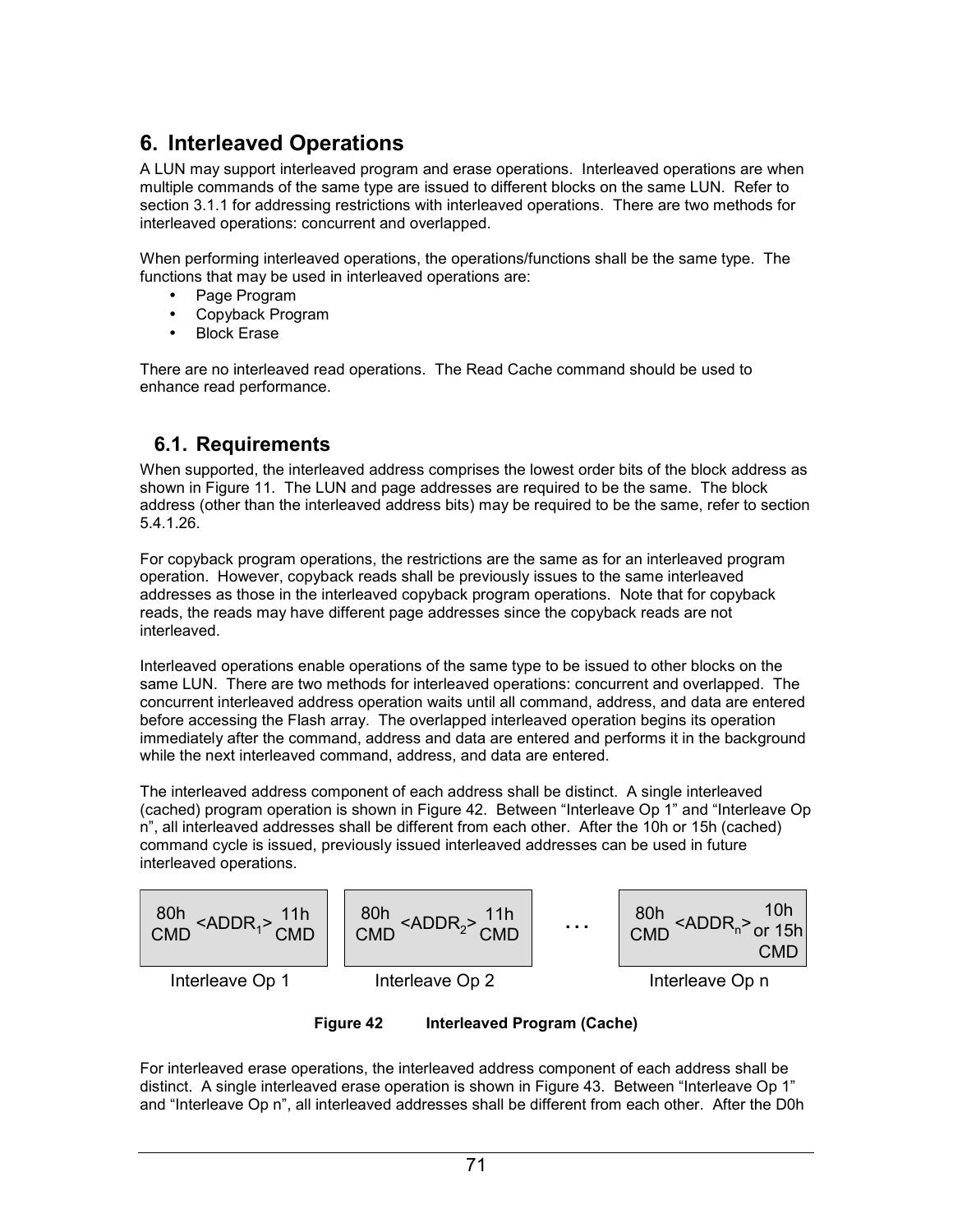<span id="page-75-0"></span>command cycle is issued, previously issued interleaved addresses can be used in future interleaved operations.



## **6.2. Status Register Behavior**

Some status register bits are independent per interleaved address. Other status register bits are shared across the entire LUN. This section defines when status register bits are independent per interleaved address. This is the same for concurrent and overlapped operations.

For interleaved operations, the FAIL bits are independent per interleaved address. Table 19 lists whether a bit is independent per interleaved address or shared across the entire LUN for interleaved operations.

| Value                  |     |     |      |  |              |             |
|------------------------|-----|-----|------|--|--------------|-------------|
| <b>Status Register</b> | WP# | RDY | ARDY |  | <b>FAILU</b> | <b>FAIL</b> |
| Independent            |     |     |      |  |              |             |

**Table 19 Independent Status Register bits** 

## **6.3. Interleaved Page Program**

The Page Program command transfers a page or portion of a page of data identified by a column address to the page register. The contents of the page register are then programmed into the Flash array at the row address indicated. With an interleaved operation, multiple programs can be issued back to back to the LUN, with a shorter busy time between issuance of the next program operation. [Figure 44](#page-76-0) defines the behavior and timings for two interleaved page program commands.

Cache operations may be used when doing interleaved page program operations, as shown, if supported by the target as indicated in the parameter page. Refer to section [5.4.1.25.](#page-52-0)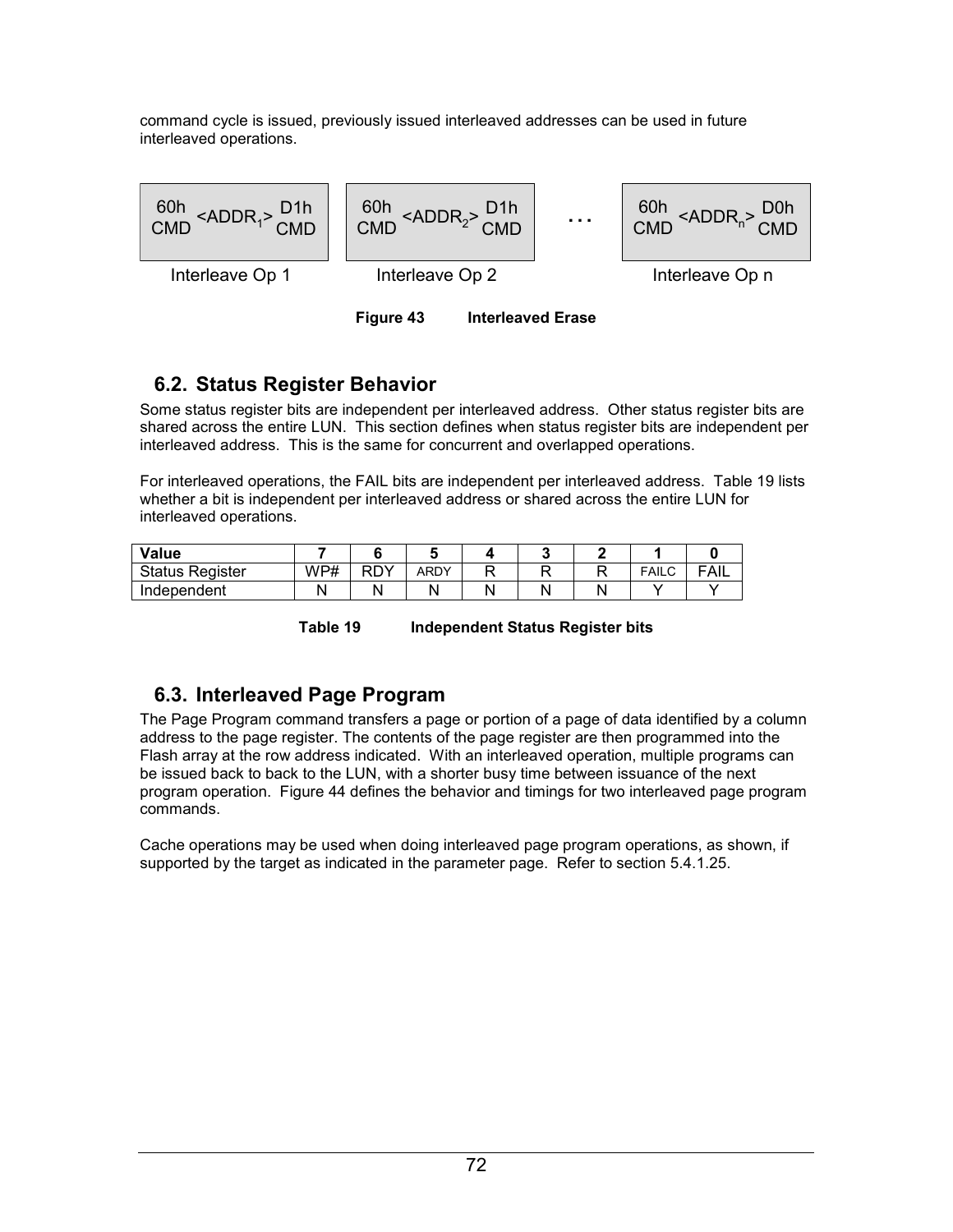<span id="page-76-0"></span>



- $C1_A-C2_A$ Column address for page A.  $C1_A$  is the least significant byte.
- $R1_A-R3_A$ Row address for page A.  $R1_A$  is the least significant byte.
- $DO<sub>A</sub>-Dn<sub>A</sub>$ Data to program for page A.
- $C1_B-C2_B$ Column address for page B.  $C2_B$  is the least significant byte.
- $R1_{B}$ -R $3_{B}$ Row address for page B.  $R1_B$  is the least significant byte.
- $D0_B$ -Dn<sub>B</sub> Data to program for page B.

The row addresses for page A and B shall differ in the interleaved address bits.

Finishing an interleaved program with <sup>a</sup> command cycle of 15h rather than 10h indicates that this is <sup>a</sup> cache operation. The host shall only issue <sup>a</sup> command cycle of 15h to complete an interleaved program operation if program cache is supported with interleaved program operations, as described in section [5.4.1.25](#page-52-0).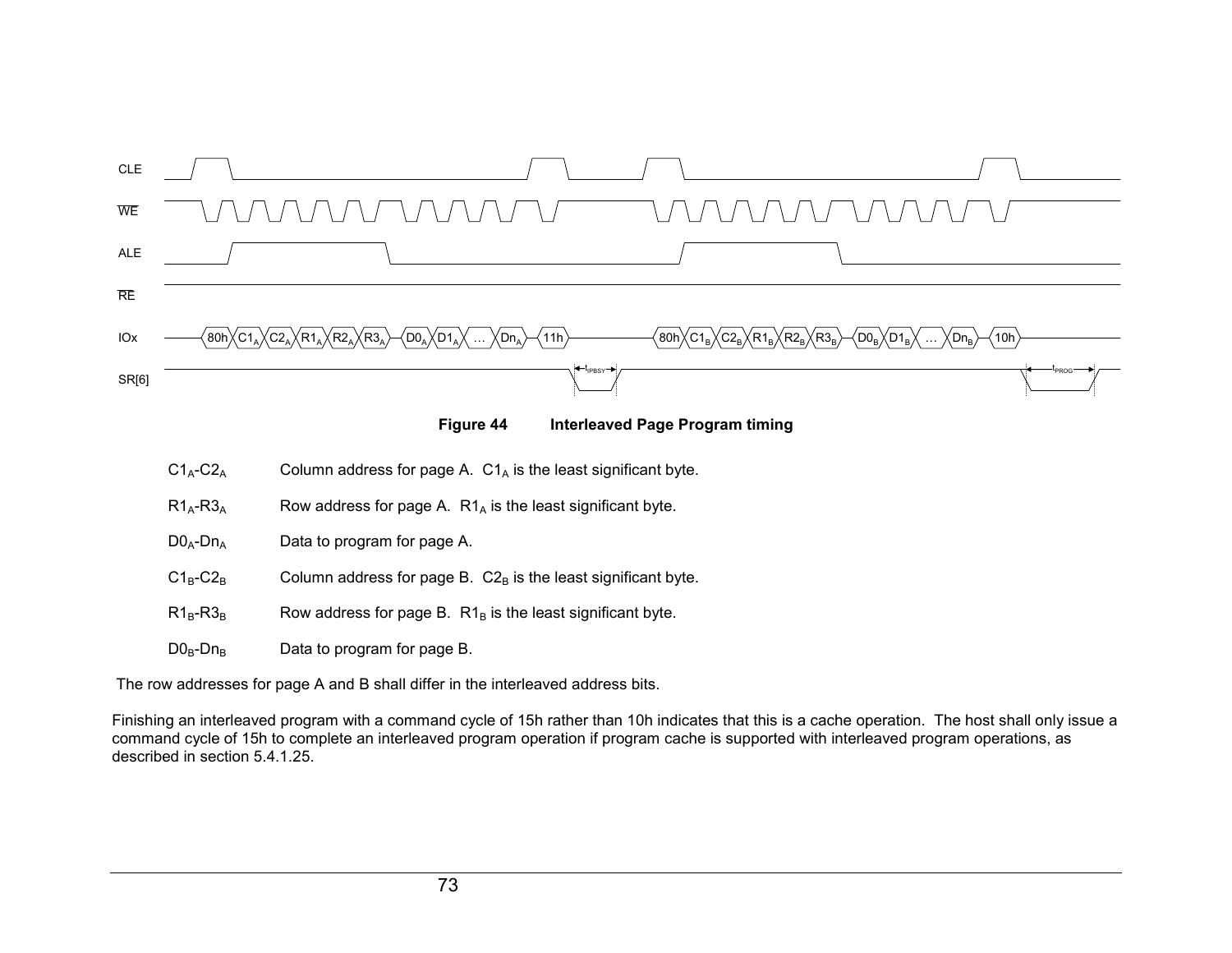## **6.4. Interleaved Copyback Program**

The Copyback function reads a page of data from one location and then moves that data to a second location. With an interleaved operation, the Copyback Program function can be issued back to back to the target, with a shorter busy time between issuance of the next Copyback Program. Figure 45 and [Figure 46](#page-78-0) define the behavior and timings for two Copyback Program operations, including the preceding Copyback Read operations.

The interleaved addresses used for the Copyback Read operations shall be the same as the interleaved addresses used in the subsequent interleaved Copyback Program operations.





| $C1_A-C2_A$ | Column address for source page A. $C1_A$ is the least significant byte. |  |
|-------------|-------------------------------------------------------------------------|--|
|             |                                                                         |  |
|             |                                                                         |  |

| $R1_A-R3_A$<br>Row address for source page A. $R1_A$ is the least significant byte. |
|-------------------------------------------------------------------------------------|
|-------------------------------------------------------------------------------------|

- $C1_B-C2_B$  Column address for source page B.  $C2_B$  is the least significant byte.
- $R1_B-R3_B$  Row address for source page B.  $R1_B$  is the least significant byte.

The row addresses for all source pages shall differ in their interleaved address bits.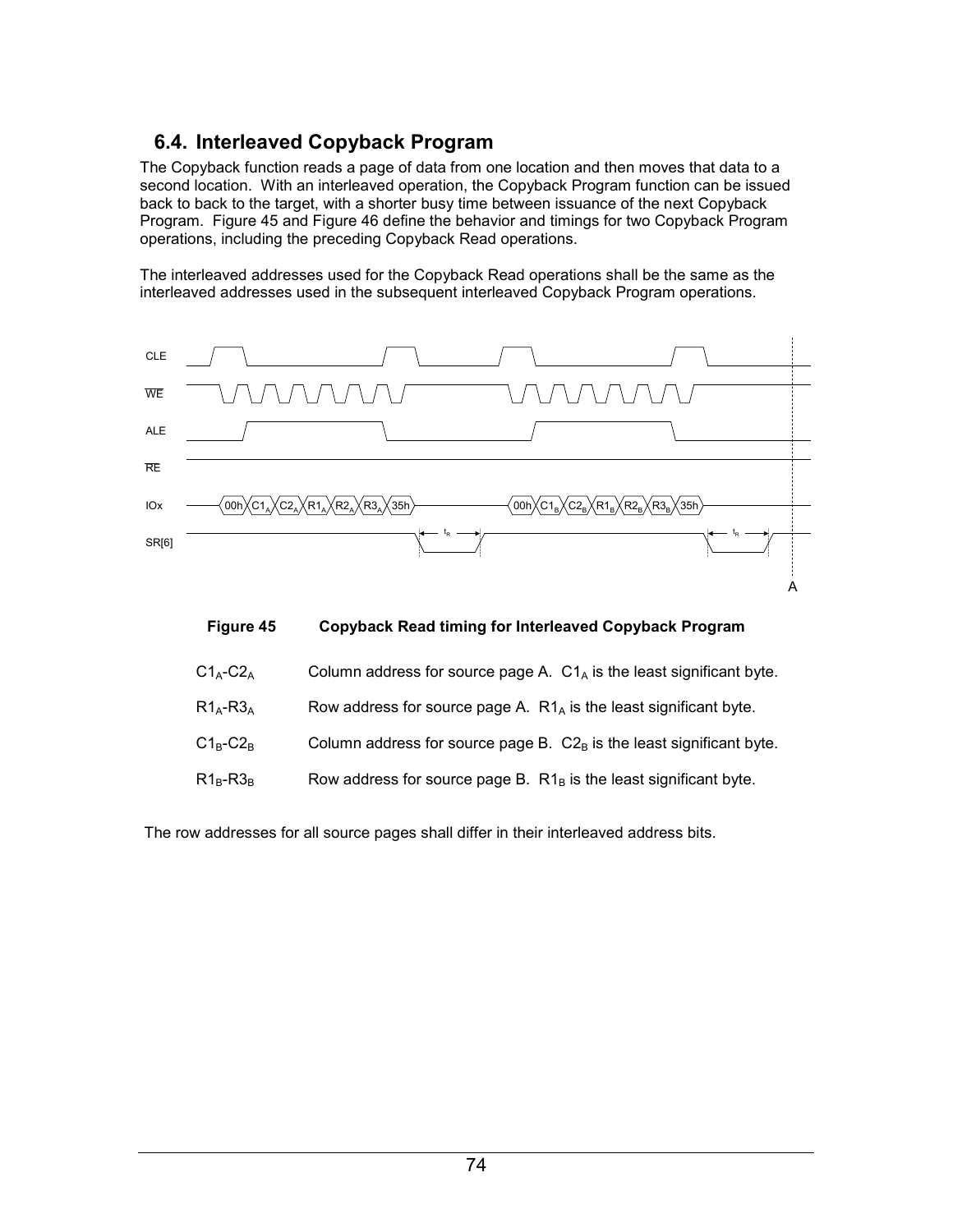<span id="page-78-0"></span>

**Figure 46 Interleaved Copyback Program** 

| $\mathsf{C1}_{\mathsf{C}}\text{-}\mathsf{C2}_{\mathsf{C}}$ .          | Column address for destination page C. $C1c$ is the least significant byte. |
|-----------------------------------------------------------------------|-----------------------------------------------------------------------------|
| $\mathsf{R}1_\mathsf{C}\text{-}\mathsf{R}3_\mathsf{C}$ .              | Row address for destination page C. $R1C$ is the least significant byte.    |
| $\mathsf{C1_{n}\text{-}C2_{n}}$ .                                     | Column address for destination page D. $C2D$ is the least significant byte. |
| $R1_{\scriptscriptstyle{\sf{D}}}$ -R3 $_{\scriptscriptstyle{\sf{D}}}$ | Row address for destination page D. $R1D$ is the least significant byte.    |

The row addresses for all destination pages shall differ in their interleaved address bits. The page address for all destination addresses for interleaved copyback operations shall be identical.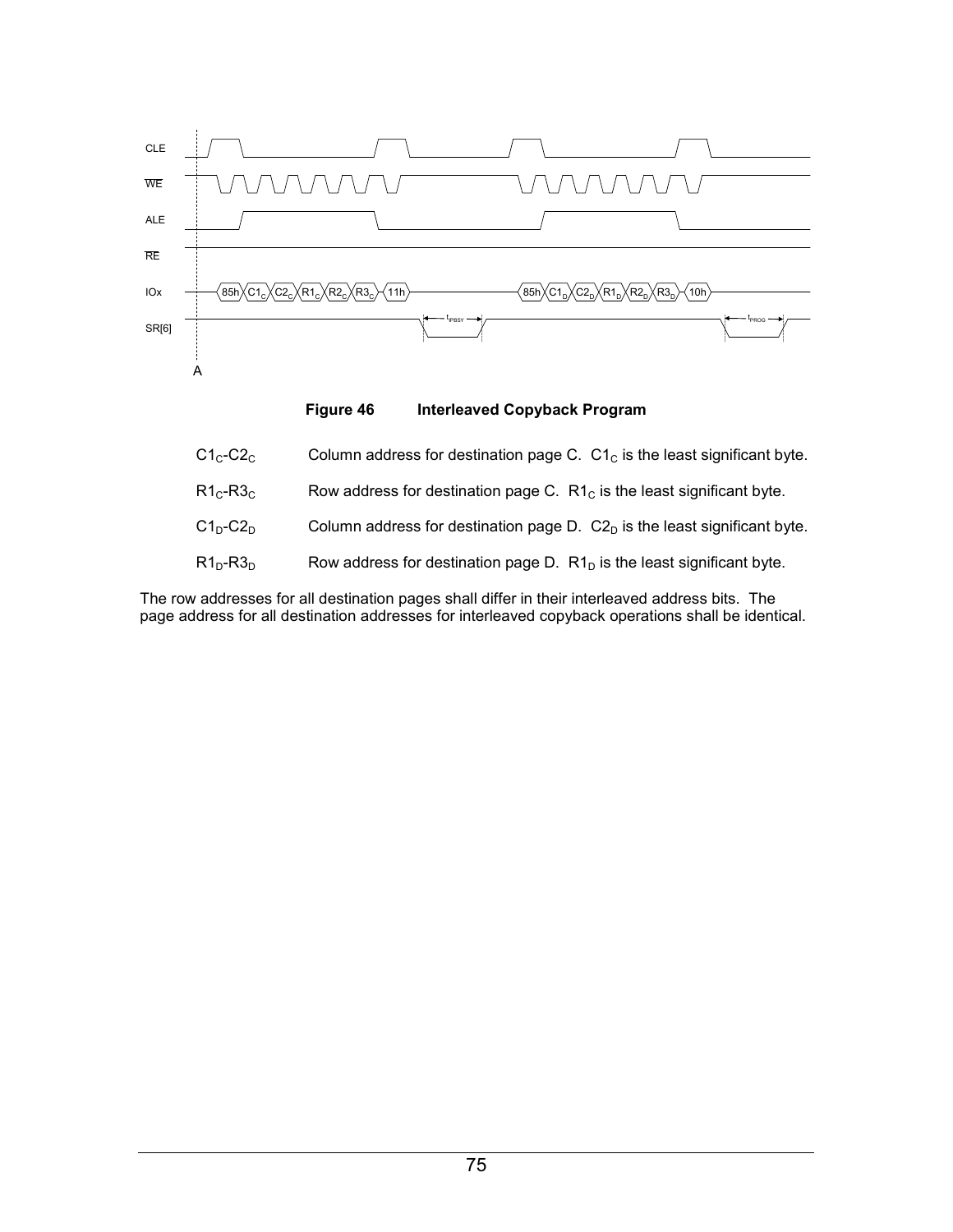## **6.5. Interleaved Block Erase**

Figure 47 defines the behavior and timings for an interleaved block erase operation. Only two operations are shown, however additional erase operations may be issued with a 60h/D1h sequence prior to the final 60h/D0h sequence depending on how many interleaved operations the LUN supports.



- $R1_A-R3_A$  Row address for erase block A.  $R1_A$  is the least significant byte.
- $R1_B-R3_B$  Row address for erase block B.  $R1_B$  is the least significant byte.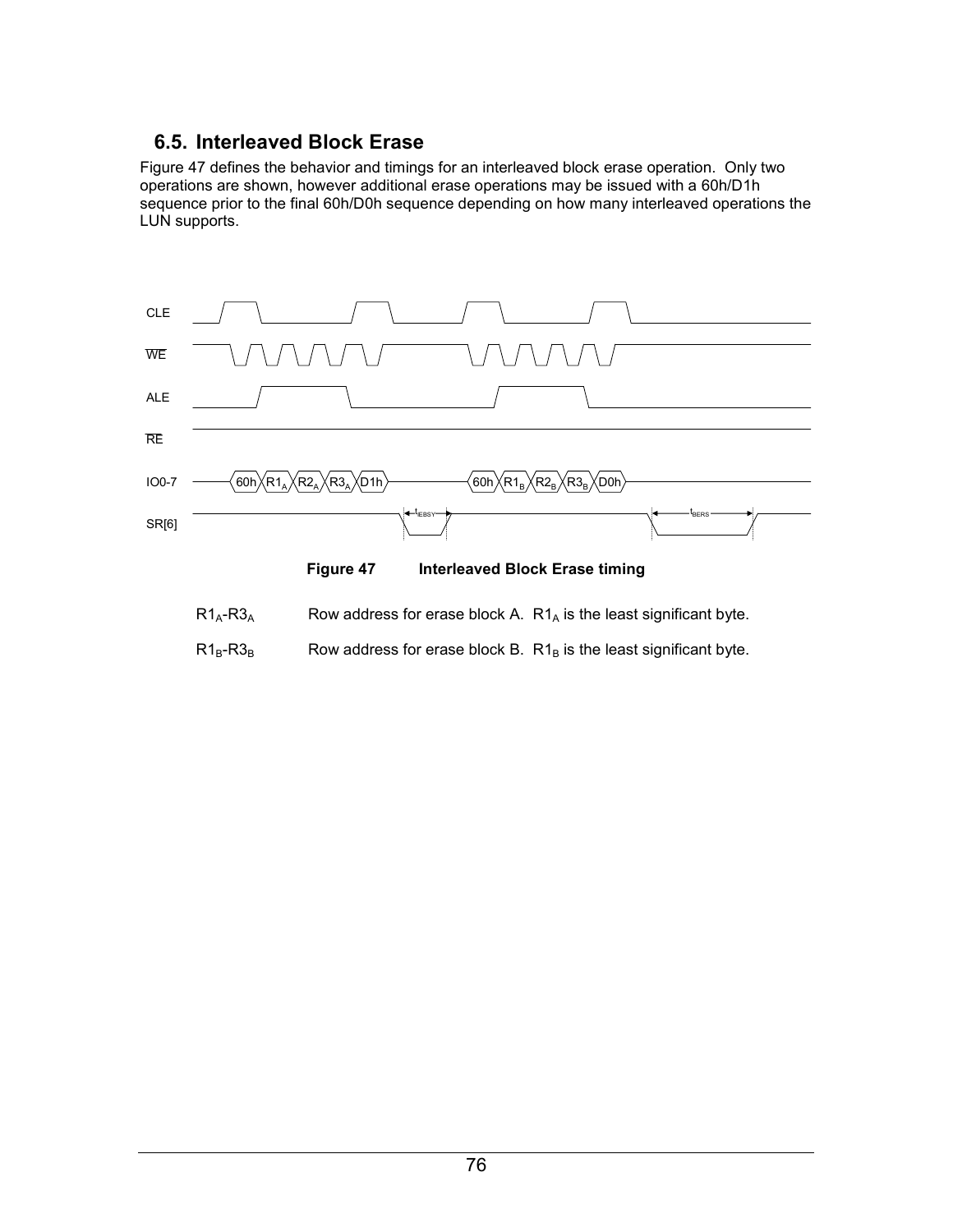# **7. Behavioral Flows**

#### **7.1. Target behavioral flows**

The Target state machine describes the allowed sequences when operating with the target. If none of the arcs are true, then the target remains in the current state.

#### **7.1.1. Variables**

This section describes variables used within the Target state machine.

- **tbStatusOut** This variable is set to TRUE when toggling of RE# should return the status value. The power-on value for this variable is FALSE.
- **tbChgCol** This variable is set to TRUE when changing the column is allowed. The power-on value for this variable is FALSE.
- **tCopyback** This variable is set to TRUE if the Target is issuing a copyback command. The power-on value for this variable is FALSE.
- **tLunSelected** This variable contains the LUN that is currently selected by the host. The power-on value for this variable is 0.
	- **tLastCmd** This variable contains the first cycle of the last command (other than 70h/78h) received by the Target.
- **tReturnState** This variable contains the state to return to after status operations.
- **tbStatus78hReq** This variable is set to TRUE when the next status operation shall be a 78h command (and not a 70h command). The power-on value for this variable is FALSE.

#### **7.1.2. Idle states**

| T PowerOn                               |                                                                                       | The target performs the following actions:<br>1. R/B# is cleared to zero.<br>2. Each LUN shall draw less than 10 mA of power per staggered<br>power-up requirement. |                |  |  |
|-----------------------------------------|---------------------------------------------------------------------------------------|---------------------------------------------------------------------------------------------------------------------------------------------------------------------|----------------|--|--|
| Target is ready to accept Reset command |                                                                                       |                                                                                                                                                                     | T PowerOnReady |  |  |
|                                         | NOTE:                                                                                 |                                                                                                                                                                     |                |  |  |
|                                         | This state is entered asynchronously as a result of a power-on event when Vcc reaches |                                                                                                                                                                     |                |  |  |
|                                         | Vcc min.                                                                              |                                                                                                                                                                     |                |  |  |
|                                         | This arc shall be taken within 1 millisecond of Vcc reaching Vcc min.                 |                                                                                                                                                                     |                |  |  |

| T PowerOnReady | The target performs the following actions:<br>R/B# is set to one.<br>Each LUN shall draw less than 10mA of power per staggered<br>2 <sub>1</sub><br>power-up requirement. |               |
|----------------|---------------------------------------------------------------------------------------------------------------------------------------------------------------------------|---------------|
|                | Command cycle FFh (Reset) received                                                                                                                                        | T RST PowerOn |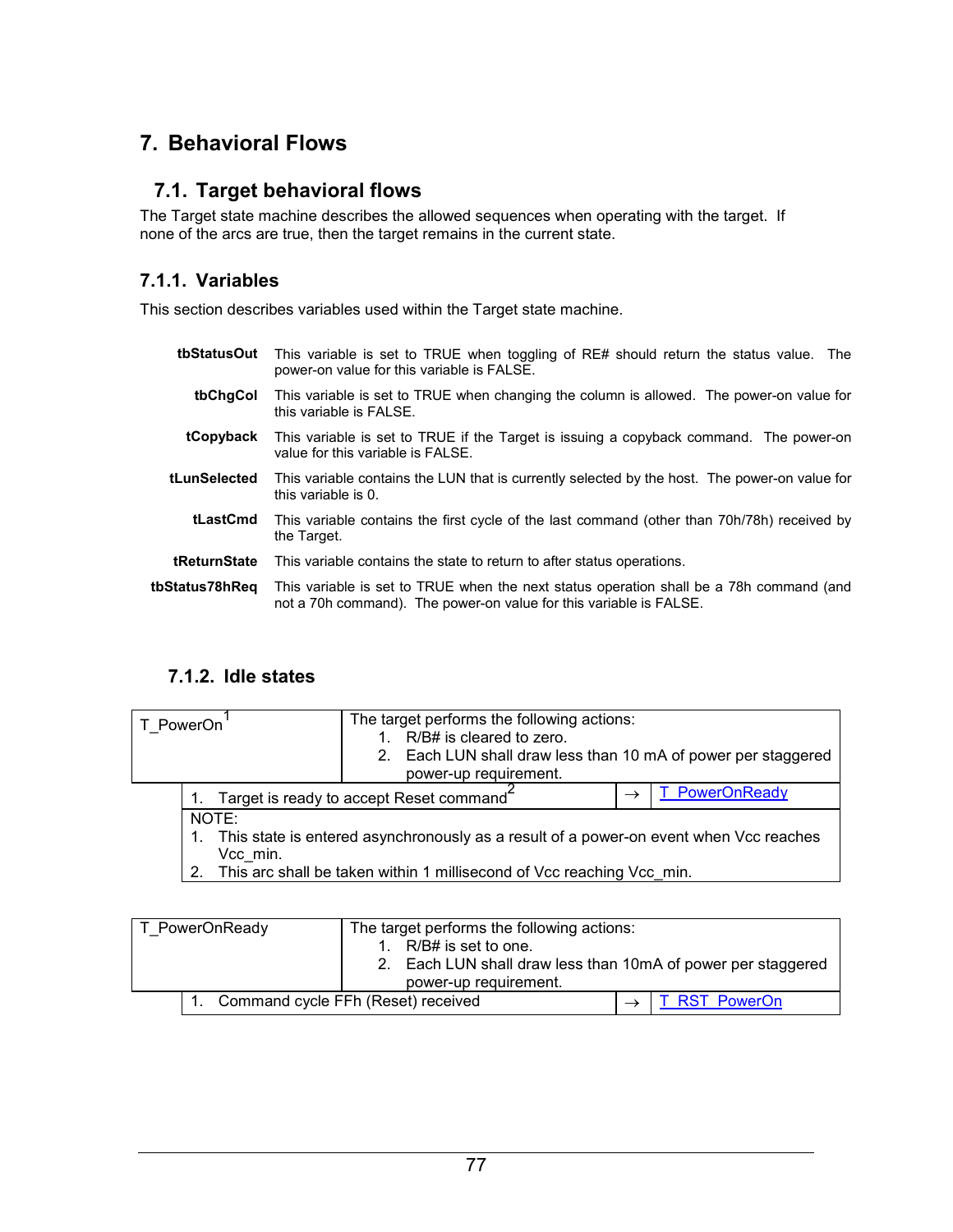<span id="page-81-0"></span>

| tCopyback set to FALSE. tReturnState set to T Idle.<br>I Idle |                            |                                               |  |                      |
|---------------------------------------------------------------|----------------------------|-----------------------------------------------|--|----------------------|
|                                                               | 1. WP# signal transitioned |                                               |  | T Idle WP Transition |
|                                                               |                            | 2. LUN indicates its SR[6] value transitioned |  | T Idle RB Transition |
|                                                               | 3. Command cycle received  |                                               |  | T Cmd Decode         |

| T Cmd Decode   | FALSE.                                                                                                                                                              | Decode command received. If R/B# is set to one and command<br>received is not 70h (Read Status), then tb Status 78h Req is set to |                         |  |  |  |
|----------------|---------------------------------------------------------------------------------------------------------------------------------------------------------------------|-----------------------------------------------------------------------------------------------------------------------------------|-------------------------|--|--|--|
| $1_{-}$        | (Command 80h (Page Program) or command 60h<br>(Block Erase) decoded) and WP# is low                                                                                 | $\rightarrow$                                                                                                                     | Idle                    |  |  |  |
| 2.             | Command FFh (Reset) decoded                                                                                                                                         | $\rightarrow$                                                                                                                     | <b>RST</b><br>Execute   |  |  |  |
| 3.             | Command 90h (Read ID) decoded                                                                                                                                       | $\rightarrow$                                                                                                                     | <b>RID Execute</b>      |  |  |  |
| 4.             | Command ECh (Read Parameter Page) decoded                                                                                                                           | $\rightarrow$                                                                                                                     | <b>RPP Execute</b>      |  |  |  |
| 5.             | Command EDh (Read Unique ID) decoded                                                                                                                                | $\rightarrow$                                                                                                                     | <b>RU Execute</b><br>Τ  |  |  |  |
| 6.<br>high     | Command 80h (Page Program) decoded and WP# is                                                                                                                       | $\rightarrow$                                                                                                                     | <b>PP</b> Execute<br>T. |  |  |  |
| 7 <sub>1</sub> | Command 60h (Block Erase) decoded and WP# is high                                                                                                                   | $\rightarrow$                                                                                                                     | <b>BE</b> Execute       |  |  |  |
| 8.             | Command 00h (Read) decoded                                                                                                                                          | $\rightarrow$                                                                                                                     | <b>RD</b> Execute       |  |  |  |
| 9.             | Command EFh (Set Features) decoded                                                                                                                                  | $\rightarrow$                                                                                                                     | <b>SF Execute</b>       |  |  |  |
|                | 10. Command EEh (Get Features) decoded                                                                                                                              | $\rightarrow$                                                                                                                     | <b>GF</b> Execute       |  |  |  |
|                | 11. Command 70h (Read Status) decoded                                                                                                                               | $\rightarrow$                                                                                                                     | <b>RS</b> Execute       |  |  |  |
|                | 12. Command 78h (Read Status Enhanced) decoded                                                                                                                      | $\rightarrow$                                                                                                                     | <b>RSE Execute</b>      |  |  |  |
| NOTE:          | The host shall ensure R/B# is set to one before issuing Target level commands (Reset,<br>Read ID, Read Parameter Page, Read Unique ID, Set Features, Get Features). |                                                                                                                                   |                         |  |  |  |

| Indicate WP# value to all LUN state machines.<br>Transition<br>Idle WP |                              |  |  |         |
|------------------------------------------------------------------------|------------------------------|--|--|---------|
|                                                                        | State entered from T Idle Rd |  |  | Idle Rd |
|                                                                        | Else                         |  |  |         |

| T Idle RB Transition                                                                                                                                | R/B# is set to the AND of all LUN status register SR[6] values. |  |                |
|-----------------------------------------------------------------------------------------------------------------------------------------------------|-----------------------------------------------------------------|--|----------------|
| State entered from T Idle Rd                                                                                                                        |                                                                 |  | <b>Idle Rd</b> |
| Else<br>2 <sub>1</sub>                                                                                                                              |                                                                 |  | Idle           |
| NOTE:                                                                                                                                               |                                                                 |  |                |
| R/B# may transition to a new value prior to the Target re-entering an idle condition when<br>LUN level commands are in the process of being issued. |                                                                 |  |                |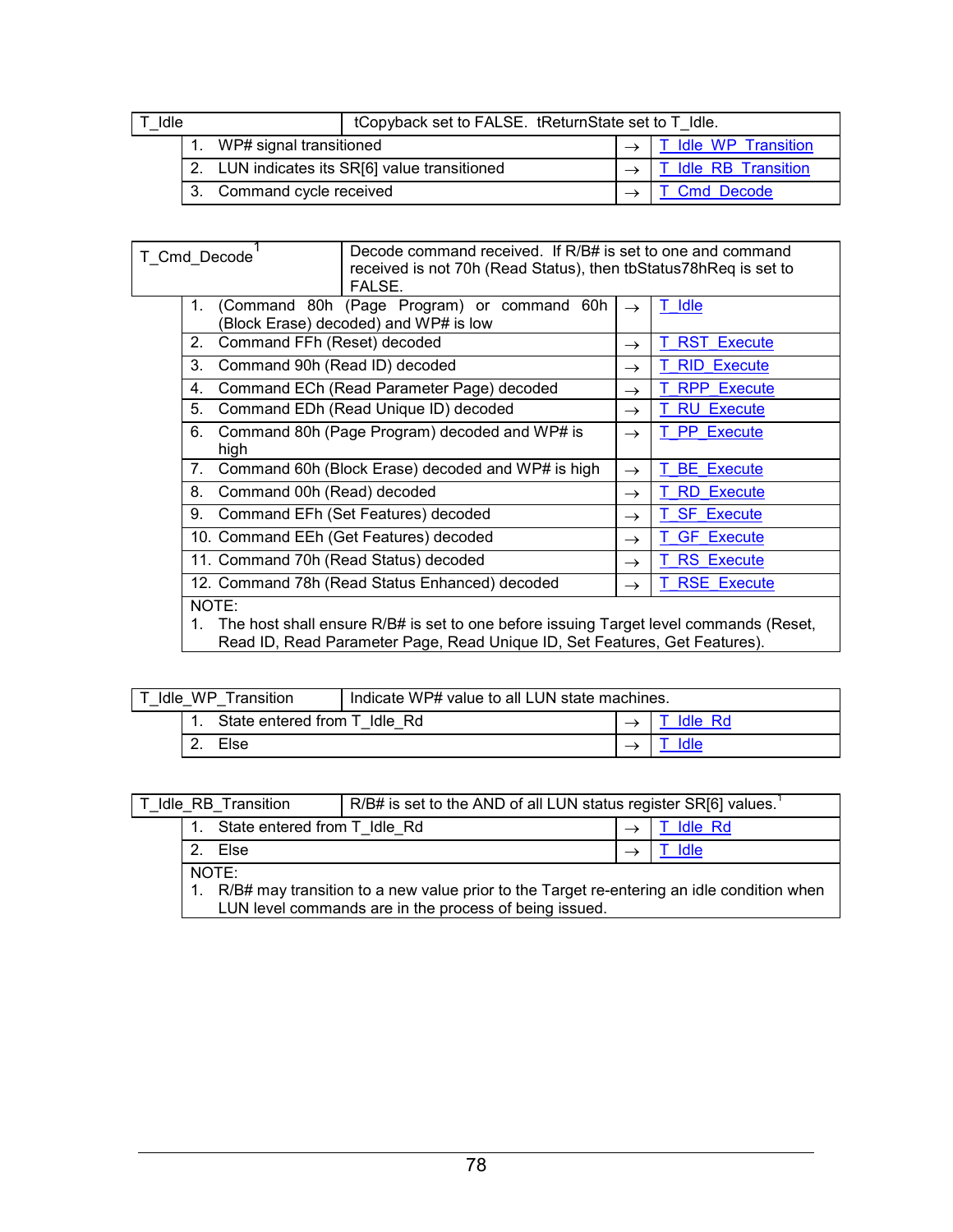# <span id="page-82-0"></span>**7.1.3. Idle Read states**

| T Idle Rd                                                                                                                                                                                     |                                                                                                                                                          | Wait for read request (data or status) or other action. tReturnState<br>set to T Idle Rd. |               |                                 |
|-----------------------------------------------------------------------------------------------------------------------------------------------------------------------------------------------|----------------------------------------------------------------------------------------------------------------------------------------------------------|-------------------------------------------------------------------------------------------|---------------|---------------------------------|
| 1.                                                                                                                                                                                            | WP# signal transitioned                                                                                                                                  |                                                                                           | $\rightarrow$ | <b>Idle WP Transition</b><br>T. |
| 2 <sub>1</sub>                                                                                                                                                                                |                                                                                                                                                          | LUN indicates its SR[6] value transitioned                                                | $\rightarrow$ | <b>Idle RB Transition</b>       |
| 3 <sub>1</sub>                                                                                                                                                                                |                                                                                                                                                          | Read request received and tbStatusOut set to TRUE                                         | $\rightarrow$ | <b>Idle Rd Status</b><br>T.     |
|                                                                                                                                                                                               | 4. Read request received and (tLastCmd set to 90h or<br>EEh)                                                                                             |                                                                                           | $\rightarrow$ | T Idle Rd XferByte              |
| 5 <sub>1</sub>                                                                                                                                                                                | EDh)                                                                                                                                                     | Read request received and (tLastCmd set to ECh or                                         | $\rightarrow$ | T Idle Rd LunByte               |
| 6.                                                                                                                                                                                            | FALSE <sup>1</sup>                                                                                                                                       | Read request received and tbStatus78hReq set to                                           | $\rightarrow$ | T Idle Rd LunData               |
|                                                                                                                                                                                               | 7. Command cycle 05h (Change Read Column) received<br>and tbChgCol set to TRUE<br>Command cycle of 31h received and tbStatus78hReq<br>8.<br>set to FALSE |                                                                                           | $\rightarrow$ | <b>CR Execute</b><br>T.         |
|                                                                                                                                                                                               |                                                                                                                                                          |                                                                                           | $\rightarrow$ | Idle Rd CacheCmd                |
| 9.                                                                                                                                                                                            |                                                                                                                                                          | Command cycle of 3Fh received and tLastCmd set to<br>31h and tbStatus78hReq set to FALSE  | $\rightarrow$ | T Idle Rd CacheCmd              |
|                                                                                                                                                                                               | 10. Command cycle received                                                                                                                               |                                                                                           | $\rightarrow$ | <b>Cmd Decode</b>               |
| NOTE:<br>1. When tbStatus78hReq is set to TRUE, a Read Status Enhanced (78h) command<br>followed by a 00h command shall be issued by the host prior to reading data from a<br>particular LUN. |                                                                                                                                                          |                                                                                           |               |                                 |

| Idle Rd CacheCmd | Set tLastCmd to the command received. Pass command received to<br>LUN tLunSelected |  |           |
|------------------|------------------------------------------------------------------------------------|--|-----------|
| Unconditional    |                                                                                    |  | . Idle Rd |

| Idle Rd XferByte | Return next byte of data. |              |
|------------------|---------------------------|--------------|
| Unconditional    |                           | - Ra<br>۹ΙΑ. |

| I Idle Rd LunByte                      | Request byte of data from page register of LUN tLunSelected. |                                  |
|----------------------------------------|--------------------------------------------------------------|----------------------------------|
| 1. Byte received from LUN tLunSelected |                                                              | $\rightarrow$ T Idle Rd XferHost |

| Idle Rd LunData | Request byte (x8) or word (x16) of data from page register of LUN<br>tLunSelected. |  |                                  |
|-----------------|------------------------------------------------------------------------------------|--|----------------------------------|
|                 | Byte or word received from LUN tLunSelected                                        |  | $\rightarrow$ T Idle Rd XferHost |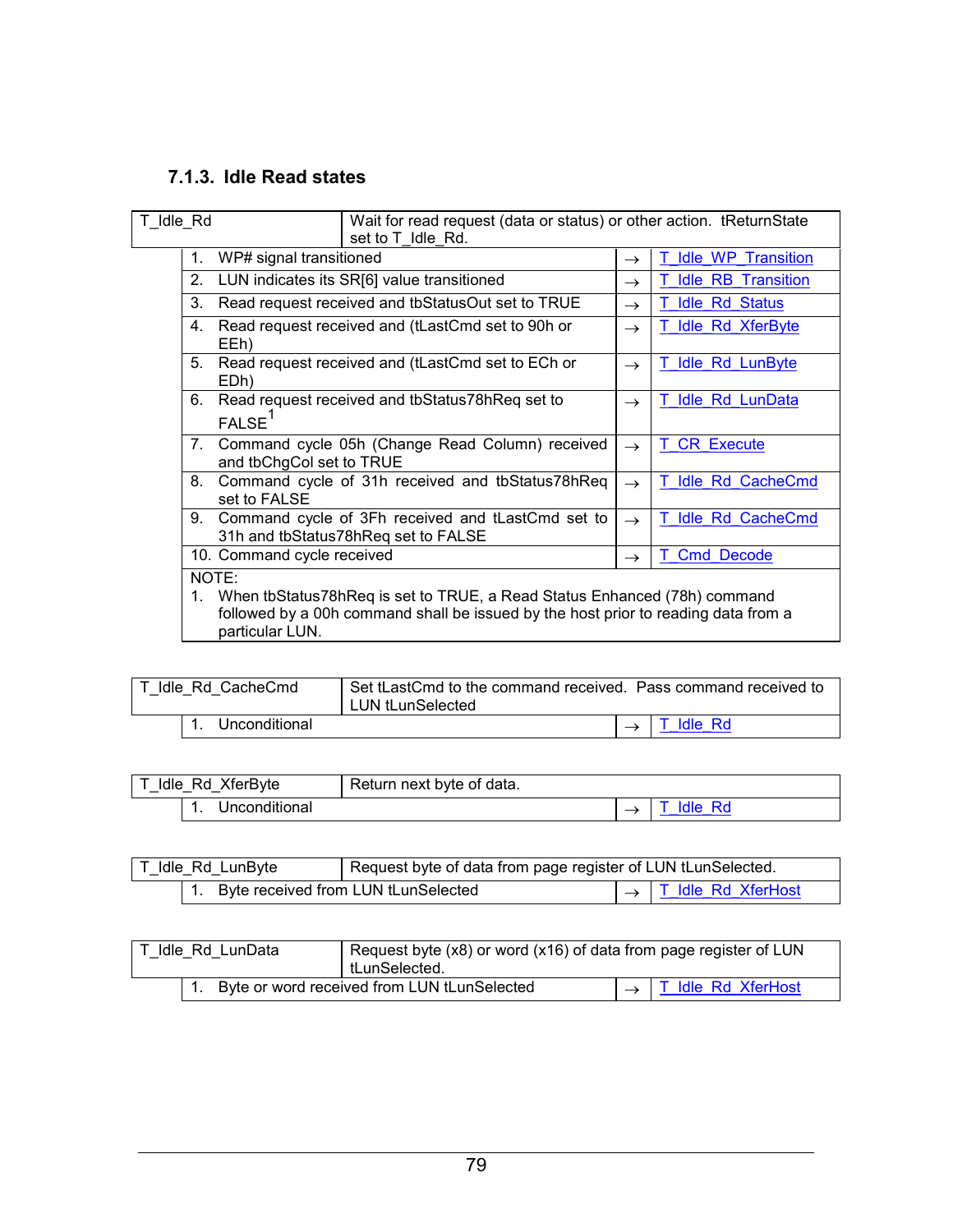<span id="page-83-0"></span>

| Transfer data byte or word received from LUN tLunSelected to host.<br>Idle Rd XferHost |                                    |                                                                                  |  |                 |
|----------------------------------------------------------------------------------------|------------------------------------|----------------------------------------------------------------------------------|--|-----------------|
|                                                                                        | to TRUE                            | tReturnState set to T_RD_StatusOff and tCopyback set $\rightarrow$ T_RD_Copyback |  |                 |
| 2.                                                                                     | tReturnState set to T RD StatusOff |                                                                                  |  | <b>Fldle Rd</b> |
|                                                                                        | Else                               |                                                                                  |  | tReturnState    |

| Request status from LUN tLunSelected.<br>IT Idle Rd Status |  |                                       |                      |
|------------------------------------------------------------|--|---------------------------------------|----------------------|
|                                                            |  | Status from LUN tLunSelected received | IT Idle Rd StatusEnd |

| T Idle Rd StatusEnd |               | Transfer status byte received from LUN tLunSelected to host. |               |                |
|---------------------|---------------|--------------------------------------------------------------|---------------|----------------|
|                     | Unconditional |                                                              | $\rightarrow$ | ∣ tReturnState |

| IT CR Execute |                               | Wait for a column address cycle. |           |
|---------------|-------------------------------|----------------------------------|-----------|
|               | Column address cycle received |                                  | T CR Addr |

| T CR Addr |                                       | Store the column address cycle received. |  |                               |
|-----------|---------------------------------------|------------------------------------------|--|-------------------------------|
|           |                                       | More column address cycles required      |  | $\rightarrow$ T CR Execute    |
|           | 2. All column address cycles received |                                          |  | $\rightarrow$ T CR WaitForCmd |

| IT CR WaitForCmd |  |                            | Wait for a command cycle. |                          |
|------------------|--|----------------------------|---------------------------|--------------------------|
|                  |  | Command cycle E0h received |                           | <b>T CR ReturnToData</b> |

| T CR ReturnToData |      | Request that LUN tLunSelected select the column in the page<br>register based on the column address received. |  |              |
|-------------------|------|---------------------------------------------------------------------------------------------------------------|--|--------------|
|                   |      | tReturnState set to T RD Status Off                                                                           |  | T Idle Rd    |
|                   | Else |                                                                                                               |  | tReturnState |

# **7.1.4. Reset command states**

| T RST PowerOn |               | The target performs the following actions:          |  |                    |
|---------------|---------------|-----------------------------------------------------|--|--------------------|
|               |               | 1. tLastCmd set to FFh.                             |  |                    |
|               |               | tbStatusOut is set to FALSE.<br>2 <sup>2</sup>      |  |                    |
|               |               | The target sends a Reset request to each LUN.<br>3. |  |                    |
|               | Unconditional |                                                     |  | T RST PowerOn Exec |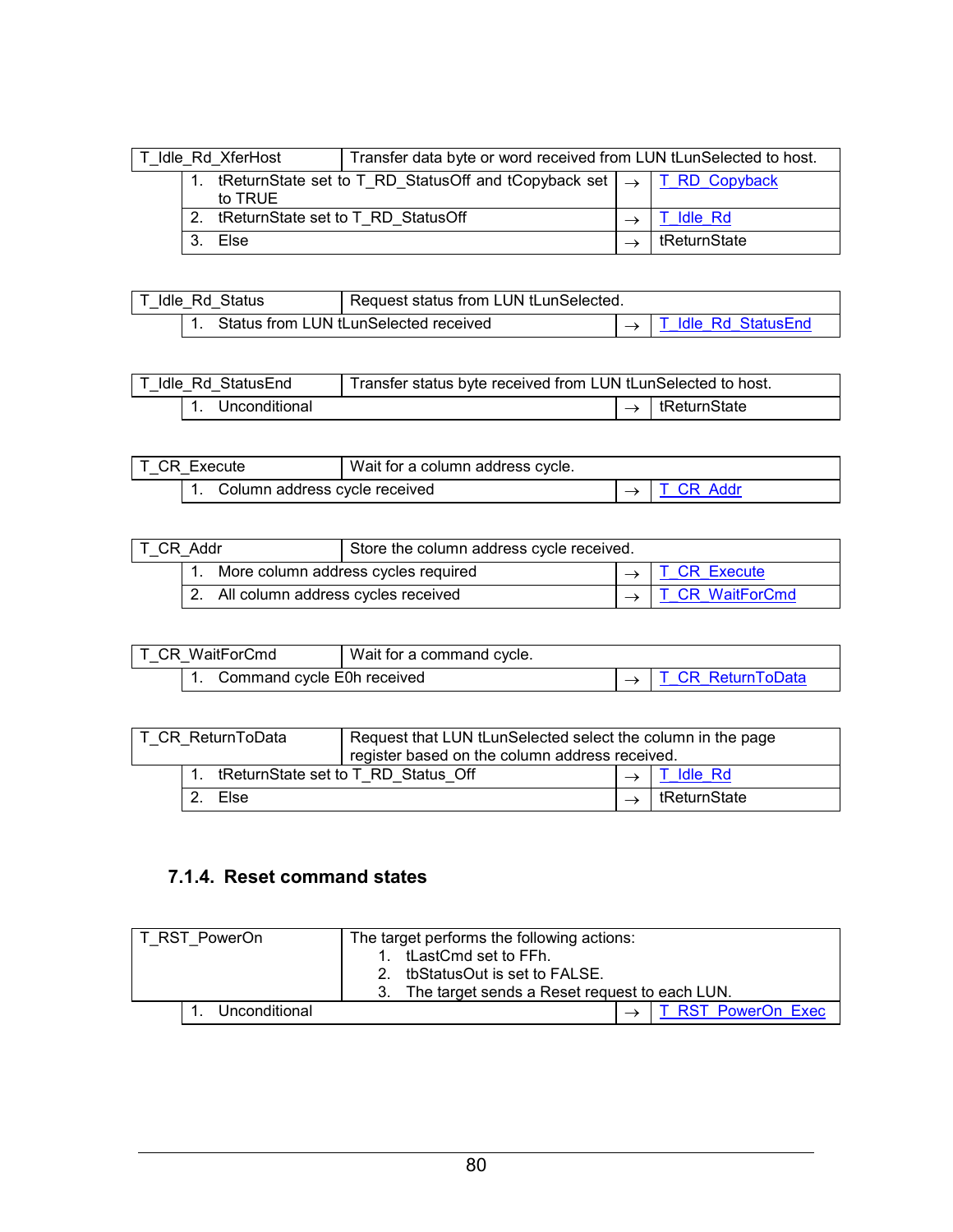<span id="page-84-0"></span>

| T RST PowerOn Exec | The target performs the following actions:<br>Target level reset actions are performed.<br>2. R/B# is set to zero. |                         |
|--------------------|--------------------------------------------------------------------------------------------------------------------|-------------------------|
|                    | Target and LUN reset actions are complete                                                                          | $\rightarrow$ T RST End |

| T RST Execute | The target performs the following actions:<br>tLastCmd set to FFh.<br>1.<br>tbStatusOut is set to FALSE.<br>The target sends a Reset request to each LUN.<br>3.<br>Set tbChgCol to FALSE.<br>4.<br>Request all LUNs invalidate page register(s).<br>5. |                    |
|---------------|--------------------------------------------------------------------------------------------------------------------------------------------------------------------------------------------------------------------------------------------------------|--------------------|
| Unconditional | $\rightarrow$                                                                                                                                                                                                                                          | <b>RST Perform</b> |
| NOTE:         | This state is entered asynchronously as a result of receiving a Reset (FFh) command,<br>except if this is the first Reset after power-on.                                                                                                              |                    |

| T RST Perform |                | The target performs the following actions:<br>Target level reset actions are performed.<br>2. R/B# is set to zero.<br>3. tReturnState set to T RST Perform. |  |                       |
|---------------|----------------|-------------------------------------------------------------------------------------------------------------------------------------------------------------|--|-----------------------|
|               |                | Target and LUN reset actions are complete                                                                                                                   |  | RST End               |
|               | 2 <sub>1</sub> | Command cycle 70h (Read Status) received                                                                                                                    |  | <b>RS</b> Execute     |
|               | 3.             | Read request received and tbStatusOut is set to TRUE                                                                                                        |  | <b>Idle Rd Status</b> |

| IT RST End |                             | The target performs the following actions:<br>R/B# is set to one. |  |                |
|------------|-----------------------------|-------------------------------------------------------------------|--|----------------|
|            | tbStatusOut is set to FALSE |                                                                   |  | Idle           |
|            | tbStatusOut is set to TRUE  |                                                                   |  | <b>Idle Rd</b> |

## **7.1.5. Read ID command states**

| T RID Execute |                               | The target performs the following actions:       |  |              |
|---------------|-------------------------------|--------------------------------------------------|--|--------------|
|               |                               | tLastCmd set to 90h.                             |  |              |
|               |                               | 2. Wait for an address cycle.                    |  |              |
|               |                               | 3. Set tbChgCol to FALSE.                        |  |              |
|               |                               | 4. Request all LUNs invalidate page register(s). |  |              |
|               | Address cycle of 00h received |                                                  |  | RID Addr 00h |
|               | Address cycle of 20h received |                                                  |  | RID Addr 20h |

| RID Addr 00h |                            | Wait for the read request. |                             |
|--------------|----------------------------|----------------------------|-----------------------------|
|              | Read byte request received |                            | <b>T RID ManufacturerID</b> |
|              | Command cycle received     |                            | T Cmd Decode                |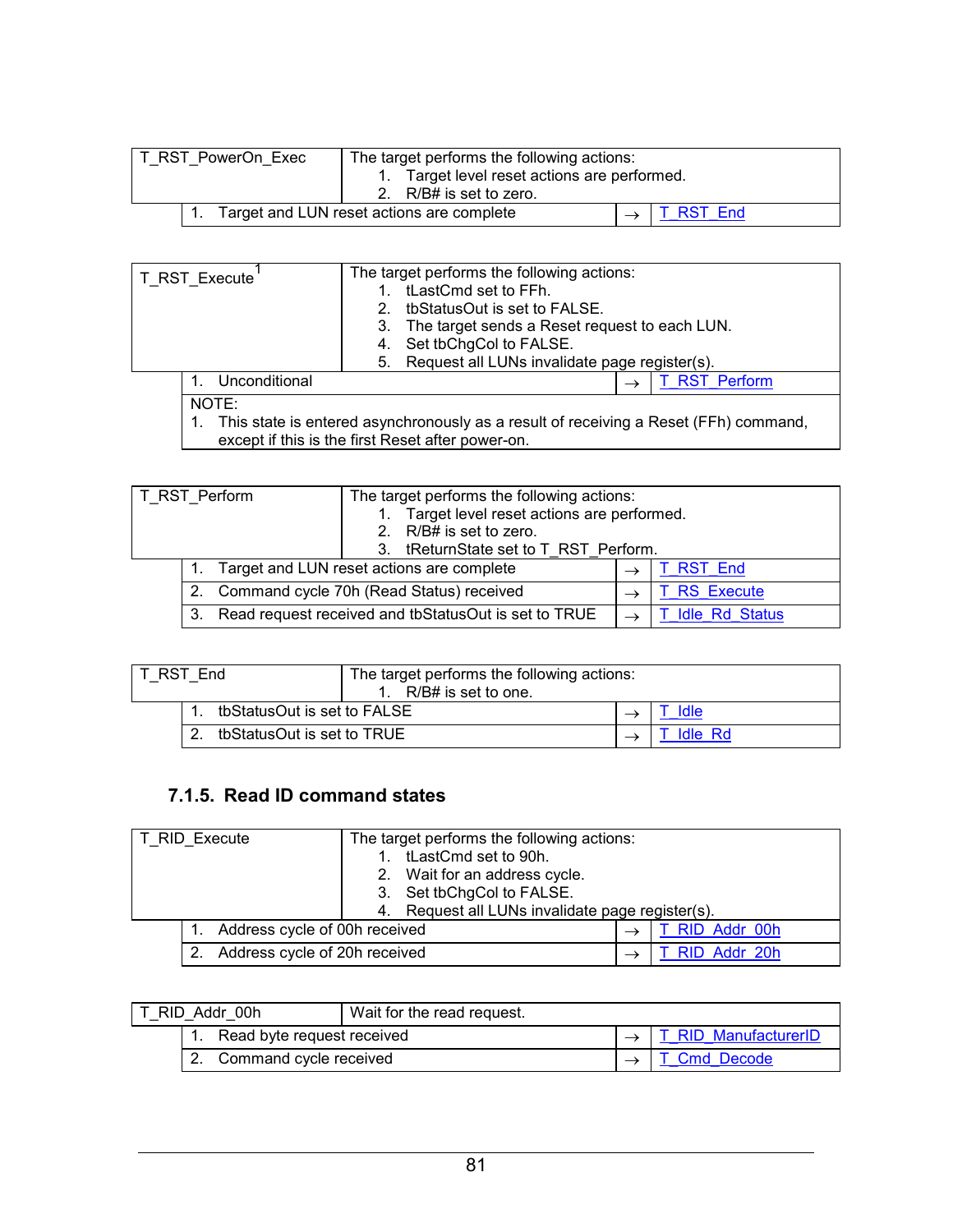<span id="page-85-0"></span>

| T RID ManufacturerID |                               | Return the JEDEC manufacturer ID. |                       |
|----------------------|-------------------------------|-----------------------------------|-----------------------|
|                      | 1. Read byte request received |                                   | <b>T RID DeviceID</b> |
|                      | Command cycle received        |                                   | <b>Cmd Decode</b>     |

|       | T RID DeviceID | Return the device ID.                                              |         |
|-------|----------------|--------------------------------------------------------------------|---------|
|       | Unconditional  |                                                                    | Idle Rd |
| NOTE: |                | Reading bytes beyond the device ID returns vendor specific values. |         |

| T RID Addr 20h |                            | Wait for the read request. |                               |
|----------------|----------------------------|----------------------------|-------------------------------|
|                | Read byte request received |                            | $\rightarrow$ T RID Signature |
|                | 2. Command cycle received  |                            | T Cmd Decode                  |

| T_RID_Signature |                                                              | Return next ONFI signature byte. |  |                |
|-----------------|--------------------------------------------------------------|----------------------------------|--|----------------|
|                 | Last ONFI signature byte returned                            |                                  |  | <b>Idle Rd</b> |
|                 | Else                                                         |                                  |  | T RID Addr 20h |
|                 | NOTE:                                                        |                                  |  |                |
|                 | Reading beyond the fourth byte returns indeterminate values. |                                  |  |                |

# **7.1.6. Read Parameter Page command states**

| T_RPP_Execute<br>The target performs the following actions: |                                                               |  |
|-------------------------------------------------------------|---------------------------------------------------------------|--|
|                                                             | tLastCmd set to ECh.                                          |  |
|                                                             | Set tbStatusOut to FALSE.                                     |  |
|                                                             | 3. Set tbChgCol to TRUE.                                      |  |
|                                                             | 4. Wait for an address cycle.                                 |  |
|                                                             | 5. Request all LUNs invalidate page register(s).              |  |
|                                                             | Target selects LUN to execute parameter page read, sets<br>6. |  |
|                                                             | tLunSelected to the address of this LUN.                      |  |
| Address cycle of 00h received                               | <b>T RPP ReadParams</b>                                       |  |

| T_RPP_ReadParams<br>3. |                       | The target performs the following actions:<br>Request LUN tLunSelected clear SR[6] to zero.<br>R/B# is cleared to zero.<br>Request LUN tLunSelected make parameter page data<br>available in page register.<br>tReturnState set to T RPP ReadParams.<br>4. |               |                       |
|------------------------|-----------------------|------------------------------------------------------------------------------------------------------------------------------------------------------------------------------------------------------------------------------------------------------------|---------------|-----------------------|
|                        | Read of page complete |                                                                                                                                                                                                                                                            | $\rightarrow$ | <b>T RPP Complete</b> |
|                        | 2 <sub>1</sub>        | Command cycle 70h (Read Status) received                                                                                                                                                                                                                   | $\rightarrow$ | <b>T RS Execute</b>   |
|                        | 3.                    | Read request received and tbStatusOut set to TRUE                                                                                                                                                                                                          |               | <b>Idle Rd Status</b> |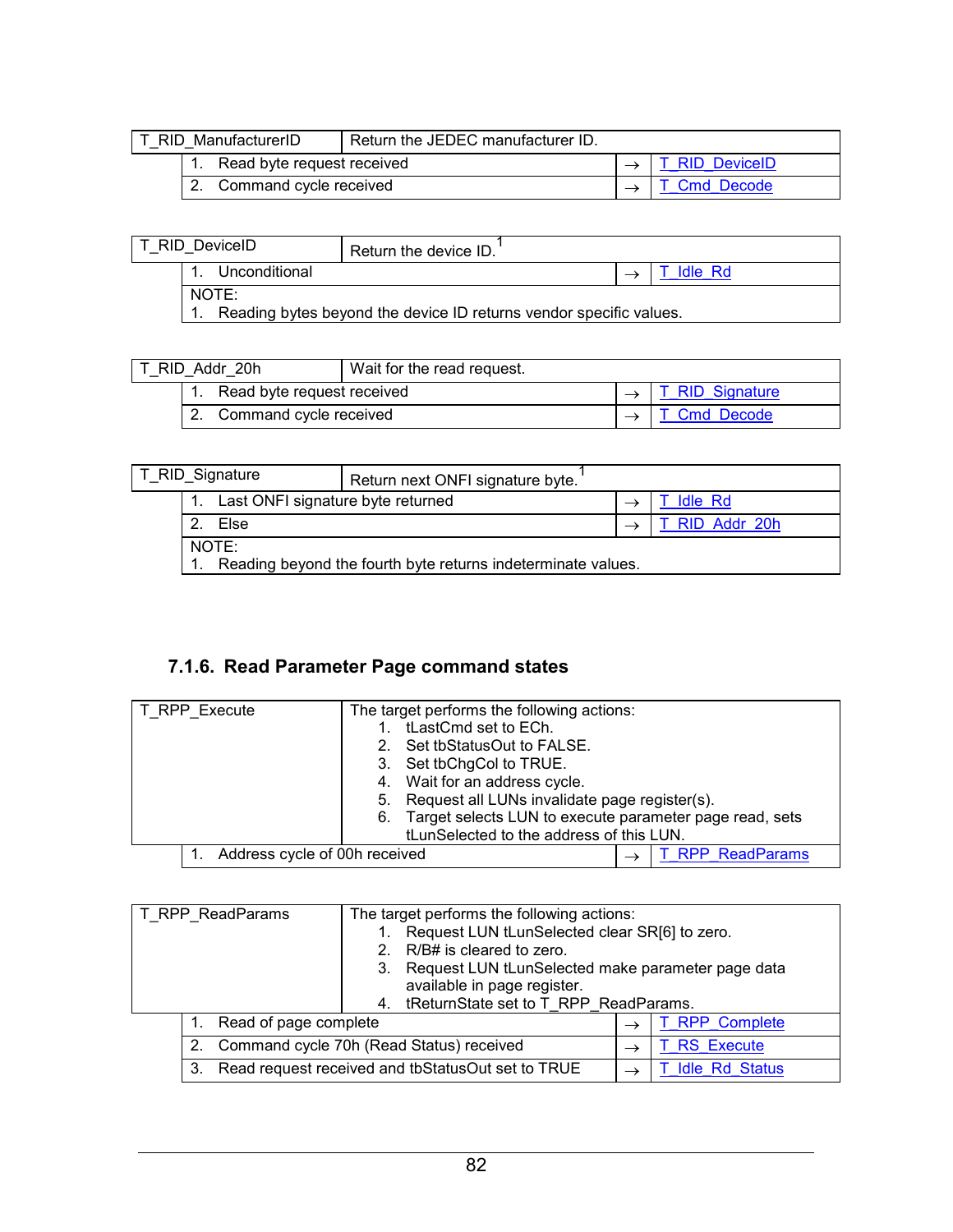<span id="page-86-0"></span>

| T_RPP_Complete | Request LUN tLunSelected set SR[6] to one. R/B# is set to one. |           |
|----------------|----------------------------------------------------------------|-----------|
| Unconditional  |                                                                | T Idle Rd |

# **7.1.7. Read Unique ID command states**

| T RU Execute                  | The target performs the following actions:            |  |  |
|-------------------------------|-------------------------------------------------------|--|--|
|                               | tLastCmd set to EDh.                                  |  |  |
|                               | Set tbStatusOut to FALSE.                             |  |  |
|                               | 3. Set tbChgCol to TRUE.                              |  |  |
|                               | 4. Request all LUNs invalidate page register(s).      |  |  |
|                               | 5. Wait for an address cycle.                         |  |  |
|                               | 6. Target selects LUN to execute unique ID read, sets |  |  |
|                               | tLunSelected to the address of this LUN.              |  |  |
| Address cycle of 00h received | <b>RU ReadUid</b>                                     |  |  |

| T RU ReadUid | The target performs the following actions:<br>R/B# is cleared to zero.<br>$2_{1}$<br>page register. | Request LUN tLunSelected clear SR[6] to zero.<br>3. Request LUN tLunSelected make Unique ID data available in |                   |
|--------------|-----------------------------------------------------------------------------------------------------|---------------------------------------------------------------------------------------------------------------|-------------------|
|              | 4. tReturnState set to T RU ReadUid.<br>LUN tLunSelected indicates data available in page           | $\rightarrow$                                                                                                 | T RU Complete     |
| register     |                                                                                                     |                                                                                                               |                   |
|              | Command cycle 70h (Read Status) received                                                            |                                                                                                               | <b>RS</b> Execute |
| 3.           | Read request received and tbStatusOut set to TRUE                                                   |                                                                                                               | T Idle Rd Status  |

| T_RU_Complete | Request LUN tLunSelected set SR[6] to one. R/B# is set to one. |  |                           |
|---------------|----------------------------------------------------------------|--|---------------------------|
| Unconditional |                                                                |  | $\rightarrow$   T Idle Rd |

# **7.1.8. Page Program and Page Cache Program command states**

| T PP Execute  | The target performs the following actions:<br>1. tLastCmd set to 80h.<br>2. If R/B# is cleared to zero, then tbStatus78hReg is set to<br>TRUE. |
|---------------|------------------------------------------------------------------------------------------------------------------------------------------------|
|               | 3. Request all LUNs clear their page register(s).                                                                                              |
| Unconditional | <b>PP</b> AddrWait                                                                                                                             |

| T PP AddrWait          | Wait for an address cycle. |                |
|------------------------|----------------------------|----------------|
| Address cycle received |                            | <b>PP</b> Addr |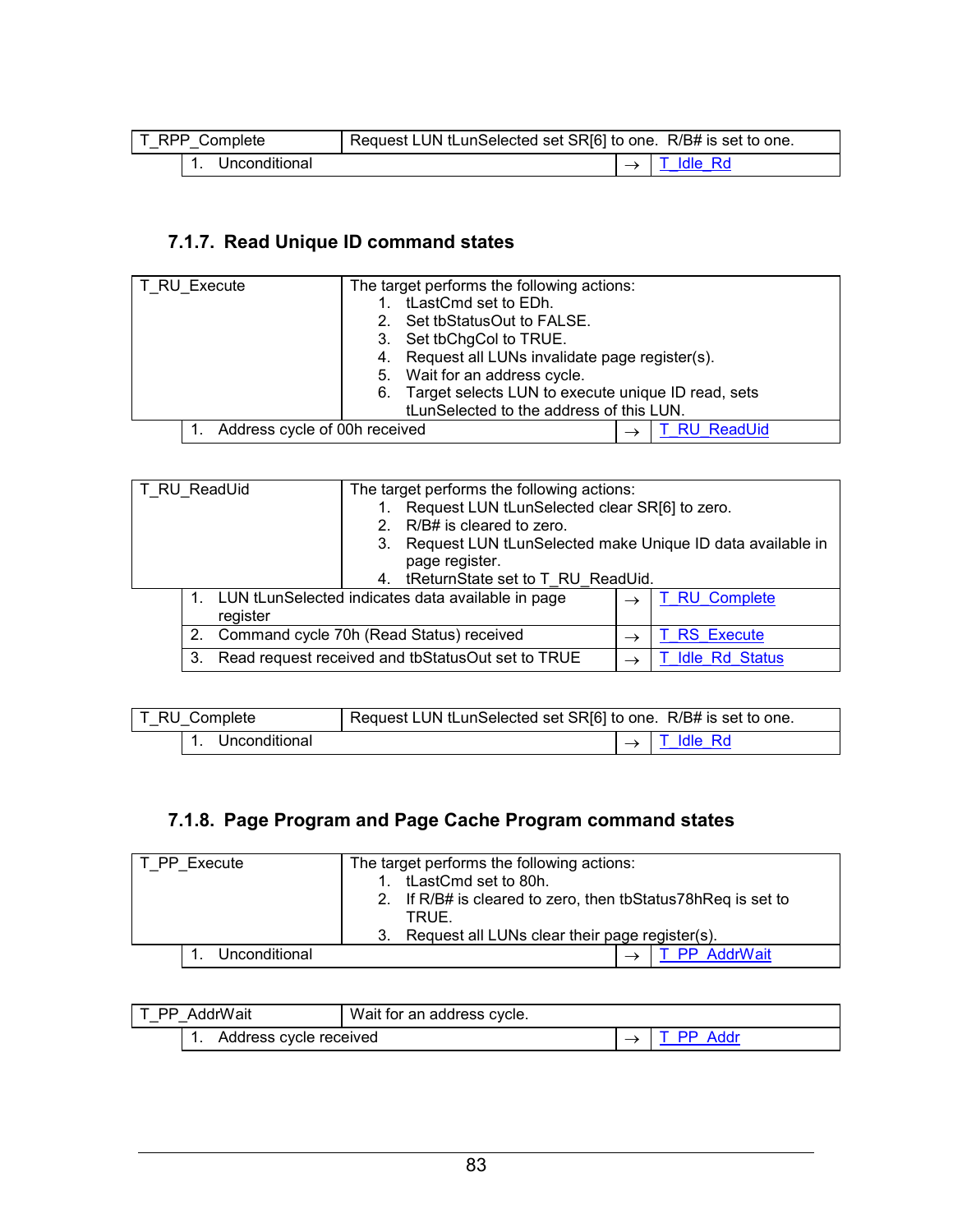<span id="page-87-0"></span>

| T PP Addr |                                | Store the address cycle received. |                  |
|-----------|--------------------------------|-----------------------------------|------------------|
|           | More address cycles required   |                                   | T PP AddrWait    |
|           | 2. All address cycles received |                                   | T PP LUN Execute |

| tLunSelected is set to the LUN indicated by the row address received.<br>T_PP_LUN_Execute<br>Target issues the Program with associated address to the LUN<br>tLunSelected. |  |  |                                 |
|----------------------------------------------------------------------------------------------------------------------------------------------------------------------------|--|--|---------------------------------|
| Unconditional                                                                                                                                                              |  |  | $\rightarrow$ T PP LUN DataWait |

| Wait for data byte/word or command cycle to be received from the<br>T PP LUN DataWait<br>host. |                                         |                                                                        |                   |
|------------------------------------------------------------------------------------------------|-----------------------------------------|------------------------------------------------------------------------|-------------------|
|                                                                                                |                                         | Data byte/word received from the host                                  | T PP LUN DataPass |
|                                                                                                | <b>FALSE</b>                            | Command cycle of 15h received and tCopyback set to $\vert \rightarrow$ | T PP Cmd Pass     |
|                                                                                                | 3. Command cycle of 10h or 11h received |                                                                        | PP Cmd Pass       |
|                                                                                                | Command cycle of 85h received<br>-4.    |                                                                        | PP ColChg         |

| T PP LUN DataPass | Pass data byte/word received from host to LUN tLunSelected |  |                                   |
|-------------------|------------------------------------------------------------|--|-----------------------------------|
| Unconditional     |                                                            |  | $\rightarrow$ I T PP LUN DataWait |

| T PP Cmd Pass |                                  |                           | Pass command received to LUN tLunSelected |  |              |
|---------------|----------------------------------|---------------------------|-------------------------------------------|--|--------------|
|               |                                  | 1. Command passed was 11h |                                           |  | T PP IlvWait |
|               | 2. Command passed was 10h or 15h |                           |                                           |  |              |

| T PP IlvWait                                                                                                                                                                                                                                        |                               | Wait for next Program to be issued. tReturnState set to<br>T PP IlvWait. |               |                       |
|-----------------------------------------------------------------------------------------------------------------------------------------------------------------------------------------------------------------------------------------------------|-------------------------------|--------------------------------------------------------------------------|---------------|-----------------------|
|                                                                                                                                                                                                                                                     | TRUE                          | Command cycle of 85h received and tCopyback set to                       | $\rightarrow$ | T PP AddrWait         |
| 2 <sub>1</sub>                                                                                                                                                                                                                                      | <b>FALSE</b>                  | Command cycle of 80h received and tCopyback set to                       | $\rightarrow$ | T PP AddrWait         |
| 3.                                                                                                                                                                                                                                                  | Command cycle of 70h received |                                                                          | $\rightarrow$ | <b>RS</b> Execute     |
| 4.                                                                                                                                                                                                                                                  | Command cycle of 78h received |                                                                          | $\rightarrow$ | <b>T RSE Execute</b>  |
| 5.                                                                                                                                                                                                                                                  |                               | Read request received and tbStatusOut set to TRUE                        |               | <b>Idle Rd Status</b> |
| NOTE:                                                                                                                                                                                                                                               |                               |                                                                          |               |                       |
| Address cycles for the Program operation being issued shall have the same LUN<br>address and page address as the preceding Program operation. The interleaved<br>address shall be different than the one issued in the preceding Program operation. |                               |                                                                          |               |                       |

| T PP ColChg            | Wait for column address cycle. |                  |
|------------------------|--------------------------------|------------------|
| Address cycle received |                                | T PP ColChg Addr |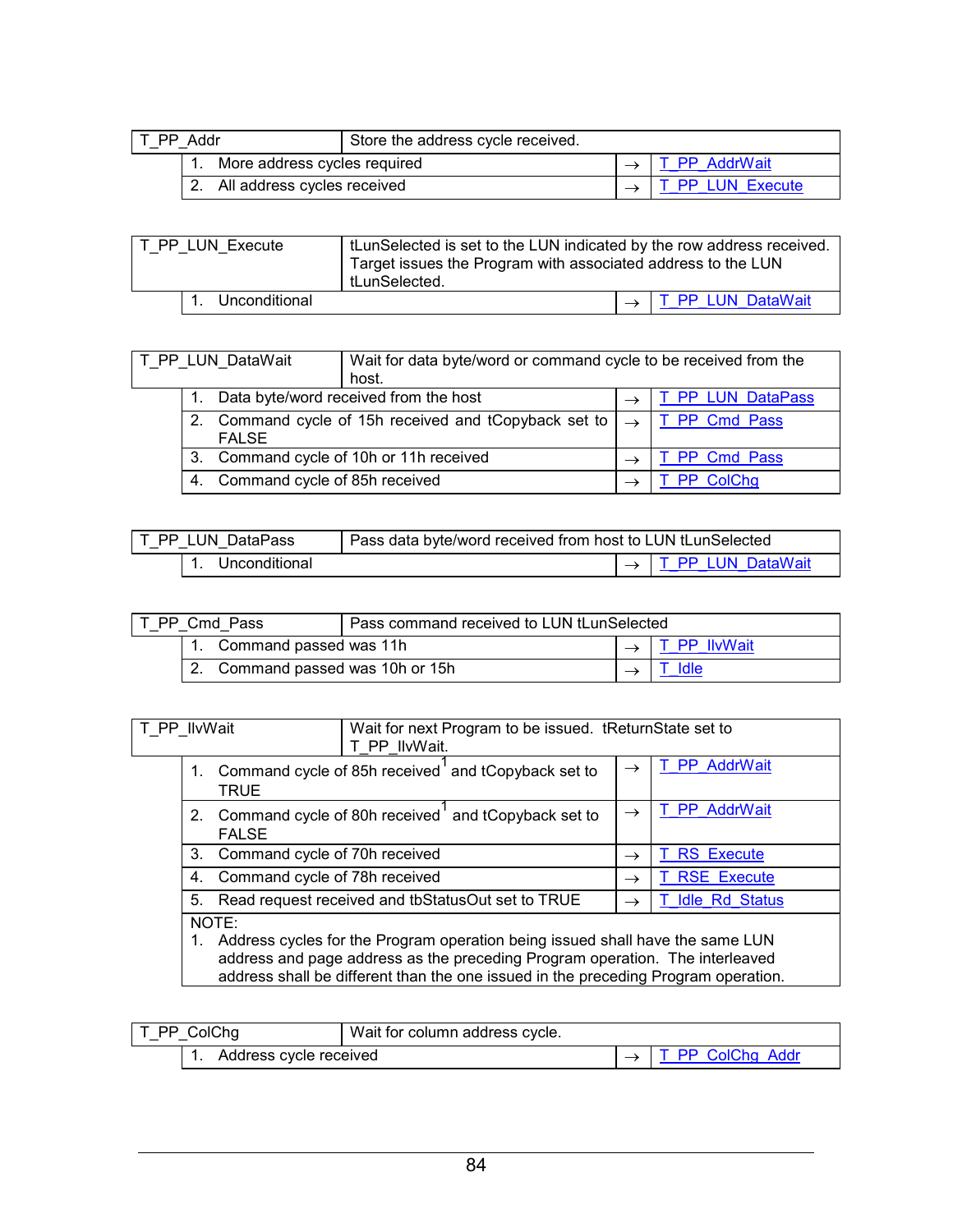<span id="page-88-0"></span>

| T PP ColChg Addr |                                        | Store the address cycle received. |                           |
|------------------|----------------------------------------|-----------------------------------|---------------------------|
|                  | 1. More column address cycles required |                                   | $\rightarrow$ T PP ColChg |
|                  | 2. All address cycles received         |                                   | T PP ColChg LUN           |

| T_PP_ColChg_LUN  | Request that LUN tLunSelected change column address to column<br>address received. |  |                                 |
|------------------|------------------------------------------------------------------------------------|--|---------------------------------|
| 1. Unconditional |                                                                                    |  | $\rightarrow$ T PP LUN DataWait |

### **7.1.9. Block Erase command states**

| T BE Execute           | The target performs the following actions:                   |
|------------------------|--------------------------------------------------------------|
|                        | tLastCmd set to 60h.                                         |
|                        | tbStatusOut set to FALSE.                                    |
|                        | 3. If R/B# is cleared to zero, then tbStatus78hReq is set to |
|                        | TRUE.                                                        |
|                        | 4. Wait for a row address cycle.                             |
| Address cycle received | <b>BE Addr</b>                                               |

| T BE Addr |                                | Store the row address cycle received. |  |                  |
|-----------|--------------------------------|---------------------------------------|--|------------------|
|           | More address cycles required   |                                       |  | T BE Execute     |
|           | 2. All address cycles received |                                       |  | T BE LUN Execute |

| T BE LUN Execute |  |               | tLunSelected is set to the LUN indicated by the row address received.<br>Target issues the Erase with associated row address to the LUN<br>tLunSelected. |                                |
|------------------|--|---------------|----------------------------------------------------------------------------------------------------------------------------------------------------------|--------------------------------|
|                  |  | Unconditional |                                                                                                                                                          | $\rightarrow$ T BE LUN Confirm |

| T BE LUN Confirm | Wait for D0h or D1h command cycle.   |                             |
|------------------|--------------------------------------|-----------------------------|
|                  | Command cycle of D0h or D1h received | $\rightarrow$ T BE Cmd Pass |

| T BE Cmd Pass |                        | Pass command received to LUN tLunSelected |  |              |
|---------------|------------------------|-------------------------------------------|--|--------------|
|               | Command passed was D1h |                                           |  | T BE IlvWait |
|               | Command passed was D0h |                                           |  | Idle         |

| BE IlvWait |                                                 | Wait for next Erase to be issued. tReturnState set to T_BE_IlvWait. |  |                       |
|------------|-------------------------------------------------|---------------------------------------------------------------------|--|-----------------------|
|            | Command cycle of 60h received                   |                                                                     |  | <b>BE Execute</b>     |
|            | Command cycle of 70h received<br>2 <sub>1</sub> |                                                                     |  | <b>RS</b> Execute     |
|            | Command cycle of 78h received<br>3.             |                                                                     |  | <b>RSE Execute</b>    |
|            |                                                 | 4. Read request received and tbStatusOut set to TRUE                |  | <b>Idle Rd Status</b> |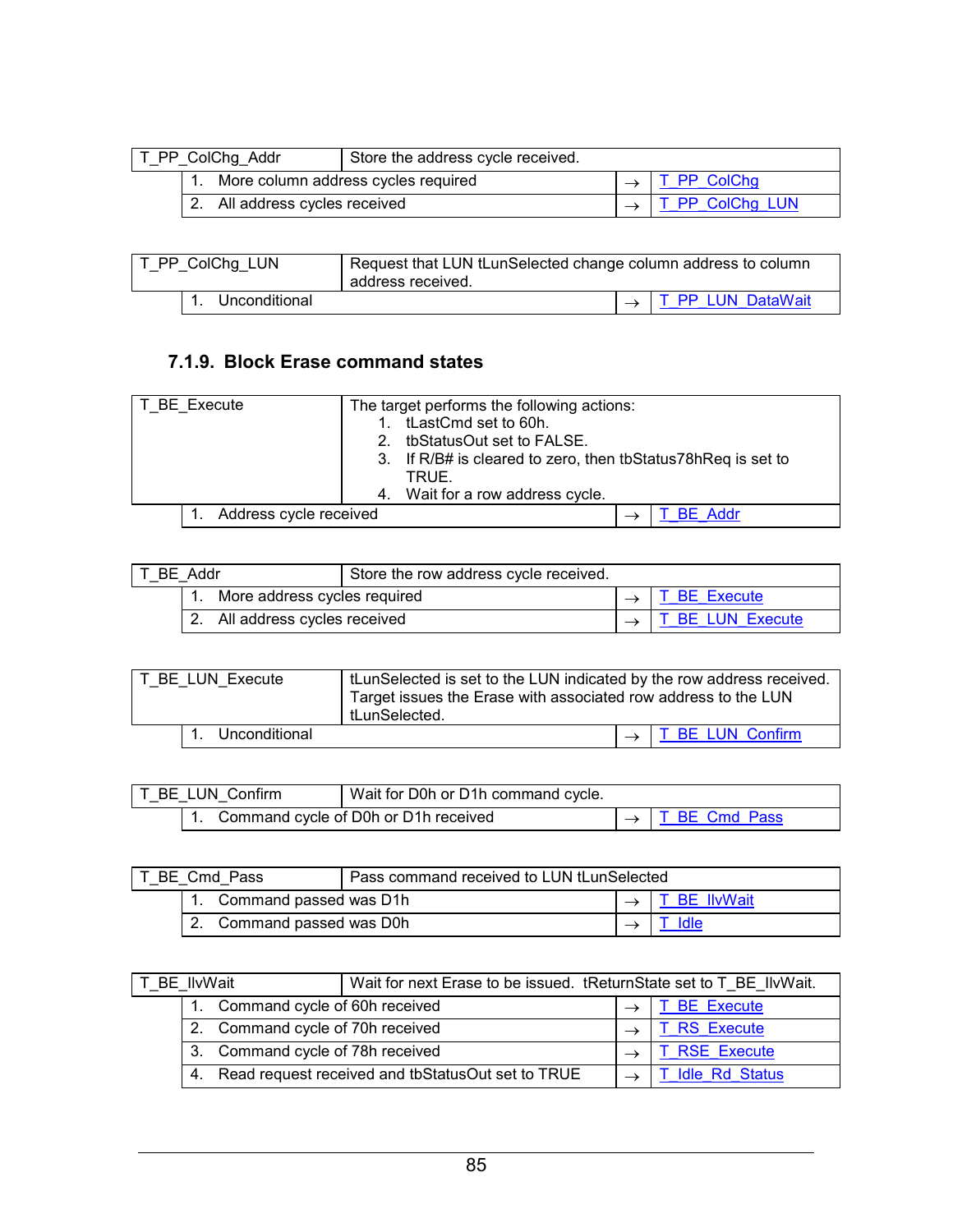### <span id="page-89-0"></span>**7.1.10. Read command states**

| T RD Execute |                         |  |                     |
|--------------|-------------------------|--|---------------------|
|              | tbStatusOut set to TRUE |  | <b>RD</b> StatusOff |
|              | Else                    |  | <b>RD</b> AddrWait  |

| RD StatusOff           |                                  | tbStatusOut set to FALSE. tReturnState set to T RD StatusOff. |  |                    |
|------------------------|----------------------------------|---------------------------------------------------------------|--|--------------------|
| Address cycle received |                                  |                                                               |  | RD Addr            |
|                        |                                  | 2. Read request received and tLastCmd set to EEh              |  | T Idle Rd XferHost |
|                        | 3. Read request received         |                                                               |  | Idle Rd LunData    |
|                        | 4. Command cycle of 05h received |                                                               |  | CR Execute         |

| T RD AddrWait             | tLastCmd set to 00h. If R/B# is cleared to zero, then tbStatus78hReg<br>is set to TRUE. Wait for an address cycle. |                         |
|---------------------------|--------------------------------------------------------------------------------------------------------------------|-------------------------|
| 1. Address cycle received |                                                                                                                    | $\rightarrow$ T RD Addr |

| RD Addr                        |  | Store the address cycle received. |                         |
|--------------------------------|--|-----------------------------------|-------------------------|
| More address cycles required   |  |                                   | T RD AddrWait           |
| 2. All address cycles received |  |                                   | <b>T RD LUN Execute</b> |

| T RD LUN Execute                                                                                                                                                                                                                                                                                              |               | The target performs the following actions:<br>tLunSelected is set to the LUN indicated by the row address<br>received.<br>Issues the Read Page with address to LUN tLunSelected.<br>Requests all idle LUNs not selected to turn off their output<br>3.<br>buffers. |  |                  |
|---------------------------------------------------------------------------------------------------------------------------------------------------------------------------------------------------------------------------------------------------------------------------------------------------------------|---------------|--------------------------------------------------------------------------------------------------------------------------------------------------------------------------------------------------------------------------------------------------------------------|--|------------------|
|                                                                                                                                                                                                                                                                                                               | Unconditional |                                                                                                                                                                                                                                                                    |  | T RD LUN Confirm |
| NOTE:<br>LUNs not selected will only turn off their output buffers if they are in an Idle state. If other<br>LUNs are active, the host shall issue a Read Status Enhanced (78h) command to ensure<br>all LUNs that are not selected turn off their output buffers prior to issuing the Read (00h)<br>command. |               |                                                                                                                                                                                                                                                                    |  |                  |

| T RD LUN Confirm | Wait for 30h, 31h, or 35h to be received.     |  |                             |
|------------------|-----------------------------------------------|--|-----------------------------|
|                  | 1. Command cycle of 30h, 31h, or 35h received |  | $\rightarrow$ T RD Cmd Pass |

| T RD Cmd Pass                 |  | Pass command received to LUN tLunSelected |  |                      |
|-------------------------------|--|-------------------------------------------|--|----------------------|
| Command passed was 35h        |  |                                           |  | <b>T RD Copyback</b> |
| Command passed was 30h or 31h |  |                                           |  | T Idle Rd            |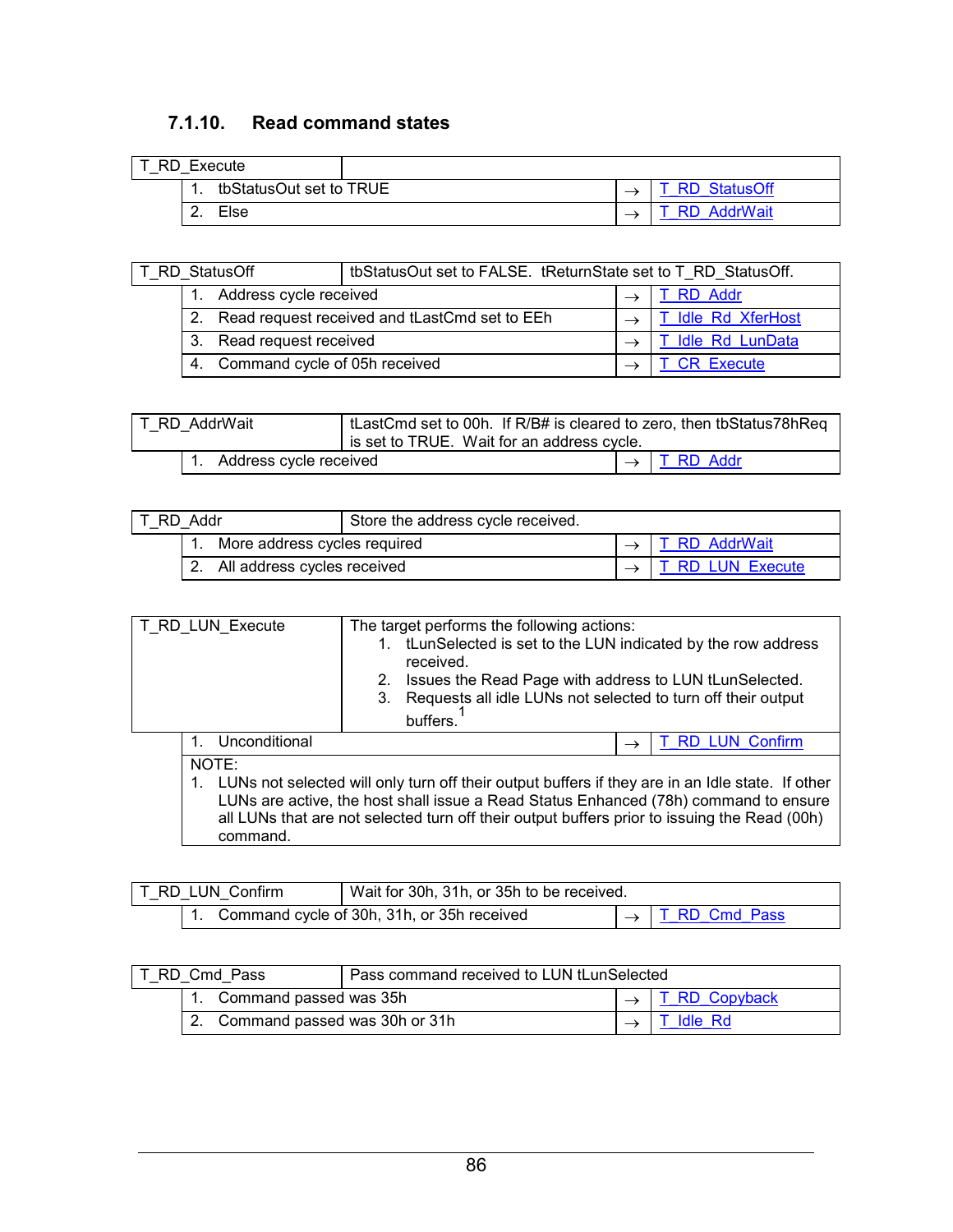<span id="page-90-0"></span>

| T_RD_Copyback |                                     |                               | tCopyback set to TRUE. tReturnState set to T RD Copyback. |               |                        |
|---------------|-------------------------------------|-------------------------------|-----------------------------------------------------------|---------------|------------------------|
|               |                                     | Command cycle of 00h received |                                                           |               | <b>RD</b> Execute      |
|               | 2 <sub>1</sub>                      | Command cycle of 05h received |                                                           |               | <b>CR Execute</b>      |
|               | Command cycle of 85h received<br>3. |                               |                                                           | $\rightarrow$ | T PP AddrWait          |
|               | Command cycle of 70h received<br>4. |                               |                                                           |               | <b>T RS Execute</b>    |
|               | Command cycle of 78h received<br>5. |                               |                                                           |               | <b>T RSE Execute</b>   |
|               | 6.                                  |                               | LUN indicates its SR[6] value transitions                 |               | T Idle RB Transition   |
|               |                                     |                               | Read request received and tbStatusOut set to TRUE         |               | <b>Idle Rd Status</b>  |
|               | Read request received<br>8.         |                               |                                                           |               | <b>Idle Rd LunData</b> |

# **7.1.11. Set Features command states**

| T SF Execute           | The target performs the following actions:          |  |
|------------------------|-----------------------------------------------------|--|
|                        | 1. tLastCmd set to EFh.                             |  |
|                        | Request all LUNs invalidate page register(s).<br>2. |  |
|                        | Wait for an address cycle.                          |  |
| Address cycle received | <b>SF Addr</b>                                      |  |

| Addr |               | Store the feature address received. |                      |
|------|---------------|-------------------------------------|----------------------|
|      | Unconditional |                                     | <b>WaitForParams</b> |

| T SF WaitForParams          | Wait for data byte to be received. |                               |
|-----------------------------|------------------------------------|-------------------------------|
| Data byte written to target |                                    | $\rightarrow$ T SF StoreParam |

| T SF StoreParam          |                         | Store parameter received. |                      |
|--------------------------|-------------------------|---------------------------|----------------------|
| More parameters required |                         |                           | T SF WaitForParams   |
|                          | All parameters received |                           | <b>T SF Complete</b> |

| T_SF_Complete                                     |  |                               | The target performs the following actions:<br>Request LUN tLunSelected clear SR[6] to zero.<br>2. R/B# is cleared to zero.<br>3. Finish Set Features command.<br>4. tReturnState set to T SF Complete. |               |                   |
|---------------------------------------------------|--|-------------------------------|--------------------------------------------------------------------------------------------------------------------------------------------------------------------------------------------------------|---------------|-------------------|
|                                                   |  | Set Features command complete |                                                                                                                                                                                                        | $\rightarrow$ | T SF UpdateStatus |
|                                                   |  |                               | Command cycle 70h (Read Status) received                                                                                                                                                               |               | <b>RS</b> Execute |
| Read request received and tbStatusOut set to TRUE |  |                               | <b>Idle Rd Status</b>                                                                                                                                                                                  |               |                   |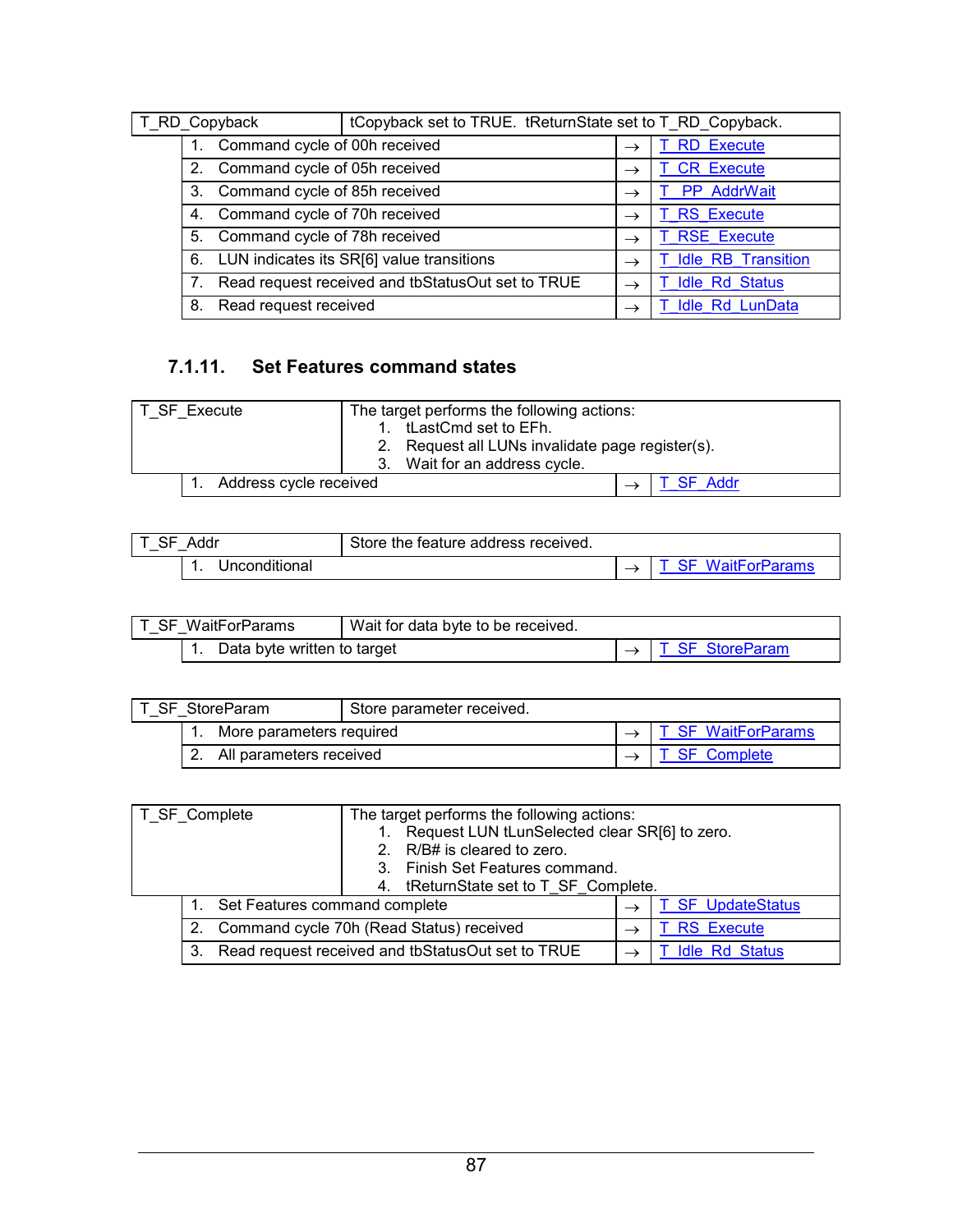<span id="page-91-0"></span>

| T SF UpdateStatus          |                             | The target performs the following actions:<br>Request LUN tLunSelected set SR[6] to one.<br>2. R/B# is set to one. |                |      |
|----------------------------|-----------------------------|--------------------------------------------------------------------------------------------------------------------|----------------|------|
|                            | tbStatusOut is set to FALSE |                                                                                                                    |                | Idle |
| tbStatusOut is set to TRUE |                             |                                                                                                                    | <b>Idle Rd</b> |      |

## **7.1.12. Get Features command states**

| T_GF_Execute           | The target performs the following actions:       |
|------------------------|--------------------------------------------------|
|                        | tLastCmd set to EEh.                             |
|                        | 2. Request all LUNs invalidate page register(s). |
|                        | 3. Set tbChgCol to FALSE.                        |
|                        | 4. Set tbStatusOut to FALSE.                     |
|                        | 5. Wait for an address cycle.                    |
| Address cycle received | GF Addr                                          |

| Addr<br>GF<br>_ | Store the feature address received. |                |
|-----------------|-------------------------------------|----------------|
| Unconditional   |                                     | RetrieveParams |

| T_GF_RetrieveParams                                     | R/B# is cleared to zero.<br>3. Retrieve parameters.<br>4. | The target performs the following actions:<br>Request LUN tLunSelected clear SR[6] to zero.<br>tReturnState set to T_GF_RetrieveParams. |                       |  |
|---------------------------------------------------------|-----------------------------------------------------------|-----------------------------------------------------------------------------------------------------------------------------------------|-----------------------|--|
|                                                         | Parameters are ready to be transferred to the host        |                                                                                                                                         | <b>T GF Ready</b>     |  |
| $2_{\cdot}$                                             | Command cycle 70h (Read Status) received                  |                                                                                                                                         | <b>RS</b> Execute     |  |
| Read request received and tbStatusOut set to TRUE<br>3. |                                                           |                                                                                                                                         | <b>Idle Rd Status</b> |  |

| T_GF_Ready    | Request LUN tLunSelected set SR[6] to one. R/B# is set to one. |  |                             |  |
|---------------|----------------------------------------------------------------|--|-----------------------------|--|
| Unconditional |                                                                |  | $\rightarrow$ T GF DataWait |  |

| T GF DataWait |                               | Wait for the read request. |  |               |
|---------------|-------------------------------|----------------------------|--|---------------|
|               | 1. Read byte request received |                            |  | T GF DataXfer |
|               | 2. Command cycle received     |                            |  | T Cmd Decode  |

| T GF DataXfer |                                                                       | Return next data byte. |  |                    |  |
|---------------|-----------------------------------------------------------------------|------------------------|--|--------------------|--|
|               | Last data byte returned                                               |                        |  | Idle               |  |
|               | $\mathcal{P}$<br>Else                                                 |                        |  | <b>GF</b> DataWait |  |
|               | NOTE:<br>Reading beyond the fourth byte returns indeterminate values. |                        |  |                    |  |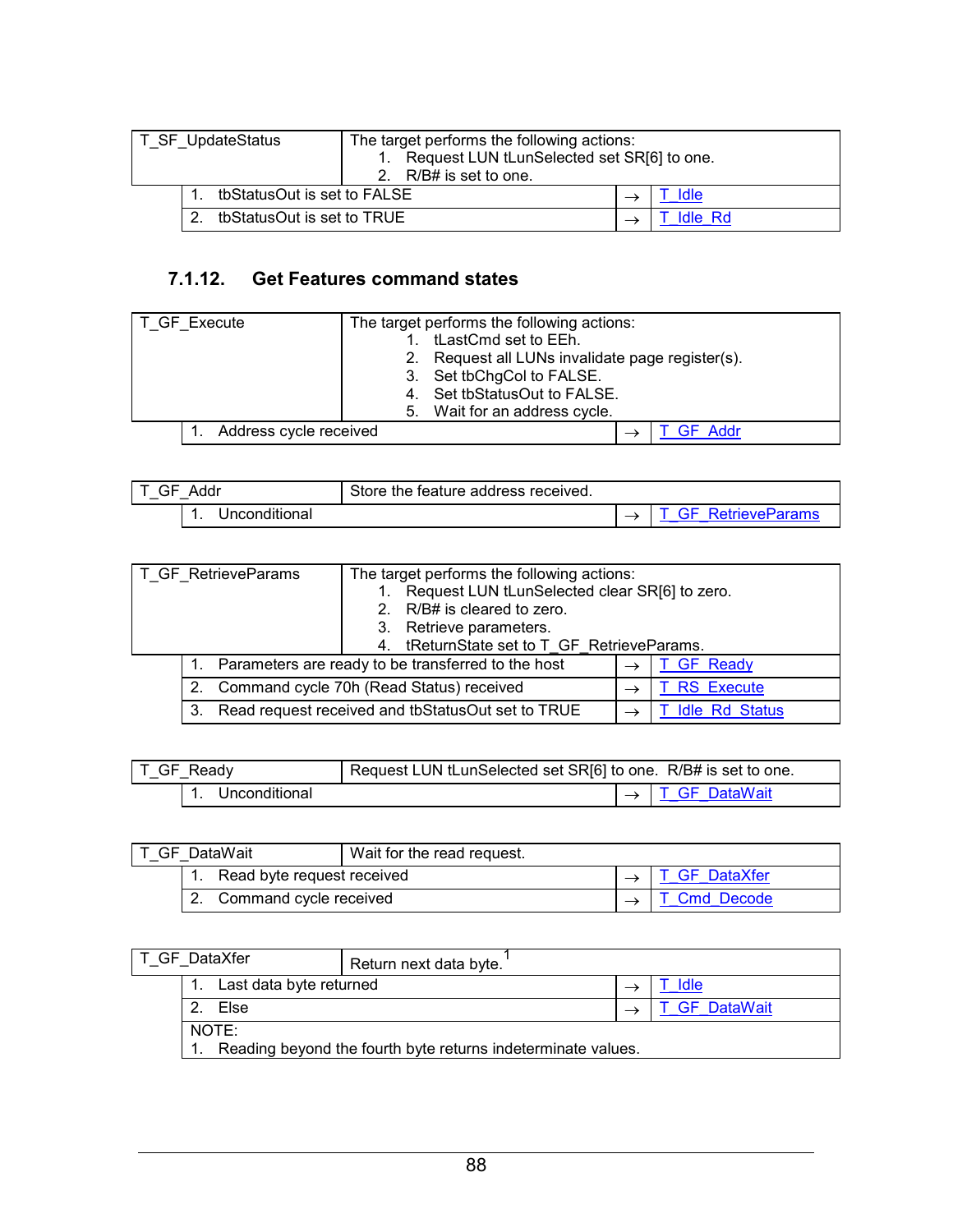## <span id="page-92-0"></span>**7.1.13. Read Status command states**

|                                | T RS Execute |                                                                                     |              |
|--------------------------------|--------------|-------------------------------------------------------------------------------------|--------------|
| tbStatus78hReg is set to FALSE |              |                                                                                     | T RS Perform |
|                                | NOTE:        | When tbStatus78hReq is set to TRUE, issuing a Read Status (70h) command is illegal. |              |

| T RS Perform |  |                            | The target performs the following actions:                           |  |  |                |
|--------------|--|----------------------------|----------------------------------------------------------------------|--|--|----------------|
|              |  |                            | tbStatusOut is set to TRUE.                                          |  |  |                |
|              |  |                            | Indicate 70h command received to LUN tLunSelected.<br>2 <sup>2</sup> |  |  |                |
|              |  | tReturnState set to T Idle |                                                                      |  |  | <b>Idle Rd</b> |
|              |  | Else                       |                                                                      |  |  | tReturnState   |

### **7.1.14. Read Status Enhanced command states**

| T RSE Execute                                                                                                                                                                                                                                                                                                                           |                            | tbStatus78hReq is set to FALSE. tbStatusOut is set to TRUE. Wait<br>for a row address cycle. |  |            |
|-----------------------------------------------------------------------------------------------------------------------------------------------------------------------------------------------------------------------------------------------------------------------------------------------------------------------------------------|----------------------------|----------------------------------------------------------------------------------------------|--|------------|
| 1.                                                                                                                                                                                                                                                                                                                                      | Row address cycle received |                                                                                              |  | T RSE Addr |
| NOTE:<br>1. The host should not issue Read Status Enhanced following a Target level command<br>(Reset, Read ID, Read Parameter Page, Read Unique ID, Set Features, Get Features).<br>The status value read from the LUN selected with Read Status Enhanced may not<br>correspond with the LUN selected during the Target level command. |                            |                                                                                              |  |            |

| T RSE Addr                         | Store the row address cycle received. |  |                             |
|------------------------------------|---------------------------------------|--|-----------------------------|
| More row address cycles required   |                                       |  | $\rightarrow$ T RSE Execute |
| 2. All row address cycles received |                                       |  | $\rightarrow$ T RSE Select  |

| 'T RSE Select |  |                            | The target performs the following actions:                    |  |              |
|---------------|--|----------------------------|---------------------------------------------------------------|--|--------------|
|               |  |                            | Set tLunSelected to LUN selected by row address received.     |  |              |
|               |  |                            | 2. Indicate 78h command and row address received to all LUNs. |  |              |
|               |  | tReturnState set to T Idle |                                                               |  | T Idle Rd    |
|               |  | Else                       |                                                               |  | tReturnState |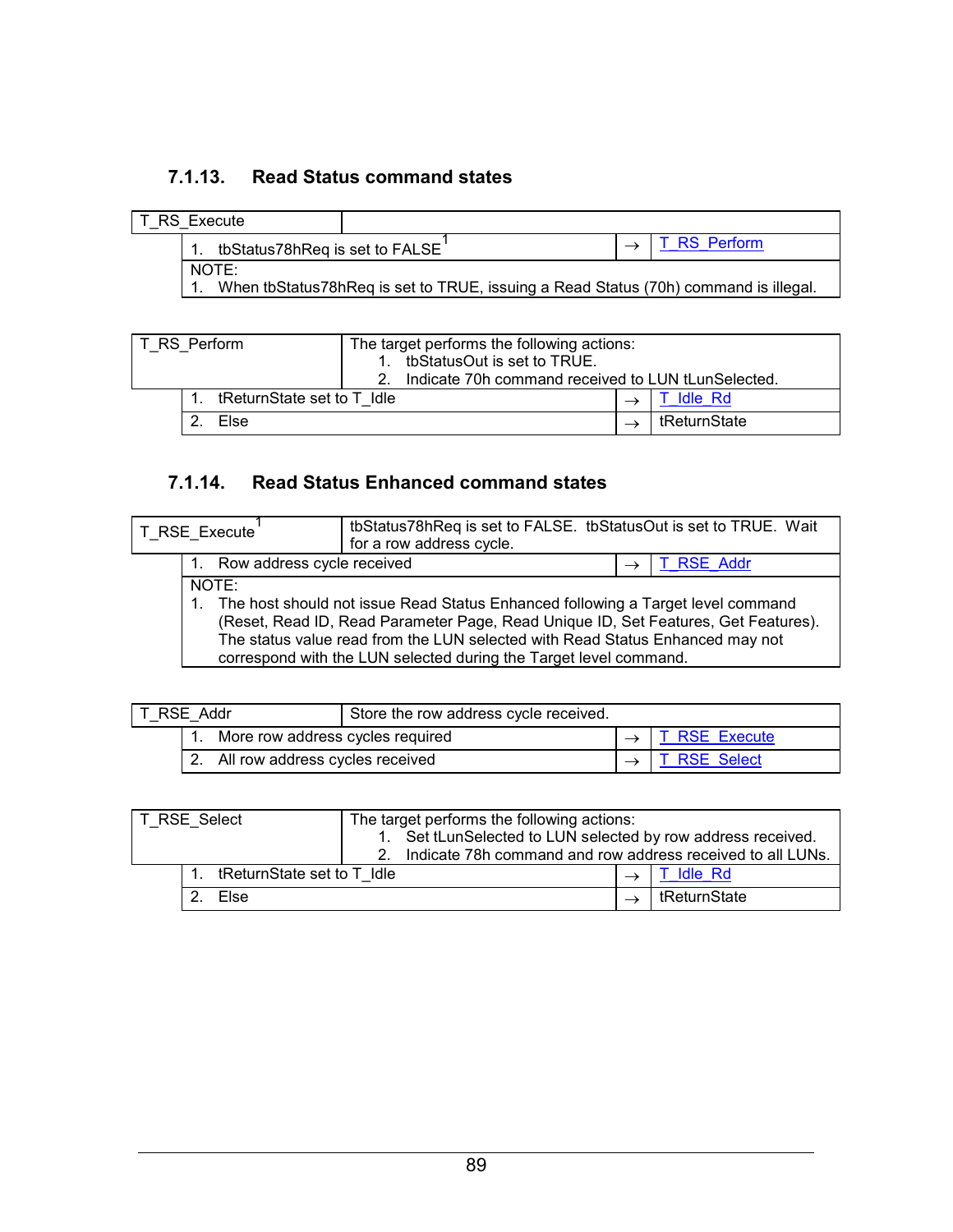### <span id="page-93-0"></span>**7.2. LUN behavioral flows**

The LUN state machine describes the allowed sequences when operating with the LUN. If none of the arcs are true, then the LUN remains in the current state.

#### **7.2.1. Variables**

This section describes variables used within the LUN state machine.

- **lunStatus** This variable contains the current LUN status register value contents. The power on value for this variable is 00h.
	- **lunFail[]** This array contains the FAIL and FAILC bits for each interleave address. For example, lunFail[3][1] contains the FAILC bit for interleaved address 3. The power on value for each variable in this array is 00b.
- **lunLastConfirm** This variable contains the last confirm command cycle (30h, 31h, 35h, 10h, 15h, 11h, D0h, D1h). The power on value for this variable is FFh.
- **lunReturnState** This variable contains the state to return to after status operations. The power on value for this variable is L\_Idle.
- **lunStatusCmd** This variable contains the last status command received. The power on value for this variable is 70h.
- **lunStatusIlv** This variable contains the interleaved address indicated in a previous 78h command. The power on value for this variable is 0h.
- **lunbInterleave** This variable is set to one when the LUN is performing an interleaved operation. The power on value for this variable is FALSE.
- **lunbIlvNextCmd** This variable is set to TRUE when the LUN is ready to receive the next interleaved command.

#### **7.2.2. Idle command states**

| Idle |                         | lunStatus[6] is set to one. lunStatus[6] value is indicated to the<br>Target. IunReturnState is set to L Idle. |  |                      |
|------|-------------------------|----------------------------------------------------------------------------------------------------------------|--|----------------------|
|      | Target request received |                                                                                                                |  | L Idle TargetRequest |
|      | NOTE:                   |                                                                                                                |  |                      |
|      | Vcc min.                | This state is entered asynchronously as a result of a power-on event when Vcc reaches                          |  |                      |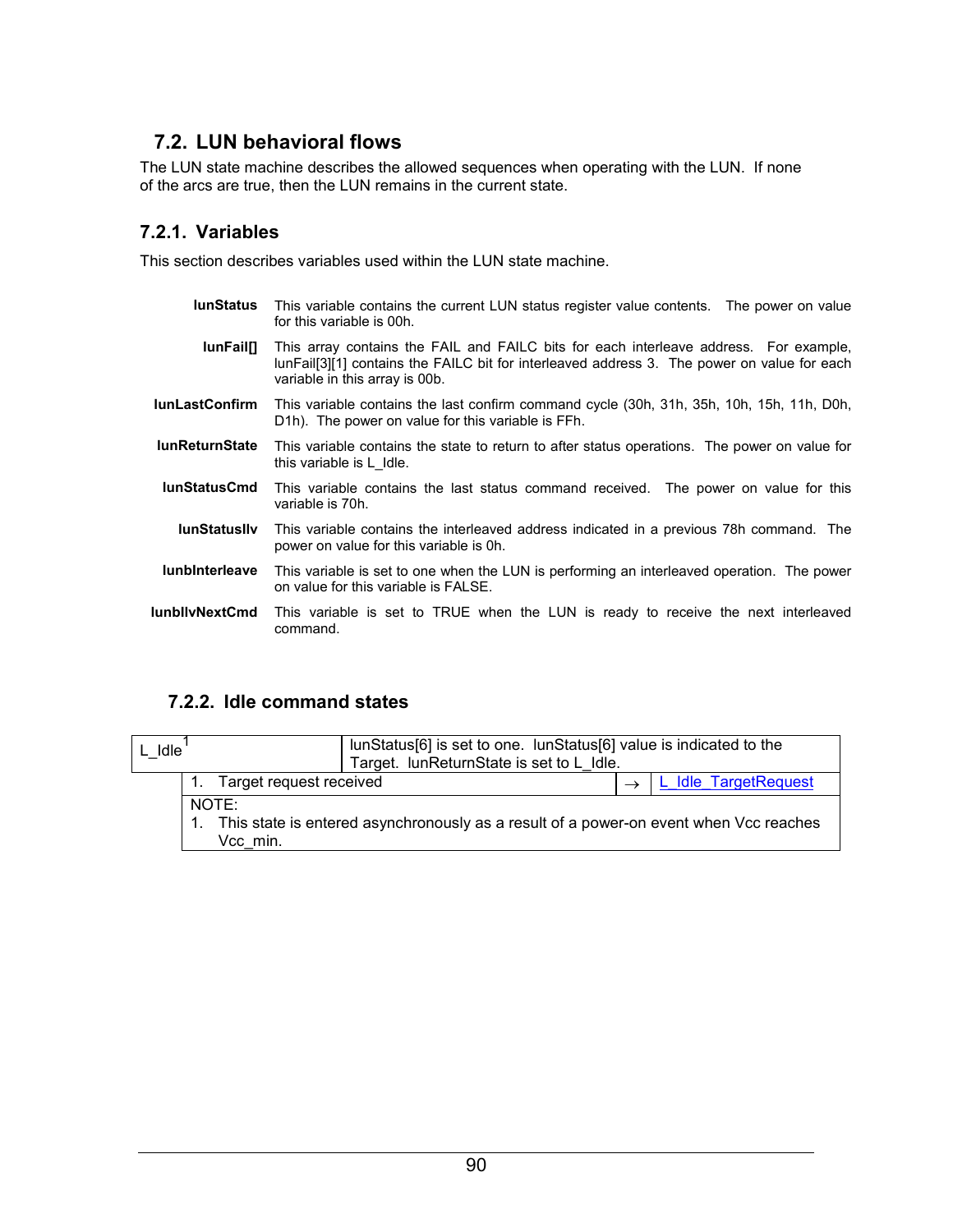<span id="page-94-0"></span>

| L_Idle_TargetRequest |    |                                     | If Target indicates an address, the address is stored by the LUN. |               |                            |
|----------------------|----|-------------------------------------|-------------------------------------------------------------------|---------------|----------------------------|
|                      |    |                                     | Target requests LUN perform a Reset                               |               | <b>RST Execute</b>         |
|                      | 2. | Target indicates WP# value          |                                                                   | $\rightarrow$ | L WP Update                |
|                      | 3. | Target requests SR register update  |                                                                   | $\rightarrow$ | <b>SR Update</b>           |
|                      | 4. |                                     | Target requests status or status command received                 | $\rightarrow$ | <b>Status Execute</b>      |
|                      | 5. |                                     | Target indicates output buffer should be turned off               | $\rightarrow$ | L Idle                     |
|                      | 6. | Target requests page register clear |                                                                   | $\rightarrow$ | <b>Idle ClearPageReg</b>   |
|                      | 7. |                                     | Target requests page register invalidate                          | $\rightarrow$ | <b>Idle InvalidPageReg</b> |
|                      | 8. |                                     | Target indicates Program request for this LUN                     | $\rightarrow$ | L PP Execute               |
|                      | 9. |                                     | Target indicates Erase request for this LUN                       | $\rightarrow$ | <b>BE</b> Execute          |
|                      |    |                                     | 10. Target indicates Read Page request for this LUN               | $\rightarrow$ | <b>RD</b> WaitForCmd       |
|                      |    |                                     | 11. Target indicates Read Parameter Page request                  | $\rightarrow$ | <b>Idle RdPp</b>           |
|                      |    |                                     | 12. Target indicates Read Unique ID request                       | $\rightarrow$ | <b>Idle RdUid</b>          |

| L_WP_Update |               | Set lunStatus <sup>[7]</sup> to the WP# value indicated by the target. |  |                |
|-------------|---------------|------------------------------------------------------------------------|--|----------------|
|             | Unconditional |                                                                        |  | lunReturnState |

| L SR Update |               | Update lunStatus as indicated by the target. |                |
|-------------|---------------|----------------------------------------------|----------------|
|             | Unconditional |                                              | lunReturnState |

| L Idle ClearPageReg<br>Set page register to all ones value. |  |                |
|-------------------------------------------------------------|--|----------------|
| Unconditional                                               |  | lunReturnState |

| Idle InvalidPageReg | Invalidate page register. |                |
|---------------------|---------------------------|----------------|
| Unconditional       |                           | lunReturnState |

| L Idle RdPp |  | The LUN performs the following actions:                                    |  |  |
|-------------|--|----------------------------------------------------------------------------|--|--|
|             |  | 1. LUN reads parameter page data into the page register.                   |  |  |
|             |  | 2. IunReturnState set to L Idle RdPp.                                      |  |  |
|             |  | Parameter page data transferred to page register<br>L Idle RdPp End        |  |  |
|             |  | Target requests status or status command received<br><b>Status Execute</b> |  |  |

| L Idle RdPp End | LUN indicates to Target that parameter page data is in page register. |  |                         |
|-----------------|-----------------------------------------------------------------------|--|-------------------------|
| Unconditional   |                                                                       |  | $\rightarrow$ L Idle Rd |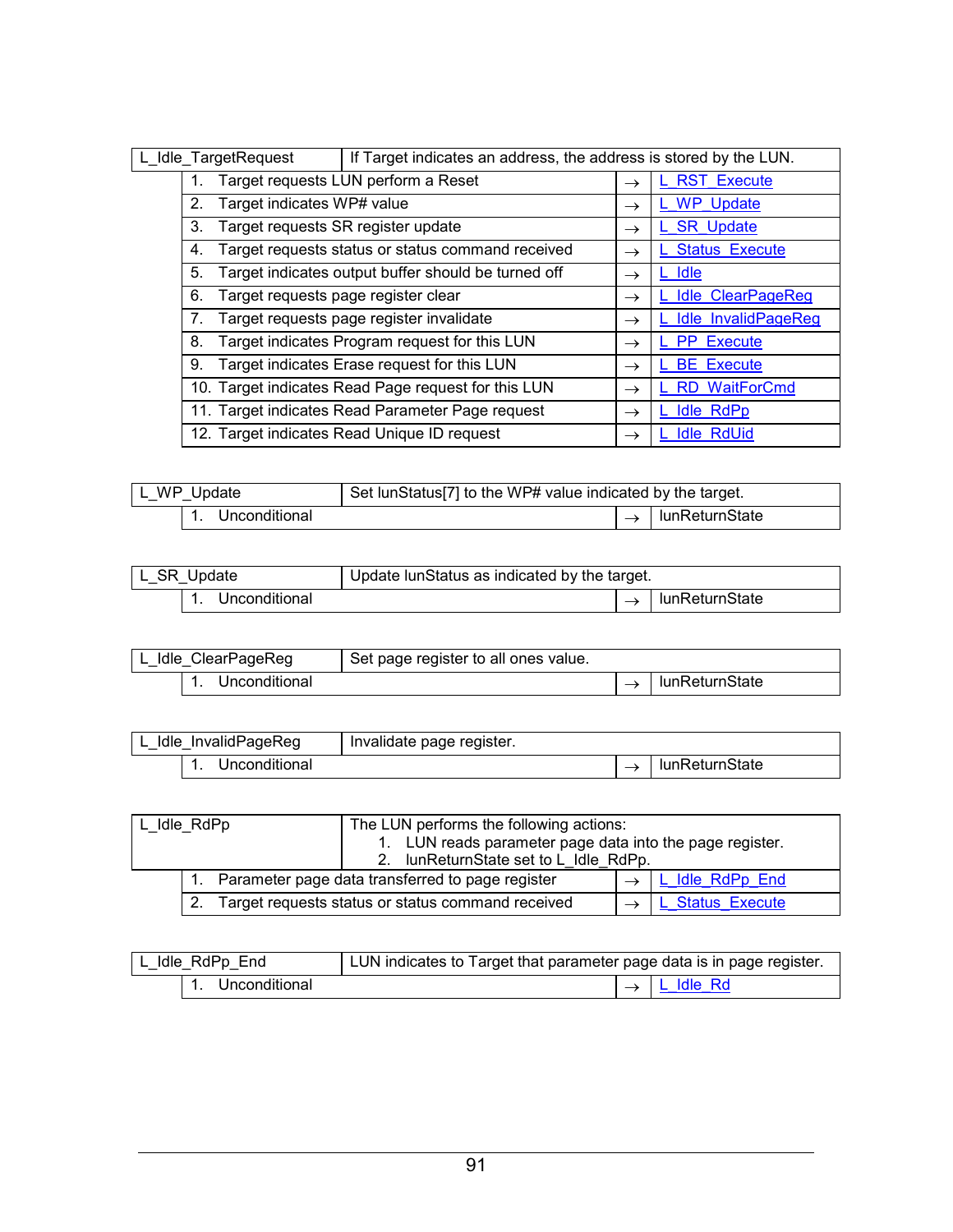<span id="page-95-0"></span>

| L Idle RdUid |  | The LUN performs the following actions:<br>1. LUN reads Unique ID data into the page register.<br>2. IunReturnState set to L Idle RdUid. |  |                  |
|--------------|--|------------------------------------------------------------------------------------------------------------------------------------------|--|------------------|
|              |  | Unique ID data transferred to page register                                                                                              |  | L Idle RdUid End |
|              |  | Target requests status or status command received                                                                                        |  | L Status Execute |

| l L Idle RdUid End | LUN indicates to Target that Unique ID data is in page register. |               |           |
|--------------------|------------------------------------------------------------------|---------------|-----------|
| Unconditional      |                                                                  | $\rightarrow$ | L Idle Rd |

#### **7.2.3. Idle Read states**

| L Idle Rd |    |                                   | lunStatus[6] is set to one. lunStatus[6] value is indicated to the<br>Target. lunReturnState is set to L Idle Rd. |  |               |                      |
|-----------|----|-----------------------------------|-------------------------------------------------------------------------------------------------------------------|--|---------------|----------------------|
|           |    |                                   | Background read operation complete                                                                                |  | $\rightarrow$ | L Idle Rd Finish     |
|           | 2. |                                   | Target requests column address be selected                                                                        |  | $\rightarrow$ | L Idle Rd ColSelect  |
|           | 3. | Read request received from Target |                                                                                                                   |  | $\rightarrow$ | L Idle Rd Xfer       |
|           | 4. | Target request received           |                                                                                                                   |  | $\rightarrow$ | L Idle TargetRequest |
|           |    |                                   | 5. Command cycle 31h (Read Cache) received                                                                        |  | $\rightarrow$ | L RD Cache Next      |
|           | 6. | lunLastConfirm is 31h             | Command cycle 3Fh (Read Cache End) received and                                                                   |  | $\rightarrow$ | L RD Cache Xfer End  |

| Idle Rd Finish | Set lunStatus[5] to one. |         |
|----------------|--------------------------|---------|
| Unconditional  |                          | ıdle Rd |

| L Idle Rd Xfer | Return to the Target the next byte (x8) or word (x16) of data from<br>page register based on Target requested. Increments column<br>address. |
|----------------|----------------------------------------------------------------------------------------------------------------------------------------------|
| Unconditional  | L Idle Rd                                                                                                                                    |

| L Idle Rd ColSelect | Select the column in the page register based on the column address<br>received from the target. |  |           |
|---------------------|-------------------------------------------------------------------------------------------------|--|-----------|
| Unconditional       |                                                                                                 |  | L Idle Rd |

### **7.2.4. Status states**

| L Status Execute                  |                                   |  |                      |
|-----------------------------------|-----------------------------------|--|----------------------|
|                                   | Target requests status value      |  | <b>Status Value</b>  |
| Target indicates 78h was received |                                   |  | L Status Enhanced    |
|                                   | Target indicates 70h was received |  | <b>Status Legacy</b> |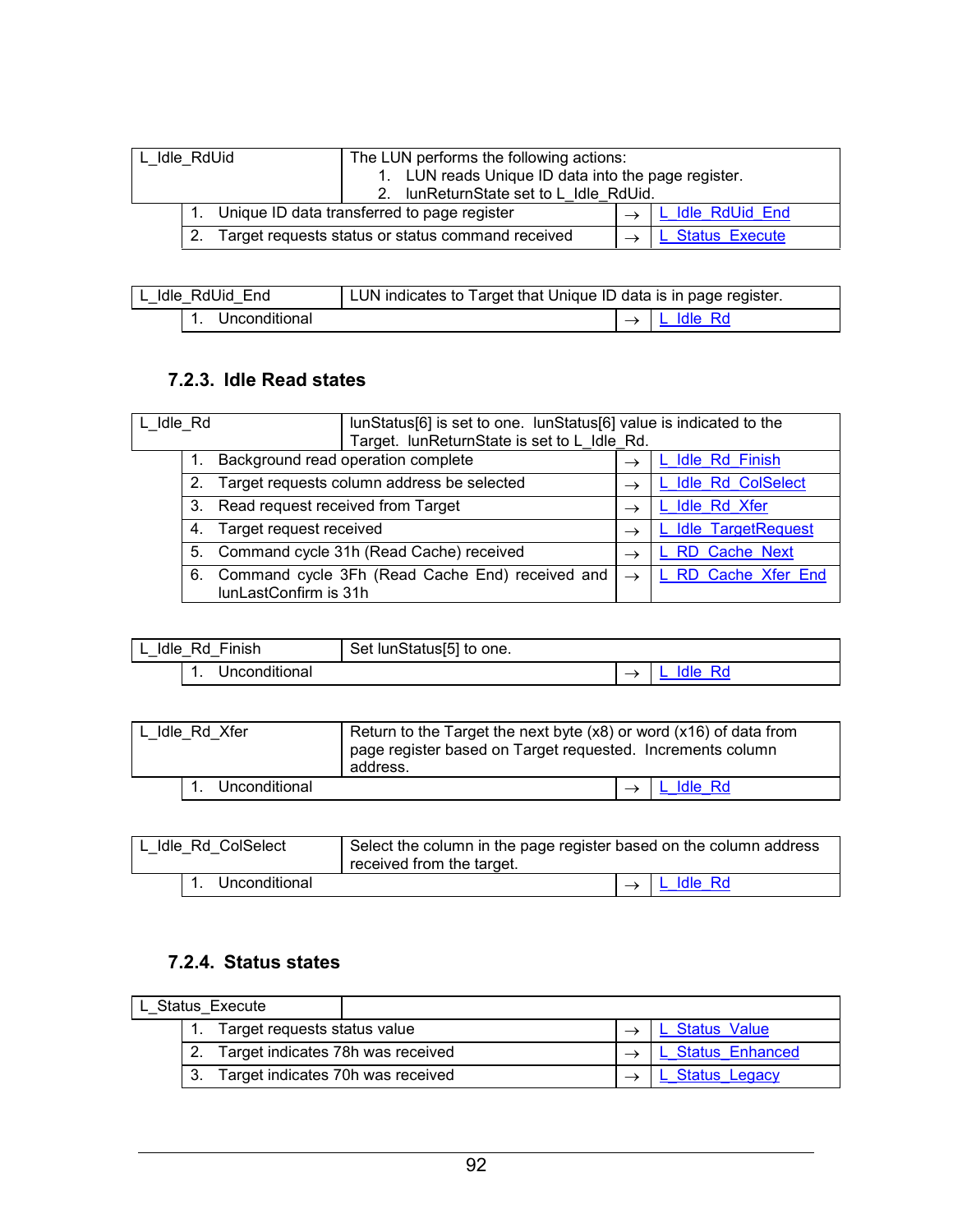<span id="page-96-0"></span>

| L Status Value |  |                             |                                                     |  |                        |
|----------------|--|-----------------------------|-----------------------------------------------------|--|------------------------|
|                |  | 70h                         | lunbinterleave set to TRUE and lunStatus Cmd set to |  | <u>Status IIv Comp</u> |
|                |  | 78h                         | lunbinterleave set to TRUE and lunStatusCmd set to  |  | . Status IIv Addr      |
|                |  | lunbInterleave set to FALSE |                                                     |  | Status Lun             |

| L Status Enhanced |                                               |                     |
|-------------------|-----------------------------------------------|---------------------|
|                   | LUN in row address indicated matches this LUN | L Status Record 78h |
| Else              |                                               | L Status Output Off |

| lunStatusCmd is set to 78h and lunStatusIIv is set to interleaved<br>L Status Record 78h<br>address indicated by Target. The LUN turns on its output buffer. |               |  |                                |
|--------------------------------------------------------------------------------------------------------------------------------------------------------------|---------------|--|--------------------------------|
|                                                                                                                                                              | Unconditional |  | $\rightarrow$   lunReturnState |

| LUN turns off its output buffer.<br>L Status Output Off |  |  |                |
|---------------------------------------------------------|--|--|----------------|
| lunReturnState set to L Idle Rd                         |  |  |                |
| Else                                                    |  |  | lunReturnState |

| L Status Legacy<br>lunStatusCmd is set to 70h. |  |                |
|------------------------------------------------|--|----------------|
| Unconditional                                  |  | lunReturnState |

| L_Status_Ilv_Comp | The LUN composes the status value to return as shown:<br>status[7:2] = $l$ unStatus[7:2]<br>status[1] = for all x, OR of $ unFail[x][1]$<br>status[0] = for all x, OR of $ unFail[x][0]$<br>Return status to the Target. |  |
|-------------------|--------------------------------------------------------------------------------------------------------------------------------------------------------------------------------------------------------------------------|--|
| Unconditional     | lunReturnState                                                                                                                                                                                                           |  |

| L Status IIv Addr | The LUN composes the status value to return as shown:<br>status[7:2] = $l$ unStatus[7:2]<br>status[1:0] = $ unFaif unStatus  v][1:0 $<br>Return status to the Target. |  |
|-------------------|-----------------------------------------------------------------------------------------------------------------------------------------------------------------------|--|
| Unconditional     | lunReturnState                                                                                                                                                        |  |

| Status Lun    | Return lunStatus to the Target. |                |
|---------------|---------------------------------|----------------|
| Unconditional |                                 | lunReturnState |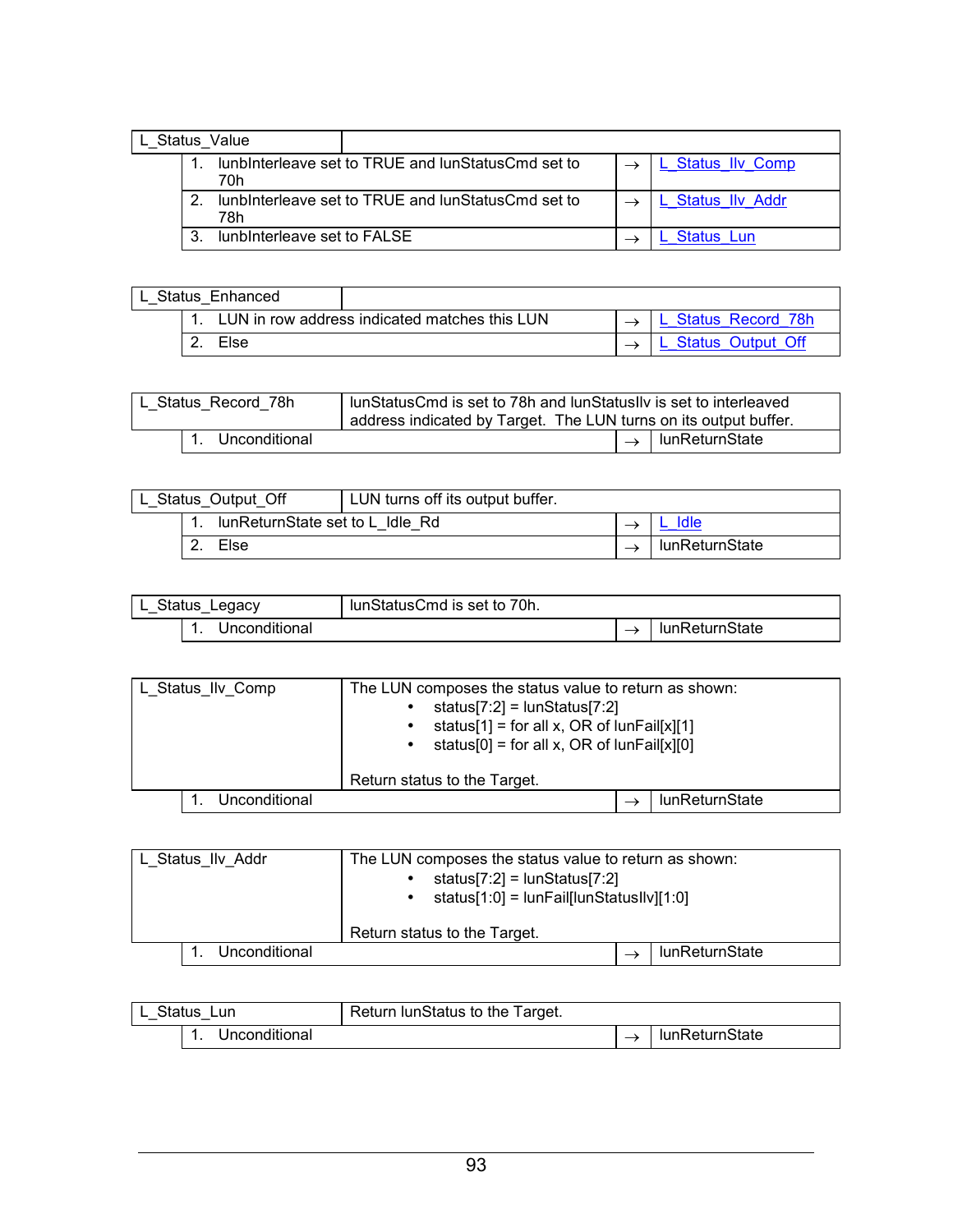### <span id="page-97-0"></span>**7.2.5. Reset states**

| L_RST_Execute |                              | The LUN performs the following actions:<br>lunStatus[6] is cleared to zero.<br>lunStatus[6] value is indicated to the Target.<br>2.<br>Perform reset of the LUN.<br>lunbinterleave is set to FALSE.<br>4.<br>lunReturnState is set to L RST Execute.<br>5. |               |                  |
|---------------|------------------------------|------------------------------------------------------------------------------------------------------------------------------------------------------------------------------------------------------------------------------------------------------------|---------------|------------------|
|               | Reset of the LUN is complete |                                                                                                                                                                                                                                                            | $\rightarrow$ | L RST Complete   |
|               | 2.                           | Target requests status or status command received                                                                                                                                                                                                          |               | L Status Execute |
|               | NOTE:                        | This state is entered asynchronously as a result of receiving an indication from the<br>Target state machine to perform a Reset.                                                                                                                           |               |                  |

| L RST Complete | The LUN performs the following actions:<br>lunStatus[1:0] are cleared to 00b.<br>1.<br>2. For all interleaved addresses x, clear lunFail[x][1:0] to 00b.<br>3. IunStatus[6] is set to one.<br>4. IunStatus[6] value is indicated to the Target.<br>Indicate to the Target state machine that Reset for this LUN is<br>5.<br>complete. |
|----------------|---------------------------------------------------------------------------------------------------------------------------------------------------------------------------------------------------------------------------------------------------------------------------------------------------------------------------------------|
| Unconditional  |                                                                                                                                                                                                                                                                                                                                       |

#### **7.2.6. Block Erase command states**

| lunbinterleave set to FALSE.<br><b>BE</b> Execute |  |                   |
|---------------------------------------------------|--|-------------------|
| Unconditional                                     |  | WaitForCmd<br>⊶ – |

| BE WaitForCmd |                            | Wait for a command cycle.  |  |            |
|---------------|----------------------------|----------------------------|--|------------|
|               | Command cycle D0h received |                            |  | L BE Erase |
|               |                            | Command cycle D1h received |  | BE llv     |

| L BE Erase    | The LUN performs the following actions:<br>1. lunStatus[6] is cleared to zero.<br>2. If lunbinterleave is TRUE, lunStatus[5] is cleared to zero.<br>3. IunStatus[6] value is indicated to the Target.<br>4. IunLastConfirm set to D0h.<br>5. Erase the requested block and any previously requested<br>blocks if lunbInterleave is set to TRUE and concurrent<br>interleaving is supported. |
|---------------|---------------------------------------------------------------------------------------------------------------------------------------------------------------------------------------------------------------------------------------------------------------------------------------------------------------------------------------------------------------------------------------------|
| Unconditional | L BE Erase Wait                                                                                                                                                                                                                                                                                                                                                                             |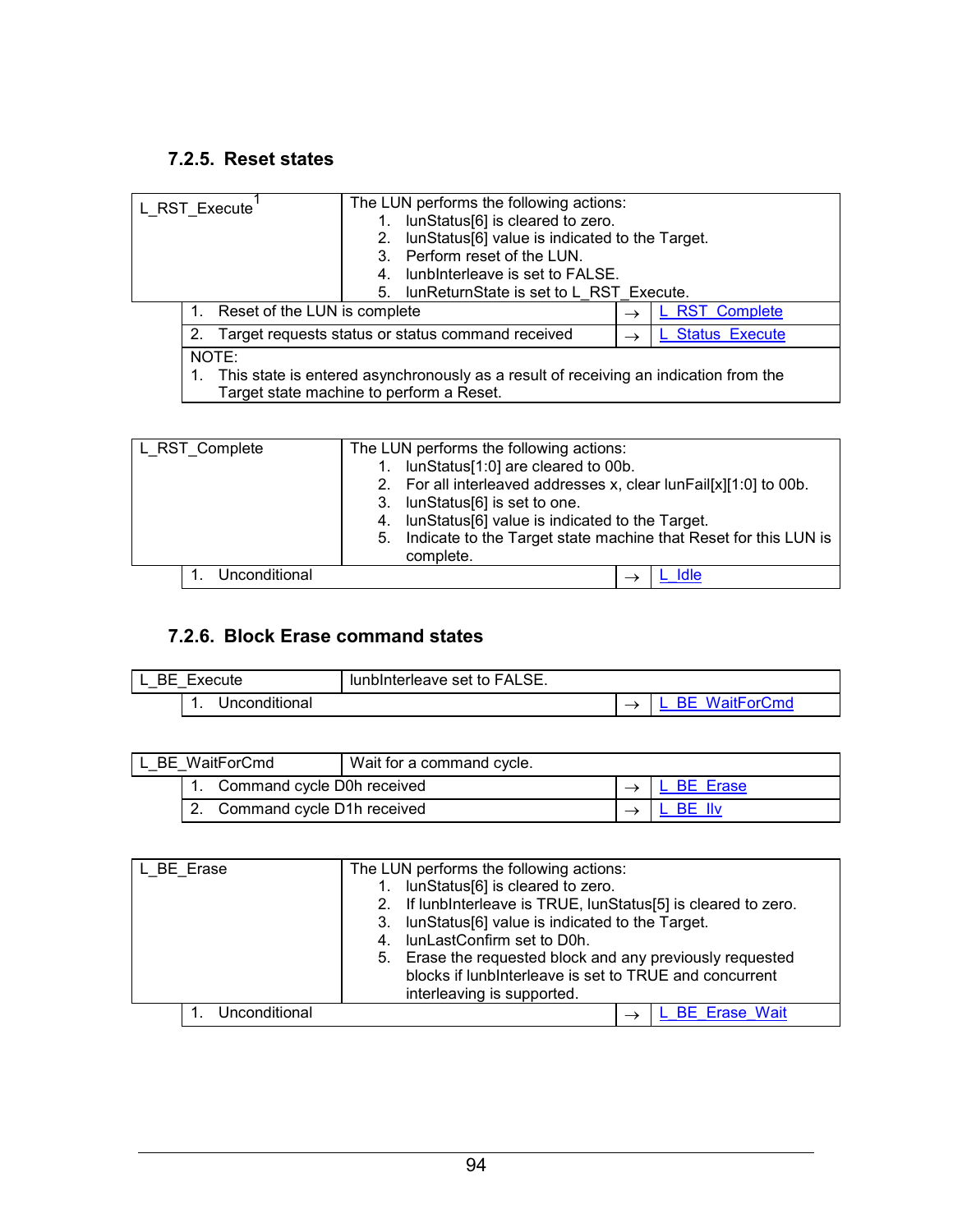<span id="page-98-0"></span>

| L BE Erase Wait            |                                           | lunReturnState set to L_BE_Erase_Wait.            |                       |
|----------------------------|-------------------------------------------|---------------------------------------------------|-----------------------|
| lunbinterleave set to TRUE |                                           | Erase of requested block(s) complete and          | BE Ilv Sts            |
|                            | Erase of requested block complete         |                                                   | <b>BE</b> Sts         |
|                            | Target requests page register clear<br>З. |                                                   | L Idle ClearPageReg   |
|                            | 4.                                        | Target requests status or status command received | <b>Status Execute</b> |

| L BE IIv      | The LUN performs the following actions in the order specified:       |
|---------------|----------------------------------------------------------------------|
|               | lunbinterleave set to TRUE.<br>1.                                    |
|               | lunLastConfirm set to D1h.<br>$2 -$                                  |
|               | 3. IunStatus[6:5] is cleared to 00b. IunStatus[6] value is           |
|               | indicated to the Target.                                             |
|               | 4. LUN begins erasing block specified if overlapped is<br>supported. |
|               | 5. IunblivNextCmd is set to FALSE.                                   |
|               | 6. LUN prepares to receive the next block to erase.                  |
| Unconditional | <b>BE</b> IIv Wait                                                   |

| L_BE_IIv_Wait                             |                                                                                          | lunReturnState set to L BE IIv Wait.                                             |  |                       |
|-------------------------------------------|------------------------------------------------------------------------------------------|----------------------------------------------------------------------------------|--|-----------------------|
| An overlapped interleaved Erase completed |                                                                                          |                                                                                  |  | L BE IIv Overlap      |
|                                           | Ready to receive the next Erase command and<br>$2_{-}$<br>lunbllvNextCmd is set to FALSE |                                                                                  |  | L BE IIv NextCmd      |
|                                           | 3.                                                                                       | Target indicates Erase request for this LUN and<br>lunbllvNextCmd is set to TRUE |  | L BE WaitForCmd       |
|                                           | Target requests status or status command received<br>4.                                  |                                                                                  |  | <b>Status Execute</b> |

| L BE IIv NextCmd | The LUN performs the following actions in the order specified:<br>lunbllvNextCmd is set to TRUE.<br>1.<br>2. If no array operations are in progress, lunStatus[5] is set to<br>one.<br>3. IunStatus[6] is set to one. IunStatus[6] value is indicated to<br>the Target. |
|------------------|-------------------------------------------------------------------------------------------------------------------------------------------------------------------------------------------------------------------------------------------------------------------------|
| Unconditional    | L BE Ilv Wait                                                                                                                                                                                                                                                           |

| L BE IIv Overlap                                                  |  | The LUN performs the following actions in the order specified for the<br>overlapped interleaved operation that completed:<br>ilvComplete set to interleave address of completed operation |  |  |  |  |                |
|-------------------------------------------------------------------|--|-------------------------------------------------------------------------------------------------------------------------------------------------------------------------------------------|--|--|--|--|----------------|
| 2. IunFail[ilvComplete][0] is set to program status of operation. |  |                                                                                                                                                                                           |  |  |  |  |                |
| If all array operations are complete, lunStatus[5] is set to one. |  |                                                                                                                                                                                           |  |  |  |  |                |
|                                                                   |  | Unconditional                                                                                                                                                                             |  |  |  |  | lunReturnState |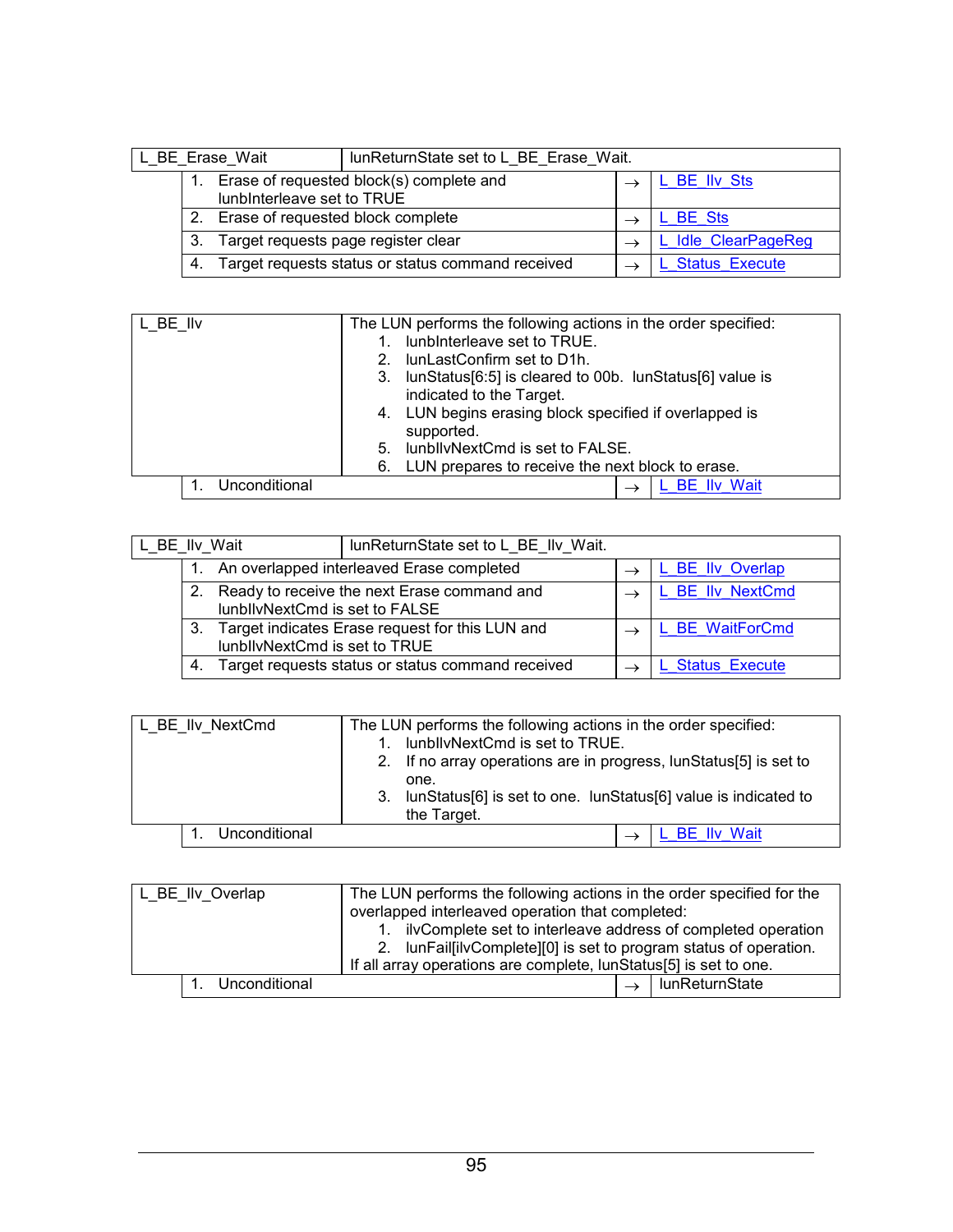<span id="page-99-0"></span>

| L BE Sts      | The LUN performs the following actions in the order specified:<br>1. IunStatus[0] is set to erase status.<br>lunStatus[6] is set to one. lunStatus[6] value is indicated to<br>2 <sub>1</sub><br>the Target. |
|---------------|--------------------------------------------------------------------------------------------------------------------------------------------------------------------------------------------------------------|
| Unconditional | Idle                                                                                                                                                                                                         |

| L BE IIv Sts  | The LUN performs the following actions in the order specified for each<br>interleaved operation that completed:<br>ilvComplete set to interleave address of completed operation.<br>2. IunFailfilvComplete][0] is set to erase status value.<br>lunStatus[6:5] is set to 11b and lunStatus[6] value is indicated to the |
|---------------|-------------------------------------------------------------------------------------------------------------------------------------------------------------------------------------------------------------------------------------------------------------------------------------------------------------------------|
|               | Target.                                                                                                                                                                                                                                                                                                                 |
| Unconditional | Idle                                                                                                                                                                                                                                                                                                                    |

### **7.2.7. Read command states**

If caching is not supported, then all actions for status bit 5 are ignored.

| L RD WaitForCmd                   |                                                                                    | lunbinterleave set to FALSE. Wait for a command cycle. |  |                 |
|-----------------------------------|------------------------------------------------------------------------------------|--------------------------------------------------------|--|-----------------|
| Command cycle 30h or 35h received |                                                                                    |                                                        |  | L RD ArrayRead  |
|                                   | Command cycle 31h received and lunLastConfirm equal $\rightarrow$<br>to 30h or 31h |                                                        |  | L RD Cache Xfer |

| L_RD_ArrayRead |                                 | The LUN performs the following actions:           |                                                           |  |                       |
|----------------|---------------------------------|---------------------------------------------------|-----------------------------------------------------------|--|-----------------------|
|                |                                 | lunStatus[6:5] is cleared to 00b.                 |                                                           |  |                       |
|                |                                 | 2. IunStatus[6] value is indicated to the Target. |                                                           |  |                       |
|                |                                 |                                                   | 3. IunLastConfirm set to last command cycle (30h or 35h). |  |                       |
|                |                                 |                                                   | 4. Read the requested page from the array.                |  |                       |
|                |                                 |                                                   | 5. IunReturnState set to L RD ArrayRead.                  |  |                       |
|                | Read of requested page complete |                                                   |                                                           |  | L RD Complete         |
|                |                                 |                                                   | Target requests status or status command received         |  | <b>Status Execute</b> |

| L RD Complete | Target. | lunStatus[6:5] is set to 11b. lunStatus[6] value is indicated to the |  |           |
|---------------|---------|----------------------------------------------------------------------|--|-----------|
| Unconditional |         |                                                                      |  | L Idle Rd |

| L RD Cache Next | Select the next row address as the sequential increasing row address<br>to the last page read. |  |                               |
|-----------------|------------------------------------------------------------------------------------------------|--|-------------------------------|
| Unconditional   |                                                                                                |  | $\rightarrow$ L RD Cache Xfer |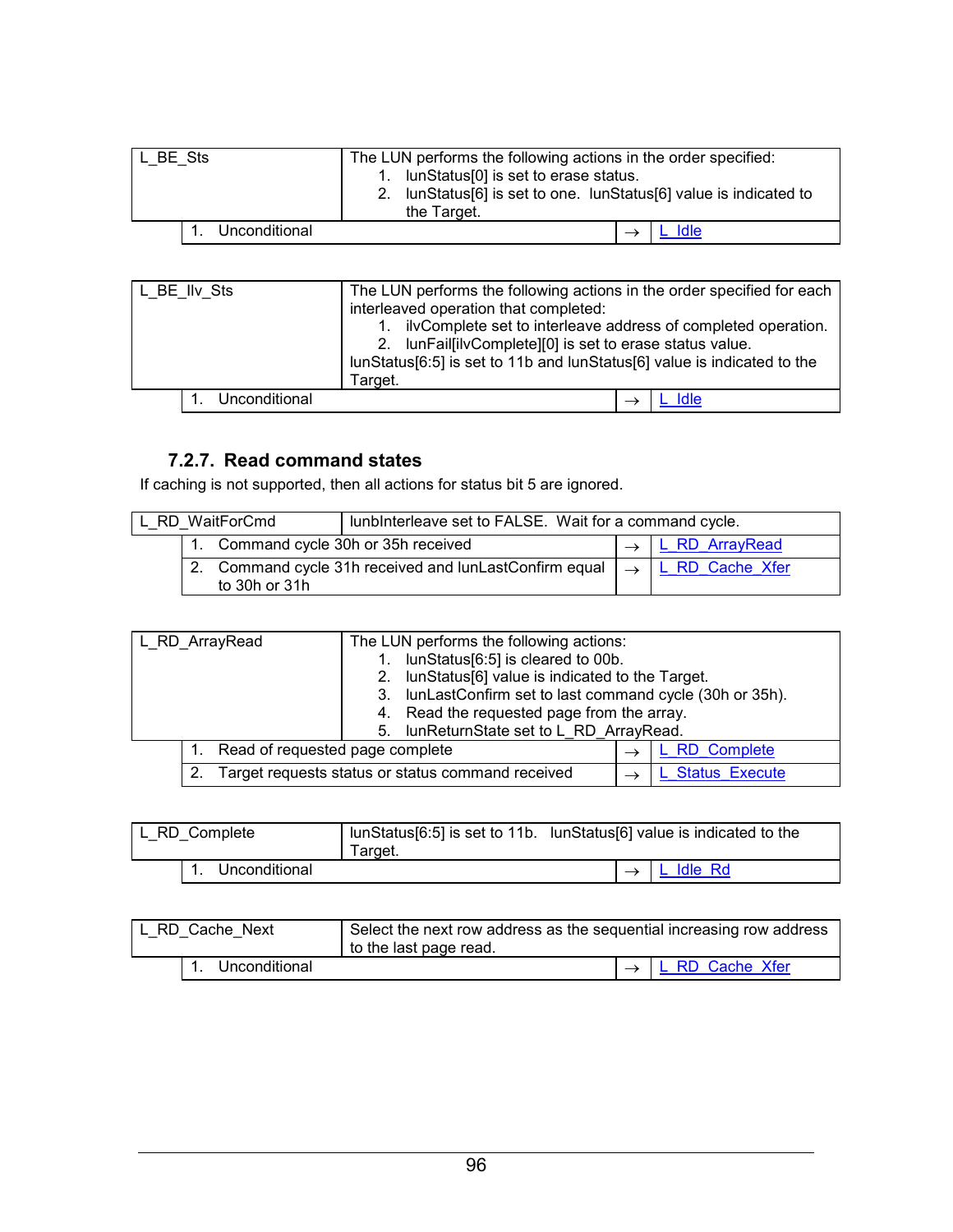<span id="page-100-0"></span>

| L_RD_Cache_Xfer |           | The LUN performs the following actions:<br>lunStatus[6:5] is cleared to 00b. lunStatus[6] value is<br>indicated to the Target.<br>lunLastConfirm set to 31h.<br>Begin background read operation for selected address. |  |                       |
|-----------------|-----------|-----------------------------------------------------------------------------------------------------------------------------------------------------------------------------------------------------------------------|--|-----------------------|
|                 |           | 3.                                                                                                                                                                                                                    |  |                       |
|                 |           | lunReturnState set to L RD Cache Xfer.                                                                                                                                                                                |  |                       |
|                 |           | Data available in page register for previous read                                                                                                                                                                     |  | L RD Cache Sts        |
|                 | operation |                                                                                                                                                                                                                       |  |                       |
|                 |           | Target requests status or status command received                                                                                                                                                                     |  | <b>Status Execute</b> |

| L RD_Cache_Xfer_End |           | The LUN performs the following actions:<br>lunStatus[6] is cleared to zero.<br>lunStatus[6] value is indicated to the Target.<br>2 <sub>1</sub><br>lunLastConfirm set to 3Fh.<br>3 |                    |
|---------------------|-----------|------------------------------------------------------------------------------------------------------------------------------------------------------------------------------------|--------------------|
|                     |           | lunReturnState set to L RD Cache Xfer End.<br>4.                                                                                                                                   |                    |
|                     | operation | Data available in page register for previous read                                                                                                                                  | L RD Cache Sts End |
|                     |           | Target requests status or status command received                                                                                                                                  | L Status Execute   |

| L RD Cache Sts | lunStatus[6] is set to one. lunStatus[6] value is indicated to the<br>Target. |  |                    |
|----------------|-------------------------------------------------------------------------------|--|--------------------|
| Unconditional  |                                                                               |  | <u>I L Idle Rd</u> |

| L RD Cache Sts End | lunStatus[6:5] is set to 11b. lunStatus[6] value is indicated to the<br>Target. |  |           |
|--------------------|---------------------------------------------------------------------------------|--|-----------|
| Unconditional      |                                                                                 |  | L Idle Rd |

#### **7.2.8. Page Program and Page Cache Program command states**

If caching or overlapped interleaving is not supported, then all actions for status bit 5 are ignored. If caching is not supported, then all actions for status bit 1 are ignored.

| ecute? |                             | FALSE.<br>lunbinterleave set to ' |  |
|--------|-----------------------------|-----------------------------------|--|
|        | <i>Inconditional</i><br>. . |                                   |  |

| L PP Addr |               | The LUN performs the following actions in the order specified:<br>1. Records address received from the Target.<br>2. If interleaved addressing is supported, selects the correct<br>page register based on the interleaved address.<br>3. Selects the column in the page register based on the column |  |  |
|-----------|---------------|-------------------------------------------------------------------------------------------------------------------------------------------------------------------------------------------------------------------------------------------------------------------------------------------------------|--|--|
|           |               | address received.                                                                                                                                                                                                                                                                                     |  |  |
|           | Unconditional | L PP WaitForData                                                                                                                                                                                                                                                                                      |  |  |

| PP WaitForData | Wait for data to be received. IunReturnState is set to |
|----------------|--------------------------------------------------------|
|                | . PP WaitForData.                                      |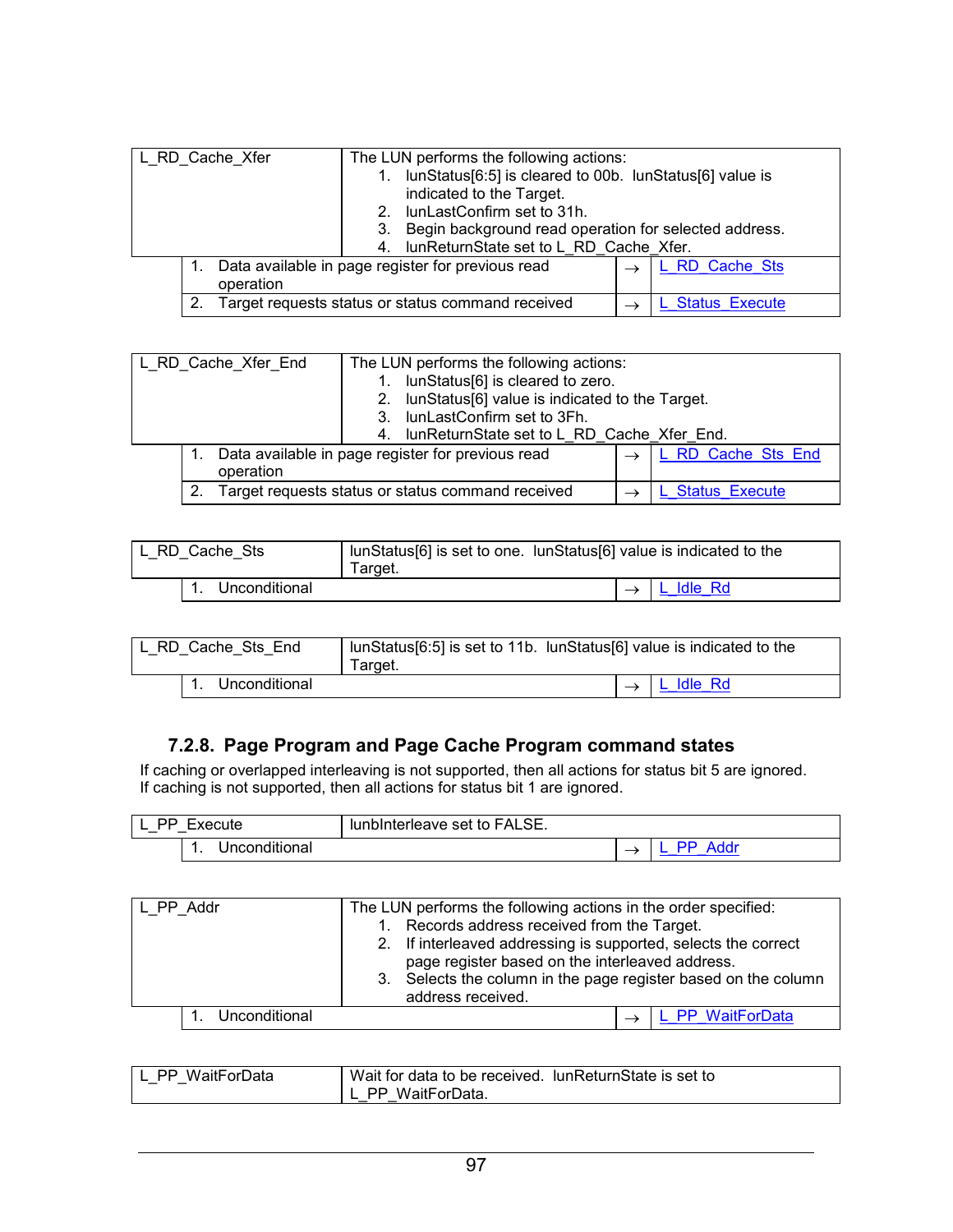|                | Target passes data byte or word to LUN          | L PP AcceptData     |
|----------------|-------------------------------------------------|---------------------|
|                | 2. Command cycle 10h (program execute) received | PP Prog             |
|                | 3. Command cycle 15h (cache program) received   | PP Cache            |
|                | 4. Command cycle 11h (interleave) received      | PP II <sub>V</sub>  |
| 5 <sub>1</sub> | Target requests column address be selected      | <b>PP ColSelect</b> |

| L PP AcceptData  | Write the byte $(x8)$ or word $(x16)$ of data into the selected column<br>' address in the page register. Increments column address. |  |                                |
|------------------|--------------------------------------------------------------------------------------------------------------------------------------|--|--------------------------------|
| 1. Unconditional |                                                                                                                                      |  | $\rightarrow$ L PP WaitForData |

| L_PP_Prog     | The LUN performs the following actions in the order specified:<br>4. IunStatus[6:5] is cleared to 00h. IunStatus[6] value is<br>indicated to the Target.<br>5. IunLastConfirm set to 10h.<br>6. LUN begins programming page specified and any previous |
|---------------|--------------------------------------------------------------------------------------------------------------------------------------------------------------------------------------------------------------------------------------------------------|
|               | pages specified if lunbInterleave is TRUE and concurrent<br>interleaving is supported.                                                                                                                                                                 |
| Unconditional | L PP Prog Wait                                                                                                                                                                                                                                         |

| L PP Prog Wait                | lunReturnState set to L PP Prog Wait.                                      |  |                  |
|-------------------------------|----------------------------------------------------------------------------|--|------------------|
| lunbInterleave is set to TRUE | Write of all requested pages are complete and                              |  | L PP IIv Sts     |
| 2.<br>is cleared to FALSE     | Write of requested page is complete and lunbinterleave $\vert \rightarrow$ |  | L PP Sts         |
| 3.                            | Target requests status or status command received                          |  | L Status Execute |

| L PP Cache |               | The LUN performs the following actions in the order specified:       |  |  |  |
|------------|---------------|----------------------------------------------------------------------|--|--|--|
|            |               | 1. IunStatus[6:5] is cleared to 00b. IunStatus[6] value is           |  |  |  |
|            |               | indicated to the Target.                                             |  |  |  |
|            |               | 2. IunLastConfirm set to 15h.                                        |  |  |  |
|            |               | Wait for the page register to become available for data input.<br>3. |  |  |  |
|            |               | 4. Start background program operation.                               |  |  |  |
|            | Unconditional | L PP Cache Wait                                                      |  |  |  |

| L PP Cache Wait |  | lunReturnState is set to L PP Cache Wait.            |  |                  |
|-----------------|--|------------------------------------------------------|--|------------------|
|                 |  | 1. Page register available for data input            |  | L PP CacheRdy    |
|                 |  | 2. Target requests status or status command received |  | L Status Execute |

| L PP CacheRdy | The LUN performs the following actions:                                                                                            |
|---------------|------------------------------------------------------------------------------------------------------------------------------------|
|               | 1. If lunbinterleave is set to FALSE, then lunStatus[1] is set to<br>the value of lunStatus[0].                                    |
|               | 2. If lunbinterleave is set to TRUE, then for all interleaved<br>addresses, x, lunFail[x][1] is set to the value of lunFail[x][0]. |
|               | 3. IunStatus [6] is set to one. IunStatus [6] value is indicated to<br>the Target.                                                 |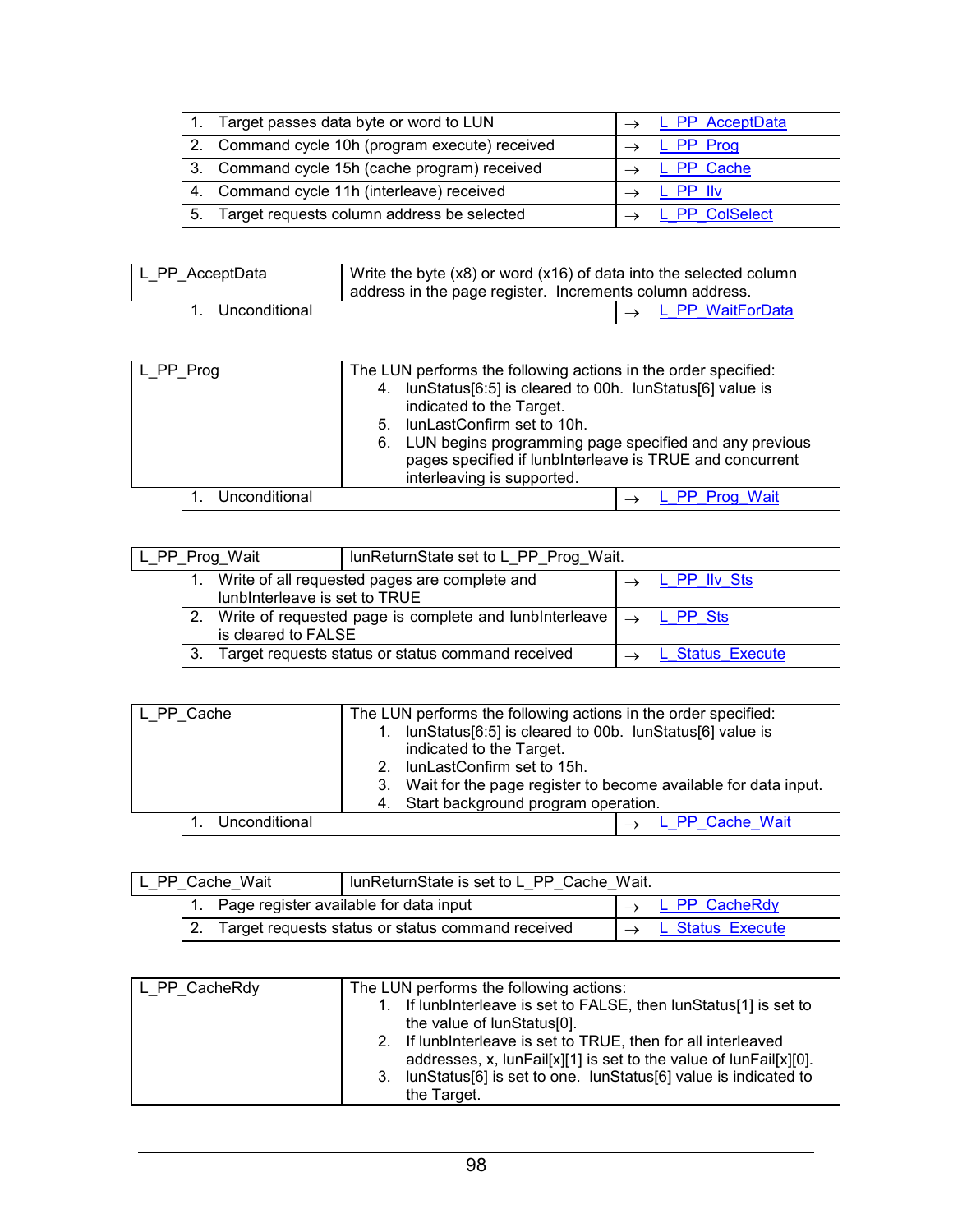<span id="page-102-0"></span>

| <br><br>п<br>наг<br>. . | $\sim$ |
|-------------------------|--------|

| lunReturnState set to L_PP_CacheRdy_Wait.<br>L PP CacheRdy Wait |                                                                                     |                                                   |                     |
|-----------------------------------------------------------------|-------------------------------------------------------------------------------------|---------------------------------------------------|---------------------|
|                                                                 | Previous cache operation complete and lunbinterleave $  \rightarrow$<br>set to TRUE |                                                   | L PP IIv Cache Sts  |
|                                                                 | 2. Previous cache operation complete                                                |                                                   | L PP Cache Sts      |
|                                                                 | Target indicates Program request for this LUN<br>3.                                 |                                                   | L PP Addr           |
|                                                                 | Target requests page register clear<br>4.                                           |                                                   | L Idle ClearPageReg |
|                                                                 | 5.                                                                                  | Target requests status or status command received | L Status Execute    |

| L PP IIv |               | The LUN performs the following actions in the order specified: |  |  |
|----------|---------------|----------------------------------------------------------------|--|--|
|          |               | lunbinterleave set to TRUE.                                    |  |  |
|          |               | 2. IunStatus[6:5] is cleared to 00b. IunStatus[6] value is     |  |  |
|          |               | indicated to the Target.                                       |  |  |
|          |               | 3. IunLastConfirm set to 11h.                                  |  |  |
|          |               | lunbllvNextCmd is set to FALSE.<br>4.                          |  |  |
|          |               | 5. LUN begins programming page specified if overlapped         |  |  |
|          |               | interleaving is supported.                                     |  |  |
|          |               | 6. Prepare to receive next page to program.                    |  |  |
|          | Unconditional | <b>PP IIv Wait</b>                                             |  |  |

| lunReturnState set to L_PP_IIv_Wait.<br>L PP IIv Wait |                                |                                                   |               |                       |
|-------------------------------------------------------|--------------------------------|---------------------------------------------------|---------------|-----------------------|
|                                                       |                                | An overlapped interleaved Program completed       |               | L PP IIv Overlap      |
|                                                       |                                | 2. A previous cache Program completed             | $\rightarrow$ | L PP IIv Cache Sts    |
| 3.                                                    | lunbllvNextCmd is set to FALSE | Ready to receive the next Program command and     |               | L PP IIv NextCmd      |
| 4.                                                    | lunbllvNextCmd is set to TRUE  | Target indicates Program request for this LUN and |               | L PP Addr             |
| 5.                                                    |                                | Target requests status or status command received |               | <b>Status Execute</b> |

| L_PP_IIv_NextCmd | The LUN performs the following actions in the order specified:    |  |  |  |
|------------------|-------------------------------------------------------------------|--|--|--|
|                  | lunbllvNextCmd is set to TRUE.                                    |  |  |  |
|                  | 2. If no array operations are in progress, lunStatus[5] is set to |  |  |  |
|                  | one.                                                              |  |  |  |
|                  | 3. IunStatus[6] is set to one. IunStatus[6] value is indicated to |  |  |  |
|                  | the Target.                                                       |  |  |  |
| Unconditional    | L PP IIv Wait                                                     |  |  |  |

| The LUN performs the following actions in the order specified:<br>L PP Sts |                                                                |  |  |
|----------------------------------------------------------------------------|----------------------------------------------------------------|--|--|
|                                                                            | 1. IunStatus[1] is set to program status of previous operation |  |  |
|                                                                            | 2. IunStatus[0] is set to program status of final operation    |  |  |
|                                                                            | 3. IunStatus[6:5] is set to 11b.                               |  |  |
|                                                                            | 4. IunStatus[6] value is indicated to the Target.              |  |  |
| Unconditional                                                              | Idle                                                           |  |  |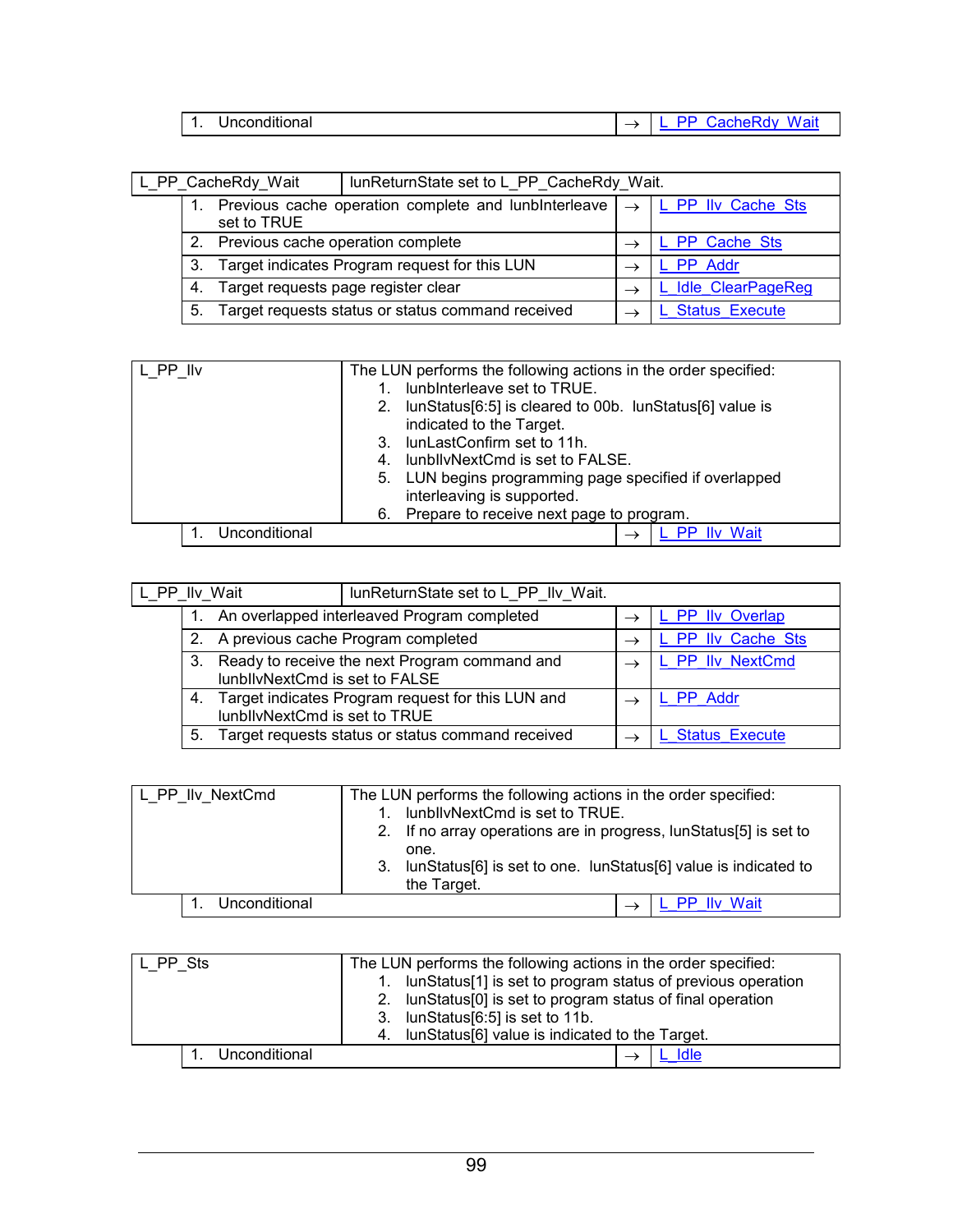<span id="page-103-0"></span>

| L PP Cache Sts | The LUN performs the following actions in the order specified:<br>lunStatus[0] is set to program status.<br>2. lunStatus[5] is set to one. |  |                |
|----------------|--------------------------------------------------------------------------------------------------------------------------------------------|--|----------------|
| Unconditional  |                                                                                                                                            |  | lunReturnState |

| L_PP_IIv_Cache_Sts | The LUN performs the following actions in the order specified for all<br>completed cache operations:      |  |  |  |
|--------------------|-----------------------------------------------------------------------------------------------------------|--|--|--|
|                    | ilvAddr set to interleave address of cache operation.<br>2. IunFail[ilvAddr][0] is set to program status. |  |  |  |
|                    | If all array operations are complete, lunStatus[5] is set to one.                                         |  |  |  |
| Unconditional      | lunReturnState                                                                                            |  |  |  |
|                    |                                                                                                           |  |  |  |

| L PP IIv Overlap                                             |  |               | The LUN performs the following actions in the order specified for the |  |  |  |                |
|--------------------------------------------------------------|--|---------------|-----------------------------------------------------------------------|--|--|--|----------------|
| overlapped interleaved operation that completed:             |  |               |                                                                       |  |  |  |                |
| ilvComplete set to interleave address of completed operation |  |               |                                                                       |  |  |  |                |
|                                                              |  |               | 2. IunFail[ilvComplete][0] is set to program status of operation.     |  |  |  |                |
|                                                              |  |               | If all array operations are complete, lunStatus[5] is set to one.     |  |  |  |                |
|                                                              |  | Unconditional |                                                                       |  |  |  | lunReturnState |

| L PP IIv Sts |               | The LUN performs the following actions in the order specified for each<br>interleaved operation that completed:<br>ilvComplete set to interleave address of completed operation<br>lunFail[ilvComplete][1] is set to program status of previous<br>2.<br>operation.<br>3. IunFail[ilvComplete][0] is set to program status of final<br>operation.<br>lunStatus[6:5] is set to 11b and lunStatus[6] value is indicated to the<br>Target. |  |  |      |
|--------------|---------------|-----------------------------------------------------------------------------------------------------------------------------------------------------------------------------------------------------------------------------------------------------------------------------------------------------------------------------------------------------------------------------------------------------------------------------------------|--|--|------|
|              |               |                                                                                                                                                                                                                                                                                                                                                                                                                                         |  |  |      |
|              | Unconditional |                                                                                                                                                                                                                                                                                                                                                                                                                                         |  |  | Idle |

| L PP ColSelect |               | Select the column in the page register based on the column address<br>received that the target requested. |  |                  |  |
|----------------|---------------|-----------------------------------------------------------------------------------------------------------|--|------------------|--|
|                | Unconditional |                                                                                                           |  | L PP WaitForData |  |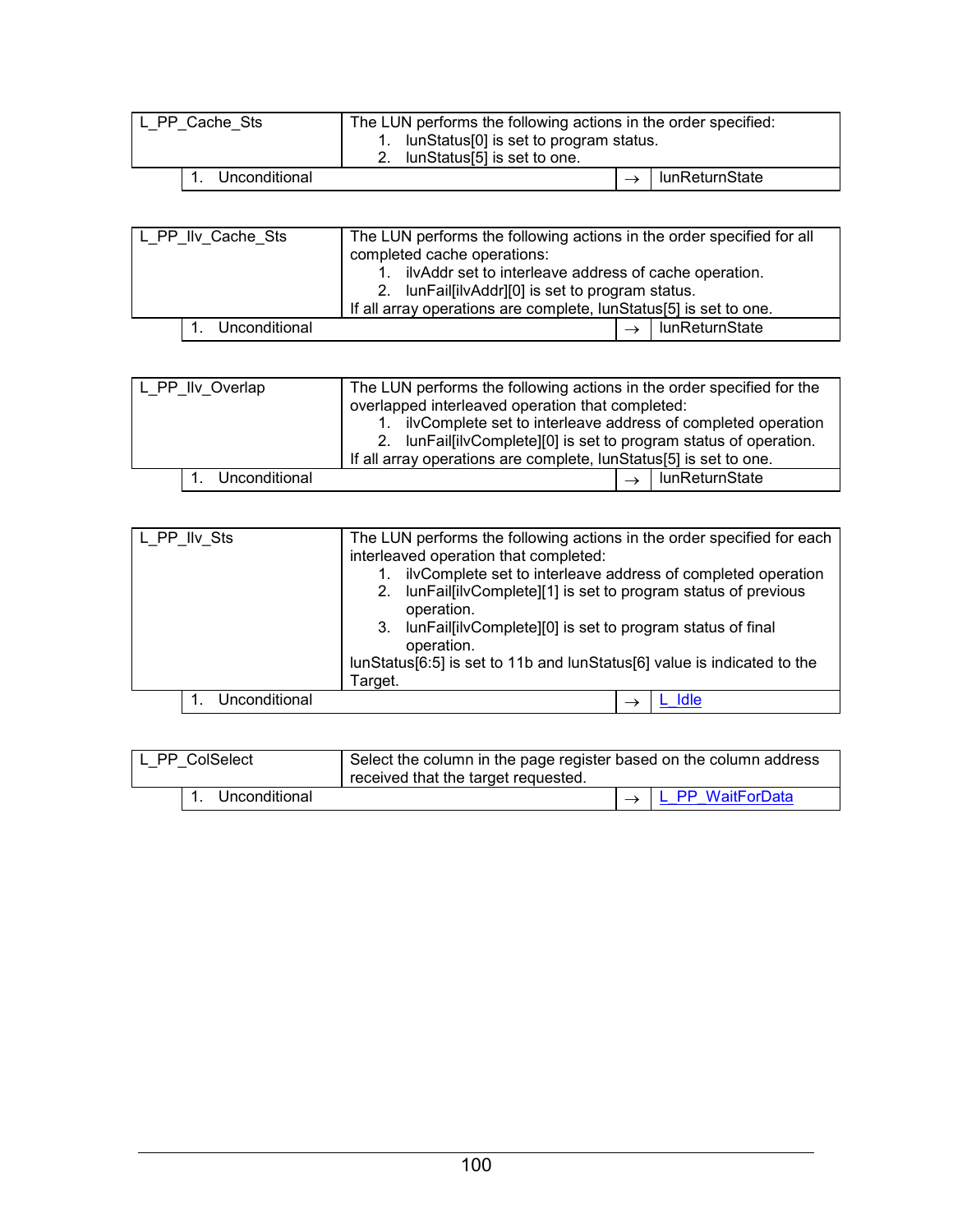# **A. SAMPLE CODE FOR CRC-16 (INFORMATIVE)**

This section provides an informative implementation of the CRC-16 polynomial. The example is intended as an aid in verifying an implementation of the algorithm.

```
int main(int argc, char* argv[])
{
     // Bit by bit algorithm without augmented zero bytes
      const unsigned long crcinit = 0x4F4E; // Initial CRC value in the shift register
     const int order = 16;
                                              \frac{1}{2} Order of the CRC-16
      const unsigned long polynom = 0x8005; // Polynomial
     unsigned long i, j, c, bit;
     unsigned long crc = crcinit; \frac{1}{10} // Initialize the shift register with 0x4F4E
      unsigned long data
_
in;
      int dataByteCount = 0;
      crcmask = ((((unsigned long)1<<(order-1))-1)<<1)|1;
     crchighbit = (unsigned long)1 < (order-1);
     // Input byte stream, one byte at a time, bits processed from MSB to LSB
     printf("Input byte value in hex(eg. 0x30):");
     printf(''\n'');
```